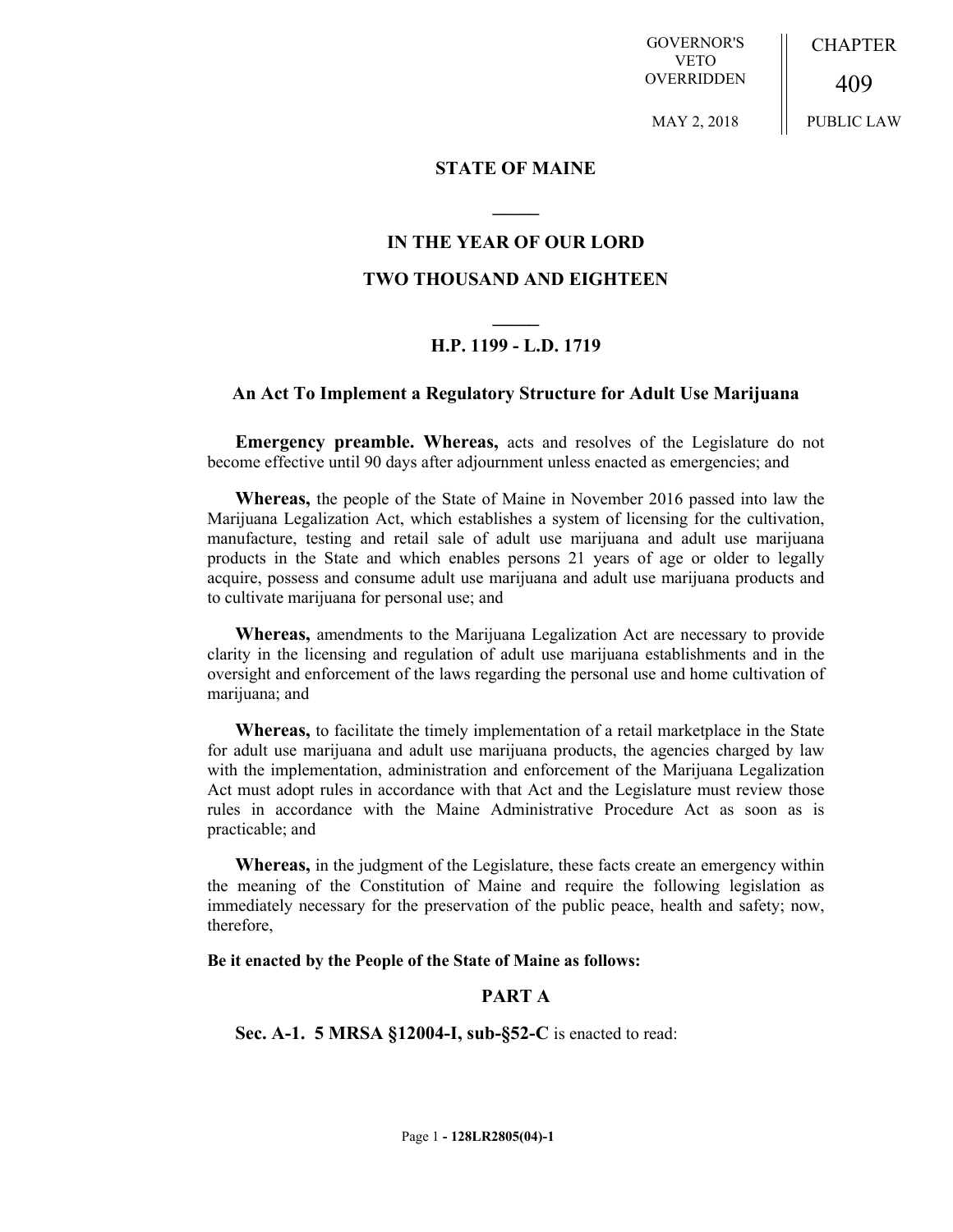| 52-C.      |                                  |                |
|------------|----------------------------------|----------------|
| Judiciary: | Marijuana Advisory Expenses Only | 28-B MRSA §901 |
| Marijuana  | Commission                       |                |

**Sec. A-2. 7 MRSA §1-C,** as enacted by PL 2017, c. 278, §1, is repealed.

**Sec. A-3. 7 MRSA c. 417,** as amended, is repealed.

**Sec. A-4. 22 MRSA §3763, sub-§11, ¶J,** as enacted by PL 2017, c. 208, §2, is amended to read:

J. Retail Adult use marijuana and retail adult use marijuana products, as defined by Title 7 28-B, section 2442 102.

**Sec. A-5. 26 MRSA §772, sub-§2,** as amended by PL 2017, c. 286, §2, is further amended to read:

**2. Rules; list of employment and occupations.** The director shall adopt rules to develop and maintain a list of employment and occupations not suitable for a minor. The rules must conform as far as practicable to the child labor provisions of the federal Fair Labor Standards Act of 1938, 29 United States Code, Section 212 and any associated regulations. The rules must also contain provisions prohibiting the employment of minors in places having nude entertainment and in registered dispensaries of marijuana for medical use authorized under Title 22, chapter 558-C and in establishments that cultivate, produce or sell marijuana or products in which marijuana is an ingredient or in recreational marijuana social clubs as authorized under Title 7 28-B, chapter 417 1.

**Sec. A-6. 28-B MRSA** is enacted to read:

# **TITLE 28-B**

# **ADULT USE MARIJUANA**

# **CHAPTER 1**

# **MARIJUANA LEGALIZATION ACT**

### **SUBCHAPTER 1**

### **GENERAL PROVISIONS**

#### **§101. Short title**

This chapter may be known and cited as "the Marijuana Legalization Act."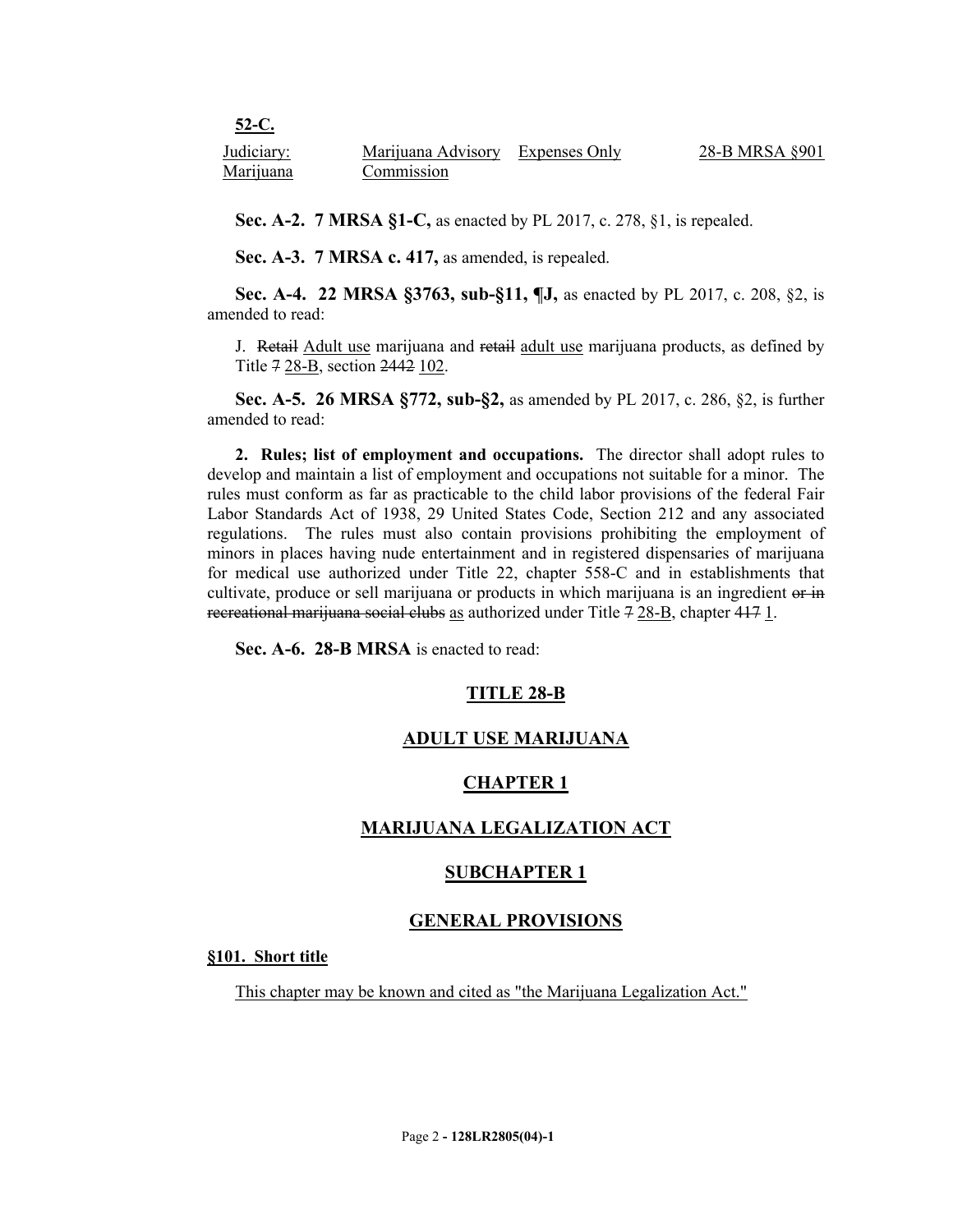# **§102. Definitions**

As used in this Title, unless the context otherwise indicates, the following terms have the following meanings.

**1. Adult use marijuana.** "Adult use marijuana" means marijuana cultivated, manufactured, distributed or sold by a marijuana establishment.

**2. Adult use marijuana product.** "Adult use marijuana product" means a marijuana product that is manufactured, distributed or sold by a marijuana establishment.

**3. Another jurisdiction.** "Another jurisdiction" means the Federal Government, the United States military, the District of Columbia, the Commonwealth of Puerto Rico, the Commonwealth of the Northern Mariana Islands, the United States Virgin Islands, Guam, American Samoa and each of the several states of the United States except Maine.

**4. Applicant.** "Applicant" means a person that submits an application for a license under this chapter to the department for review that the department has not yet approved or denied.

**5. Batch.** "Batch" means:

A. A specific quantity of adult use marijuana harvested during a specified period of time from a specified cultivation area within a cultivation facility; or

B. A specific quantity of adult use marijuana or adult use marijuana products produced during a specified period of time in a specified manufacturing area within a products manufacturing facility.

**6. Batch number.** "Batch number" means a distinct group of numbers, letters or symbols, or any combination thereof, assigned to a specific batch of adult use marijuana by a cultivation facility or to a specific batch of adult use marijuana or adult use marijuana products by a products manufacturing facility.

**7. Business entity.** "Business entity" means a partnership, association, company, corporation, limited liability company or other entity incorporated or otherwise formed or organized by law. "Business entity" does not include a federal, state or municipal government organization.

**8. Child-resistant.** "Child-resistant" means, with respect to packaging or a container:

A. Specially designed or constructed to be significantly difficult for a typical child under 5 years of age to open and not to be significantly difficult for a typical adult to open and reseal; and

B. With respect to any product intended for more than a single use or that contains multiple servings, resealable.

**9. Commissioner.** "Commissioner" means the Commissioner of Administrative and Financial Services.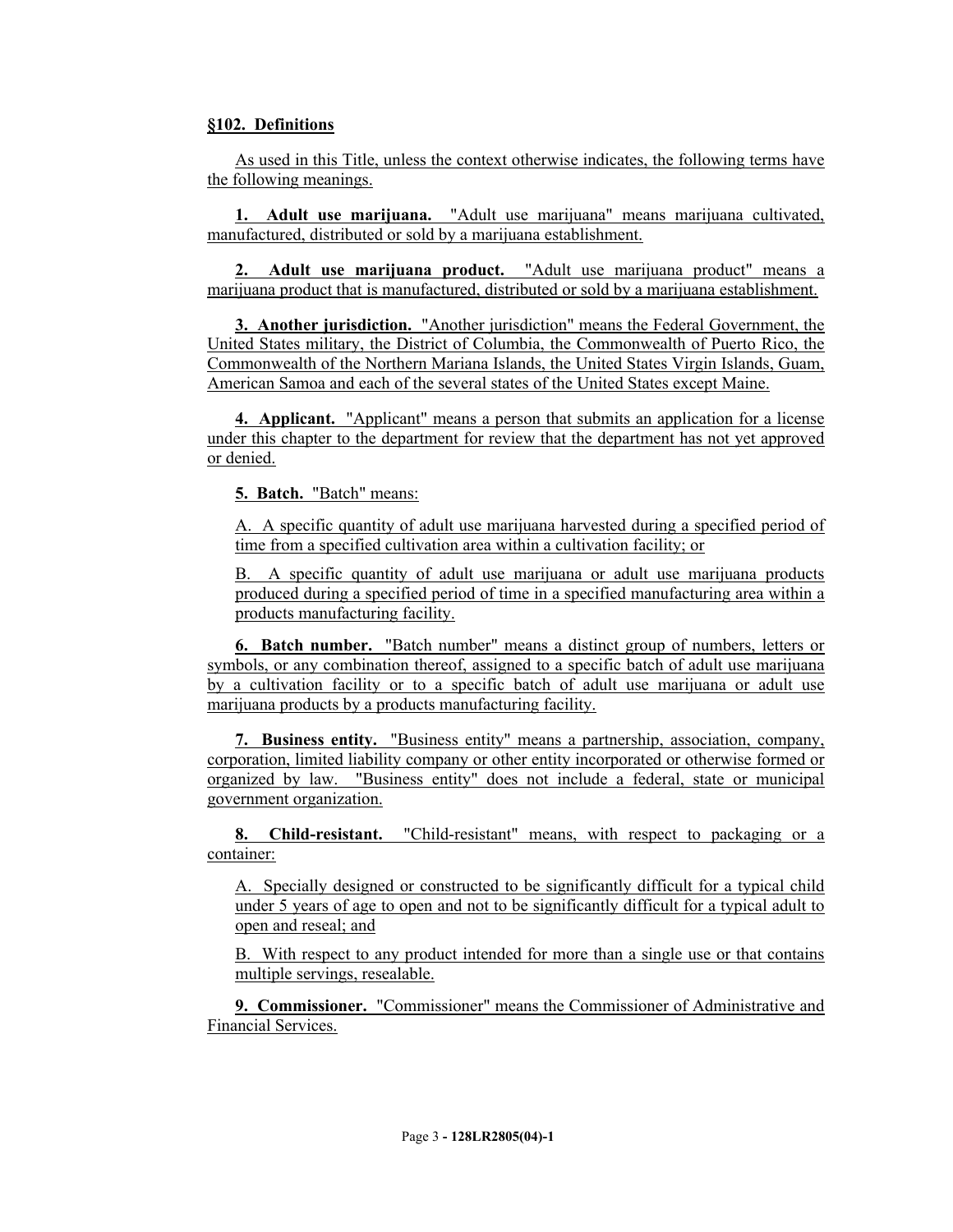**10. Container.** "Container" means a sealed package in which adult use marijuana or an adult use marijuana product is placed by a marijuana store prior to sale to a consumer and that meets all applicable packaging, labeling and health and safety requirements of this chapter and the rules adopted pursuant to this chapter.

**11. Criminal justice agency.** "Criminal justice agency" has the same meaning as in Title 16, section 803, subsection 4.

**12. Cultivation or cultivate.** "Cultivation" or "cultivate" means the planting, propagation, growing, harvesting, drying, curing, grading, trimming or other processing of marijuana for use or sale. "Cultivation" or "cultivate" does not include manufacturing, testing or marijuana extraction.

**13. Cultivation facility.** "Cultivation facility" means a facility licensed under this chapter to purchase marijuana plants and seeds from other cultivation facilities; to cultivate, prepare and package adult use marijuana; to sell adult use marijuana to products manufacturing facilities, to marijuana stores and to other cultivation facilities; and to sell marijuana plants and seeds to other cultivation facilities and immature marijuana plants and seedlings to marijuana stores.

**14. Department.** "Department" means the Department of Administrative and Financial Services.

**15. Disqualifying drug offense.** "Disqualifying drug offense" means a conviction for a violation of a state or federal controlled substance law that is a crime punishable by imprisonment for one year or more, except that "disqualifying drug offense" does not include:

A. An offense for which the sentence, including any term of probation, incarceration or supervised release, was completed 10 or more years prior to the submission of an application for a license under this chapter; or

B. An offense that consisted of conduct that is authorized under chapter 3.

**16. Edible marijuana product.** "Edible marijuana product" means a marijuana product intended to be consumed orally, including, but not limited to, any type of food, drink or pill containing marijuana or marijuana concentrate.

**17. Flowering.** "Flowering" means, with respect to a marijuana plant, the gametophytic or reproductive state of a female marijuana plant during which the plant is in a light cycle intended to produce flowers, trichomes and cannabinoids characteristic of marijuana.

**18. Identity statement.** "Identity statement" means the name of a business entity as it is commonly known and used in any advertising or marketing by the business entity.

**19. Immature marijuana plant.** "Immature marijuana plant" means a marijuana plant that is not a mature marijuana plant or a seedling.

**20. Inherently hazardous substance.** "Inherently hazardous substance" means a liquid chemical, compressed gas or commercial product that has a flash point at or lower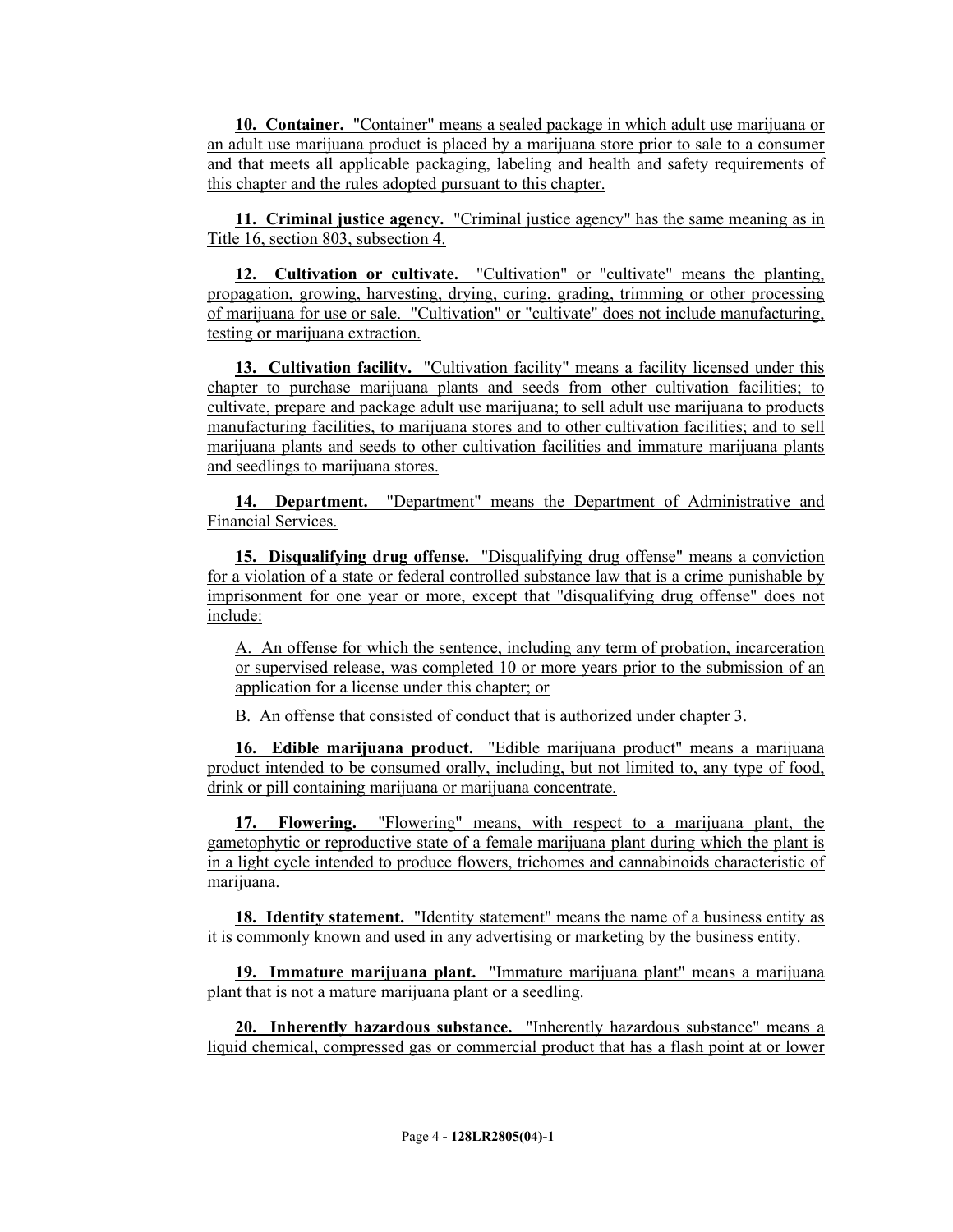than 38 degrees Celsius or 100 degrees Fahrenheit, including, but not limited to, butane, propane and diethyl ether. "Inherently hazardous substance" does not include any form of alcohol or ethanol.

**21. Intoxication.** "Intoxication" means a substantial impairment of an individual's mental or physical faculties as a result of drug or alcohol use.

**22. Law enforcement officer.** "Law enforcement officer" has the same meaning as in Title 17-A, section 2, subsection 17.

**23. Licensed premises.** "Licensed premises" means the premises specified in a license to operate a marijuana establishment within which the licensee is authorized under this chapter and the rules adopted pursuant to this chapter to cultivate, manufacture, distribute, test or sell adult use marijuana or adult use marijuana products.

**24. Licensee.** "Licensee" means a person licensed pursuant to this chapter to operate a marijuana establishment.

**25. Limited access area.** "Limited access area" means a building, room or other area within the licensed premises of a marijuana establishment where a licensee is authorized to cultivate, store, weigh, manufacture, package or otherwise prepare for sale adult use marijuana and adult use marijuana products in accordance with the provisions of this chapter and the rules adopted pursuant to this chapter.

**26. Manufacturing or manufacture.** "Manufacturing" or "manufacture" means the production, blending, infusing, compounding or other preparation of marijuana and marijuana products, including, but not limited to, marijuana extraction or preparation by means of chemical synthesis. "Manufacturing" or "manufacture" does not include cultivation or testing.

**27. Marijuana.** "Marijuana" means the leaves, stems, flowers and seeds of a marijuana plant, whether growing or not. "Marijuana" includes marijuana concentrate but does not include industrial hemp as defined in Title 7, section 2231, subsection 1 or a marijuana product.

**28. Marijuana concentrate.** "Marijuana concentrate" means the resin extracted from any part of a marijuana plant and every compound, manufacture, salt, derivative, mixture or preparation from such resin, including, but not limited to, hashish. In determining the weight of marijuana concentrate in a marijuana product, the weight of any other ingredient combined with marijuana or marijuana concentrate to prepare the marijuana product may not be included.

**29. Marijuana establishment.** "Marijuana establishment" means a cultivation facility, a products manufacturing facility, a testing facility or a marijuana store licensed under this chapter.

**30. Marijuana extraction.** "Marijuana extraction" means the process of extracting marijuana concentrate from marijuana using water, lipids, gases, solvents or other chemicals or chemical processes.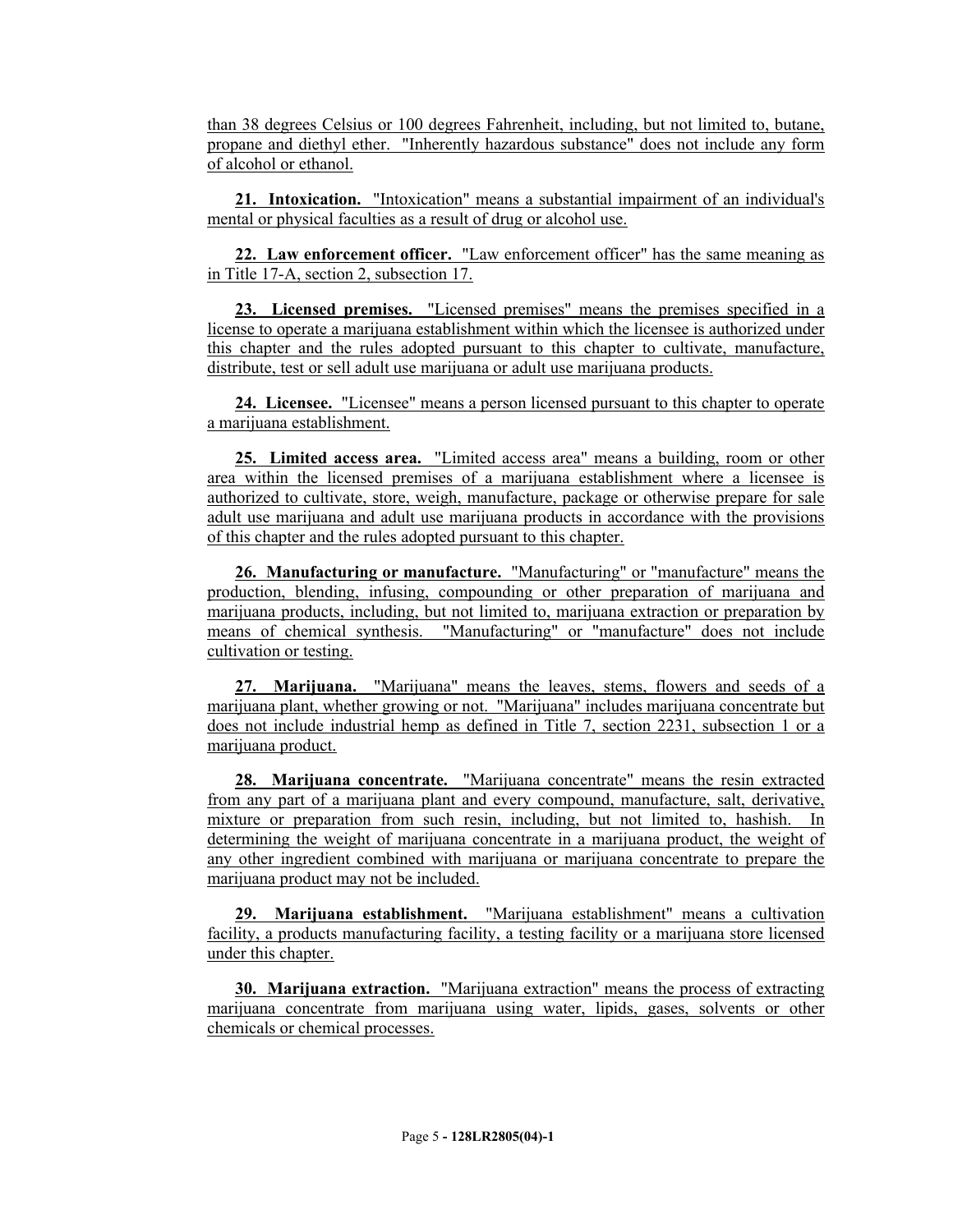**31. Marijuana flower.** "Marijuana flower" means the pistillate reproductive organs of a mature marijuana plant, whether processed or unprocessed, including the flowers and buds of the plant. "Marijuana flower" does not include marijuana trim or whole mature marijuana plants.

**32. Marijuana plant.** "Marijuana plant" means all species of the plant genus cannabis, including, but not limited to, a mother plant, a mature marijuana plant, an immature marijuana plant or a seedling.

**33. Marijuana product.** "Marijuana product" means a product composed of marijuana or marijuana concentrate and other ingredients that is intended for use or consumption. "Marijuana product" includes, but is not limited to, an edible marijuana product, a marijuana ointment and a marijuana tincture. "Marijuana product" does not include marijuana concentrate.

**34. Marijuana store.** "Marijuana store" means a facility licensed under this chapter to purchase adult use marijuana, immature marijuana plants and seedlings from a cultivation facility, to purchase adult use marijuana and adult use marijuana products from a products manufacturing facility and to sell adult use marijuana, adult use marijuana products, immature marijuana plants and seedlings to consumers.

**35. Marijuana trim.** "Marijuana trim" means any part of a marijuana plant, whether processed or unprocessed, that is not marijuana flower or a marijuana seed.

**36. Mature marijuana plant.** "Mature marijuana plant" means a marijuana plant that is flowering.

**37. Mother plant.** "Mother plant" means a mature marijuana plant that is used solely for the taking of seedling cuttings.

**38. Municipality.** "Municipality" means a city, town or plantation in this State that is not located within the unorganized and deorganized areas.

**39. Opaque.** "Opaque" means, with respect to packaging or a container, that any product inside of the packaging or container cannot be seen from outside the packaging or container.

**40. Person.** "Person" means a natural person or a business entity.

**41. Plant canopy.** "Plant canopy" means the total surface area within the licensed premises of a cultivation facility that is authorized by the department for use at any time by the cultivation facility licensee to cultivate mature marijuana plants. The surface area of the plant canopy must be calculated in square feet and measured using the outside boundaries of the area and must include all of the area within the boundaries. If the surface area of the plant canopy consists of noncontiguous areas, each component area must be separated by identifiable boundaries. If a tiered or shelving system is used by the cultivation facility licensee, the surface area of each tier or shelf must be included in calculating the area of the plant canopy. Calculation of the area of the plant canopy may not include the areas within the licensed premises of a cultivation facility that are used by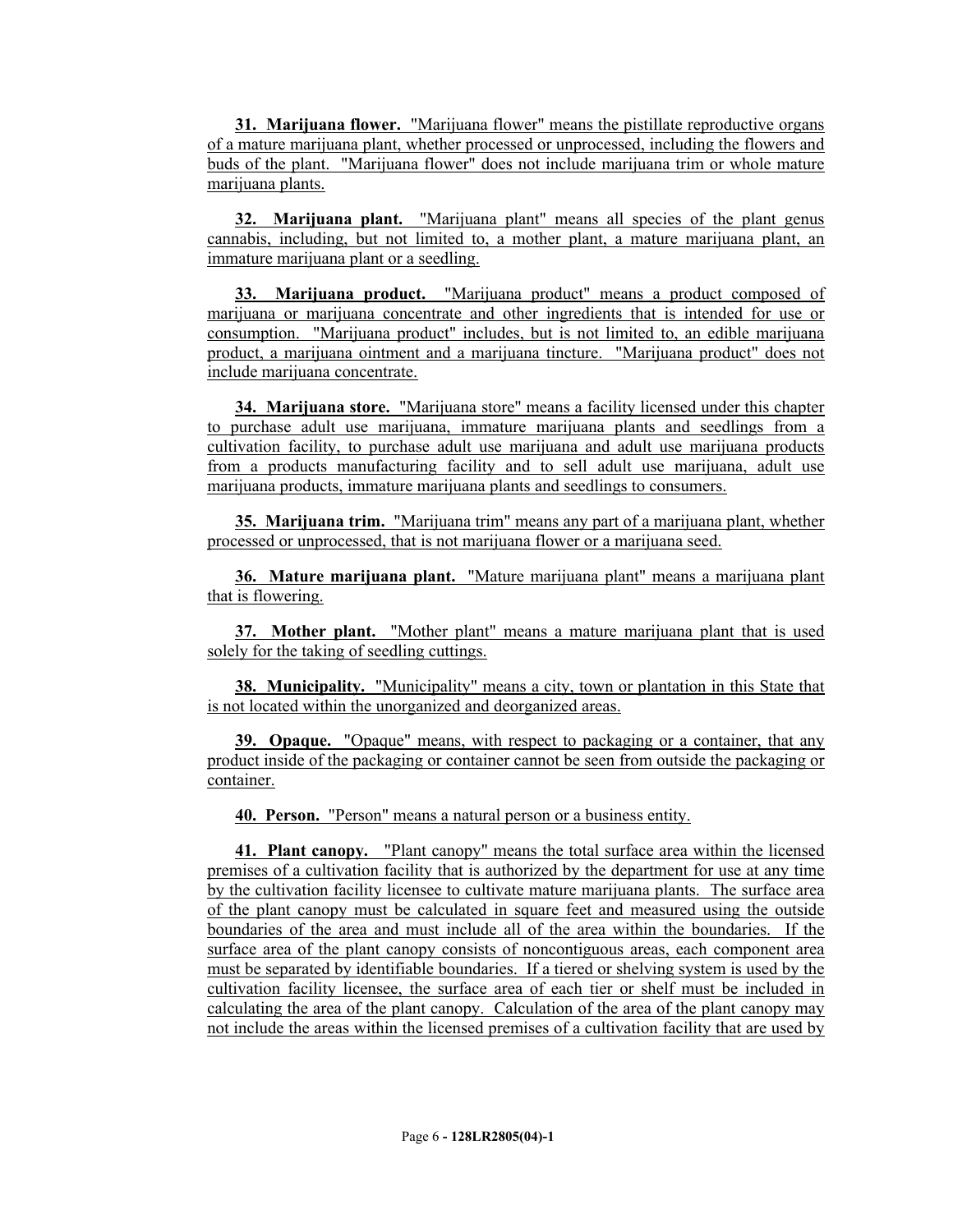the licensee to cultivate immature marijuana plants and seedlings and that are not used by the licensee at any time to cultivate mature marijuana plants.

**42. Primary caregiver.** "Primary caregiver" has the same meaning as in Title 22, section 2422, subsection 8-A.

**43. Products manufacturing facility.** "Products manufacturing facility" means a facility licensed under this chapter to purchase adult use marijuana from a cultivation facility or another products manufacturing facility; to manufacture, label and package adult use marijuana and adult use marijuana products; and to sell adult use marijuana and adult use marijuana products to marijuana stores and to other products manufacturing facilities.

**44. Propagation.** "Propagation" means the process of reproducing marijuana plants through the use of marijuana seeds, cuttings or grafting.

**45. Qualifying patient.** "Qualifying patient" means a person who possesses a valid certification for the medical use of marijuana pursuant to Title 22, section 2423-B.

**46. Registered dispensary.** "Registered dispensary" means a nonprofit dispensary that is registered pursuant to Title 22, section 2428.

**47. Registered primary caregiver.** "Registered primary caregiver" has the same meaning as in Title 22, section 2422, subsection 11.

**48. Resident.** "Resident" means a natural person who:

A. Has filed a resident individual income tax return in this State pursuant to Title 36, Part 8 in each of the 4 years prior to the year in which the person files an application for licensure under this chapter. This paragraph is repealed June 1, 2021;

B. Is domiciled in this State; and

C. Maintains a permanent place of abode in this State and spends in the aggregate more than 183 days of the taxable year in this State.

**49. Sale or sell.** "Sale" or "sell" means a transfer or delivery of marijuana or marijuana products for consideration.

**50. Sample.** "Sample" means:

A. An amount of marijuana or an amount of a marijuana product provided to a testing facility by a marijuana establishment or other person for testing or research and development purposes in accordance with subchapter 6;

B. An amount of adult use marijuana or an amount of an adult use marijuana product collected from a licensee by the department for the purposes of testing the marijuana or marijuana product for product quality control purposes pursuant to section 512, subsection 2;

C. An amount of adult use marijuana provided by a cultivation facility to another licensee for business or marketing purposes pursuant to section 501, subsection 8; or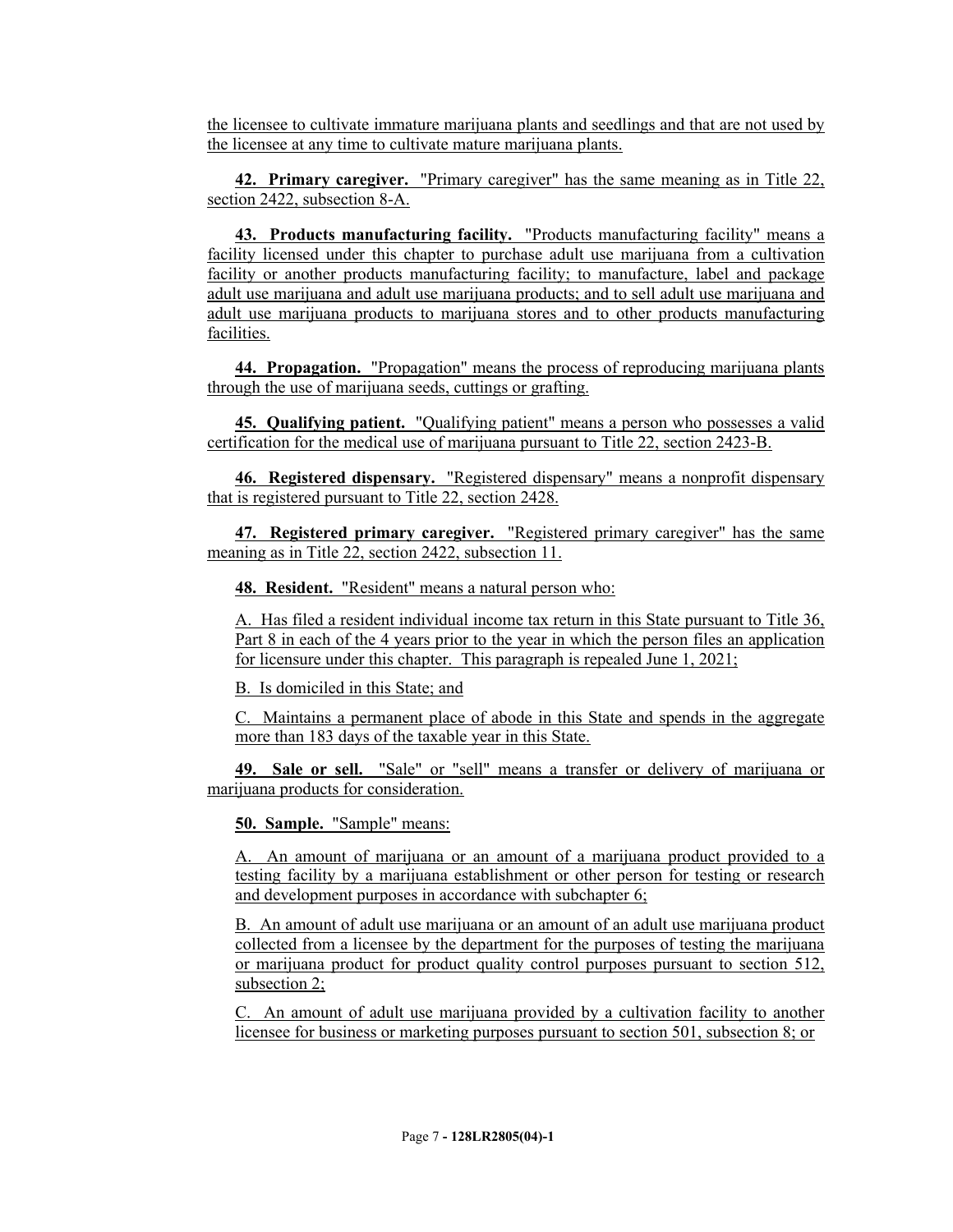D. An amount of adult use marijuana or an amount of an adult use marijuana product provided to another licensee by a products manufacturing facility for business or marketing purposes pursuant to section 502, subsection 6.

**51. Seedling.** "Seedling" means a marijuana plant that is:

A. Not flowering;

B. Less than 6 inches in height; and

C. Less than 6 inches in width.

**52. Tamper-evident.** "Tamper-evident" means, with respect to a device or process, bearing a seal, a label or a marking that makes unauthorized access to or tampering with a package, product or container easily detectable.

**53. Testing or test.** "Testing" or "test" means the research and analysis of marijuana, marijuana products or other substances for contaminants, safety or potency. "Testing" or "test" does not include cultivation or manufacturing.

**54. Testing facility.** "Testing facility" means a facility licensed under this chapter to develop, research and test marijuana, marijuana products and other substances.

**55. THC.** "THC" means tetrahydrocannabinol.

**56. Universal symbol.** "Universal symbol" means an image developed by the department, and made available to licensees, that indicates that a container, package or product contains marijuana or contains or is a marijuana product.

**57. Unorganized and deorganized areas.** "Unorganized and deorganized areas" has the same meaning as in Title 12, section 682, subsection 1.

**58. Visibly intoxicated.** "Visibly intoxicated" means in a state of intoxication accompanied by a perceptible act, a series of acts or the appearance of an individual that clearly demonstrates the state of intoxication.

### **§103. Unauthorized conduct; penalties**

**1. Unauthorized conduct.** Except as otherwise provided in this chapter, in the rules adopted pursuant to this chapter, in chapter 3 or in the Maine Medical Use of Marijuana Act or as specifically authorized pursuant to a license issued under this chapter, a person may not:

A. Cultivate, manufacture or test marijuana or marijuana products;

B. Sell or offer for sale marijuana or marijuana products; or

C. Use, possess, transport, transfer, furnish or purchase marijuana or marijuana products.

**2. Penalties.** In addition to any penalties that may be imposed pursuant to this chapter or chapter 3, a person that violates any other provision of law or rule governing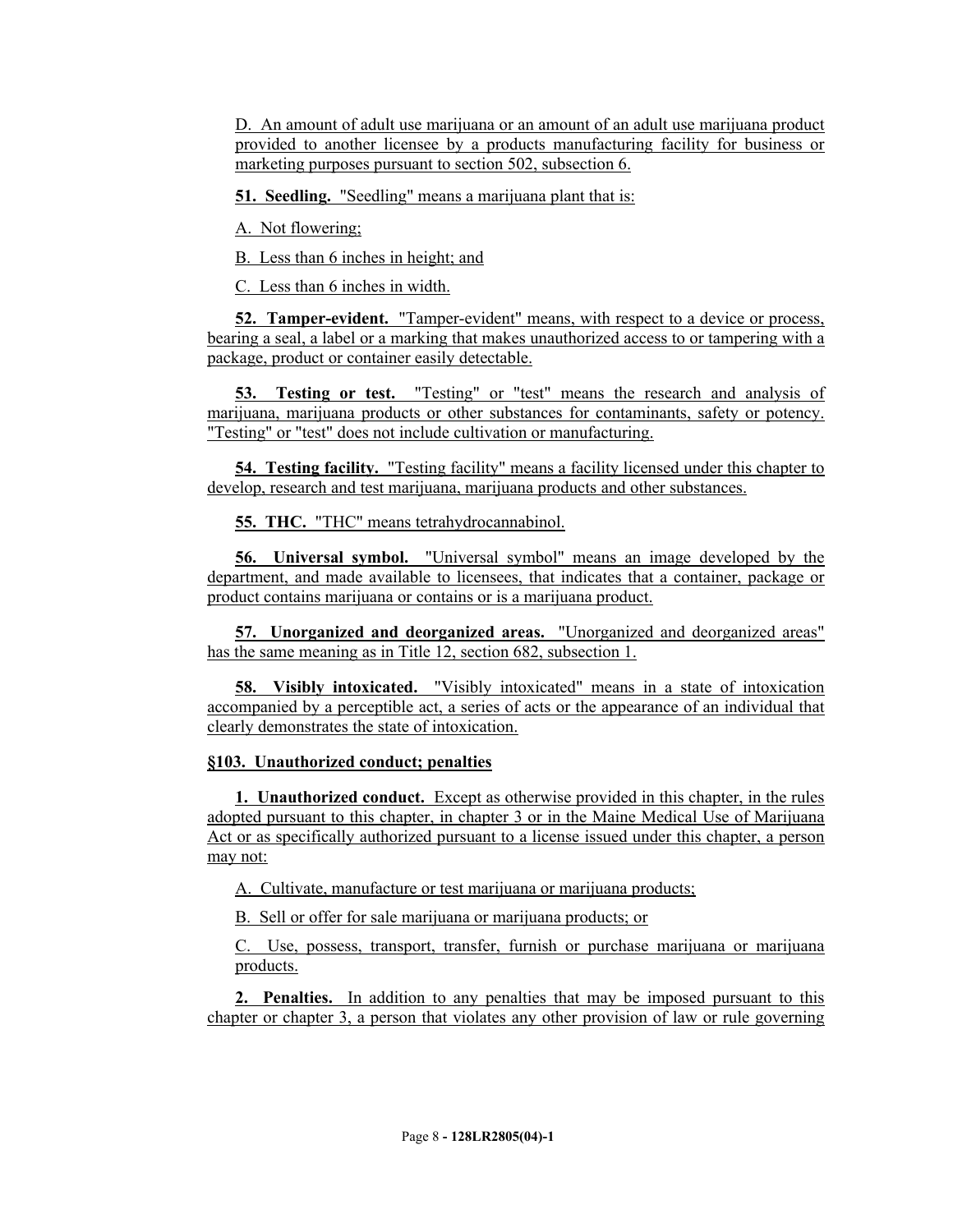the conduct prohibited under subsection 1 is subject to any criminal or civil penalties that may be imposed pursuant to that other law or rule.

# **§104. Implementation, administration and enforcement; staffing; rulemaking**

**1. Implementation, administration and enforcement.** The department shall implement, administer and enforce this chapter and the rules adopted pursuant to this chapter and has the sole authority under this chapter to:

A. Grant or deny applications for the licensure of marijuana establishments under this chapter; and

B. Impose on a licensee any penalty authorized under this chapter or the rules adopted pursuant this chapter, including, but not limited to, a monetary penalty or a suspension or revocation of the licensee's license, upon a determination that the licensee has committed a violation of this chapter, a rule adopted pursuant to this chapter or a condition of licensure.

**2. Staffing.** The department may employ personnel as necessary to implement, administer and enforce this chapter and the rules adopted pursuant to this chapter.

**3. Rulemaking; consultation.** The department shall adopt all rules necessary to implement, administer and enforce this chapter.

A. The department shall consult with the Department of Agriculture, Conservation and Forestry prior to the adoption of any rules concerning the regulation of the cultivation, manufacture and testing of adult use marijuana and adult use marijuana products at cultivation facilities, products manufacturing facilities and testing facilities; the regulation of marijuana seeds and clones and marijuana plants; the use of pesticides, fungicides and herbicides in cultivation; the imposition of limits on the concentration of THC and other cannabinoids per serving in adult use marijuana products; odor control standards, sanitary standards, refrigeration requirements and storage and warehousing standards for licensees; and the regulation of the preparation, manufacture, testing, packaging and labeling of adult use marijuana and adult use marijuana products.

B. The department shall consult with the Department of Labor prior to the adoption of any rules concerning workplace, employment or other labor matters involved in the regulation of adult use marijuana and adult use marijuana products under this chapter.

C. The department shall consult with the Department of Public Safety prior to the adoption of any rules concerning public safety or law enforcement matters involved in the regulation of adult use marijuana and adult use marijuana products under this chapter.

Except as otherwise provided in this chapter, all rules adopted pursuant to this chapter are major substantive rules as defined in Title 5, chapter 375, subchapter 2-A.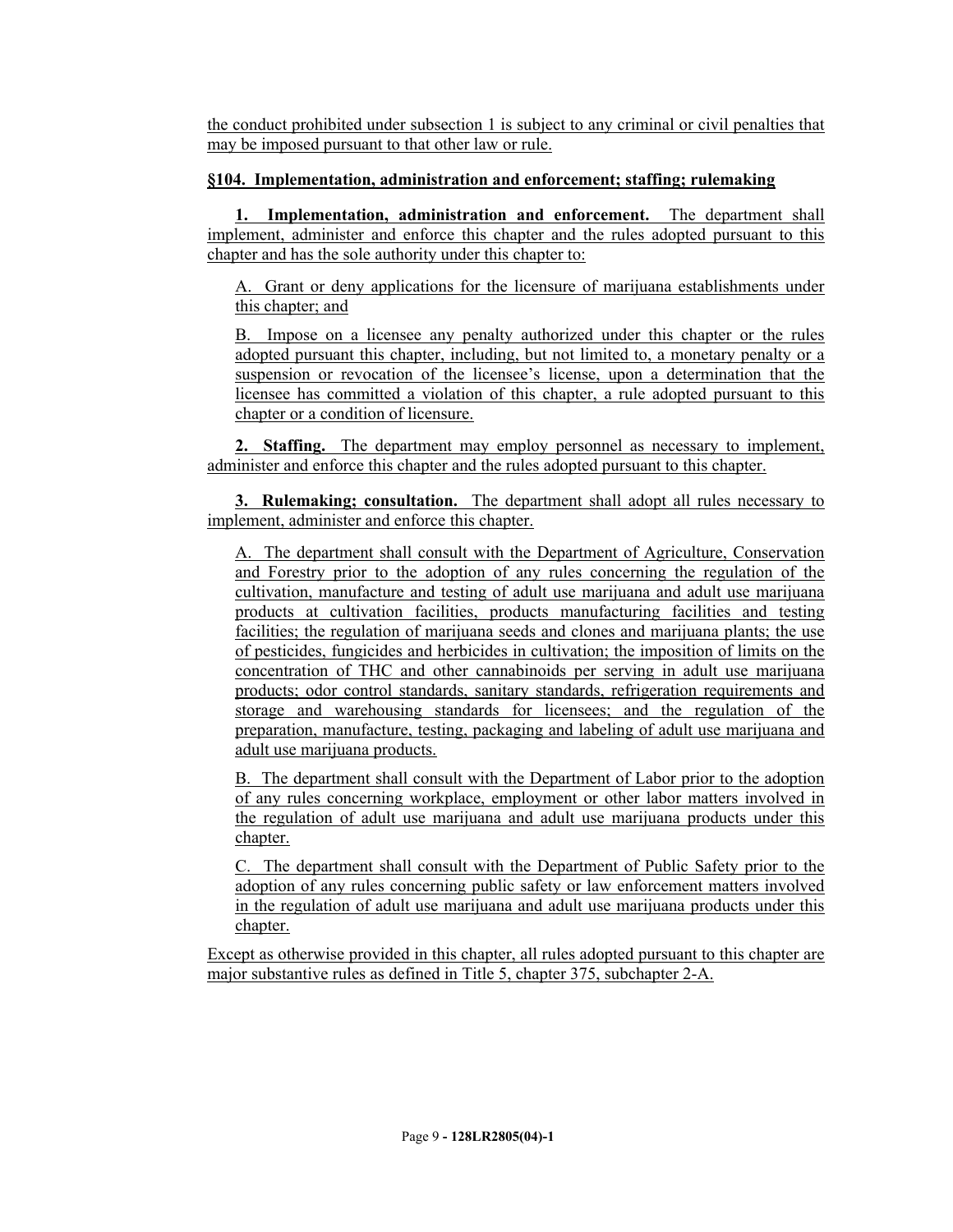### **§105. Tracking system**

The department shall implement and administer a system, referred to in this section as "the tracking system," for the tracking of adult use marijuana and adult use marijuana products from immature marijuana plant to the point of retail sale, disposal or destruction.

**1. Data submission requirements.** The tracking system must allow licensees to submit tracking data for adult use marijuana or adult use marijuana products to the department through manual data entry or through the use of tracking system software commonly used within the marijuana industry as determined by the department.

**2. Rules.** The department shall adopt rules regarding the implementation and administration of the tracking system and tracking requirements for licensees.

## **§106. Individual identification cards**

The department shall issue individual identification cards to natural persons licensed under this chapter and, upon the request of a licensee, shall issue individual identification cards to owners, officers, managers, contractors, employees or other support staff of the licensee who meet the requirements of this section for the issuance of an individual identification card.

**1. Rules.** The department shall adopt rules regarding the issuance and format of and the information to be included on individual identification cards issued pursuant to this section.

**2. Criminal history record check.** Prior to issuing an individual identification card to a natural person pursuant to this section, the department shall require the person to submit to a criminal history record check in accordance with section 204.

### **§107. Collection and analysis of public health and safety data**

The department shall develop programs or initiatives to facilitate the collection and analysis of data regarding the effects of the use of marijuana in the State, including, but not limited to, youth and adult marijuana use; school suspension and discipline relating to the use of marijuana; poison center calls, emergency department visits and hospitalizations relating to the use of or exposure to marijuana; operating under the influence citations or arrests relating to the use of marijuana; motor vehicle accidents, including information on fatalities, relating to the use of marijuana; violent crime relating to the use of marijuana generally; violent crime and property crime relating to the regulated and unregulated adult use marijuana markets; and marijuana-related citations or arrests. The department may adopt rules to implement this section.

#### **§108. Awareness and education on public health and safety matters**

The department shall develop and implement or facilitate the development and implementation by a public or private entity of programs, initiatives and campaigns focused on increasing the awareness and education of the public on health and safety matters relating to the use of marijuana and marijuana products, including, but not limited to, programs, initiatives and campaigns focused on preventing and deterring the use of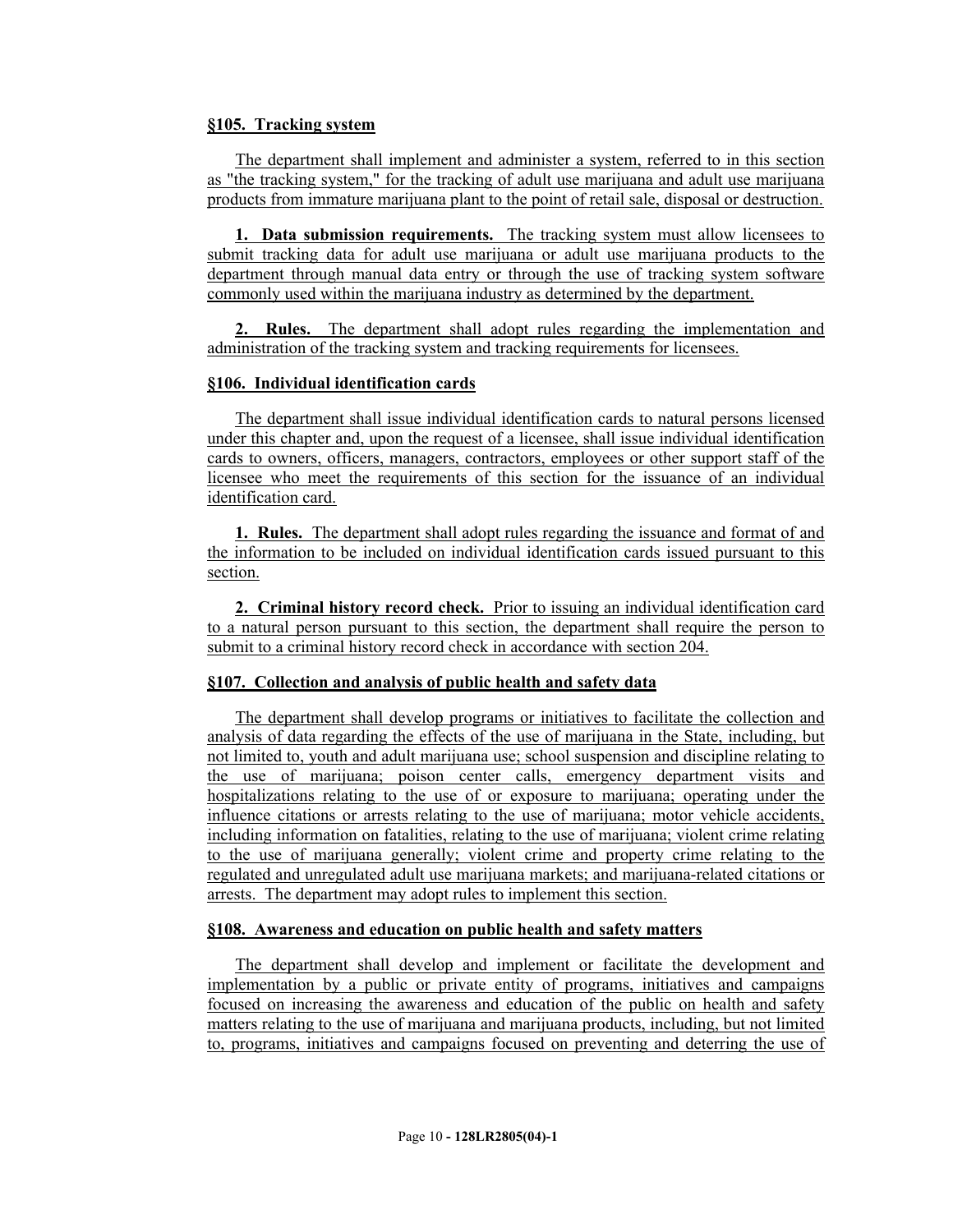marijuana and marijuana products by persons under 21 years of age. Programs, initiatives and campaigns developed and implemented pursuant to this section may be funded with revenue from the Adult Use Marijuana Public Health and Safety Fund established in section 1101. The department may adopt rules to implement this section.

# **§109. Enhanced training for criminal justice agencies**

The department shall develop and implement or facilitate the development and implementation by a public or private entity of programs or initiatives providing enhanced training for criminal justice agencies in the requirements and enforcement of this chapter and the rules adopted pursuant to this chapter, including, but not limited to, programs providing grants to regional or local criminal justice agencies to train law enforcement officers in inspections, investigations, searches, seizures, forfeitures and personal use and home cultivation allowances under this chapter and chapter 3 and the rules adopted pursuant to this chapter and in drug recognition procedures and the general enforcement of the State's motor vehicle and criminal laws relating to the use of marijuana. Training programs or initiatives for criminal justice agencies developed and implemented pursuant to this section may be funded with revenue from the Adult Use Marijuana Public Health and Safety Fund established in section 1101. The department may adopt rules to implement this section.

# **§110. Investigation by a criminal justice agency of unlawful activity**

A criminal justice agency may investigate unlawful activity in relation to a marijuana establishment and may conduct a criminal history record check of a licensee or its employees during an investigation of unlawful activity in relation to a marijuana establishment.

### **§111. Cultivation, care or sale of marijuana by state or local agency prohibited**

A state, county or local agency or department, including, but not limited to, the department and a criminal justice agency, may not:

**1. Cultivation or care of marijuana or marijuana products prohibited.** Cultivate or otherwise care for or be required to cultivate or otherwise care for any marijuana or marijuana products belonging to, forfeited by or seized from any licensee or person pursuant to this chapter or chapter 3 or pursuant to any other applicable criminal or civil laws or rules; or

**2. Sale of marijuana or marijuana products prohibited.** Sell or be required to sell marijuana or marijuana products belonging to, forfeited by or seized from any licensee or person pursuant to this chapter or chapter 3 or pursuant to any other applicable criminal or civil laws or rules or that are otherwise in the possession of the agency or department.

# **§112. Employment policies**

Except as otherwise provided in the Maine Medical Use of Marijuana Act, an employer: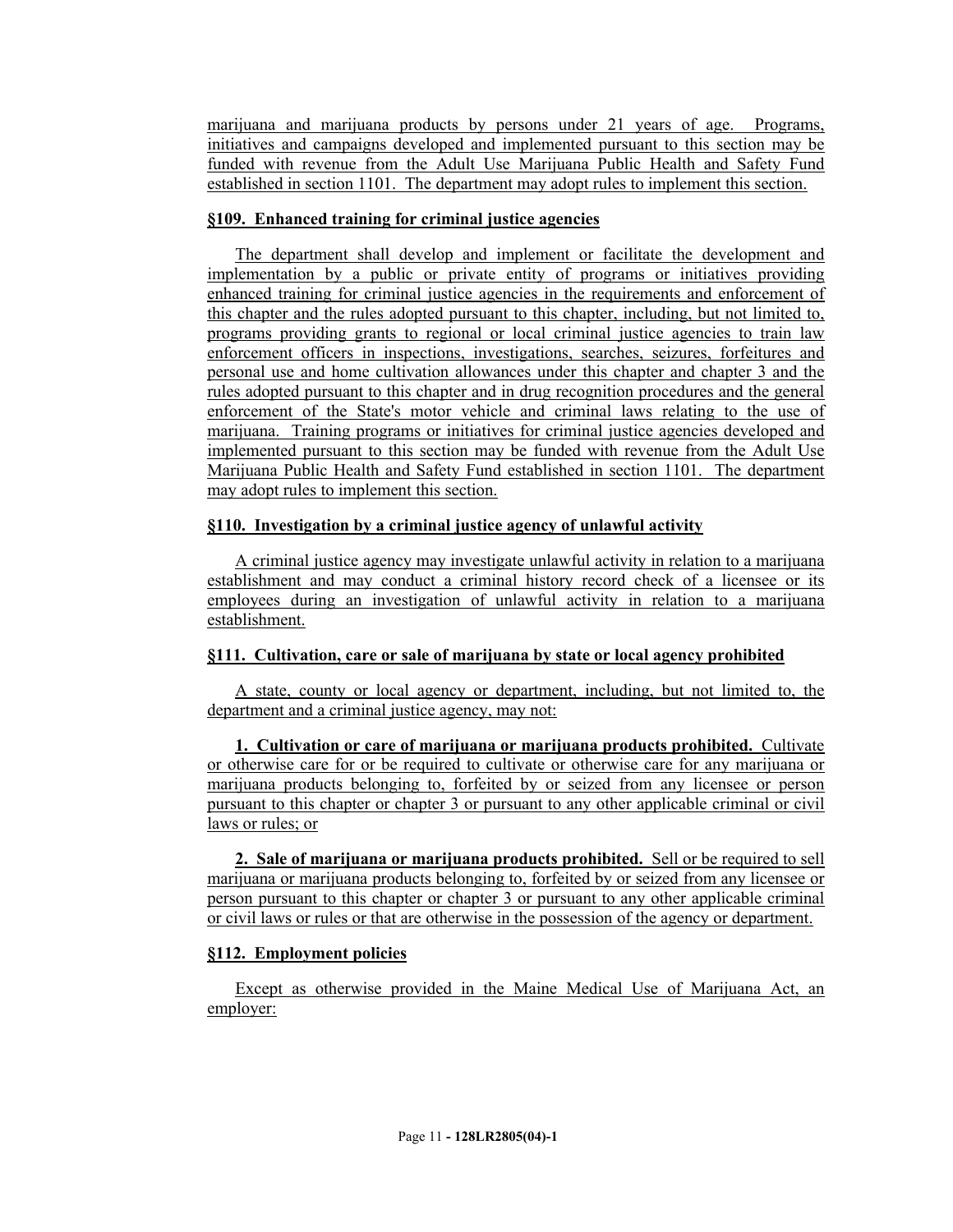**1. Marijuana in workplace.** Is not required to permit or accommodate the use, consumption, possession, trade, display, transportation, sale or cultivation of marijuana or marijuana products in the workplace;

**2. Workplace policies regarding marijuana use.** May enact and enforce workplace policies restricting the use of marijuana and marijuana products by employees in the workplace or while otherwise engaged in activities within the course and scope of employment; and

**3. Discipline of employees.** May discipline employees who are under the influence of marijuana in the workplace or while otherwise engaged in activities within the course and scope of employment in accordance with the employer's workplace policies regarding the use of marijuana and marijuana products by employees.

#### **§113. Report to Legislature**

**1. Report required.** By February 15, 2020, and annually thereafter, the department shall submit a report to the joint standing committee of the Legislature having jurisdiction over adult use marijuana matters as provided in this section.

**2. Report contents.** The report required under subsection 1 must, at a minimum, include the following information:

A. The number of applications for each type of license submitted to the department pursuant to this chapter during the prior calendar year, including, if applicable, the number of applications for license renewals, and the number of each type of license conditionally approved by the department during the prior calendar year;

B. The total number of each type of active license issued by the department pursuant to this chapter in the prior calendar year following local authorization of a conditionally approved licensee;

C. The total square footage of plant canopy approved by the department for active cultivation facilities licensed in the prior calendar year, the percentage of active cultivation facility licenses by cultivation tier and, if applicable, the number of approved increases in the maximum plant canopy allowed under a tier 4 cultivation facility license in the prior calendar year pursuant to section 304;

D. The total amount of application fees and license fees collected pursuant to this chapter and the total amount of the excise and sales tax revenue collected on the sale of adult use marijuana and adult use marijuana products during the prior calendar year;

E. An overview of current adult use marijuana-related staffing at the department and the cost to the department to regulate the adult use marijuana industry in the State during the prior fiscal year and cost projections for the upcoming fiscal year;

F. The total reported volume and value of adult use marijuana cultivated and sold by all cultivation facilities in the prior calendar year, when available;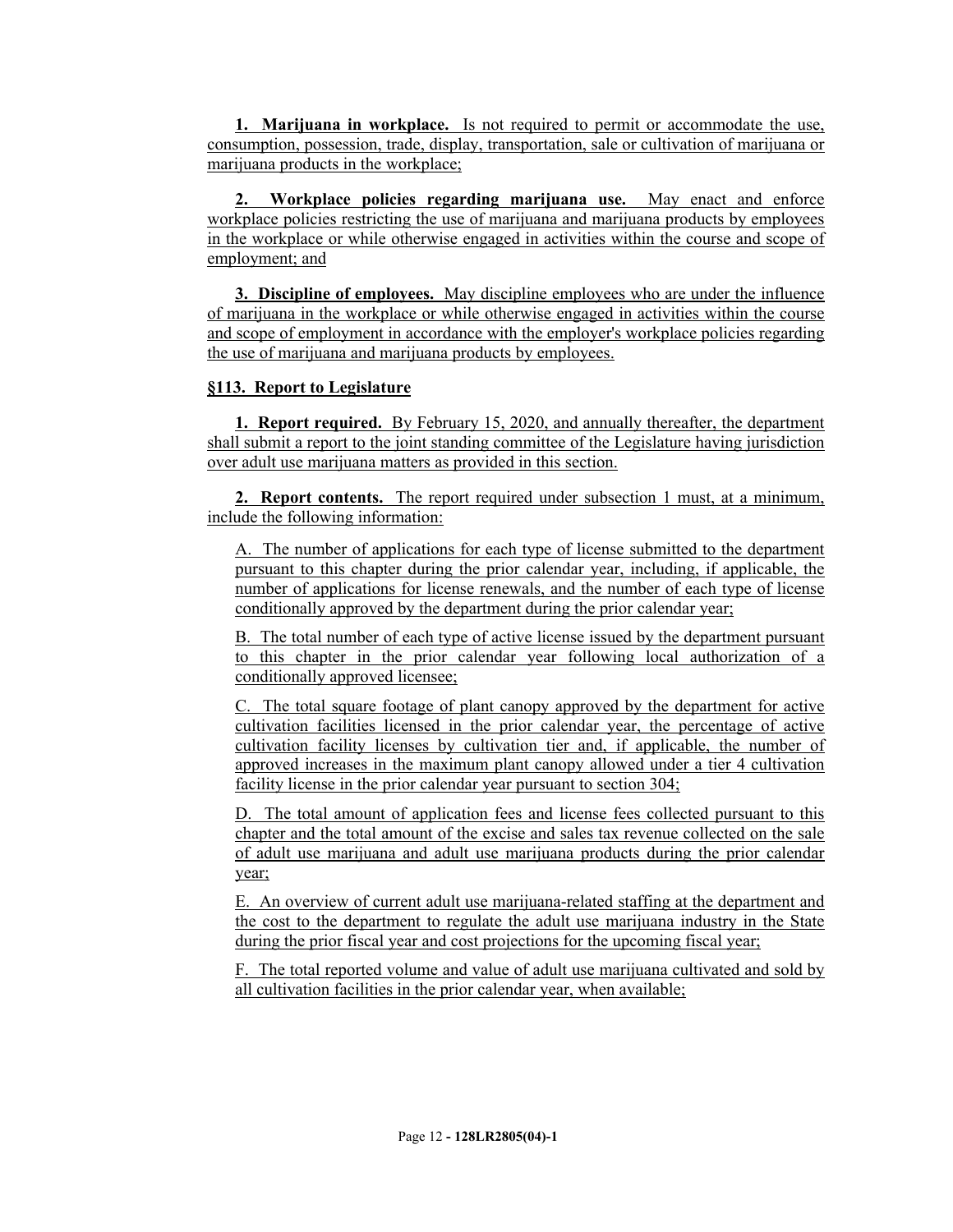G. The total reported volume and value of adult use marijuana and adult use marijuana products sold by all marijuana stores in the prior calendar year, when available;

H. The number of inspections of the licensed premises of licensees performed by the department during the prior calendar year and the results of those inspections, including, but not limited to, the number of inspections resulting in license violations and the percentage of all licensees inspected during the prior calendar year;

I. The number of license violations committed by licensees during the prior calendar year and a breakdown of those violations into specific categories based on the type of violation and the outcome of the violation, including, but not limited to, the total amount of monetary penalties imposed and collected by the department and the percentage of total license violations resulting in the imposition of a monetary penalty, license suspension or license revocation;

J. Public health and safety data collected, received or analyzed by the department pursuant to section 107 in the prior calendar year; and

K. Recommendations, including any suggested legislation, to address any issues with the regulation of the adult use marijuana industry in the State encountered by the department in the prior calendar year.

**3. Authority to report out legislation.** After reviewing the report required under subsection 1, the joint standing committee of the Legislature having jurisdiction over adult use marijuana matters may report out legislation to implement any recommendations contained in the report or to address any other issues identified in the report.

# **SUBCHAPTER 2**

# **GENERAL LICENSING REQUIREMENTS**

### **§201. License process; license types**

The department, upon receipt of an application in the prescribed form that meets all applicable requirements for licensure under this chapter and the rules adopted pursuant to this chapter, shall issue to the applicant a conditional license to operate one or more of the following types of marijuana establishments or shall deny the application in accordance with section 206:

**1. Cultivation facility.** Consistent with the requirements and restrictions of section 205, subsection 2, paragraph A and subchapter 3, a cultivation facility license;

**2. Testing facility.** Consistent with the requirements and restrictions of section 205, subsection 2, paragraph B and section 503, subsection 2, a testing facility license;

**3. Products manufacturing facility.** A products manufacturing facility license; or

**4. Marijuana store.** Consistent with the restrictions of section 205, subsection 2, paragraph C, a marijuana store license.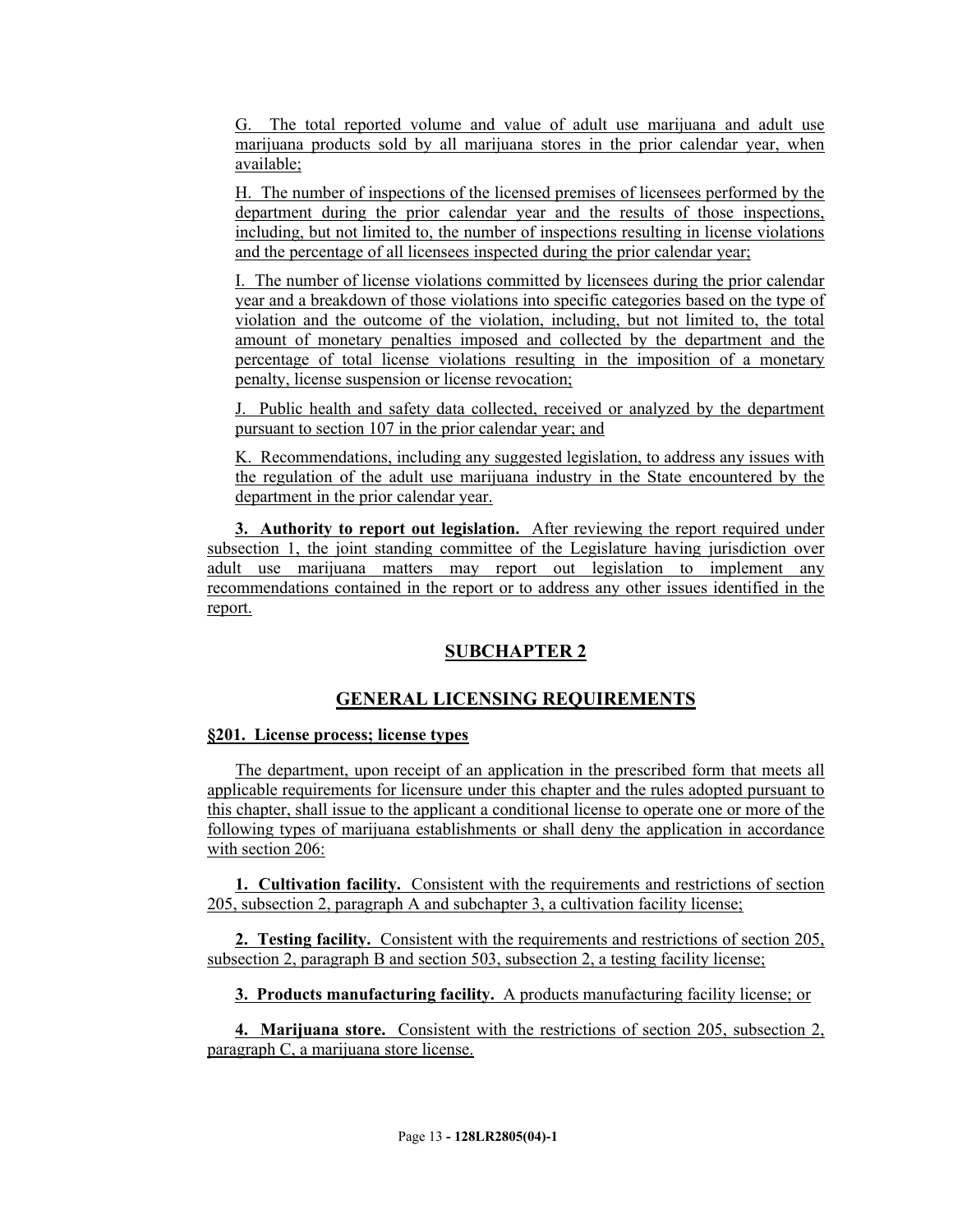Except as provided in section 205, the department may not impose any limitation on the number of each type of license that it issues to a qualified individual applicant or on the total number of each type of license that it issues to qualified applicants pursuant to this chapter.

# **§202. General licensing criteria**

An applicant for a license to operate a marijuana establishment must meet each of the following requirements, if applicable. Except as otherwise provided in this section, if the applicant is a business entity, every officer, director, manager and general partner of the business entity must meet each of the requirements of this section. An applicant shall disclose in or include with its application the names and addresses of the applicant and all natural persons and business entities having a direct or indirect financial interest in the applied-for license and the nature and extent of the financial interest held by each person or entity and, if applicable, the nature and extent of any financial interest the person or entity has in any other license applied for or issued under this chapter.

**1. Age.** The applicant must be at least 21 years of age. If the applicant is a business entity, every officer, director, manager and general partner of the business entity must be at least 21 years of age.

**2. Resident.** If the applicant is a natural person, the applicant must be a resident. If the applicant is a business entity:

A. Every officer, director, manager and general partner of the business entity must be a natural person who is a resident; and

B. A majority of the shares, membership interests, partnership interests or other equity ownership interests as applicable to the business entity must be held or owned by natural persons who are residents or business entities whose owners are all natural persons who are residents.

This subsection does not apply to an applicant for a testing facility license.

**3. Incorporated in State.** If the applicant is a business entity, the business entity must be incorporated in the State or otherwise formed or organized under the laws of the State.

**4. No disqualifying drug offense.** The applicant may not have been previously convicted of a disqualifying drug offense.

**5. Not employee of state agency.** The applicant may not be employed by the department or any other state agency with regulatory authority under this chapter or the rules adopted pursuant to this chapter.

**6. Not law enforcement officer or corrections officer.** The applicant may not be a law enforcement officer; a corrections officer as defined in Title 25, section 2801-A, subsection 2; or any other natural person subject to the certification requirements of Title 25, chapter 341.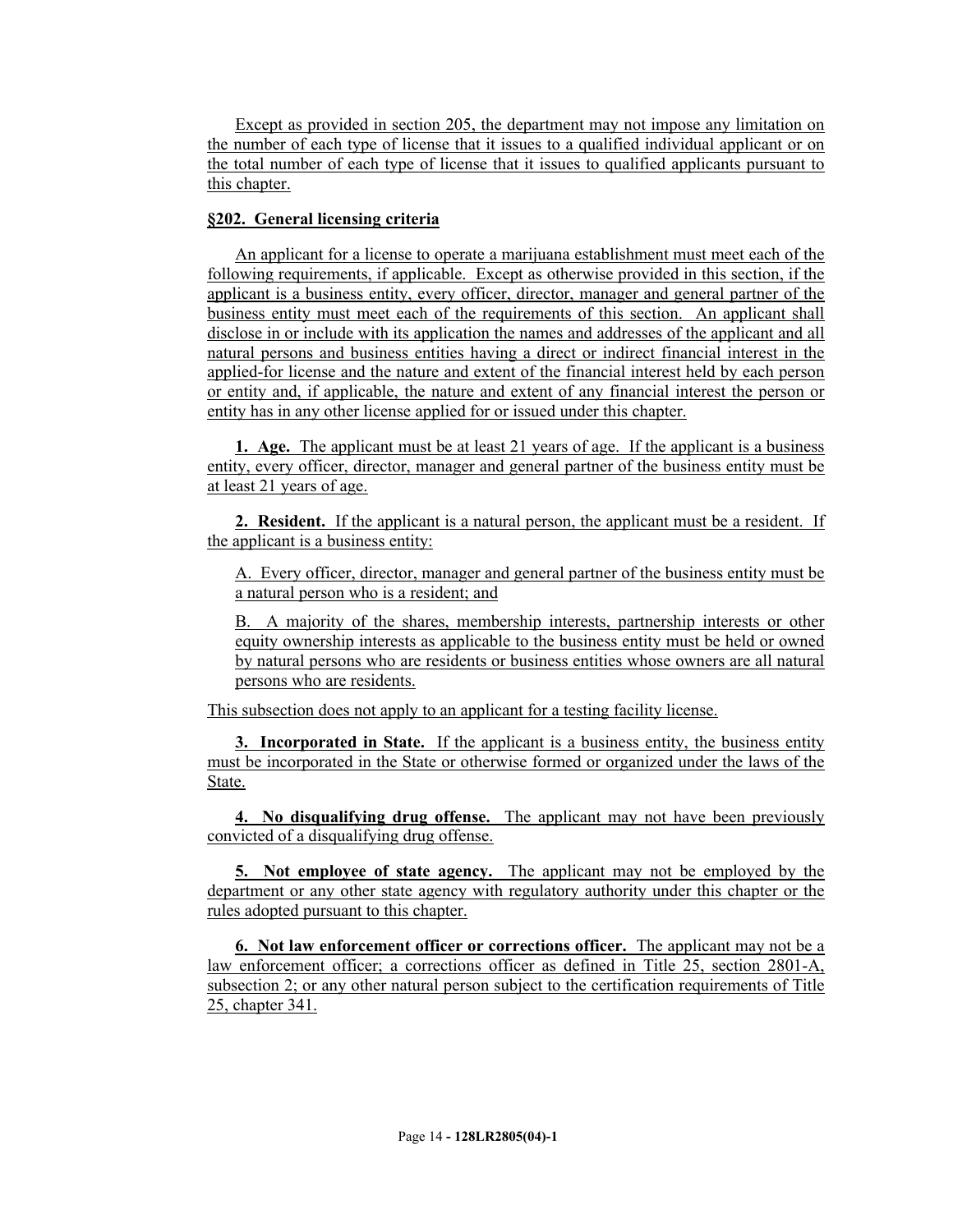**7. No license revocation.** The applicant may not have had a license previously issued under this chapter revoked.

**8. No medical registry identification card or registration certificate revocation.**  The applicant may not have had a registry identification card or registration certificate previously issued pursuant to the Maine Medical Use of Marijuana Act revoked.

**9. No revocation of other state marijuana license, permit, certificate or other government-issued authorization.** The applicant may not have had a license, permit, certificate or other government-issued authorization issued in another jurisdiction allowing the cultivation, manufacture, testing or sale of marijuana or marijuana products revoked.

**10. No outstanding court-ordered payments.** A license may not be issued to an applicant that has any outstanding payments due in this State on court-ordered fines, court-appointed attorney's fees or court-ordered restitution.

**11. Criminal history record check.** The applicant must have submitted to a criminal history record check in accordance with the requirements of section 204.

**12. Compliance with application process; no false statement of material fact.**  The applicant must have completed all application forms required by the department fully and truthfully and complied with all information requests of the department relating to the license application. A license may not be issued to an applicant that has knowingly or recklessly made any false statement of material fact to the department in applying for a license under this chapter. The department shall revoke the license of a licensee pursuant to subchapter 8 if, subsequent to the issuance of the license, the department determines that the licensee knowingly or recklessly made a false statement of material fact to the department in applying for the license.

### **§203. Additional licensing considerations**

An applicant for a license to operate a marijuana establishment shall submit, and the department shall consider in determining whether to grant the license, the following additional information. If the applicant is a business entity, the applicant must submit the information required by this section for every officer, director, manager and general partner of the business entity.

**1. Other convictions.** The applicant shall submit information regarding the applicant's criminal convictions in this State or in another jurisdiction for any offense involving dishonesty, deception, misappropriation or fraud. The applicant may submit and the department shall consider if submitted any information regarding the applicant's criminal history record, including, but not limited to, evidence of rehabilitation, character references and educational achievements, with special consideration given to the time between the applicant's last criminal conviction and the consideration by the department of the application for licensure.

**2. Tax compliance.** The applicant shall submit information regarding: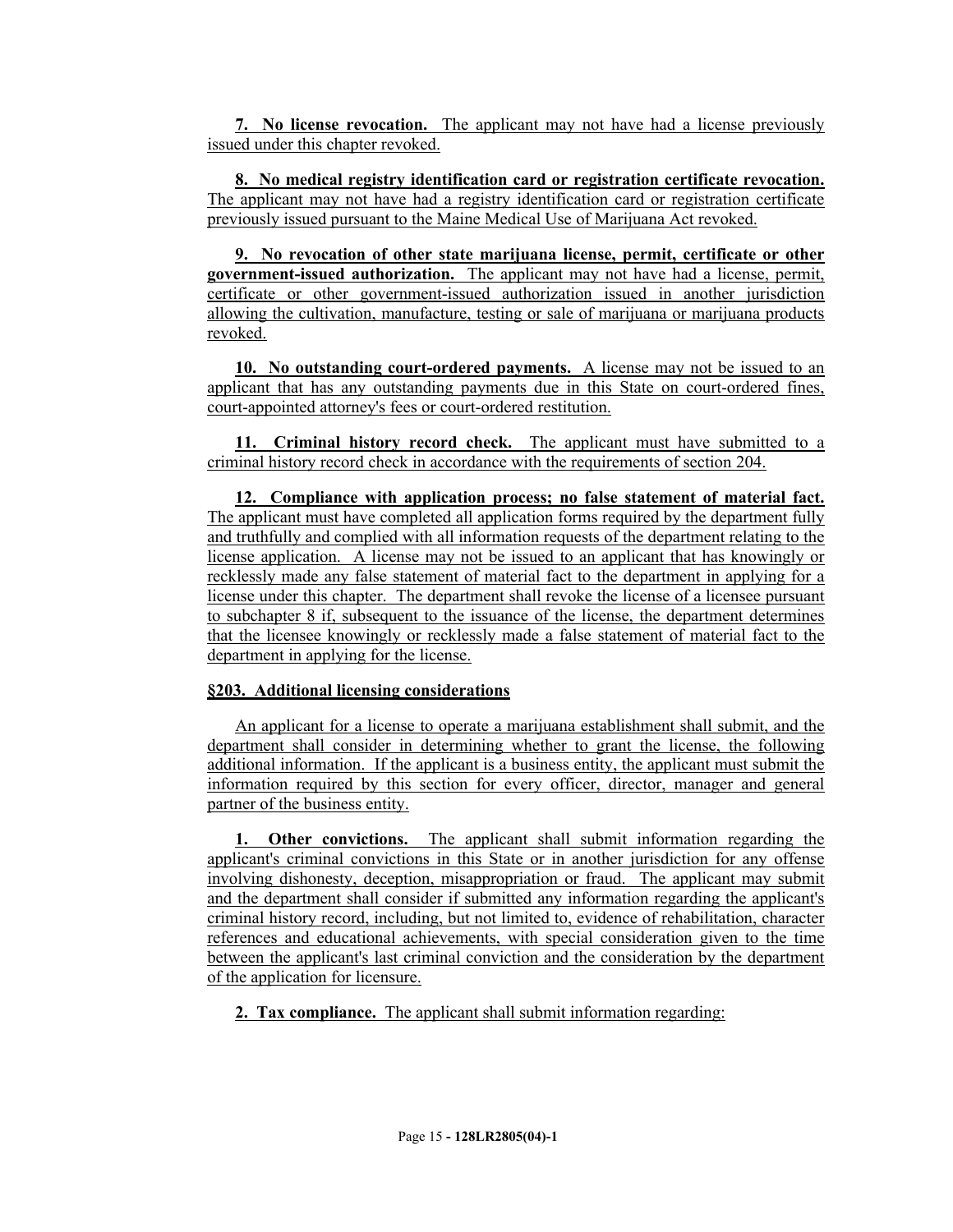A. The applicant's history of paying income and other taxes owed to the State, to another jurisdiction, if applicable, and to the United States Internal Revenue Service over the 2 years immediately preceding the year in which the application is filed; and

B. Any outstanding tax liens imposed or levied against the applicant in this State or in another jurisdiction within the 5 years immediately preceding the year in which the application is filed.

**3. Other state marijuana-related violations or penalties.** If the applicant has held a license, permit, certificate or other government-issued authorization in another jurisdiction allowing the cultivation, manufacture, testing or sale of marijuana or marijuana products, the applicant shall submit information regarding any violations by or penalties imposed on the applicant in that other jurisdiction.

### **§204. Criminal history record check**

The department shall request a criminal history record check for each applicant for a license under this chapter and may at any time require a licensee to submit to a criminal history record check in accordance with this section. If the applicant is a business entity, every officer, director, manager and general partner of the business entity is required to submit to a criminal history record check in accordance with this section. A criminal history record check conducted pursuant to this section must include criminal history record information obtained from the Maine Criminal Justice Information System established in Title 16, section 631 and the Federal Bureau of Investigation.

**1. Record of public criminal history information required.** Criminal history record information obtained from the Maine Criminal Justice Information System pursuant to this section must include a record of public criminal history record information as defined in Title 16, section 703, subsection 8.

**2. Other state and national criminal history record information required.**  Criminal history record information obtained from the Federal Bureau of Investigation pursuant to this section must include other state and national criminal history record information.

**3. Fingerprinting.** An individual required to submit to a criminal history record check under this section shall submit to having the individual's fingerprints taken. The State Police, upon payment by the individual of the fee required under subsection 4, shall take or cause to be taken the individual's fingerprints and shall forward the fingerprints to the Department of Public Safety, Bureau of State Police, State Bureau of Identification. The State Bureau of Identification shall conduct the state and national criminal history record checks required under this section. Except for the portion of a payment, if any, that constitutes the processing fee for a criminal history record check charged by the Federal Bureau of Investigation, all money received by the State Police under this section must be paid to the Treasurer of State, who shall apply the money to the expenses incurred by the Department of Public Safety in the administration of this section.

**4. Fees.** The department shall by rule set the amount of the fee to be paid by an individual under subsection 3 for each criminal history record check required to be performed under this section.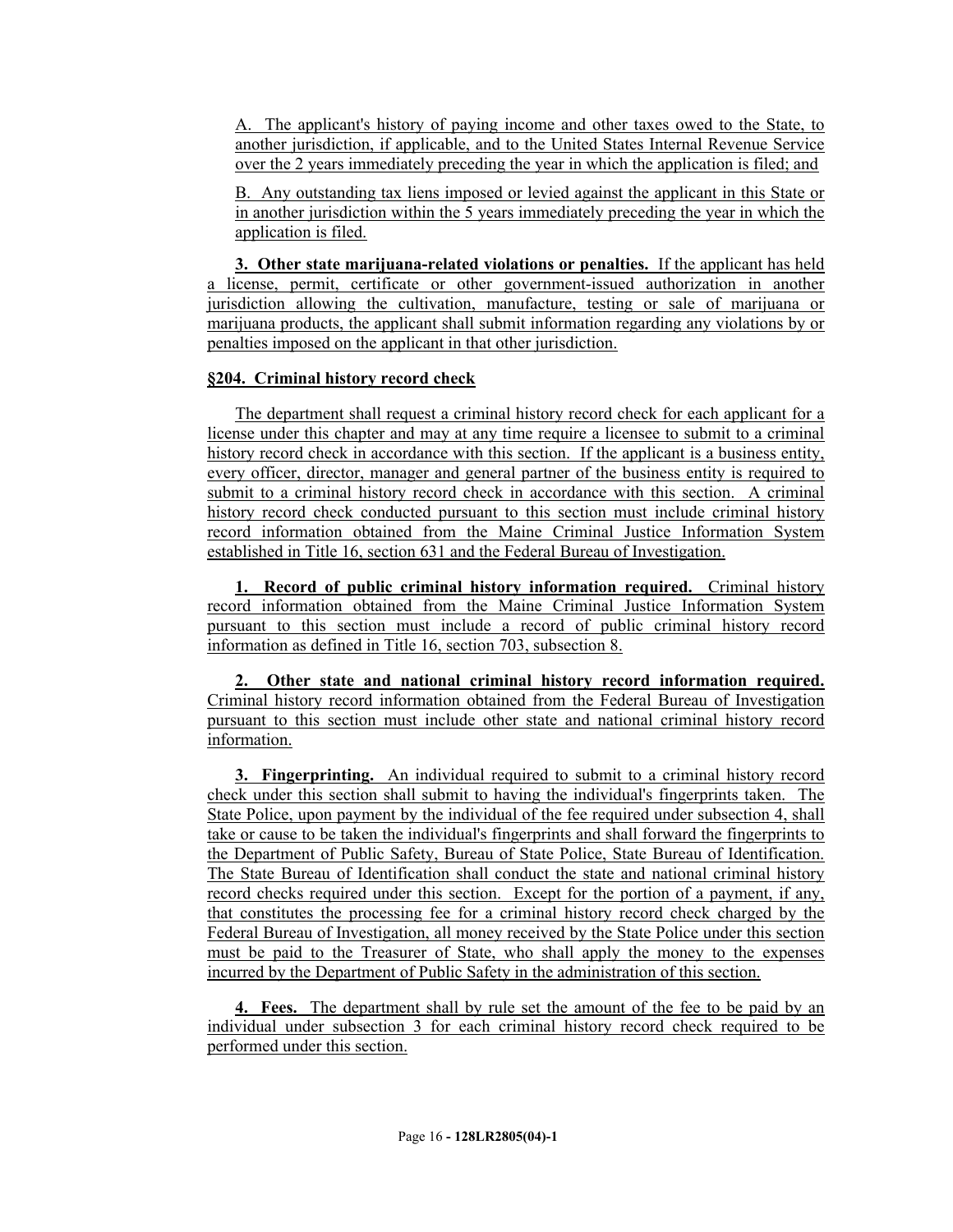**5. Availability of criminal history record information.** The subject of a Federal Bureau of Investigation criminal history record check may obtain a copy of the criminal history record check by following the procedures outlined in 28 Code of Federal Regulations, Sections 16.32 and 16.33. The subject of a state criminal history record check may inspect and review the criminal history record information pursuant to Title 16, section 709.

**6. Use of criminal history record information.** State and national criminal history record information obtained by the department under this section may be used only for the purpose of screening an applicant for a license or a licensee under this chapter or as necessary for the issuance of an individual identification card under section 106.

**7. Confidentiality.** All criminal history record information obtained by the department pursuant to this section is confidential, is for the official use of the department only and may not be disseminated outside of the department or disclosed to any other person or entity except as provided in subsection 5.

**8. Rules.** The department, after consultation with the Department of Public Safety, Bureau of State Police, State Bureau of Identification, shall adopt rules to implement this section.

# **§205. Application process; issuance of license**

**1. Forms; payment of fees.** An applicant shall file an application on forms prepared and furnished by the department for the type of license sought along with the appropriate application fee as determined by the department pursuant to section 207.

**2. Applications for multiple licenses.** An applicant may apply for and be granted multiple licenses of any license type under this chapter, except that:

A. If the applicant has applied for the issuance or renewal of a cultivation facility license, the issuance or renewal of the cultivation facility license may not result in the applicant or a person with a direct or indirect financial interest in that license holding or having a direct or indirect financial interest in:

(1) More than 3 cultivation facility licenses; or

(2) Multiple cultivation facility licenses with a combined total licensed amount of plant canopy exceeding 30,000 square feet, except when that exceedance is solely attributable to approved increases in the maximum licensed area of plant canopy authorized under a tier 4 cultivation facility license pursuant to section 304;

B. If the applicant has applied for the issuance or renewal of a testing facility license, the applicant may not be a primary caregiver or registered primary caregiver or have an interest in a registered dispensary, a cultivation facility license, a products manufacturing facility license or a marijuana store license. If the applicant has applied for the issuance or renewal of any license under this chapter that is not a testing facility license, the applicant may not have an interest in a testing facility license. An applicant that meets the requirements for the issuance of a testing facility license under this chapter and the requirements of this paragraph may apply for and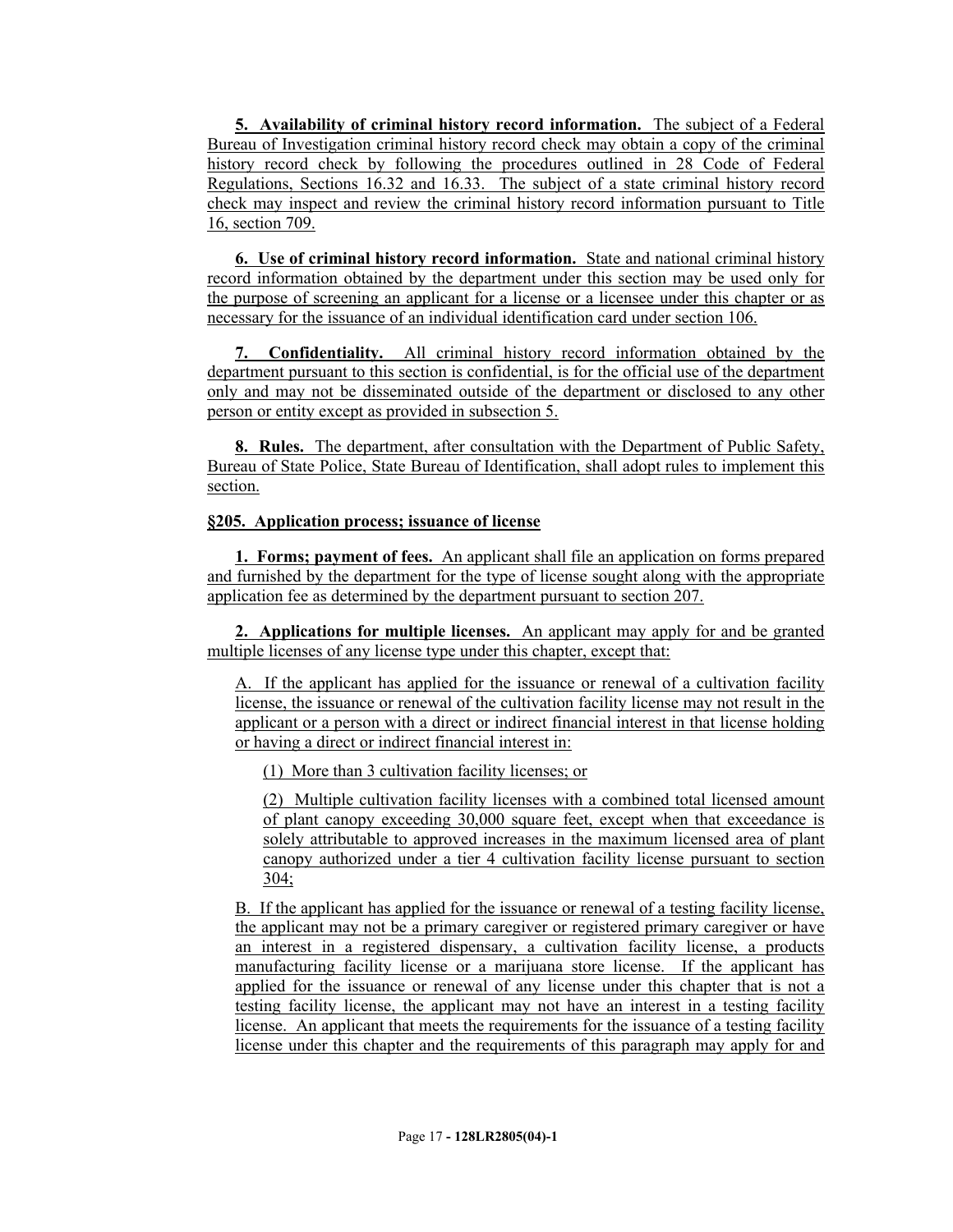be issued multiple testing facility licenses. For purposes of this paragraph, "interest" means an equity ownership interest or a partial equity ownership interest or any other type of financial interest, including, but not limited to, being an investor or serving in a management position; and

C. If the applicant has applied for the issuance or renewal of a marijuana store license, the issuance or renewal of the marijuana store license may not result in the applicant or a person with a direct or indirect financial interest in that license holding or having a direct or indirect financial interest in more than 4 marijuana store licenses.

This paragraph is repealed January 1, 2022.

**3. Issuance of conditional license.** Within 90 days of receipt of an application for a license to operate a marijuana establishment or for renewal of an existing license to operate a marijuana establishment, the department either shall issue to the applicant a conditional license to operate the marijuana establishment if the applicant meets all applicable requirements for licensure under this chapter and the rules adopted pursuant to this chapter or shall deny the application in accordance with section 206.

A. A licensee that has been issued a conditional license by the department may not engage in the cultivation, manufacture, testing or sale of adult use marijuana or adult use marijuana products until the department has issued an active license to the licensee pursuant to subsection 4.

B. A conditional license issued by the department pursuant to this subsection is effective for a period of one year from the date of issuance and may not be renewed. If a licensee issued a conditional license by the department fails to obtain an active license from the department pursuant to subsection 4 within one year from the date of issuance of the conditional license, the conditional license expires.

**4. Issuance of active license upon certification of local authorization and payment of applicable license fee.** The department shall issue an active license to an applicant that has been issued a conditional license pursuant to subsection 3 and that meets all applicable requirements of this subsection.

A. Within 10 days of receiving certification of local authorization from a municipality as required by section 402, subsection 3, paragraph B or, in the case of a marijuana establishment to be located in the unorganized and deorganized areas, from the Maine Land Use Planning Commission as required by section 403, subsection 3, paragraphs B and C, the department shall notify the applicant that certification of local authorization has been confirmed and that, in order for the department to issue an active license, the applicant must:

(1) Pay the applicable license fee required pursuant to section 207;

(2) Submit a facility plan that specifies the location, size and layout of the marijuana establishment within the municipality or, in the case of a marijuana establishment to be located in the unorganized and deorganized areas, within the town, plantation or township in which the marijuana establishment will be located;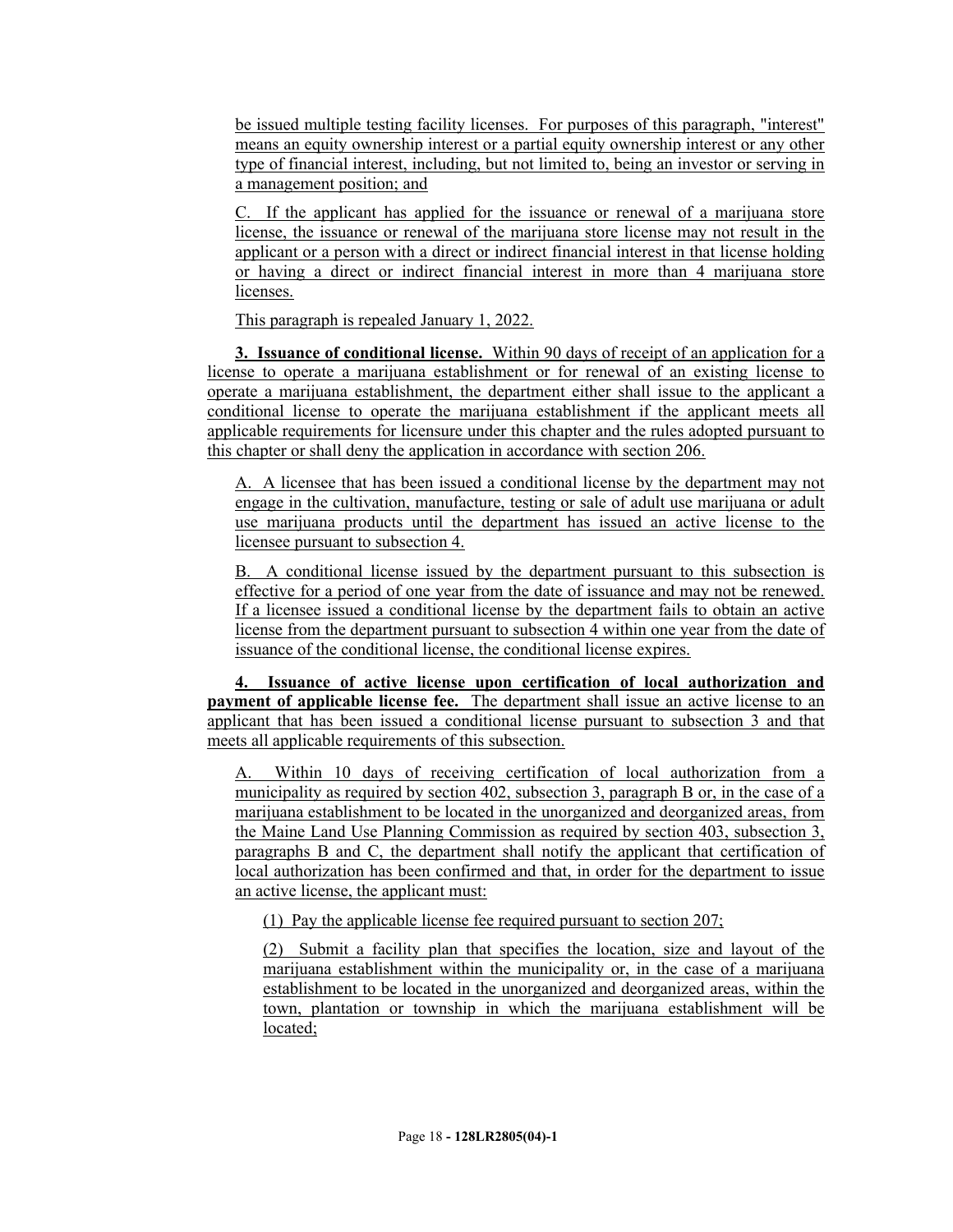(3) If the application is for a license to operate a cultivation facility, submit updated operating and cultivation plans as required under section 302 based upon the actual premises to be licensed, except that, if no changes to the original operating and cultivation plans submitted by the applicant are necessary based upon the actual premises to be licensed, then the applicant may satisfy this requirement by resubmitting the original operating and cultivation plans and noting on those plans that no changes are necessary; and

(4) If the application is for a license to operate a nursery cultivation facility, as described in section 301, subsection 5, or a marijuana store, register with the State Tax Assessor pursuant to Title 36, section 1754-B to collect and remit the sales tax on the sale of adult use marijuana and adult use marijuana products imposed under Title 36, section 1811.

B. The department shall prepare and furnish to applicants, municipalities and the Maine Land Use Planning Commission a certification form by which the municipality may certify to the department that the applicant has obtained local authorization as required by section 402, subsection 3, paragraph B or, in the case of a marijuana establishment to be located in the unorganized and deorganized areas, the Maine Land Use Planning Commission may certify to the department that the applicant has obtained local authorization as required by section 403, subsection 3, paragraphs B and C.

Upon receipt of payment of the applicable license fee and any other documentation required under paragraph A, the department shall issue an active license to the applicant. The license must specify the date of issuance of the license, the period of licensure, the date of expiration of the license, the name of the licensee and the address of the licensed premises.

**5. Each license separate.** Each license issued by the department to an applicant under this chapter is separate and distinct from any other license issued by the department to that same applicant under this chapter. A person must obtain a separate license under this chapter for each proposed geographical location of any type of marijuana establishment.

**6. Licensee must maintain possession of premises.** As a condition of licensure, a licensee must at all times maintain possession of the licensed premises of the marijuana establishment that the licensee is licensed to operate, whether pursuant to a lease, rental agreement or other arrangement for possession of the premises or by virtue of ownership of the premises. If a licensee fails to maintain possession of the licensed premises, the licensee shall immediately cease all activities relating to the operation of the marijuana establishment and may apply to the department for relocation of the licensed premises pursuant to section 211 or may terminate its license pursuant to section 212.

### **§206. Denial of license**

**1. Denial for good cause.** The department, for good cause, may deny an application for an initial license, a license renewal, a transfer of ownership interests or a relocation of licensed premises. Denial of an application by the department pursuant to this section constitutes a final agency action as defined in Title 5, section 8002, subsection 4.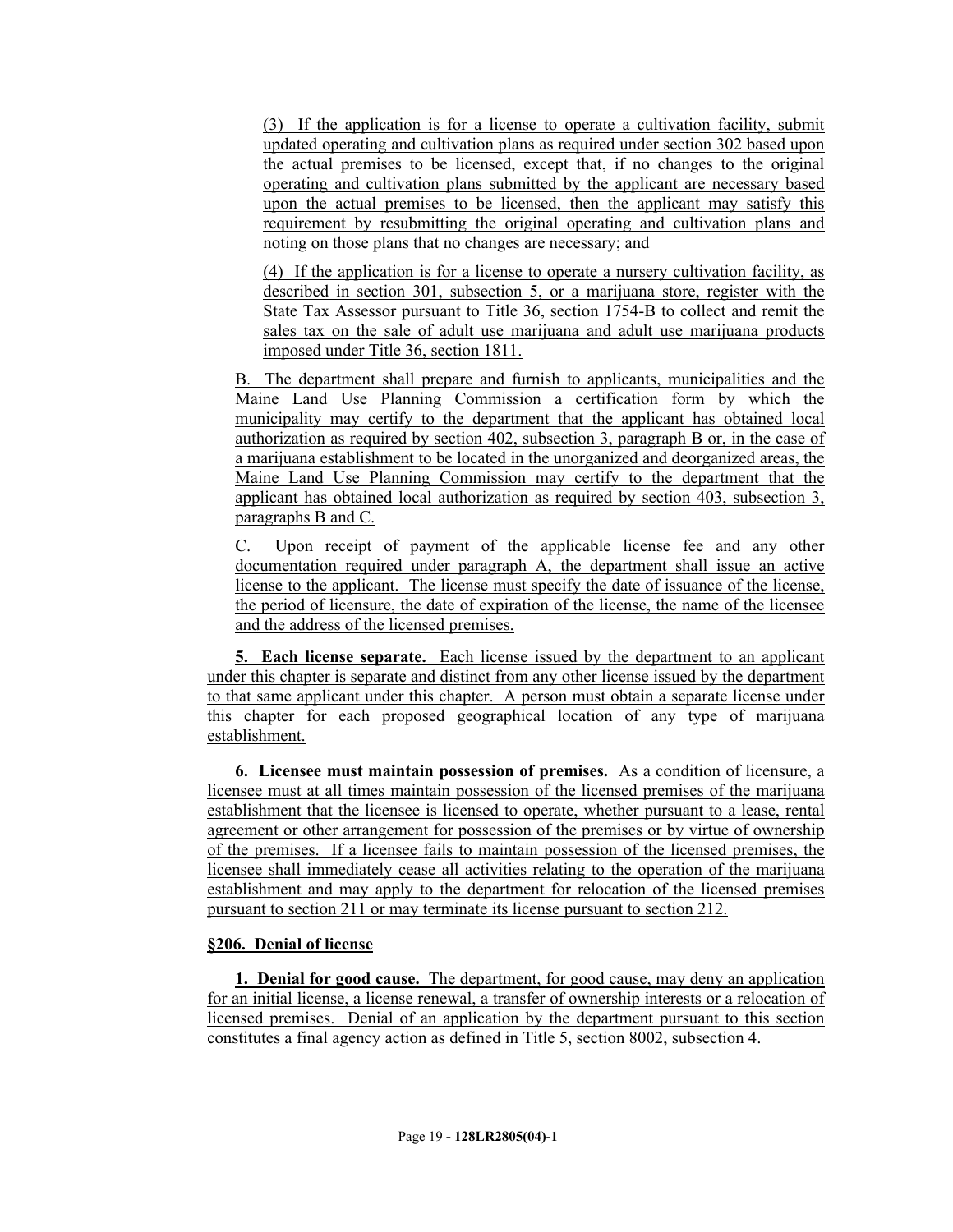**2. Good cause defined.** As used in this section, "good cause" means a finding by the department that:

A. An applicant or licensee has violated, does not meet or has failed to comply with any of the terms, conditions or provisions of this chapter, the rules adopted pursuant to this chapter or any other applicable state or local law, rule or regulation; or

B. An applicant or licensee has failed to comply with any special terms, consent decree or conditions placed upon the previously issued license pursuant to an order of the department; the municipality in which the licensed premises are located; the town or plantation in the unorganized and deorganized areas in which the licensed premises are located; in the case of a township in the unorganized and deorganized areas in which the licensed premises are located, the county commissioners of the county in which the township is located; or, in the case of a marijuana establishment located in the unorganized and deorganized areas, the Maine Land Use Planning Commission.

**3. Notification of denial and right to appeal.** Upon the department's determination to deny a license application, the department shall notify the applicant in writing of the denial, the basis for the denial and the applicant's right to appeal the denial to the Superior Court in accordance with Rule 80C of the Maine Rules of Civil Procedure.

#### **§207. Application fees; license fees**

The department, in accordance with the provisions of this section, shall adopt by rule a licensing fee schedule establishing fees that are designed to meet, but not to exceed, the estimated licensing, enforcement and administrative costs of the department under this chapter.

**1. Fees for cultivation facilities.** For a cultivation facility license, the department shall require payment of an application fee and a license fee as follows:

A. For a tier 1 cultivation facility license, as described in section 301, subsection 1, an application fee of \$100 and a license fee as follows:

(1) If the applicant has applied for a plant-count-based tier 1 cultivation facility license as described in section 301, subsection 1, paragraph A, a license fee of not more than \$9 per mature marijuana plant for an outdoor cultivation facility and not more than \$17 per mature marijuana plant for an indoor cultivation facility or a cultivation facility with both indoor and outdoor cultivation areas; or

(2) If the applicant has applied for a plant-canopy-based tier 1 cultivation facility license as described in section 301, subsection 1, paragraph B, a license fee of not more than \$250 for an outdoor cultivation facility and not more than \$500 for an indoor cultivation facility or a cultivation facility with both indoor and outdoor cultivation areas;

B. For a tier 2 cultivation facility license, as described in section 301, subsection 2, an application fee of \$500 and a license fee of not more than \$1,500 for an outdoor cultivation facility and not more than \$3,000 for an indoor cultivation facility or a cultivation facility with both indoor and outdoor cultivation areas;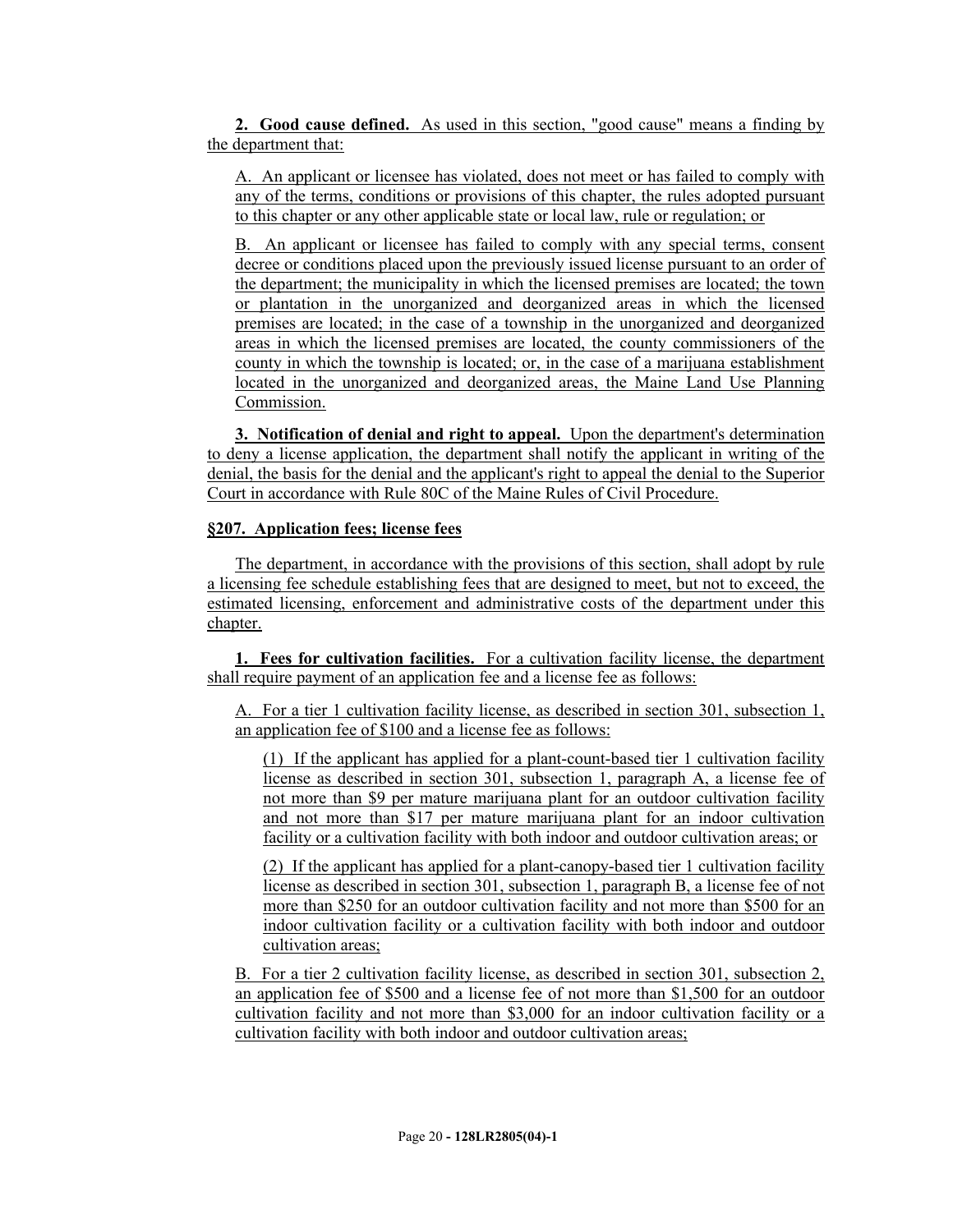C. For a tier 3 cultivation facility license, as described in section 301, subsection 3, an application fee of \$500 and a license fee of not more than \$5,000 for an outdoor cultivation facility and not more than \$10,000 for an indoor cultivation facility or a cultivation facility with both indoor and outdoor cultivation areas;

D. For a tier 4 cultivation facility license, as described in section 301, subsection 4, an application fee of \$500 and a license fee of not more than \$15,000 for an outdoor cultivation facility and not more than \$30,000 for an indoor cultivation facility or a cultivation facility with both indoor and outdoor cultivation areas, except that, for a tier 4 cultivation facility license for which an increased amount of licensed plant canopy has been approved by the department pursuant to section 304, for each approved increase in the amount of licensed plant canopy, the department may increase the maximum license fee by not more than \$5,000 for an outdoor cultivation facility and by not more than \$10,000 for an indoor cultivation facility or a cultivation facility with both indoor and outdoor cultivation areas; and

E. For a nursery cultivation facility license, as described in section 301, subsection 5, an application fee of \$60 and a license fee of \$350.

**2. Fees for products manufacturing facilities and marijuana stores.** For a products manufacturing facility license or a marijuana store license, the department shall require payment of an application fee of \$250 and a license fee of not more than \$2,500.

**3. Fees for testing facilities.** For a testing facility license, the department shall require payment of an application fee of \$250 and a license fee of not more than \$1,000.

**4. Payment of fees; fees to be deposited into Adult Use Marijuana Regulatory Coordination Fund.** An applicant shall pay the application fee required by the department at the time that the applicant submits an application for licensure to the department for processing. An applicant shall pay the license fee required by the department in accordance with section 205, subsection 4. All fees collected by the department pursuant to this section must be deposited into the Adult Use Marijuana Regulatory Coordination Fund established in section 1102.

**5. Return of fees prohibited.** The department may not return to an applicant or licensee or reimburse an applicant or licensee for any portion of an application or license fee paid by the applicant or licensee, regardless of whether the applicant withdraws its application prior to a final decision of the department on the application, the licensee voluntarily terminates its license pursuant to section 212 or the department suspends or revokes the licensee's license in accordance with the provisions of subchapter 8.

### **§208. License term**

An active license issued by the department pursuant to section 205, subsection 4 is effective for a period of one year from the date of issuance and may be renewed pursuant to section 209.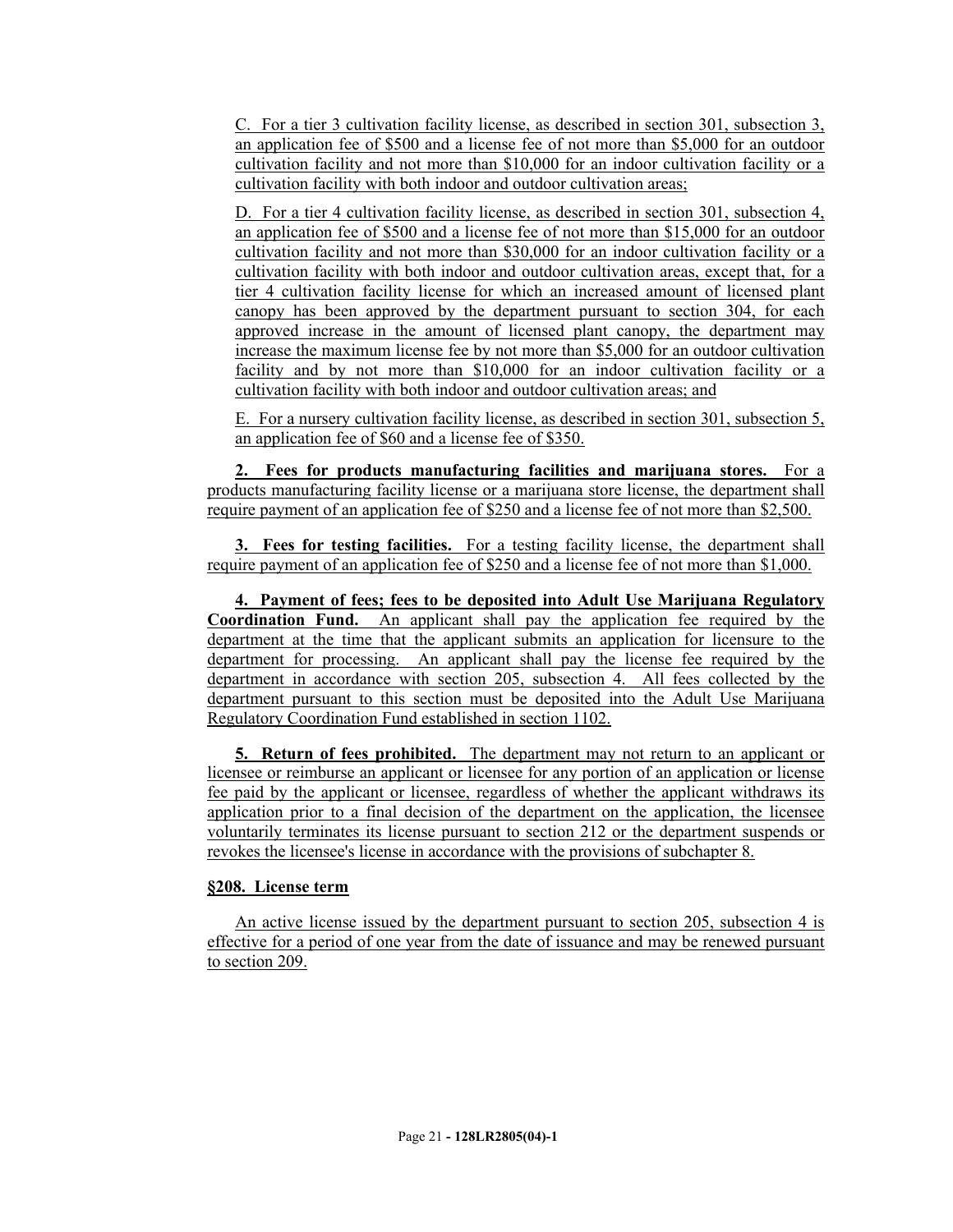### **§209. License renewal**

**1. Notification of expiration date.** Ninety days prior to the expiration of an existing license issued under section 205, subsection 4, the department shall notify the licensee of the expiration date and the opportunity for renewal. Except as otherwise provided in this section, a licensee seeking to renew an existing license must file an application for renewal with the department, on forms prepared and furnished by the department, not less than 30 days prior to the date of expiration of the license.

**2. Extension for good cause shown; late applications.** Notwithstanding subsection 1, the department may for good cause shown accept an application for renewal of an existing license less than 30 days prior to the date of expiration of the license upon the payment of a late application fee to the department. The department may not accept an application for renewal of a license after the date of expiration of that license.

**3. Operation under expired license.** A licensee that files an application for renewal of its existing license and pays all required fees under this section prior to the expiration of the license may continue to operate the marijuana establishment under that license notwithstanding its expiration until such time as the department takes final action on the renewal application, except when the department suspends or revokes the license in accordance with the provisions of subchapter 8 prior to taking final action on the renewal application.

**4. Expired license; cessation of activity and forfeiture of marijuana and marijuana products.** Except as provided in subsection 3, a person whose license has expired shall immediately cease all activities relating to the operation of the marijuana establishment previously authorized under that license and ensure that all adult use marijuana and adult use marijuana products cultivated, manufactured or otherwise in the possession of the person pursuant to that license are forfeited to the department for destruction in accordance with section 803.

**5. Renewal application process; fees; rules.** An applicant seeking renewal of a license to operate a marijuana establishment must pay to the department a renewal application fee or, if applicable, a late renewal application fee, and must demonstrate continued compliance with all applicable licensing criteria under this chapter, including, but not limited to, obtaining local authorization as required by section 402, subsection 3, paragraph B or, in the case of a marijuana establishment located in the unorganized and deorganized areas, as required by section 403, subsection 3, paragraphs B and C, except that an applicant seeking renewal of a license is not required to submit to a criminal history record check under section 204 unless specifically required to do so by the department.

A. The department may not issue an active license to a licensee seeking renewal of a license until the licensee obtains local authorization as required by section 402, subsection 3, paragraph B or, in the case of a marijuana establishment located in the unorganized and deorganized areas, as required by section 403, subsection 3, paragraphs B and C, pays the applicable license fee required under section 207 and meets all other applicable requirements for the issuance of an active license under section 205, subsection 4.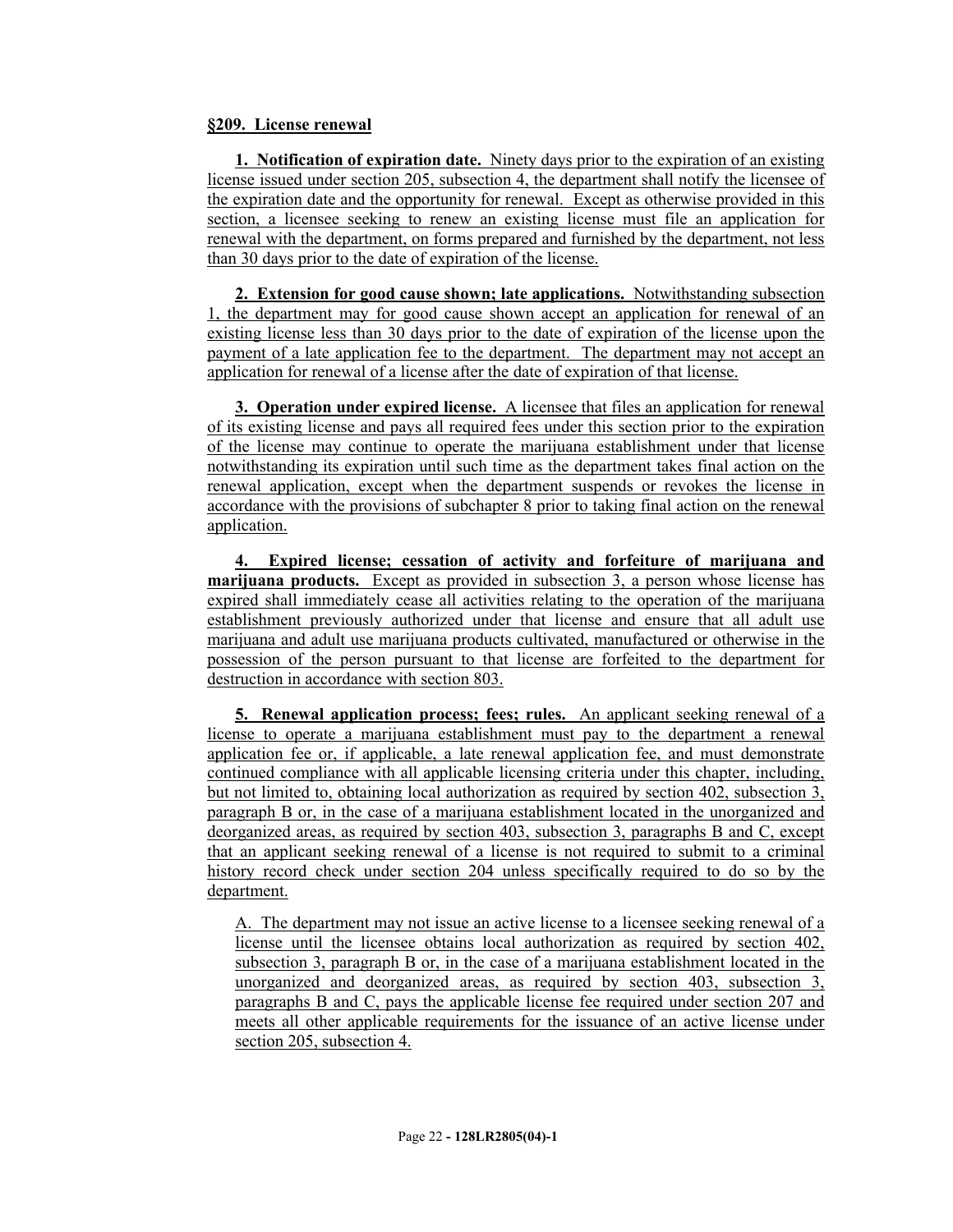B. The department shall by rule set forth requirements for the submission, processing and approval of a renewal application, which must include, but are not limited to, setting of a reasonable renewal application fee and a reasonable late renewal application fee.

# **§210. Transfer of ownership interests**

**1. Transfer application.** A licensee may apply to the department, on forms prepared and furnished by the department, for approval to transfer ownership interests in the license, including, but not limited to, a transfer of only a portion of the ownership interests in the license.

**2. Compliance with licensure requirements; rules.** A person seeking to assume an ownership interest in a license pursuant to this section must demonstrate to the department compliance with all applicable requirements for licensure under this chapter and the rules adopted under this chapter. The department shall by rule adopt requirements for the submission of a license transfer application and standards for the approval of a license transfer application, including, but not limited to, provisions relating to local authorization of a transfer of ownership interests in a license.

# **§211. Relocation of licensed premises**

**1. Relocation application.** A licensee may apply to the department, on forms prepared and furnished by the department, for approval to relocate the licensed premises of the marijuana establishment that the licensee is licensed to operate.

**2. Local authorization required.** The department shall, within 10 days of receiving certification of local authorization pursuant to section 402, subsection 3, paragraph B from the municipality in which the relocated licensed premises are to be located or pursuant to section 403, subsection 3, paragraphs B and C from the Maine Land Use Planning Commission if the relocated licensed premises are to be located in the unorganized and deorganized areas, notify the licensee that local authorization has been confirmed for the relocation and that the licensee may proceed with relocation, and the department shall issue to the licensee an updated license specifying the address of the new premises.

**3. Effect on license term.** A relocation of licensed premises pursuant to this section does not extend or otherwise modify the license term of the license subject to relocation.

**4. Rules.** The department shall by rule adopt requirements for the submission of a license relocation application and standards for the approval of a relocation application.

# **§212. Termination of license**

**1. Notification of termination required.** A licensee may not permanently abandon the licensed premises of the licensee or otherwise permanently cease all activities relating to the operation of the marijuana establishment under its license, whether voluntarily or pursuant to a license revocation in accordance with subchapter 8, without notifying the department and the municipality in which the licensed premises are located at least 48 hours in advance of the abandonment or termination.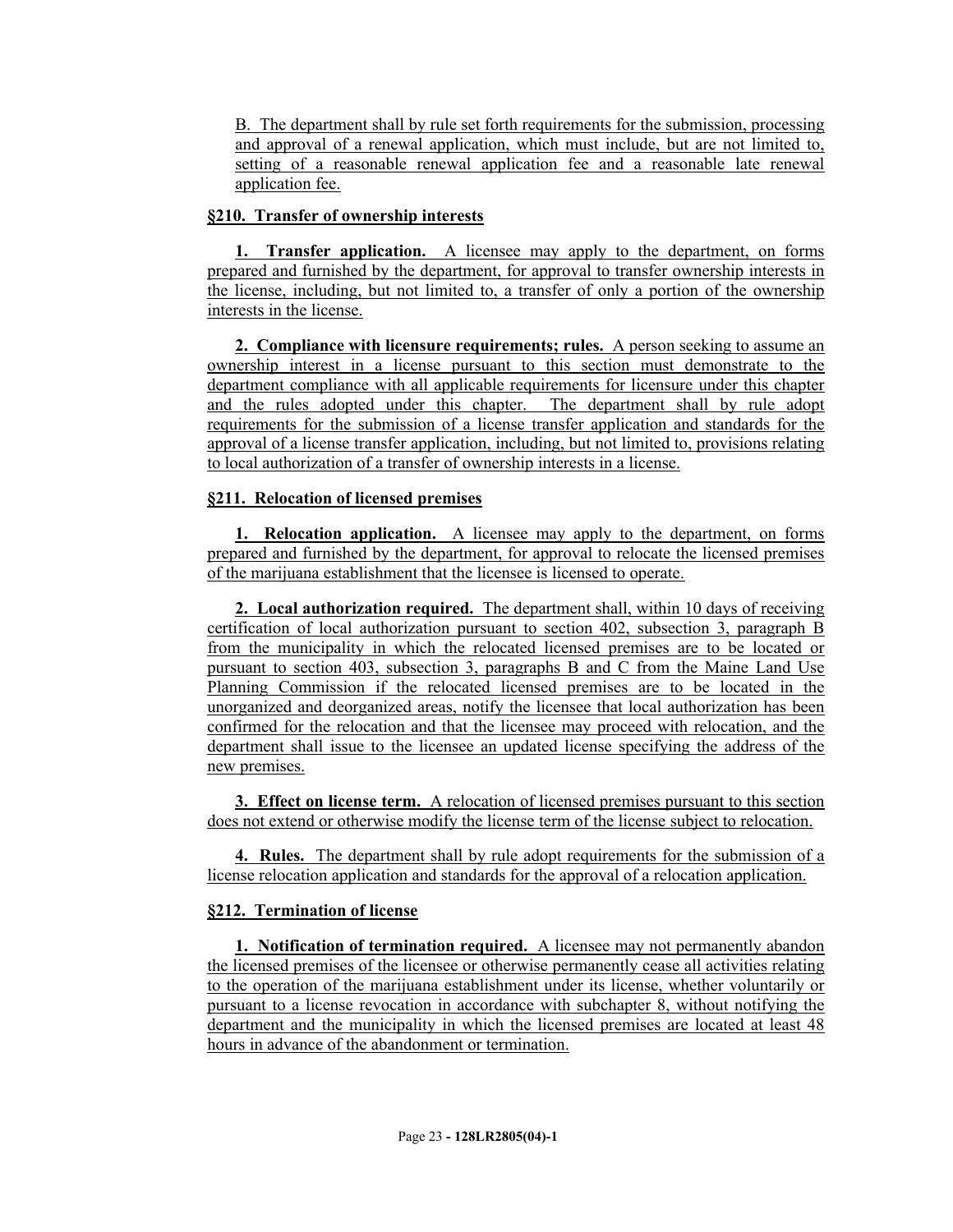**2. Forfeiture and destruction of marijuana and marijuana products.** Prior to abandoning the licensed premises of the licensee or terminating operations, a licensee shall provide the department and the municipality in which the licensed premises are located with a full accounting of all adult use marijuana and adult use marijuana products located within the licensed premises and forfeit the marijuana and marijuana products to the department for destruction in accordance with section 803.

For the purposes of this section, "municipality" means, in the case of a marijuana establishment not located in the unorganized and deorganized areas, the city, town or plantation in which the marijuana establishment is located; or, in the case of a marijuana establishment located in the unorganized and deorganized areas, the Maine Land Use Planning Commission and the town or plantation in which the marijuana establishment is located or, in the case of a marijuana establishment located in a township, the county commissioners of the county in which the township is located.

#### **§213. Notice of new owner, officer, manager or employee**

Before any proposed new owner, officer, manager or employee may own, manage, work for or otherwise associate with a licensee, the licensee shall notify the department in writing of the name, address and date of birth of the proposed new owner, officer, manager or employee and the proposed new owner, officer, manager or employee shall submit to a criminal history record check pursuant to section 204, obtain an individual identification card pursuant to section 106 and, in the case of a new owner or other person assuming an equity ownership interest or a partial equity ownership interest in the license, obtain approval for the transfer of ownership interests pursuant to section 210.

#### **§214. Inactive licenses**

The department may revoke or refuse to renew any license if it determines that the licensed premises have been inactive without reasonable justification for a period of one year or more.

# **§215. Notification to municipality; sharing of information with Bureau of Revenue Services**

The department shall notify a municipality within 14 days of the date the department approves, renews, denies, suspends or revokes the license of a licensee whose licensed premises are located or proposed to be located in the municipality; imposes a monetary penalty on a licensee located within the municipality; approves relocation of the licensed premises of a marijuana establishment to or from the municipality; or approves a transfer of ownership interest in a license with respect to which the licensed premises are located within the municipality.

The department shall provide the Bureau of Revenue Services with the same information provided to a municipality under this section at the time that the department notifies the municipality.

For the purposes of this section, "municipality" has the same meaning as in section 212.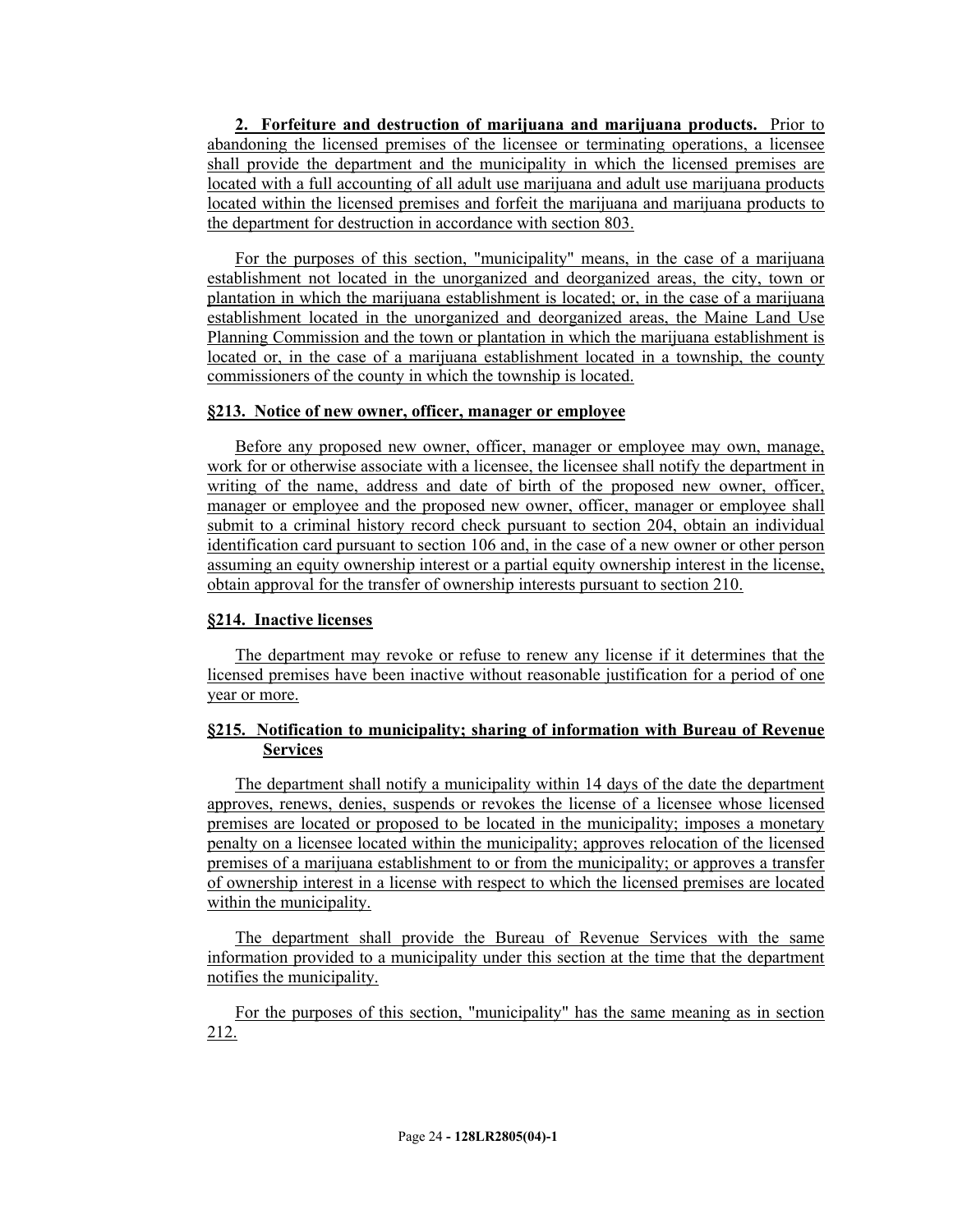# **SUBCHAPTER 3**

# **LICENSING REQUIREMENTS FOR CULTIVATION FACILITIES**

### **§301. Cultivation facility license types**

Subject to the requirements and restrictions of this subchapter and the requirements of subchapter 2, the department may issue to an applicant any of the following types of cultivation facility licenses:

**1. Tier 1 cultivation facility license.** A tier 1 cultivation facility license, which allows cultivation by a licensee of:

A. Not more than 30 mature marijuana plants and an unlimited number of immature marijuana plants and seedlings; or

B. Not more than 500 square feet of plant canopy.

An applicant for a tier 1 cultivation facility license shall designate in its cultivation plan whether the license sought is a plant-count-based tier 1 cultivation facility license under paragraph A or a plant-canopy-based tier 1 cultivation facility license under paragraph B.

**2. Tier 2 cultivation facility license.** A tier 2 cultivation facility license, which allows cultivation by a licensee of not more than 2,000 square feet of plant canopy;

**3. Tier 3 cultivation facility license.** A tier 3 cultivation facility license, which allows cultivation by a licensee of not more than 7,000 square feet of plant canopy;

**4. Tier 4 cultivation facility license.** A tier 4 cultivation facility license, which allows cultivation by a licensee of not more than 20,000 square feet of plant canopy, except as provided in section 304; or

**5. Nursery cultivation facility license.** A nursery cultivation facility license, which allows cultivation by a licensee of not more than 1,000 square feet of plant canopy, subject to the requirements and restrictions of section 501, subsection 3.

### **§302. Additional information required for application for cultivation facility license**

In addition to the information required to be submitted to the department pursuant to subchapter 2 and the rules relating to licensure of a cultivation facility adopted pursuant to this chapter, an applicant for a cultivation facility license shall submit to the department the following information.

**1. Operating plan.** The applicant shall submit an operating plan demonstrating the proposed size and layout of the cultivation facility; plans for wastewater and waste disposal for the cultivation facility; plans for providing electricity, water and other utilities necessary for the normal operation of the cultivation facility; plans for securing the proposed facility and otherwise meeting applicable security requirements under this chapter and the rules adopted pursuant to this chapter; and plans for compliance with applicable building code and federal and state environmental requirements.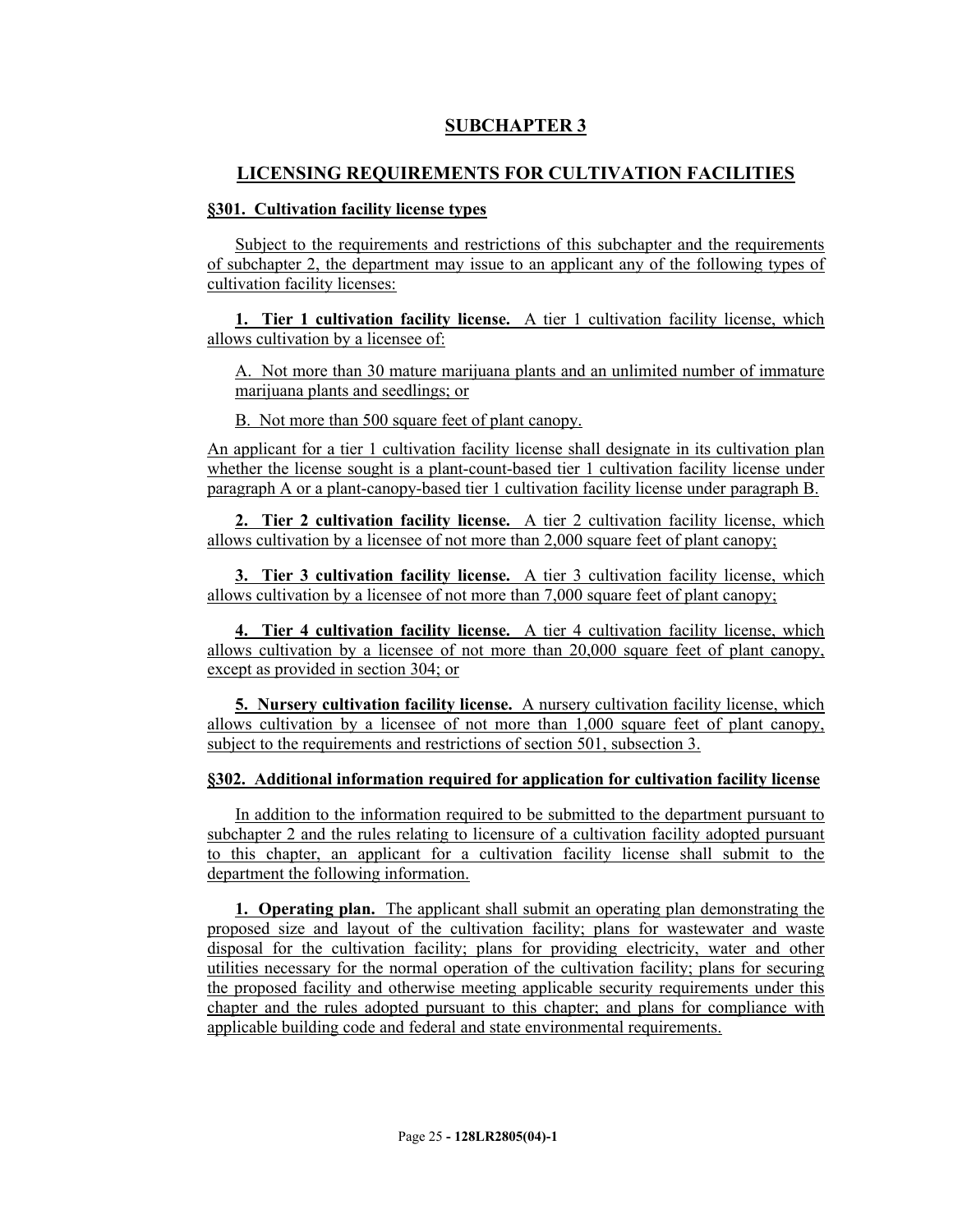**2. Cultivation plan.** The applicant shall submit a cultivation plan demonstrating the proposed size and layout of the cultivation areas at the cultivation facility and designating:

A. The total amount of plant canopy or, in the case of a plant-count-based tier 1 cultivation facility license, the number of mature marijuana plants proposed under the license;

B. The total percentage or square footage of plant canopy designated under paragraph A, or, in the case of a plant-count-based tier 1 cultivation facility license, the areas within the cultivation facility within which the applicant proposes to cultivate mother plants, seedlings and immature marijuana plants. If the applicant does not intend to cultivate mother plants, seedlings or immature marijuana plants at any time within any portion of the plant canopy designated under paragraph A, the applicant shall state that intent on the cultivation plan and shall include in the plan information regarding the approximate square footage of the cultivation areas outside of the plant canopy but within the proposed licensed premises of the cultivation facility in which the applicant intends to cultivate mother plants, seedlings and immature marijuana plants; and

C. The total percentage or square footage of plant canopy designated under paragraph A, or, in the case of a plant-count-based tier 1 cultivation facility license, the areas within the cultivation facility, within which the applicant proposes to cultivate mature marijuana plants. An applicant for a nursery cultivation facility license shall meet the requirements of this paragraph by designating on the cultivation plan the areas within the cultivation facility within which the applicant proposes to cultivate mature marijuana plants, demonstrating the physical separation of such areas from the areas in which immature marijuana plants and seedlings are to be cultivated in accordance with section 501, subsection 3, paragraph B.

### **§303. Increase in cultivation tier upon renewal**

A licensee seeking renewal of a cultivation facility license may, if applicable and in accordance with this section, apply for a tier of cultivation facility license with a greater area of authorized plant canopy than is authorized under the licensee's current cultivation facility license.

**1. Approval criteria.** The department may issue the applied-for tier of cultivation facility license if the licensee otherwise meets all applicable requirements for continued licensure under this chapter and the rules adopted pursuant to this chapter and the licensee has demonstrated to the department's satisfaction that:

A. The licensee has over the current period of licensure sold at least 85% of the adult use marijuana cultivated by the licensee at its cultivation facility; and

B. The approval of the applied-for tier of cultivation facility license will not cause the licensee to exceed the combined plant canopy limitation in section 205, subsection 2, paragraph A.

**2. Consideration of renewal of current license tier if approval criteria not met.**  If the department determines that the licensee has failed to satisfy the requirements of this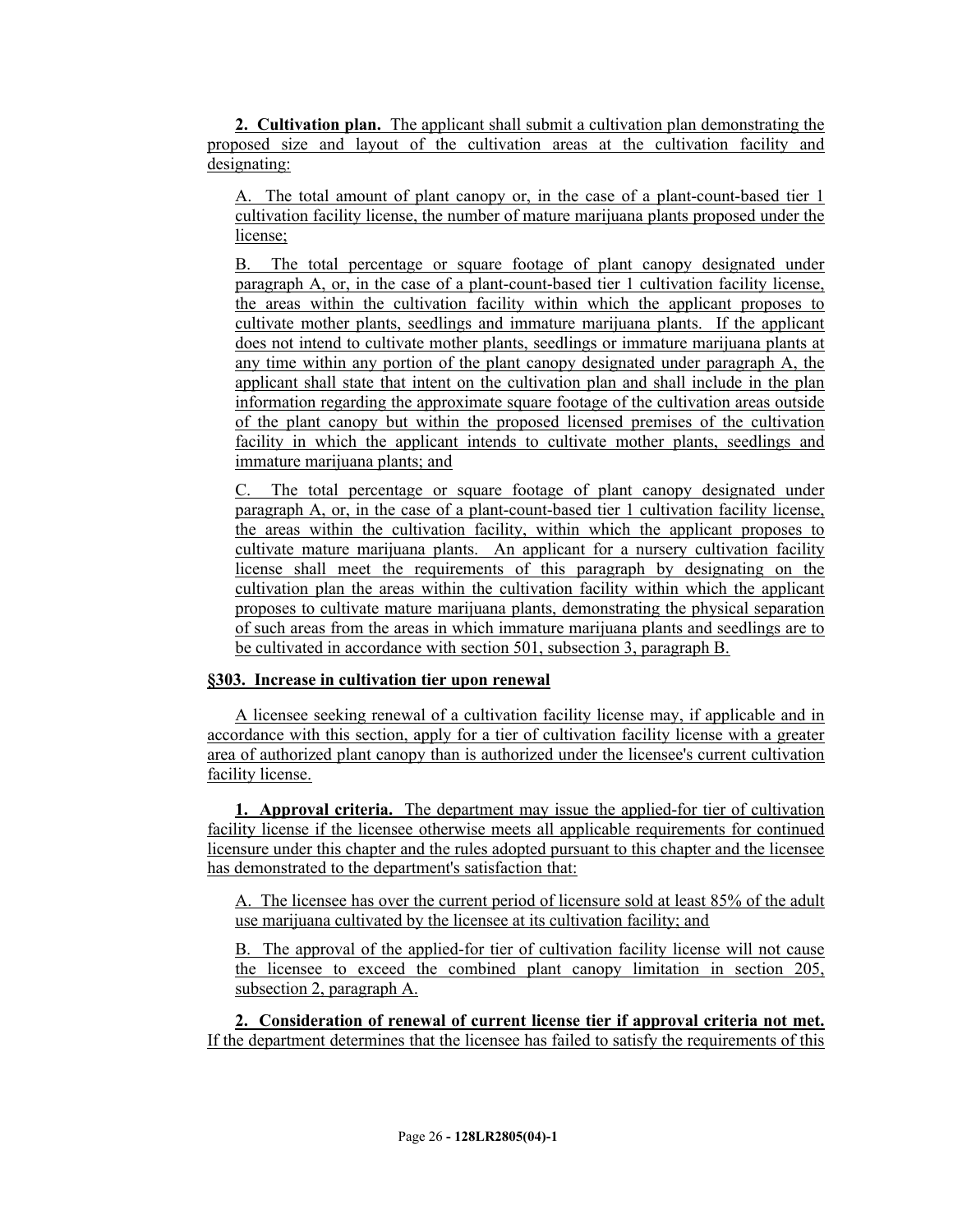section for the applied-for tier of cultivation facility license, the department shall consider renewing the licensee's license at the current tier.

This section does not apply to a nursery cultivation facility licensee.

# **§304. Increase in maximum licensed plant canopy upon renewal of tier 4 license**

In accordance with the requirements of this section, not more than once every 2 years, a licensee seeking renewal of a tier 4 cultivation facility license may apply to increase by 7,000 square feet the maximum area of plant canopy authorized under its current tier 4 cultivation facility license.

**1. Approval criteria.** The department may approve the requested increase if the licensee otherwise meets all applicable requirements for continued licensure under this chapter and the rules adopted pursuant to this chapter and the licensee has demonstrated to the department's satisfaction that the licensee has over the past 2-year period of licensure sold at least 85% of the adult use marijuana cultivated by the licensee at its cultivation facility.

**2. Consideration of renewal of current licensed amount of plant canopy if approval criteria not met.** If the department determines that the licensee has failed to satisfy the requirements of this section for the requested increase, the department shall consider renewing the licensee's license at the current tier and currently authorized maximum area of plant canopy.

# **SUBCHAPTER 4**

# **LOCAL REGULATION OF MARIJUANA ESTABLISHMENTS**

# **§401. Municipal regulation of marijuana establishments generally**

In accordance with the applicable provisions of this subchapter and pursuant to the home rule authority granted under the Constitution of Maine, Article VIII, Part Second and Title 30-A, section 3001, a municipality may regulate marijuana establishments within the municipality, including, but not limited to, adoption of the following types of regulations and restrictions.

**1. Land use regulations.** A municipality may adopt an ordinance providing land use regulations applicable to marijuana establishments within the municipality.

**2. General authorization or limitation of marijuana establishments.** A municipality may adopt an ordinance generally authorizing the operation of some or all types of marijuana establishments within the municipality. A municipality may adopt an ordinance limiting the number of any type of marijuana establishment that may be authorized to operate within the municipality.

**3. Municipal licensing requirements.** A municipality may adopt an ordinance providing licensing requirements applicable to marijuana establishments within the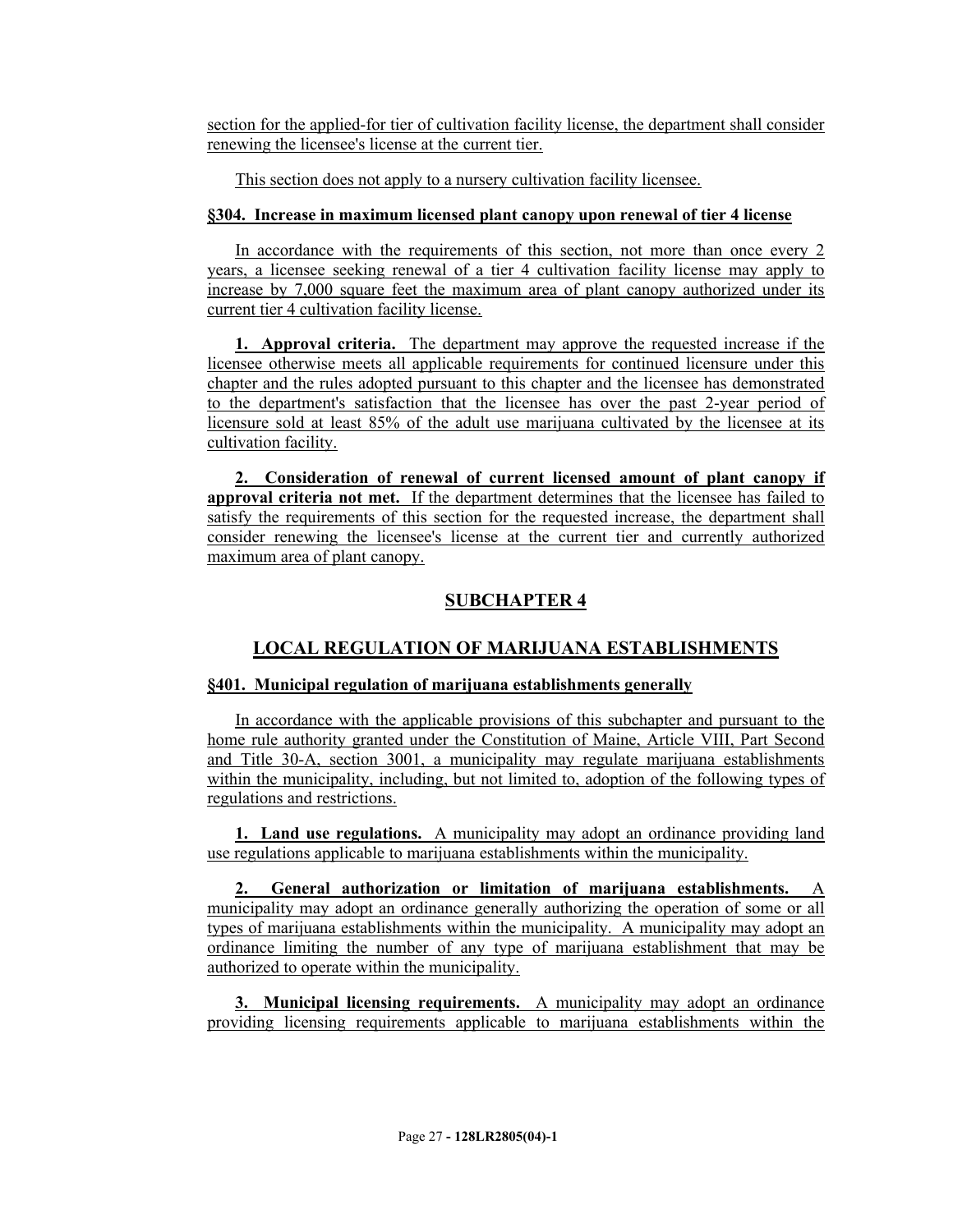municipality, which may include, but are not limited to, provisions establishing a municipal licensing fee schedule pursuant to Title 30-A, section 3702.

Notwithstanding any other provision of law to the contrary, a municipal ordinance regulating marijuana establishments within the municipality adopted pursuant to this subchapter is not subject to the requirements or limitations of Title 7, chapter 6 or 8-F.

#### **§402. Local authorization of marijuana establishments within municipalities**

**1. Request for local authorization to operate marijuana establishment in municipality prohibited unless authorized by municipal ordinance or warrant article.** A person seeking to operate a marijuana establishment within a municipality may not request local authorization to operate the marijuana establishment pursuant to subsection 3 and a municipality may not accept as complete the person's request for local authorization unless:

A. The legislative body of the municipality has voted to adopt a new ordinance, amend an existing ordinance or approve a warrant article allowing some or all types of marijuana establishments within the municipality, including the type of marijuana establishment the person seeks to operate; and

B. The person has been issued by the department a conditional license to operate the marijuana establishment pursuant to section 205, subsection 3.

**2. Minimum authorization criteria.** A municipality may not authorize the operation of a marijuana establishment within the municipality if:

A. The marijuana establishment is proposed to be located within 1,000 feet of the property line of a preexisting public or private school, except that, if a municipality by ordinance or other regulation prohibits the location of marijuana establishments at distances less than 1,000 feet but not less than 500 feet from the property line of a preexisting public or private school, that lesser distance applies. For the purposes of this paragraph, "school" includes a public school, as defined in Title 20-A, section 1, subsection 24, a private school, as defined in Title 20-A, section 1, subsection 22, a public preschool program, as defined in Title 20-A, section 1, subsection 23-A or any other educational facility that serves children from prekindergarten to grade 12; or

B. The person requesting local authorization to operate the marijuana establishment fails to demonstrate possession or entitlement to possession of the proposed licensed premises of the marijuana establishment pursuant to a lease, rental agreement or other arrangement for possession of the premises or by virtue of ownership of the premises.

**3. Local authorization required for operation of marijuana establishment within municipality.** A person may not operate a marijuana establishment within a municipality unless:

A. The legislative body of the municipality has voted to adopt a new ordinance, amend an existing ordinance or approve a warrant article allowing some or all types of marijuana establishments within the municipality, including that type of marijuana establishment;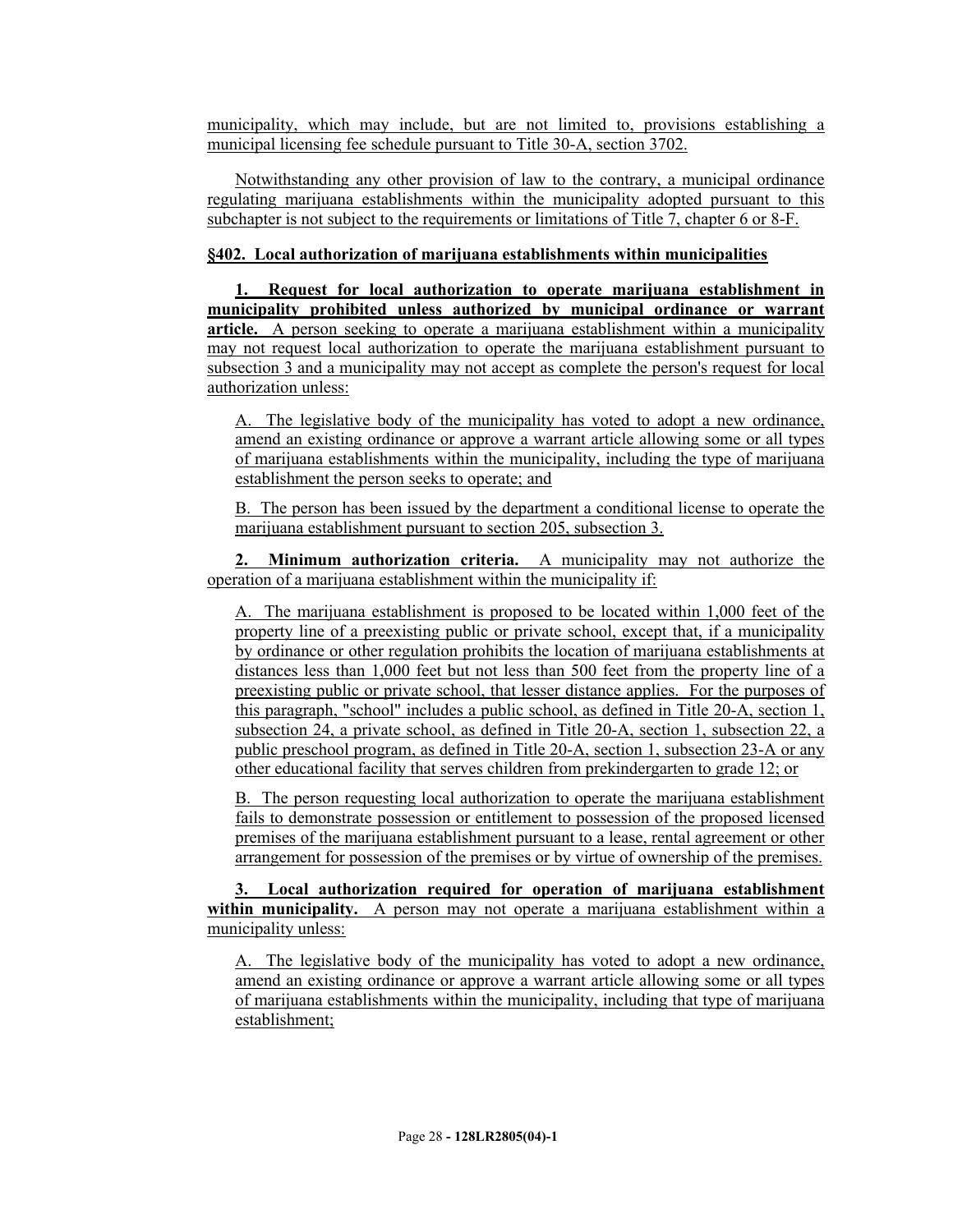B. The person has obtained all applicable municipal approvals, permits or licenses that are required by the municipality for the operation of that type of marijuana establishment; and

C. The person has been issued by the department an active license to operate the marijuana establishment pursuant to section 205, subsection 4.

A municipality may certify to the department a person's compliance with the requirements of paragraph B on the form prepared and furnished by the department pursuant to section 205, subsection 4, paragraph B.

**4. Municipal failure to act on request for local authorization.** If a municipality whose legislative body has voted to adopt a new ordinance, amend an existing ordinance or approve a warrant article allowing some or all types of marijuana establishments within the municipality fails to act on a person's request for local authorization to operate a marijuana establishment within the municipality, the municipality's failure to act does not satisfy the local authorization requirement of subsection 3, paragraph B.

**5. Appeal of municipal failure to act on request for local authorization.** If a municipality whose legislative body has voted to adopt a new ordinance, amend an existing ordinance or approve a warrant article allowing some or all types of marijuana establishments within the municipality fails to act on a person's request for local authorization to operate a marijuana establishment within the municipality within 90 days after the date the person submitted the request to the municipality, the request is deemed denied and the denial constitutes a final government action that may be appealed to the Superior Court in accordance with Rule 80B of the Maine Rules of Civil Procedure, except that, if the municipality notifies the person in writing prior to the expiration of the 90-day period that the request cannot be processed prior to the expiration of the 90-day period, the request is deemed denied and the denial constitutes a final government action only if the municipality fails to act on the request within 180 days after the date the person submitted the request to the municipality.

### **§403. Local authorization of marijuana establishments within towns, plantations and townships in the unorganized and deorganized areas**

**1. Request for local authorization to operate marijuana establishment in town, plantation or township in unorganized and deorganized areas prohibited unless generally allowed by town or plantation or by county commissioners on behalf of township.** A person seeking to operate a marijuana establishment within a town, plantation or township located within the unorganized and deorganized areas may not request local authorization pursuant to subsection 3 to operate the marijuana establishment and the town, plantation or, in the case of a township, the county commissioners of the county in which the township is located may not accept as complete the person's request for local authorization unless:

A. In the case of a town or plantation, the legislative body of the town or plantation has voted to allow some or all types of marijuana establishments within the town or plantation, including the type of marijuana establishment the person seeks to operate and the person has been issued by the department a conditional license to operate the marijuana establishment pursuant to section 205, subsection 3; or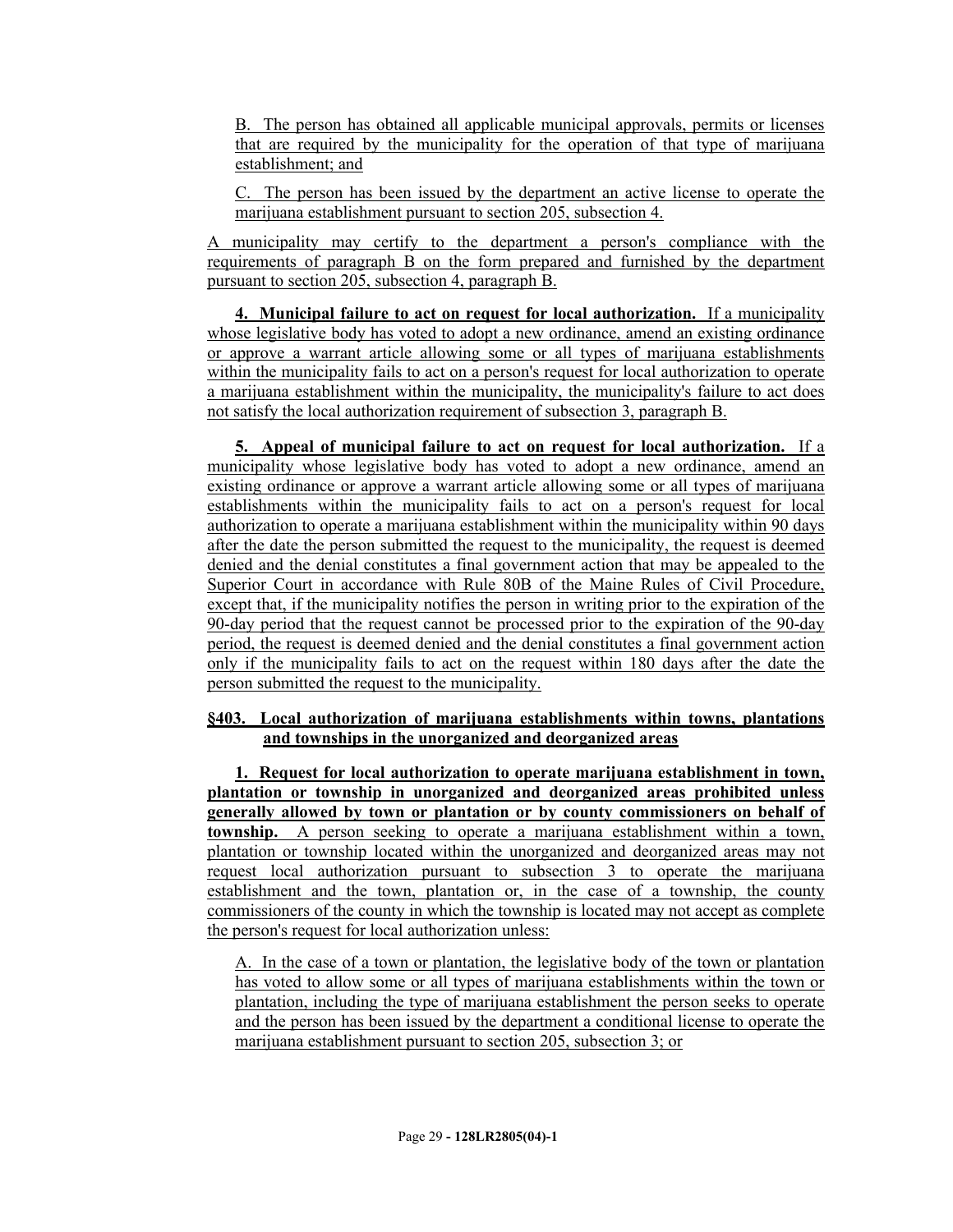B. In the case of a township, the county commissioners of the county in which the township is located have voted to allow some or all types of marijuana establishments within the township, including the type of marijuana establishment the person seeks to operate and the person has been issued by the department a conditional license to operate the marijuana establishment pursuant to section 205, subsection 3.

**2. Minimum authorization criteria.** The Maine Land Use Planning Commission may not certify to the department local authorization of a marijuana establishment within a town, plantation or township located within the unorganized and deorganized areas pursuant to subsection 3 if:

A. The marijuana establishment is proposed to be located within 1,000 feet of the property line of a preexisting public or private school, except that, if the Maine Land Use Planning Commission prohibits the location of marijuana establishments within a town, plantation or township at distances less than 1,000 feet but not less than 500 feet from the property line of a preexisting public or private school, that lesser distance applies. For the purposes of this paragraph, "school" has the same meaning as in section 402, subsection 2, paragraph A; or

B. The person requesting local authorization to operate the marijuana establishment fails to demonstrate possession or entitlement to possession of the proposed licensed premises of the marijuana establishment pursuant to a lease, rental agreement or other arrangement for possession of the premises or by virtue of ownership of the premises.

**3. Local authorization required for operation of marijuana establishment in town, plantation or township in unorganized and deorganized areas.** A person may not operate a marijuana establishment within a town, plantation or township located within the unorganized and deorganized areas unless:

A. The legislative body of the town or plantation has voted to allow some or all types of marijuana establishments within the town or plantation, including that type of marijuana establishment, or, in the case of a township, the county commissioners of the county in which the township is located have voted to allow some or all types of marijuana establishments within the township, including that type of marijuana establishment;

B. The person has obtained all applicable local approvals, permits or licenses not relating to land use planning and development that are required for the operation of the marijuana establishment by the town, plantation or, in the case of a township, the county commissioners of the county in which the township is located;

C. The person has obtained all applicable approvals, permits or licenses relating to land use planning and development that are required by the Maine Land Use Planning Commission for the development and operation of the marijuana establishment; and

D. The person has been issued by the department an active license to operate the marijuana establishment pursuant to section 205, subsection 4.

The town, plantation or, in the case of a township, the county commissioners of the county in which the township is located, shall certify to the Maine Land Use Planning Commission that the person has obtained all applicable local approvals, permits or licenses not relating to land use planning and development as required under paragraph B.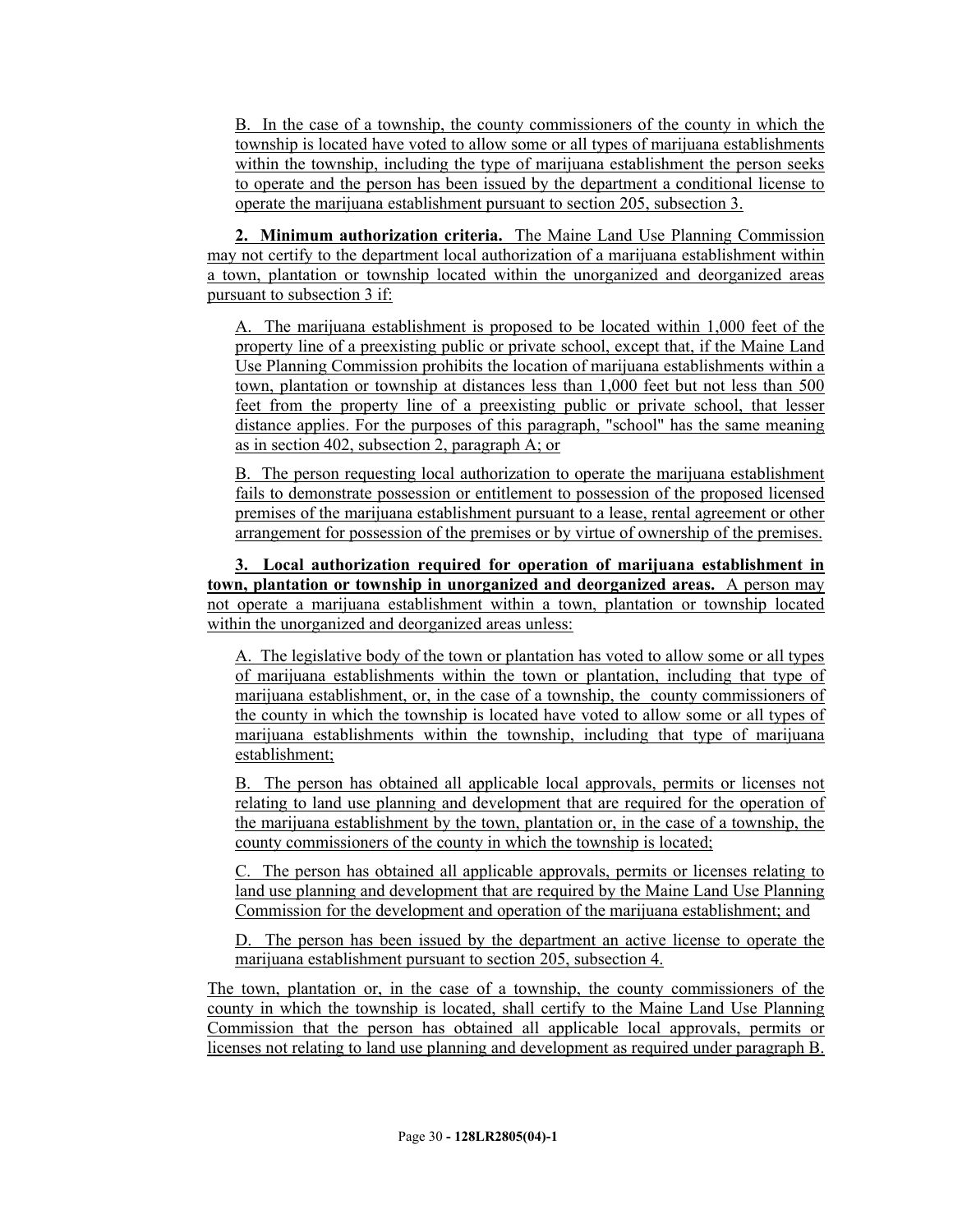The Maine Land Use Planning Commission may certify to the department a person's compliance with the requirements of paragraphs B and C on the form prepared and furnished by the department pursuant to section 205, subsection 4, paragraph B.

**4. Failure to act on request for local authorization.** This subsection governs a failure to act on a request for local authorization by a town or a plantation or, in the case of a township, by the county commissioners of the county in which the township is located, or by the Maine Land Use Planning Commission.

A. If a town or plantation whose legislative body has voted to allow some or all types of marijuana establishments within the town or plantation fails to act on a person's request for local authorization under subsection 3, paragraph B, the town or plantation's failure to act does not satisfy the local authorization requirement of subsection 3, paragraph B.

B. If the county commissioners of the county in which a township is located, who have voted to allow some or all types of marijuana establishments within the township, fail to act on a person's request for local authorization under subsection 3, paragraph B, the county commissioners' failure to act does not satisfy the local authorization requirement of subsection 3, paragraph B.

C. If the Maine Land Use Planning Commission fails to act on a person's request for local authorization under subsection 3, paragraph C, the commission's failure to act does not satisfy the local authorization requirement of subsection 3, paragraph C.

**5. Appeal of failure to act on request for local authorization.** This subsection governs the appeal of a failure to act on a request for local authorization by a town or a plantation or, in the case of a township, by the county commissioners of the county in which the township is located, or by the Maine Land Use Planning Commission.

A. If a town or plantation whose legislative body has voted to allow some or all types of marijuana establishments within the town or plantation fails to act on a person's request for local authorization under subsection 3, paragraph B within 90 days after the date the person submitted the request to the town or plantation, the request is deemed denied and the denial constitutes a final government action that may be appealed to the Superior Court in accordance with Rule 80B of the Maine Rules of Civil Procedure, except that, if the town or plantation notifies the person in writing prior to the expiration of the 90-day period that the request cannot be processed prior to the expiration of the 90-day period, the request is deemed denied and the denial constitutes a final government action only if the town or plantation fails to act on the request within 180 days after the date the person submitted the request to the town or plantation.

B. If the county commissioners of the county in which a township is located, who have voted to allow some or all types of marijuana establishments within the township, fail to act on a person's request for local authorization under subsection 3, paragraph B within 90 days after the date the person submitted the request to the county commissioners, the request is deemed denied and the denial constitutes a final government action that may be appealed to the Superior Court in accordance with Rule 80B of the Maine Rules of Civil Procedure, except that, if the county commissioners notify the person in writing prior to the expiration of the 90-day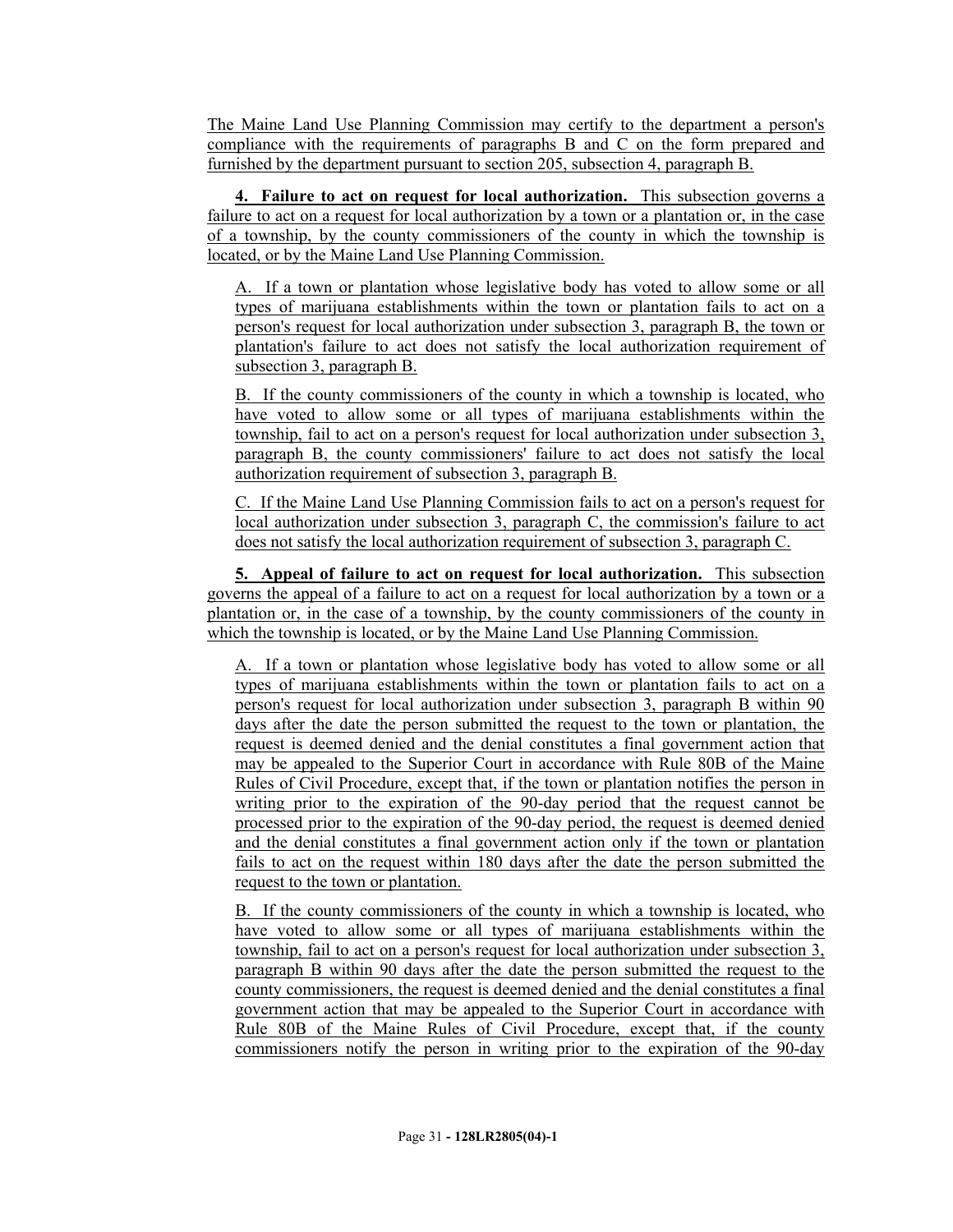period that the request cannot be processed prior to the expiration of the 90-day period, the request is deemed denied and the denial constitutes a final government action only if the county commissioners fail to act on the request within 180 days after the date the person submitted the request to the county commissioners.

C. If the Maine Land Use Planning Commission fails to act on a person's request for local authorization under subsection 3, paragraph C within 90 days after the date the person submitted the request to the commission, the request is deemed denied and the denial constitutes a final agency action that may be appealed to the Superior Court in accordance with Rule 80C of the Maine Rules of Civil Procedure, except that, if the commission notifies the person in writing prior to the expiration of the 90-day period that the request cannot be processed prior to the expiration of the 90-day period, the request is deemed denied and the denial constitutes a final agency action only if the commission fails to act on the request within 180 days after the date the person submitted the request to the commission.

### **§404. Authority of Maine Land Use Planning Commission**

This chapter or rules adopted pursuant to this chapter may not be construed to limit the authority of the Maine Land Use Planning Commission to regulate land use planning and development activities within the unorganized and deorganized areas of the State pursuant to Title 12, chapter 206-A.

#### **§405. Information requests**

A municipality may request that the department provide any information obtained by the department pursuant to the provisions of subchapter 2 or 3 that the municipality determines necessary for the administration of its local authorization process for marijuana establishments under this subchapter. Unless the information is confidential pursuant to law or rule, the department, in a timely manner, shall provide the information requested pursuant to this section. For the purposes of this section, "municipality" has the same meaning as in section 212.

### **§406. Notification to department**

A municipality shall notify the department within 14 days of the date the municipality authorizes the operation of a marijuana establishment within the municipality; issues or renews a license for the operation of a marijuana establishment within the municipality; withdraws authorization or suspends or revokes a license for the operation of a marijuana establishment within the municipality; approves relocation of the licensed premises of a marijuana establishment to the municipality; or approves a transfer of ownership interests in a license the licensed premises of which are located within the municipality. For the purposes of this section, "municipality" has the same meaning as in section 212.

The department shall provide the Bureau of Revenue Services with any information received pursuant to this section within 14 days of the date the department receives that information.

# **SUBCHAPTER 5**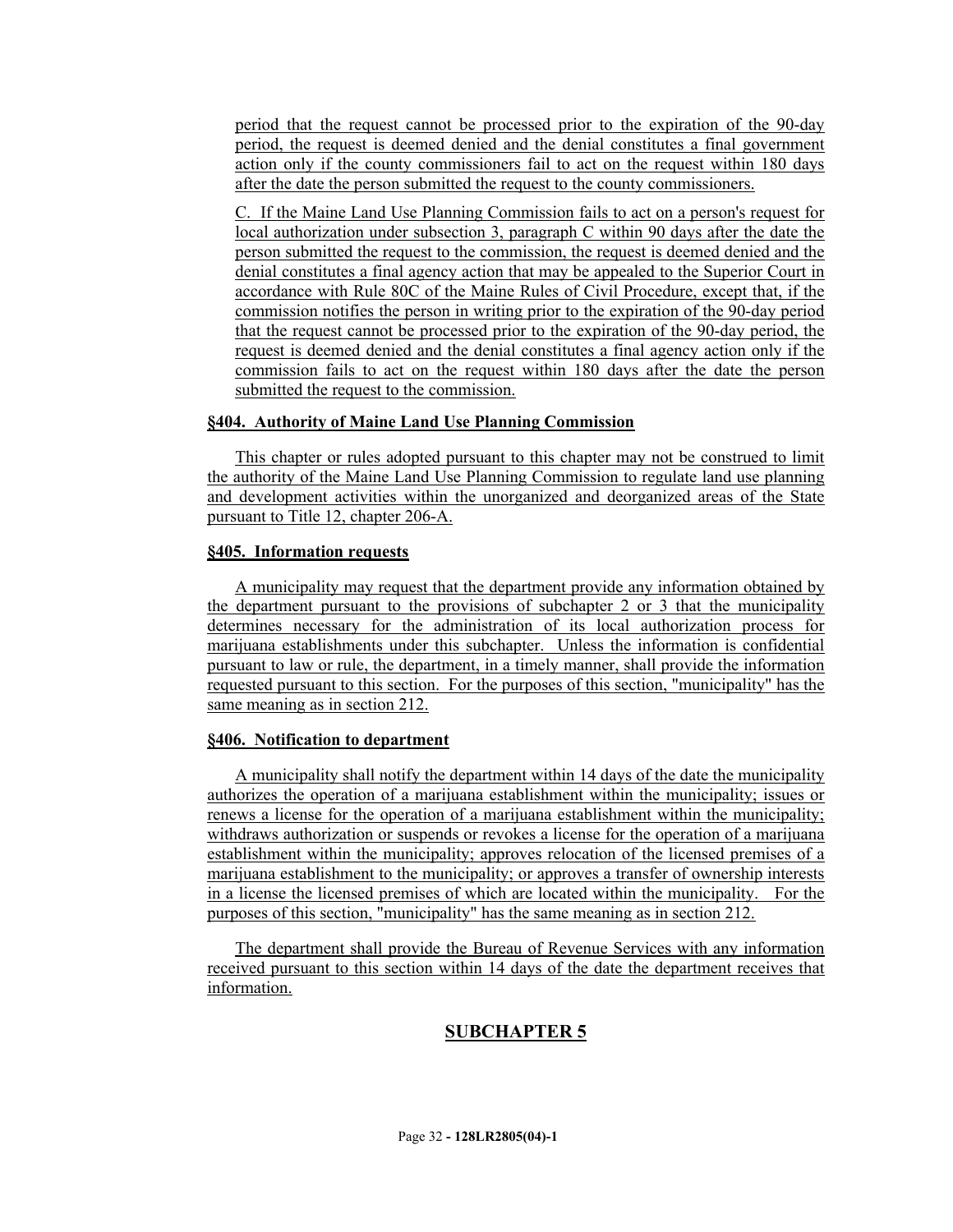# **OPERATING REQUIREMENTS FOR MARIJUANA ESTABLISHMENTS**

## **§501. Operation of cultivation facilities**

A cultivation facility must be operated in accordance with the provisions of this section and the rules adopted pursuant to this chapter.

**1. Cultivation of adult use marijuana only for sale and distribution to other licensees.** Except as otherwise provided in this section, a cultivation facility may cultivate adult use marijuana only for sale and distribution to products manufacturing facilities, marijuana stores or other cultivation facilities.

**2. Retail sale of adult use marijuana without separate marijuana store license prohibited.** Except as provided in subsection 3, a cultivation facility may not sell or offer to sell adult use marijuana, immature marijuana plants or seedlings to consumers unless the cultivation facility licensee obtains from the department a separate license to operate a marijuana store and otherwise complies with all applicable requirements under this chapter and the rules adopted pursuant to this chapter concerning the operation of marijuana stores. A cultivation facility may not give away adult use marijuana, adult use marijuana products or marijuana plants to a consumer.

**3. Operation of nursery cultivation facilities.** A nursery cultivation facility as described in section 301, subsection 5 must be operated in accordance with the provisions of this subsection and must comply with all other applicable requirements of this chapter and the rules adopted pursuant to this chapter.

A. A nursery cultivation facility may cultivate immature marijuana plants, seedlings and marijuana seeds only for sale and distribution to marijuana stores and to other cultivation facilities pursuant to paragraph C and to consumers pursuant to paragraph D.

B. A nursery cultivation facility may cultivate mature marijuana plants only for the propagation of those mature marijuana plants or for the production of marijuana seeds by those mature marijuana plants, but the area within a nursery cultivation facility in which mature marijuana plants are cultivated must be physically separated from the area within the facility in which immature marijuana plants and seedlings are cultivated. A nursery cultivation facility may not sell, distribute or otherwise transfer to any person mature marijuana plants, marijuana flower or marijuana trim.

C. A nursery cultivation facility may sell and distribute to marijuana stores and other cultivation facilities only immature marijuana plants, seedlings and marijuana seeds. Adult use marijuana sold by a nursery cultivation facility to marijuana stores and other cultivation facilities is subject to the excise tax imposed pursuant to subchapter 10, which must be paid to the department as required by subsection 9.

D. A nursery cultivation facility may sell to consumers only immature marijuana plants, seedlings, marijuana seeds and agricultural or gardening supplies relating to the cultivation of marijuana. Sales to consumers by a nursery cultivation facility:

(1) Must be conducted within a portion of the licensed premises of the nursery cultivation facility that is dedicated to consumer sales of immature marijuana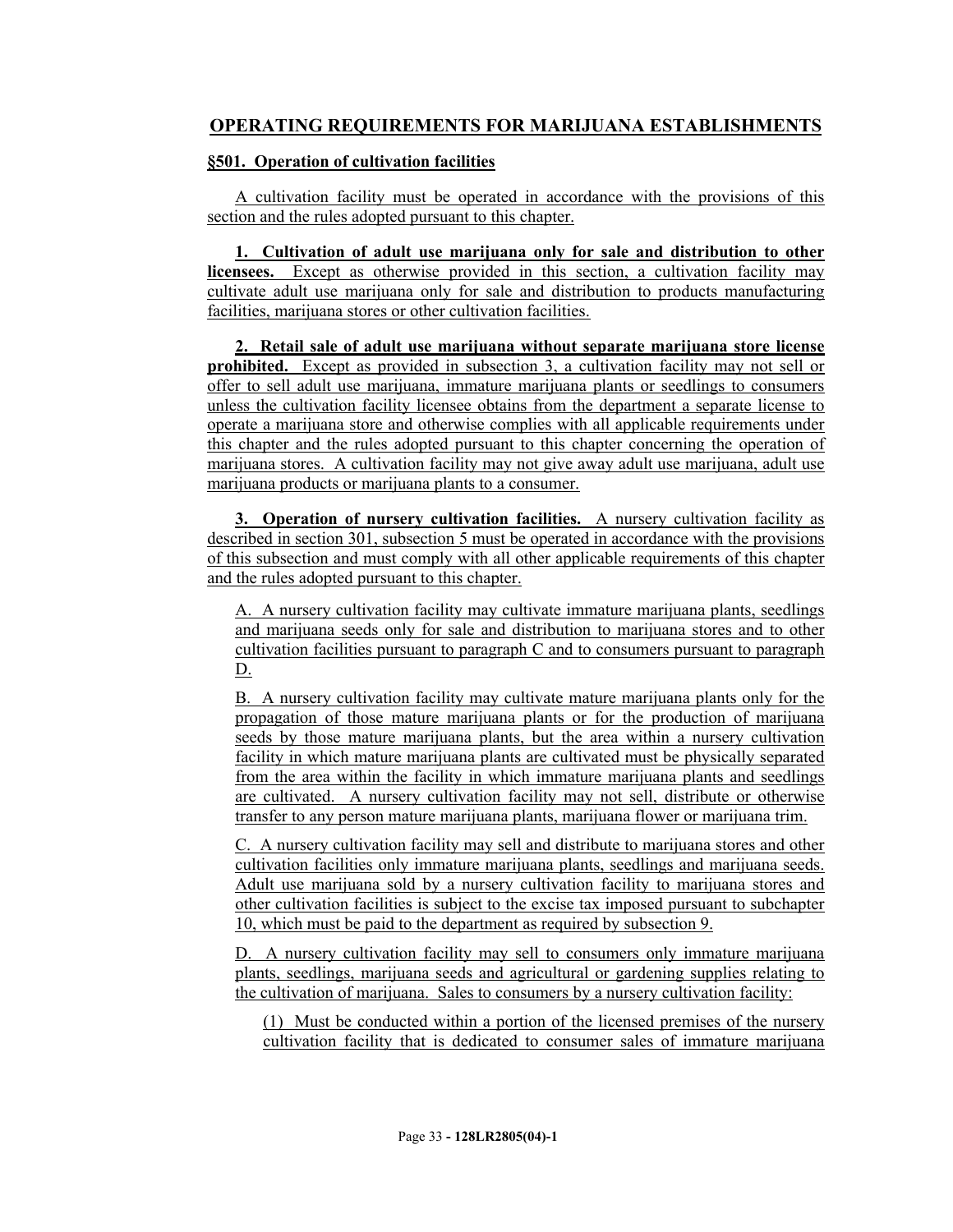plants, seedlings, marijuana seeds and agricultural or gardening supplies relating to the cultivation of marijuana. A nursery cultivation facility licensee shall ensure that the portion of the licensed premises of the nursery cultivation facility that is dedicated to consumer sales complies with all applicable requirements of this chapter and the rules adopted pursuant to this chapter concerning the operation of marijuana stores; and

(2) Are subject to the sales tax imposed pursuant to Title 36, section 1811 and must be collected and remitted as required by subsection 9.

E. The department shall adopt rules regulating the operation of nursery cultivation facilities.

**4. Marijuana extraction without separate products manufacturing facility license prohibited.** A cultivation facility may not engage in the manufacture of marijuana concentrate by marijuana extraction unless the cultivation facility licensee has obtained from the department a separate license to operate a products manufacturing facility and otherwise meets the requirements under this chapter and the rules adopted pursuant to this chapter concerning the operation of a products manufacturing facility and concerning marijuana extraction.

**5. Use of shared facility for cultivation of adult use marijuana and marijuana for medical use.** Subject to the requirements of this subsection and the rules adopted pursuant to this subsection, a cultivation facility licensee that is also a registered primary caregiver or a registered dispensary may cultivate adult use marijuana pursuant to this chapter within the same facility in which the licensee also cultivates marijuana for medical use pursuant to the Maine Medical Use of Marijuana Act.

A. A cultivation facility licensee that cultivates marijuana under this subsection must comply with all applicable requirements of this chapter and the rules adopted pursuant to this chapter concerning the operation of cultivation facilities.

B. Except as provided in paragraph C, the areas of the shared facility in which adult use marijuana is cultivated must be separated from the areas of the shared facility in which marijuana for medical use is cultivated in a manner that provides for a visually conspicuous delineation of the physical space between the cultivation area for adult use marijuana and the cultivation area for marijuana for medical use.

C. The following items or areas within the shared facility may be shared for both the cultivation of adult use marijuana and the cultivation of marijuana for medical use:

(1) Cultivation-related and noncultivation-related equipment, except that cultivation-related equipment may not be simultaneously used for the cultivation of adult use marijuana and the cultivation of marijuana for medical use;

(2) Cultivation-related and noncultivation-related supplies or products not containing marijuana or marijuana products and the storage areas for those supplies or products; and

(3) General office space, bathrooms, entryways and walkways.

D. Each marijuana plant within the shared facility must be tagged or otherwise identified as an adult use marijuana plant or a marijuana plant for medical use.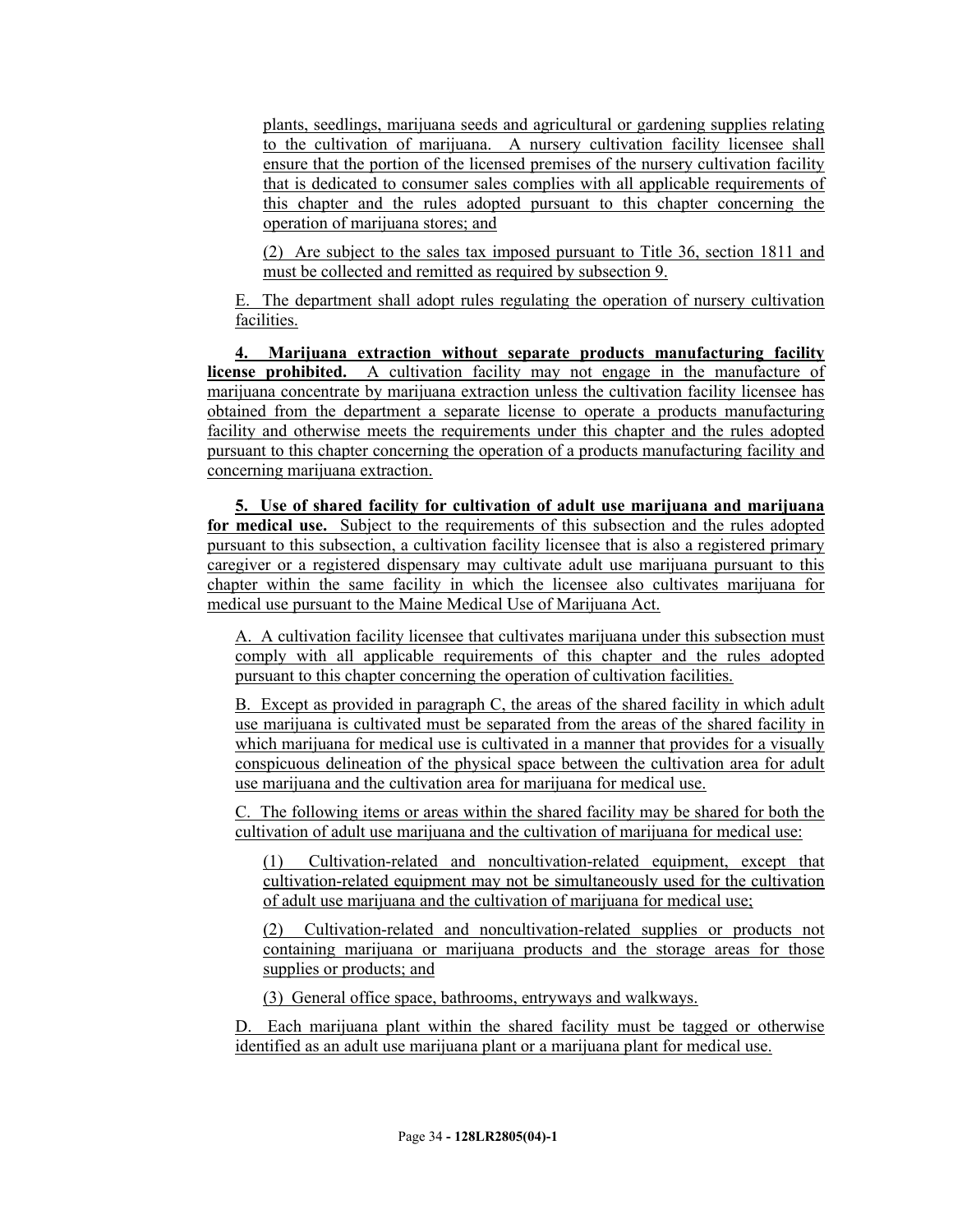E. The department shall adopt rules governing the use of a shared facility by a cultivation facility licensee that is also a registered primary caregiver or a registered dispensary, which must include, but are not limited to, requirements for the maintenance of a log or other record relating to the use of the shared facility space, shared equipment and shared supplies or products to ensure compliance with the requirements of this chapter and the rules adopted pursuant to this chapter and the requirements of the Maine Medical Use of Marijuana Act.

**6. Limited authorization for sale of marijuana plants and marijuana seeds by registered primary caregiver or registered dispensary to cultivation facility licensee.**  Notwithstanding any other provision of law to the contrary and subject to the requirements and restrictions of this section, for a period starting on the date that the department issues the first active cultivation facility license under section 205, subsection 4 and ending 2 years after that date, a registered primary caregiver or a registered dispensary may sell marijuana plants and marijuana seeds to a cultivation facility licensee that is also a registered primary caregiver or a registered dispensary and a cultivation facility licensee that is also a registered primary caregiver or a registered dispensary may purchase marijuana plants and marijuana seeds from a registered primary caregiver or a registered dispensary. The department shall post on its publicly accessible website information regarding the date on which the department issues the first active cultivation facility license and the date that is 2 years after the date the first active cultivation facility license is issued.

A. Beginning on the date that the department issues the first active cultivation facility license and ending 2 years after that date, in an active cultivation facility license issued to any licensee that has demonstrated to the department's satisfaction that the licensee is also a registered primary caregiver or a registered dispensary, the department shall include language authorizing the licensee, at any time within the licensee's first year of licensure, to purchase an unlimited number of marijuana plants and marijuana seeds from registered primary caregivers and registered dispensaries. This authorization may not be included in any license issued upon renewal under section 209.

B. A cultivation facility licensee authorized pursuant to paragraph A to purchase marijuana plants and marijuana seeds from registered primary caregivers and registered dispensaries that transacts such a purchase shall pay to the department the excise taxes that would have been imposed under subchapter 10 on the sale of the marijuana plants and marijuana seeds if the marijuana plants and marijuana seeds had been sold by a cultivation facility licensee to another licensee. In addition to payment of the required excise taxes under this paragraph, the cultivation facility licensee shall provide the department with an accounting of the transaction, which must include information on the registered primary caregiver or registered dispensary from which the licensee purchased the marijuana plants and marijuana seeds, the number of mature marijuana plants, immature marijuana plants, seedlings and marijuana seeds purchased in the transaction and any other information required by the department by rule.

C. A cultivation facility licensee authorized pursuant to paragraph A to purchase marijuana plants and marijuana seeds from registered primary caregivers and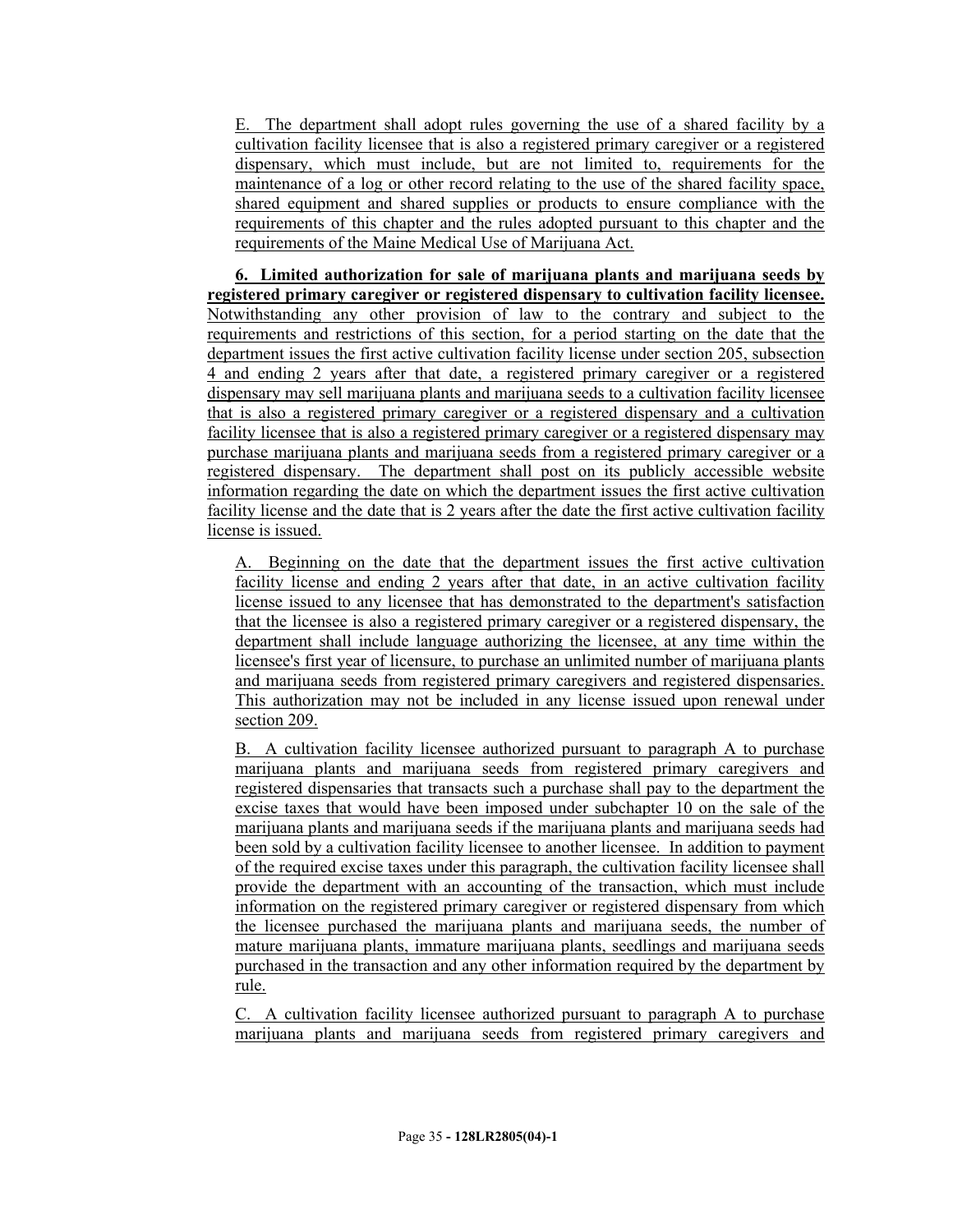registered dispensaries may purchase marijuana plants and marijuana seeds from more than one registered primary caregiver or registered dispensary and may transact more than one purchase of marijuana plants and marijuana seeds from a registered primary caregiver or registered dispensary. A registered primary caregiver or registered dispensary may not sell marijuana plants and marijuana seeds to more than one cultivation facility licensee authorized pursuant to paragraph A to purchase marijuana plants and marijuana seeds from registered primary caregivers and registered dispensaries and may not transact more than one sale of marijuana plants and marijuana seeds to a cultivation facility licensee authorized to make such purchases pursuant to paragraph A.

D. A cultivation facility licensee that violates this subsection or the rules adopted pursuant to this subsection is subject to the imposition by the department of monetary penalties, a license revocation or suspension and an order directing the destruction of unauthorized marijuana plants and marijuana seeds pursuant to subchapter 8 in addition to any criminal or civil penalties that may be imposed pursuant to other applicable laws or rules. A registered primary caregiver or registered dispensary that violates paragraph C is subject to the revocation of its registration or other applicable penalty under the Maine Medical Use of Marijuana Act in addition to any criminal or civil penalties that may be imposed pursuant to other applicable laws or rules.

The department shall adopt rules to implement this subsection.

**7. Requirements for outdoor cultivation.** This subsection governs outdoor cultivation operations by a cultivation facility licensee.

A. An outdoor cultivation area within the licensed premises of a cultivation facility may not share a common wall or fence with an outdoor cultivation area within the licensed premises of a different cultivation facility.

B. The outer boundary of an outdoor cultivation area within the licensed premises of a cultivation facility must be separated by at least 20 feet from the outer boundary of an outdoor cultivation area within the licensed premises of a different cultivation facility.

C. The department shall adopt rules regarding the outdoor cultivation of adult use marijuana by a cultivation facility licensee, including, but not limited to, security requirements specific to outdoor cultivation operations and requirements for shielding outdoor cultivation operations from public view.

**8. Sampling by other licensees.** A cultivation facility licensee may provide samples of adult use marijuana cultivated at the licensed premises to a products manufacturing facility licensee or a marijuana store licensee for business or marketing purposes only. Samples provided by a cultivation facility licensee to another licensee under this subsection may not be consumed within the licensed premises of the cultivation facility. This subsection does not apply to a nursery cultivation facility licensee.

**9. Excise tax; sales tax.** A cultivation facility licensee shall ensure that the tax imposed on the sale of adult use marijuana by a cultivation facility to other licensees pursuant to subchapter 10 is paid to the department. A nursery cultivation facility licensee shall ensure that the tax imposed on the sale of adult use marijuana and adult use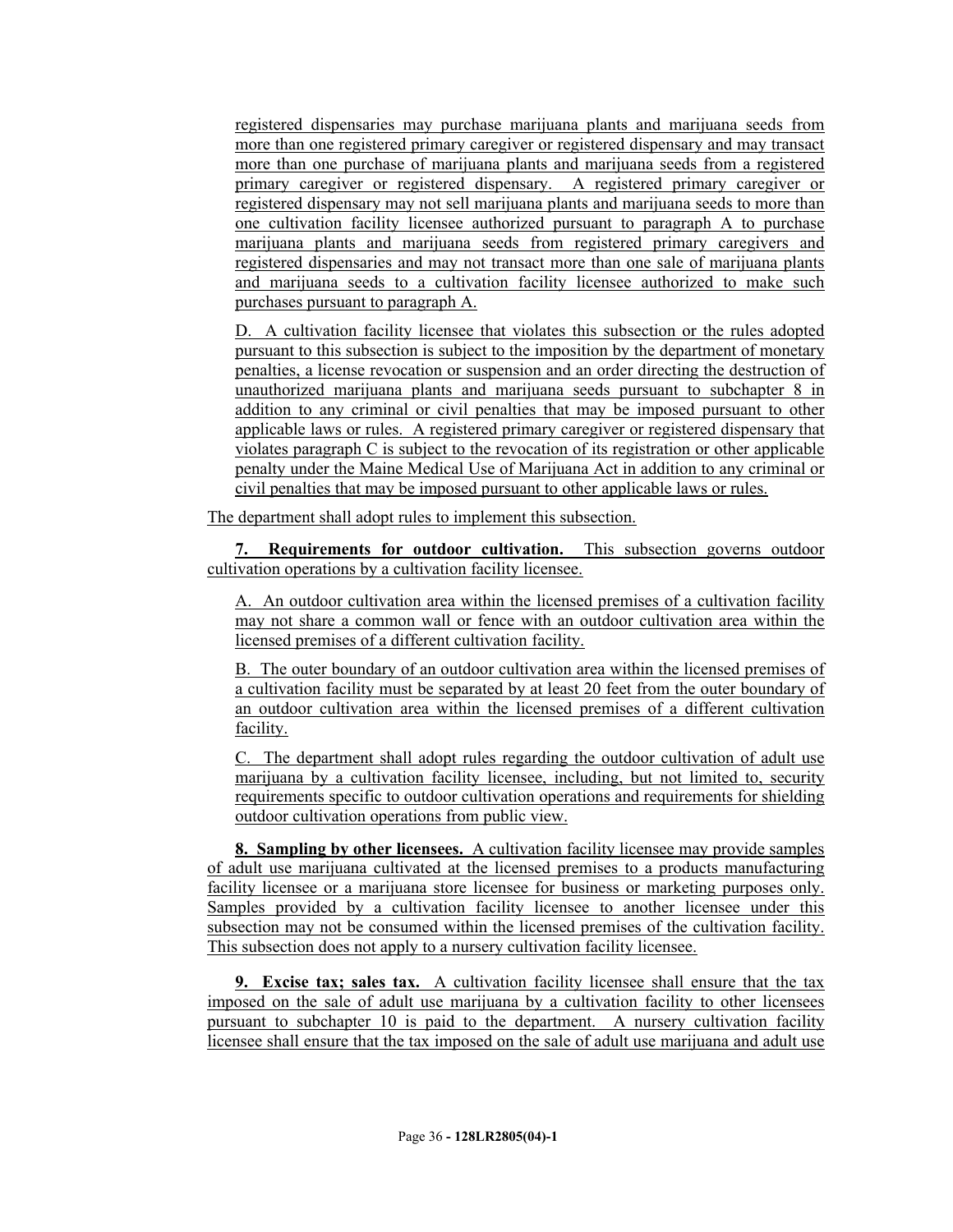marijuana products under Title 36, section 1811 is collected and remitted in accordance with the requirements of Title 36, Part 3 and the rules adopted pursuant to Title 36, Part 3.

**10. Tracking.** In accordance with the requirements of section 105, a cultivation facility licensee shall track the adult use marijuana it cultivates from immature marijuana plant to the point at which the marijuana plant or the marijuana produced by the marijuana plant is delivered or transferred to a products manufacturing facility, a testing facility, a marijuana store or another cultivation facility or is disposed of or destroyed.

#### **§502. Operation of products manufacturing facilities**

A products manufacturing facility must be operated in accordance with the provisions of this section and the rules adopted pursuant to this chapter.

**1. Manufacture only for sale or distribution to other licensees.** Except as otherwise provided in this section, a products manufacturing facility may manufacture adult use marijuana and adult use marijuana products only for sale or distribution to marijuana stores or other products manufacturing facilities.

**2. Retail sale of adult use marijuana or adult use marijuana products without separate marijuana store license prohibited.** A products manufacturing facility may not sell or offer to sell adult use marijuana or adult use marijuana products to consumers unless the products manufacturing facility licensee obtains from the department a separate license to operate a marijuana store and otherwise complies with all applicable requirements under this chapter and the rules adopted pursuant to this chapter concerning the operation of marijuana stores. A products manufacturing facility may not give away adult use marijuana, adult use marijuana products or marijuana plants to a consumer.

**3. Cultivation of marijuana without separate cultivation facility license prohibited.** A products manufacturing facility shall purchase all marijuana necessary for its manufacturing processes from a cultivation facility and may not engage in the cultivation of marijuana unless the products manufacturing facility licensee obtains from the department a separate license to operate a cultivation facility and otherwise meets all applicable requirements under this chapter and under the rules adopted pursuant to this chapter concerning the operation of cultivation facilities.

**4. Use of shared facility for manufacture of adult use marijuana products and marijuana products for medical use.** Subject to the requirements of this subsection and the rules adopted pursuant to this subsection, a products manufacturing facility licensee that is also a registered primary caregiver or a registered dispensary may manufacture adult use marijuana and adult use marijuana products pursuant to this chapter within the same facility in which the licensee also manufactures marijuana concentrate and marijuana products for medical use pursuant to the Maine Medical Use of Marijuana Act.

A. A products manufacturing facility licensee that manufactures adult use marijuana and adult use marijuana products within the same facility in which the licensee also manufactures marijuana concentrate and marijuana products for medical use must comply with all applicable requirements of this chapter and the rules adopted pursuant to this chapter concerning the operation of products manufacturing facilities.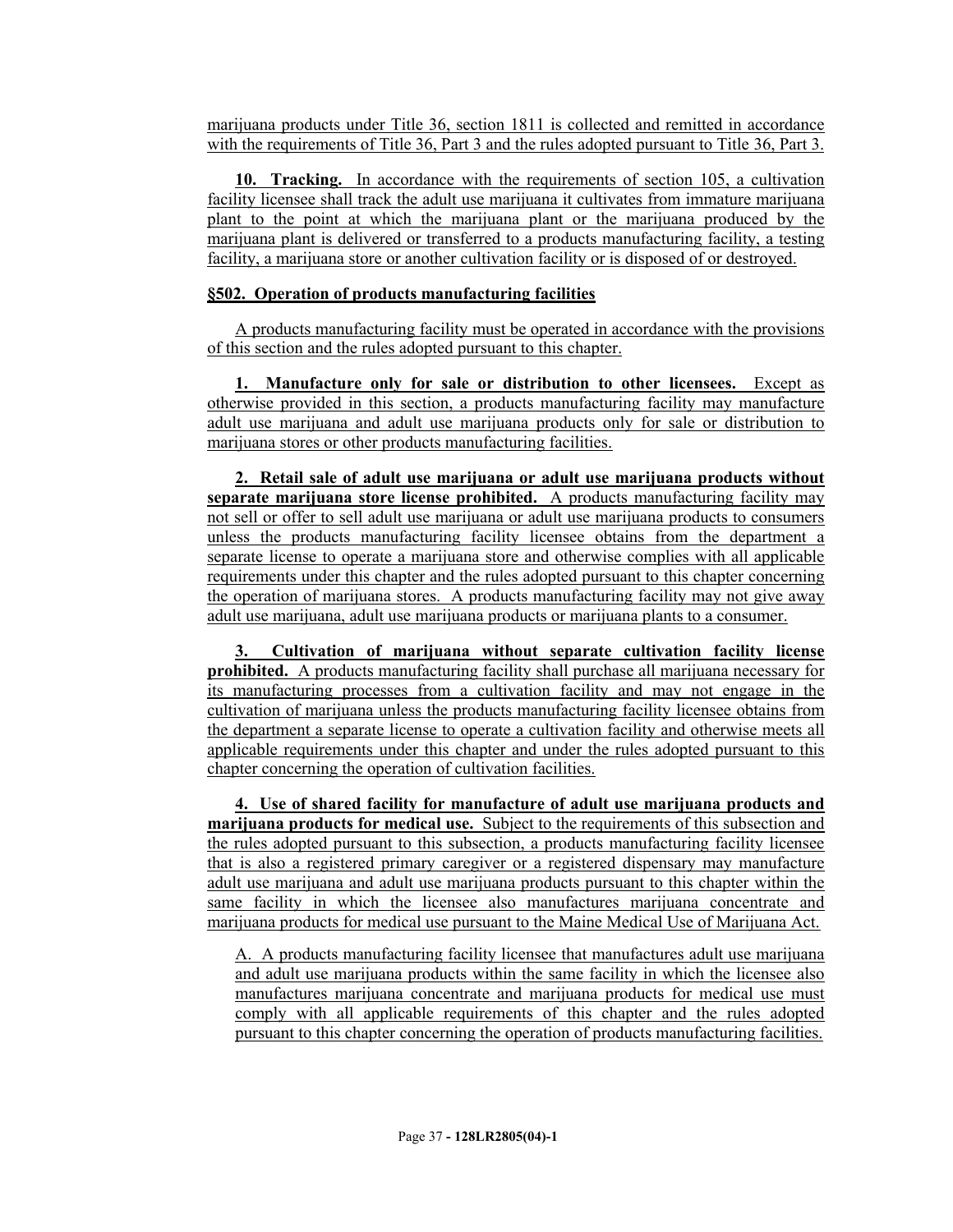B. The following items or areas within the shared facility may be shared for both the manufacturing of adult use marijuana and adult use marijuana products and the manufacturing of marijuana concentrate and marijuana products for medical use:

(1) Manufacturing-related and nonmanufacturing-related equipment, except that manufacturing-related equipment may not be simultaneously used for the manufacturing of adult use marijuana and adult use marijuana products and the manufacturing of marijuana concentrate and marijuana products for medical use;

(2) Manufacturing-related and nonmanufacturing-related supplies or products not containing marijuana or marijuana products and the storage areas for those supplies or products; and

(3) General office space, bathrooms, entryways and walkways.

C. The department shall adopt rules governing the use of a shared facility by a products manufacturing facility licensee that is also a registered primary caregiver or a registered dispensary, including, but not limited to, requirements for the maintenance of a log or other record relating to the use of the shared facility space, shared equipment and shared supplies or products to ensure compliance with the requirements of this chapter and the rules adopted pursuant to this chapter and the requirements of the Maine Medical Use of Marijuana Act.

**5. Sampling by employees.** A products manufacturing facility licensee and its employees may sample adult use marijuana and adult use marijuana products manufactured at the licensed premises of the products manufacturing facility for the purposes of product quality control and product research and development only. The licensee may not otherwise allow the consumption of adult use marijuana or adult use marijuana products within the licensed premises. The sampling of adult use marijuana and adult use marijuana products authorized under this subsection may not involve the consumption of marijuana or marijuana products by means of smoking the marijuana or marijuana products. For the purposes of this subsection, "smoking" has the same meaning as in Title 22, section 1541, subsection 6.

**6. Sampling by other licensees.** A products manufacturing facility licensee may provide samples of adult use marijuana and adult use marijuana products manufactured at the licensed premises to another products manufacturing facility licensee or to a marijuana store licensee for business or marketing purposes only. Samples provided by a products manufacturing facility to other licensees under this subsection may not be consumed within the licensed premises of the products manufacturing facility.

**7. Marijuana extraction.** Subject to the requirements and restrictions of this subsection, a products manufacturing facility licensee may manufacture marijuana concentrate by marijuana extraction using water, lipids, gases, solvents or other chemicals or chemical processes.

A. A products manufacturing facility licensee may engage in marijuana extraction using a solvent or other chemical or chemical process that is not and does not involve an inherently hazardous substance if: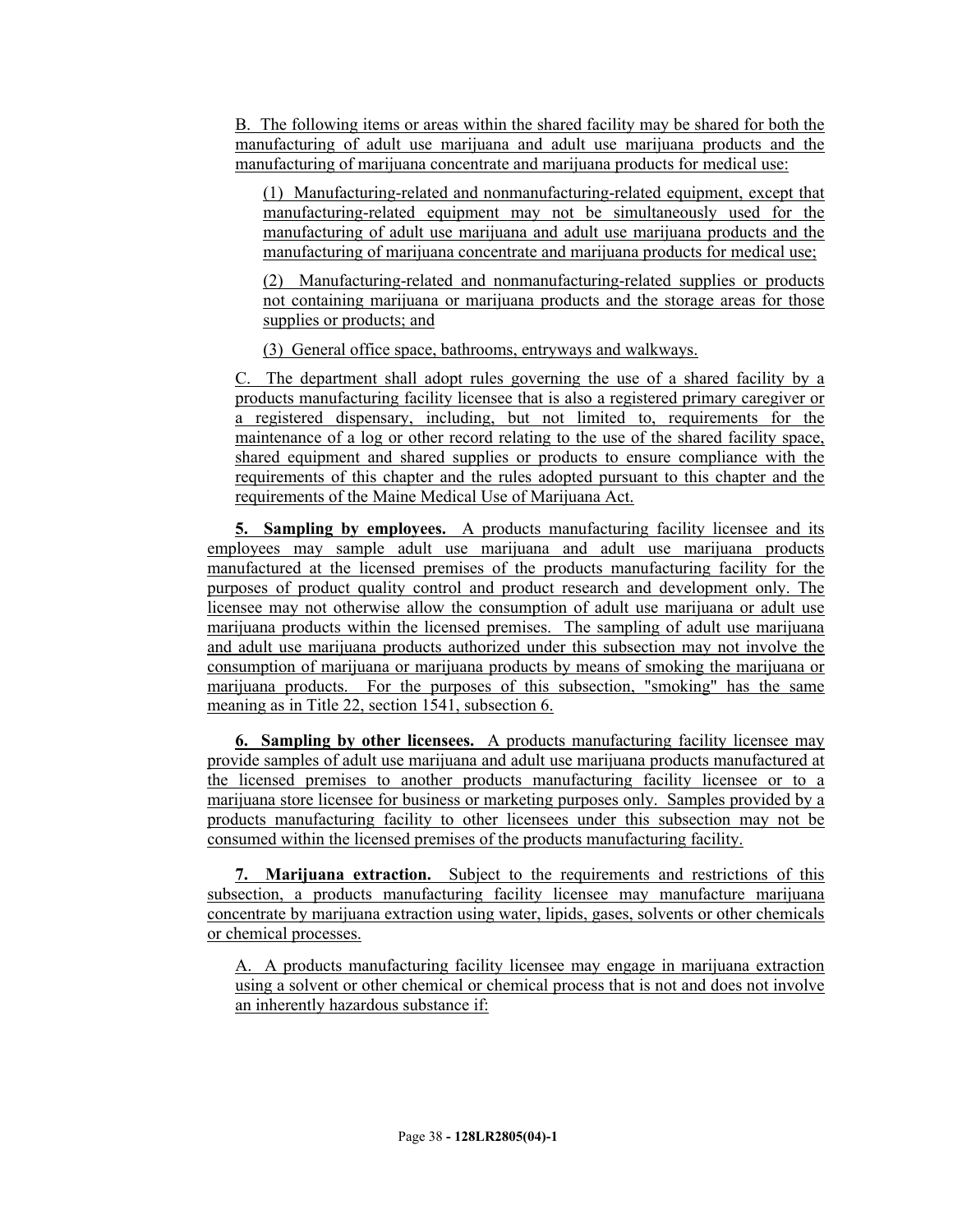(1) The solvent or other chemical or chemical process is listed by the department by rule as approved for use in marijuana extraction; or

(2) The products manufacturing facility licensee requests and obtains from the department written approval to engage in marijuana extraction using a solvent or other chemical or chemical process that is not and does not involve an inherently hazardous substance and that is not listed by the department by rule as approved for use in marijuana extraction.

The department shall adopt by rule a list of those solvents or other chemicals or chemical processes that are not and do not contain an inherently hazardous substance that the department approves for use in marijuana extraction by products manufacturing facilities.

B. A products manufacturing facility licensee may not engage in marijuana extraction involving the use of any inherently hazardous substance unless:

(1) The licensee submits to the department a request for approval of the marijuana extraction method the facility plans to engage in that includes a description of the proposed marijuana extraction method and a certification from an industrial hygienist or professional engineer following a review of the facility's storage, preparation, electrical, gas monitoring, fire suppression and exhaust systems; and

(2) The department approves in writing the proposed marijuana extraction method.

The department, within 14 days of receipt of a request for approval under this paragraph, shall notify the products manufacturing facility licensee in writing whether the request is approved or denied.

**8. Compliance with packaging, labeling and health and safety requirements.** All adult use marijuana and adult use marijuana products sold or distributed by a products manufacturing facility must meet all applicable packaging, labeling and health and safety requirements of subchapter 7 and the rules adopted pursuant to subchapter 7.

**9. Compliance with sanitary standards.** All areas within the licensed premises of a products manufacturing facility in which adult use marijuana and adult use marijuana products are manufactured must meet all sanitary standards specified in rules adopted by the department.

**10. Commercial kitchen license.** A products manufacturing facility licensee must obtain a commercial kitchen license for any area within the licensed premises of the products manufacturing facility in which adult use marijuana and adult use marijuana products are manufactured and for which the department requires a products manufacturing facility licensee to obtain a commercial kitchen license. The department shall adopt rules requiring certain areas within the licensed premises of a products manufacturing facility to be licensed as commercial kitchens based upon the types of manufacturing processes conducted within those areas.

**11. Refrigeration.** A products manufacturing facility licensee shall store and transport in a refrigerated environment all adult use marijuana and adult use marijuana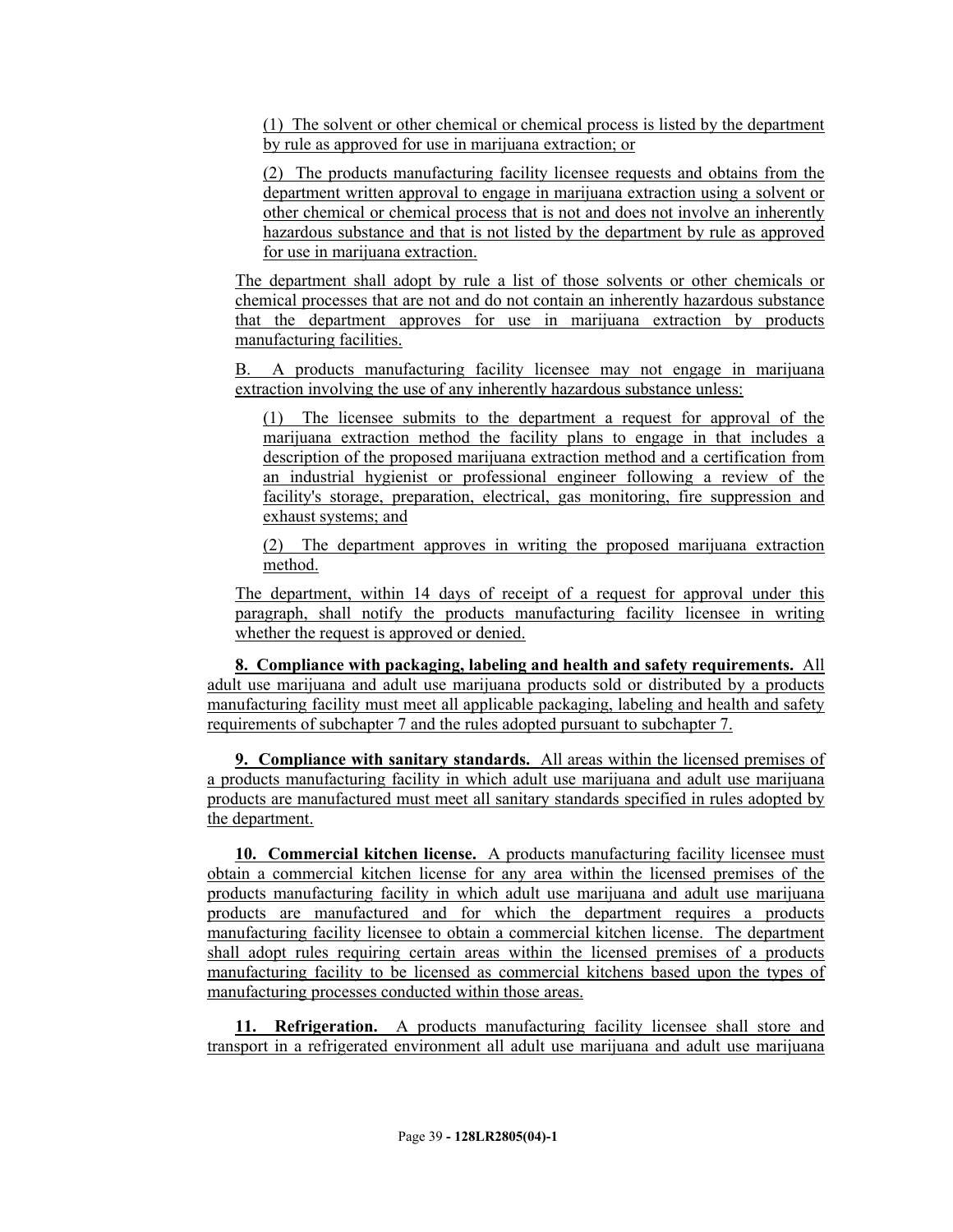products that require refrigeration to prevent spoilage. The department shall adopt rules regarding the storage and transportation of adult use marijuana and adult use marijuana products that require refrigeration to prevent spoilage.

**12. Testing.** A products manufacturing facility licensee may test marijuana and marijuana products within its licensed premises for research and development purposes, quality control purposes and health and safety purposes. Testing performed by a products manufacturing facility licensee within its licensed premises is not subject to the requirements for testing facilities under section 503 but does not satisfy the mandatory testing requirements of subchapter 6.

**13. Tracking.** In accordance with the requirements of section 105, a products manufacturing facility licensee shall track the adult use marijuana it uses in its manufacturing processes from the point the marijuana is delivered or transferred to the products manufacturing facility by a cultivation facility to the point the marijuana or marijuana concentrate or an adult use marijuana product produced using the marijuana or marijuana concentrate is delivered or transferred to another products manufacturing facility, a testing facility or a marijuana store or is disposed of or destroyed.

## **§503. Operation of testing facilities**

A testing facility must be operated in accordance with the provisions of this section and the rules adopted pursuant to this chapter.

**1. Development, research and testing of marijuana, marijuana products and other substances.** A testing facility may develop, research and test marijuana and marijuana products for:

A. That facility;

B. Another licensee;

C. A person who intends to use the marijuana or marijuana product for personal use as authorized under chapter 3; or

D. A qualifying patient, a primary caregiver, a registered primary caregiver or a registered dispensary.

Neither this chapter nor the rules adopted pursuant to this chapter prevent a testing facility from developing, researching or testing substances that are not marijuana or marijuana products for that facility or for another person.

**2. Certification; accreditation and provisional licensure; compliance with operational and technical requirements.** A testing facility may not commence or continue operation unless the testing facility:

A. Is certified for operation by the Department of Health and Human Services, Maine Center for Disease Control and Prevention, in accordance with rules adopted by the department after consultation with the Department of Health and Human Services, Maine Center for Disease Control and Prevention, which must allow for inspection of the proposed or operational testing facility by the department and the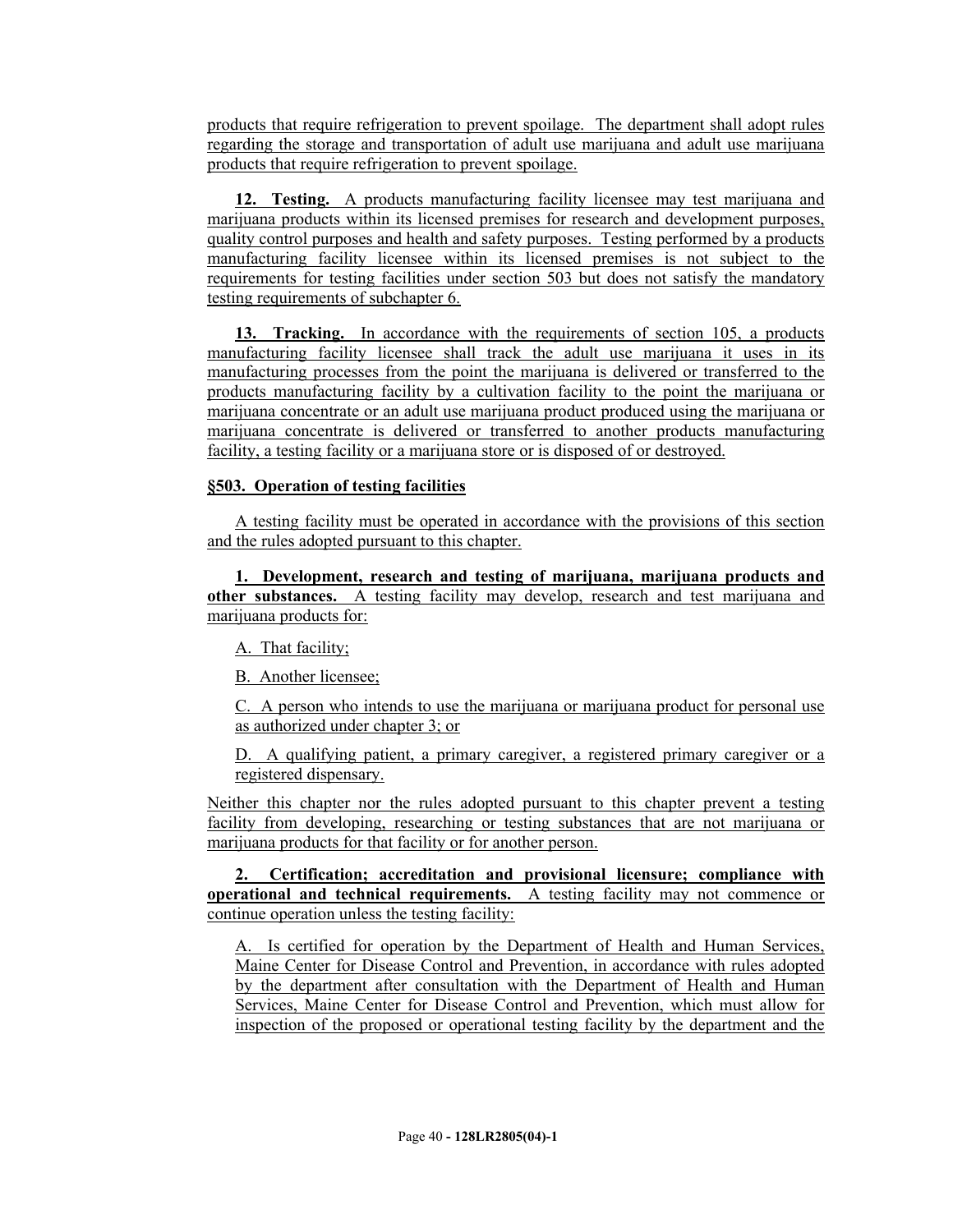Department of Health and Human Services, Maine Center for Disease Control and Prevention;

B. Except as otherwise provided in this paragraph, is accredited pursuant to standard ISO/IEC 17025 of the International Organization for Standardization by a 3rd-party accrediting body or is certified, registered or accredited by an organization approved by the department. The department shall adopt rules regarding the scope of certification, registration or accreditation required for licensure of a testing facility.

(1) The department may issue a full testing facility license to an applicant that meets all applicable requirements of this chapter and rules adopted pursuant to this chapter and that has obtained accreditation pursuant to standard ISO/IEC 17025 of the International Organization for Standardization from a 3rd-party accrediting body or that is certified, registered or accredited by an approved organization.

(2) The department may issue a provisional testing facility license to an applicant that otherwise meets all applicable requirements of this chapter and rules adopted pursuant to this chapter and that has applied for but not yet obtained accreditation from a 3rd-party accrediting body or that has applied for but not yet obtained certification, registration or accreditation from an approved organization. The department may not renew a provisional testing facility license more than once.

An active full or provisional testing facility license may not be issued by the department to an applicant until the applicant satisfies all applicable requirements of section 205, subsection 4; and

C. Is determined by the department to meet all operational and technical requirements for testing facilities under this chapter and the rules adopted under this chapter.

**3. Compliance with testing protocols, standards and criteria.** A testing facility shall follow all testing protocols, standards and criteria adopted by rule by the department for the testing of different forms of marijuana and marijuana products; determining batch size; sampling; testing validity; and approval and disapproval of tested marijuana and marijuana products.

**4. Remediation and retesting.** If a testing facility determines that a sample of adult use marijuana or an adult use marijuana product has failed a mandatory test required under section 602, the testing facility shall offer to the owner of that sample an opportunity for remediation and retesting in accordance with rules adopted by the department.

**5. Record keeping.** A testing facility shall maintain records of all business transactions and testing results in accordance with the record-keeping requirements of section 511 and section 602, subsection 2 and in accordance with applicable standards for licensing and accreditation under subsection 2 and testing protocols, standards and criteria adopted by the department under subsection 3.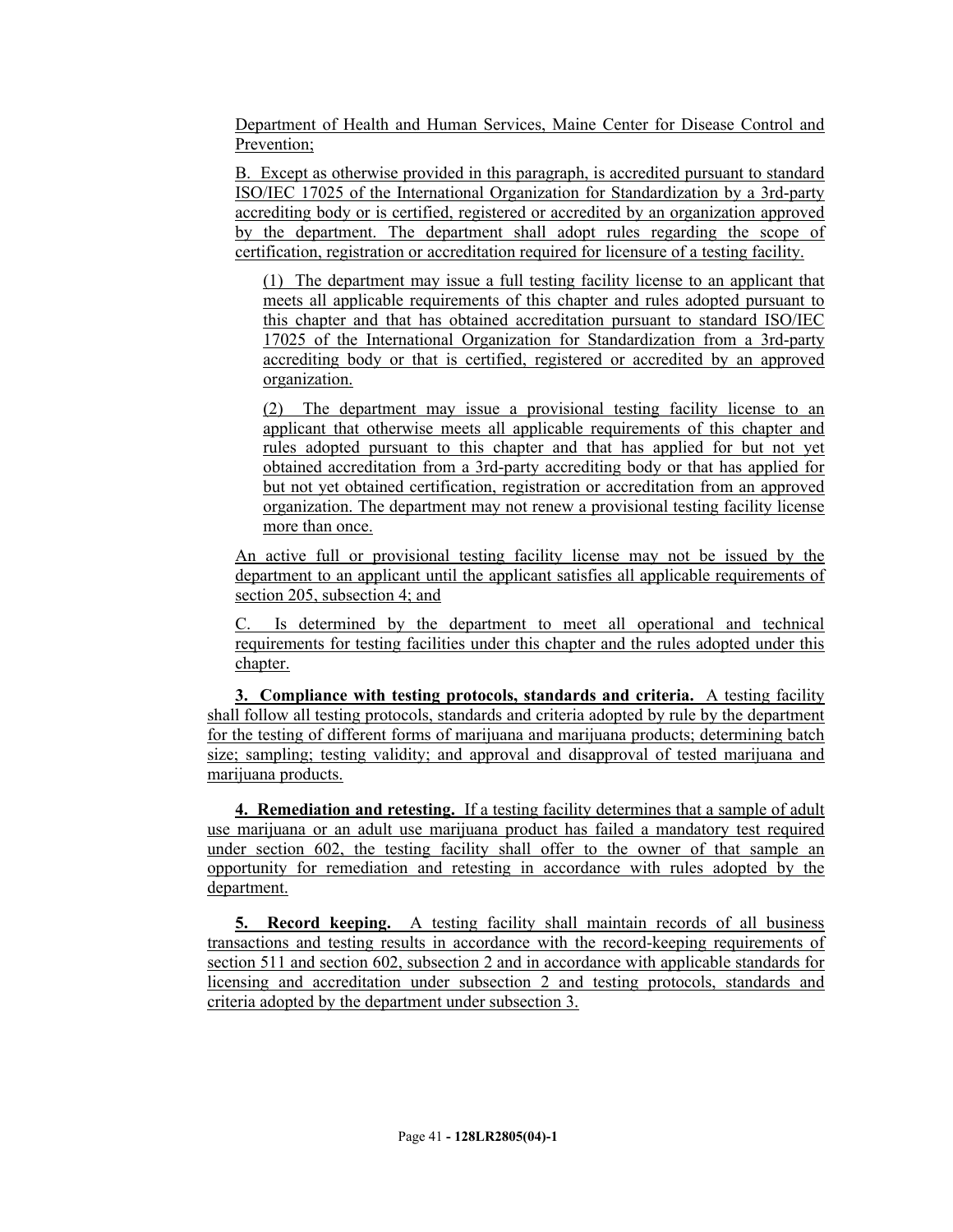**6. Disposal of marijuana and marijuana products.** A testing facility shall dispose of or destroy used, unused and waste marijuana and marijuana products in accordance with rules adopted by the department.

**7. Notification of test results.** A testing facility shall notify the department of test results in accordance with section 603.

**8. Independence of testing facility interest.** A person with an interest in a testing facility may not be a primary caregiver or a registered primary caregiver or have an interest in a registered dispensary, a marijuana store license, a cultivation facility license or a products manufacturing facility license, but may hold or have an interest in multiple testing facility licenses. A person who is a primary caregiver or a registered primary caregiver or who has an interest in a registered dispensary, a marijuana store license, a cultivation facility license or a products manufacturing facility license may not have an interest in a testing facility license. As used in this subsection, "interest" has the same meaning as in section 205, subsection 2, paragraph B.

**9. Tracking.** In accordance with the requirements of section 105, a testing facility licensee shall track all adult use marijuana and adult use marijuana products it receives from a licensee for testing purposes from the point at which the marijuana or marijuana products are delivered or transferred to the testing facility to the point at which the marijuana or marijuana products are disposed of or destroyed.

**10. Rules.** The department shall adopt rules regarding the testing of marijuana and marijuana products by testing facilities pursuant to this chapter, including, but not limited to, rules establishing acceptable testing and research practices for testing facilities, including, but not limited to, provisions relating to testing practices, methods and standards; remediation and retesting procedures; quality control analysis; equipment certification and calibration; chemical identification; testing facility record-keeping, documentation and business practices; disposal of used, unused and waste marijuana and marijuana products; and reporting of test results. Rules adopted pursuant to this section are routine technical rules as defined in Title 5, chapter 375, subchapter 2-A.

## **§504. Operation of marijuana stores**

A marijuana store must be operated in accordance with the provisions of this section and the rules adopted pursuant to this chapter.

**1. Products authorized for sale.** Except as provided in subsection 2, a marijuana store may sell:

A. Adult use marijuana, adult use marijuana products and marijuana paraphernalia;

B. Immature marijuana plants and seedlings;

C. Consumable products not containing marijuana, including, but not limited to, sodas, candies and baked goods; and

D. Any other nonconsumable products, including, but not limited to, apparel and marijuana-related products.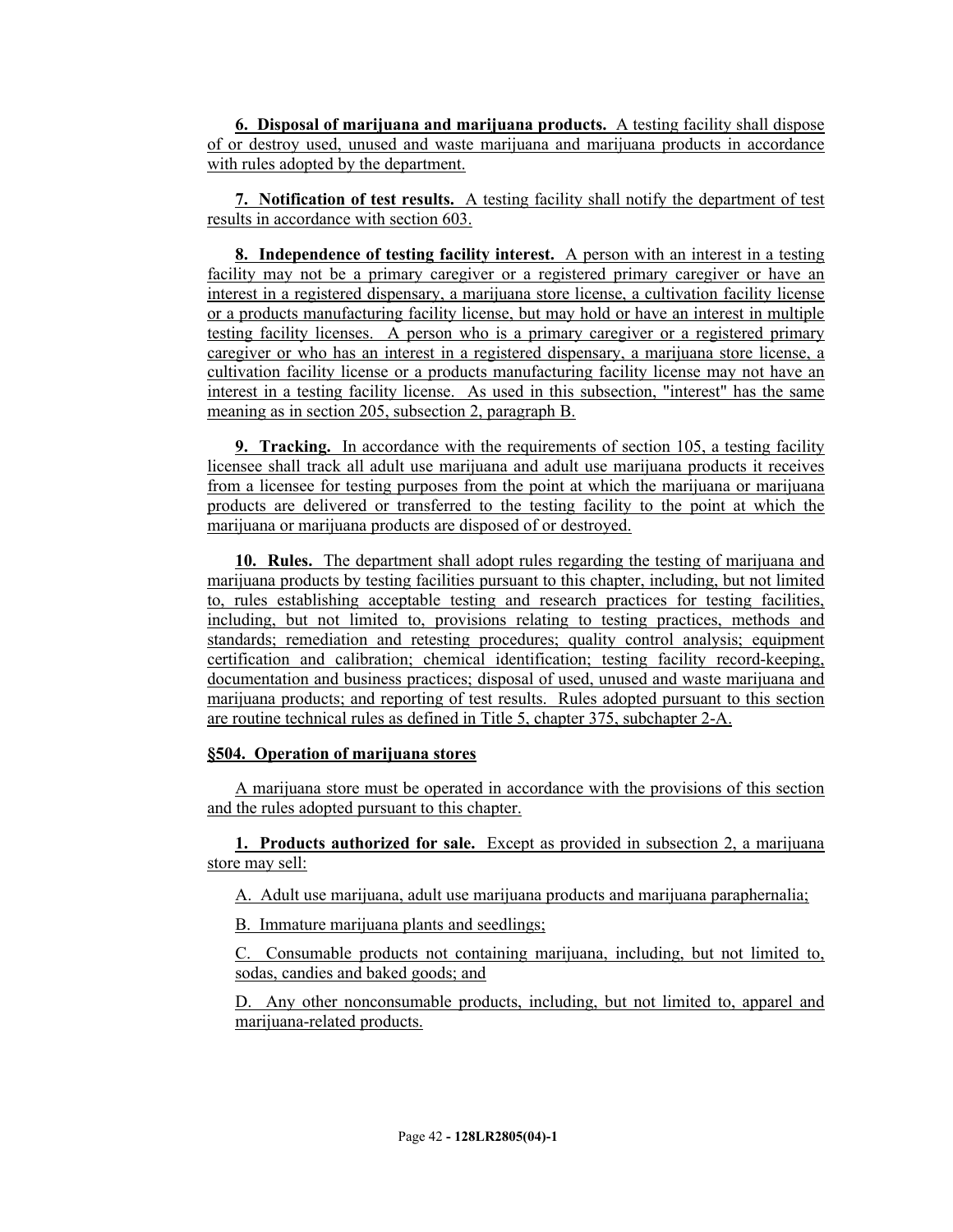**2. Prohibitions.** A marijuana store may not:

A. Give away adult use marijuana, adult use marijuana products or marijuana plants or sell or give away mature marijuana plants or consumable products containing tobacco or alcohol that do not contain marijuana;

B. Except for nonedible adult use marijuana products that do not contain THC, sell to any person in any individual sales transaction an amount of adult use marijuana, adult use marijuana products or immature marijuana plants or seedlings that exceeds the personal adult use limitations of section 1501, subsection 1;

C. Sell adult use marijuana, adult use marijuana products or marijuana plants using:

(1) An automated dispensing or vending machine;

(2) A drive-through sales window;

(3) An Internet-based sales platform; or

(4) A delivery service; or

D. Sell adult use marijuana or adult use marijuana products to a person who is visibly intoxicated.

**3. Compliance with packaging, labeling and health and safety requirements.** All adult use marijuana and adult use marijuana products sold or offered for sale at a marijuana store must meet all applicable packaging, labeling and health and safety requirements of subchapter 7 and the rules adopted under subchapter 7.

**4. Verification of purchaser's age.** A person must be 21 years of age or older to make a purchase in a marijuana store. A marijuana store may not sell any item to a person under 21 years of age.

A. Prior to initiating a sale, an employee of the marijuana store licensee shall verify that the purchaser has a valid government-issued photographic identification card, or other acceptable photographic identification, demonstrating that the purchaser is 21 years of age or older.

B. The department shall by rule determine the forms of photographic identification that a marijuana store licensee may accept when verifying a purchaser's age.

**5. Prohibition on use of shared facility for retail sale of adult use marijuana and adult use marijuana products and marijuana and marijuana products for medical use.** A marijuana store licensee that is also a registered primary caregiver or a registered dispensary may not sell or offer for sale to consumers adult use marijuana and adult use marijuana products pursuant to this chapter within the same facility or building in which the licensee also sells or offers for sale to qualifying patients marijuana and marijuana products for medical use pursuant to the Maine Medical Use of Marijuana Act.

**6. Signs, marketing and advertising.** All signs used by and all marketing and advertising conducted by or on behalf of a marijuana store must comply with the requirements of section 702 and the rules adopted pursuant to section 702.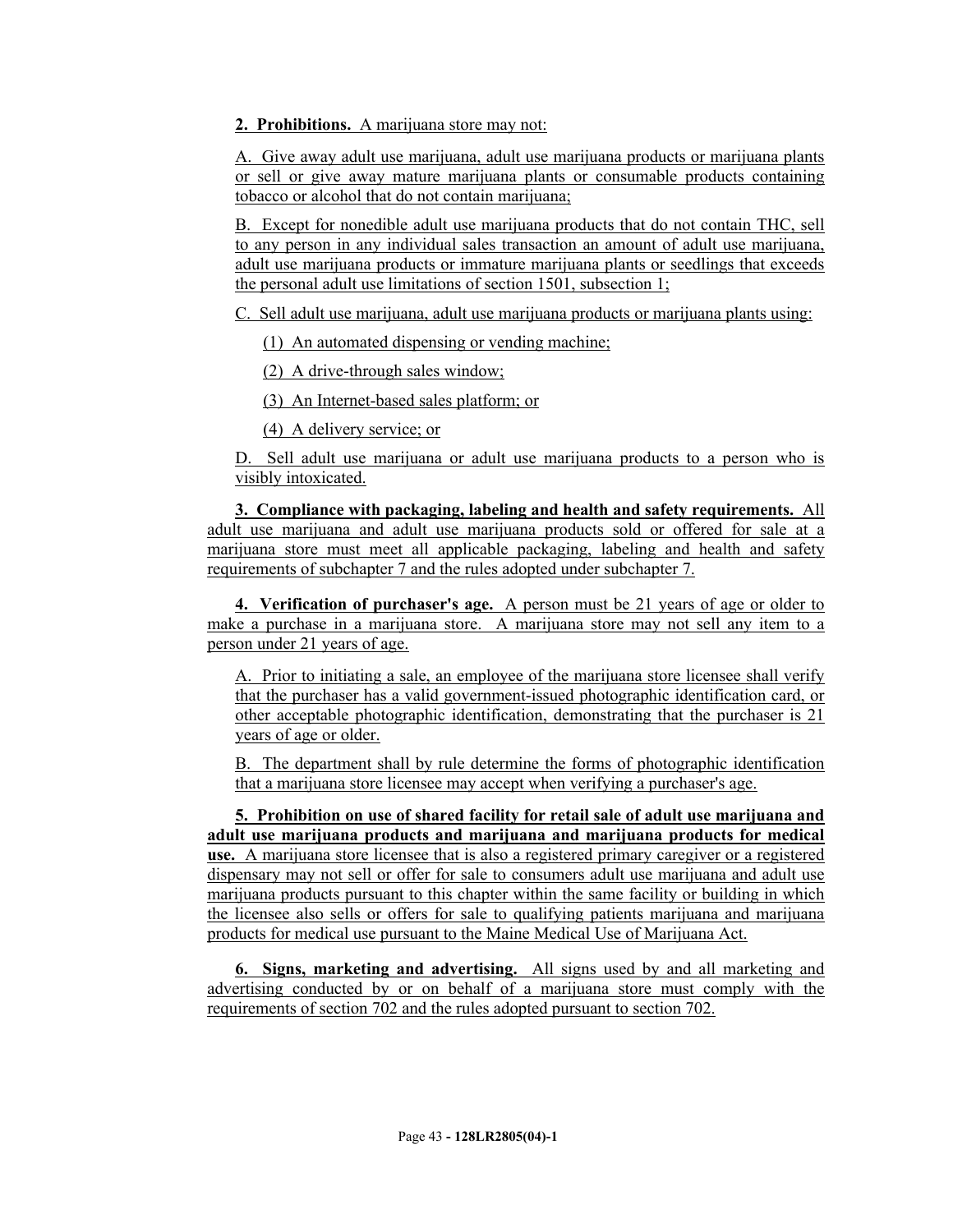**7. Sales tax.** A marijuana store licensee shall ensure that the tax imposed on the sale of adult use marijuana and adult use marijuana products to a consumer pursuant to Title 36, section 1811 is collected and remitted in accordance with the requirements of Title 36, Part 3 and the rules adopted pursuant to Title 36, Part 3.

**8. Tracking.** In accordance with the requirements of section 105, a marijuana store licensee shall track all adult use marijuana and adult use marijuana products from the point at which the marijuana or marijuana products are delivered or transferred to the marijuana store by a cultivation facility or a products manufacturing facility to the point at which the marijuana or marijuana products are sold to a consumer, delivered or transferred to a testing facility or disposed of or destroyed.

## **§505. Transportation of adult use marijuana and adult use marijuana products**

A licensee and its employees may transport adult use marijuana and adult use marijuana products between the licensed premises of the licensee and the licensed premises of any other marijuana establishment. All transportation of adult use marijuana and adult use marijuana products must be documented by the licensee or an employee of the licensee in accordance with rules adopted by the department. The department shall adopt rules regarding the transportation of adult use marijuana and adult use marijuana products by licensees under this chapter.

# **§506. Employment of persons under 21 years of age prohibited**

A licensee may not employ any person under 21 years of age.

# **§507. Entry into marijuana establishment by persons under 21 years of age prohibited**

A person under 21 years of age may not enter the licensed premises of a marijuana establishment. A licensee shall ensure that persons under 21 years of age do not enter its licensed premises.

# **§508. Use of adult use marijuana and adult use marijuana products within licensed premises**

**1. Employee use of marijuana or marijuana products for medical use.** A licensee may allow an employee who is a qualifying patient to privately consume marijuana and marijuana products for medical use within its licensed premises.

**2. Employee use of adult use marijuana or adult use marijuana products.** Except as otherwise provided in this chapter, a licensee may not allow an employee to consume adult use marijuana or adult use marijuana products within its licensed premises or while the employee is otherwise engaged in activities within the course and scope of employment.

**3. Other use of adult use marijuana or adult use marijuana products.** Except as otherwise provided in this chapter: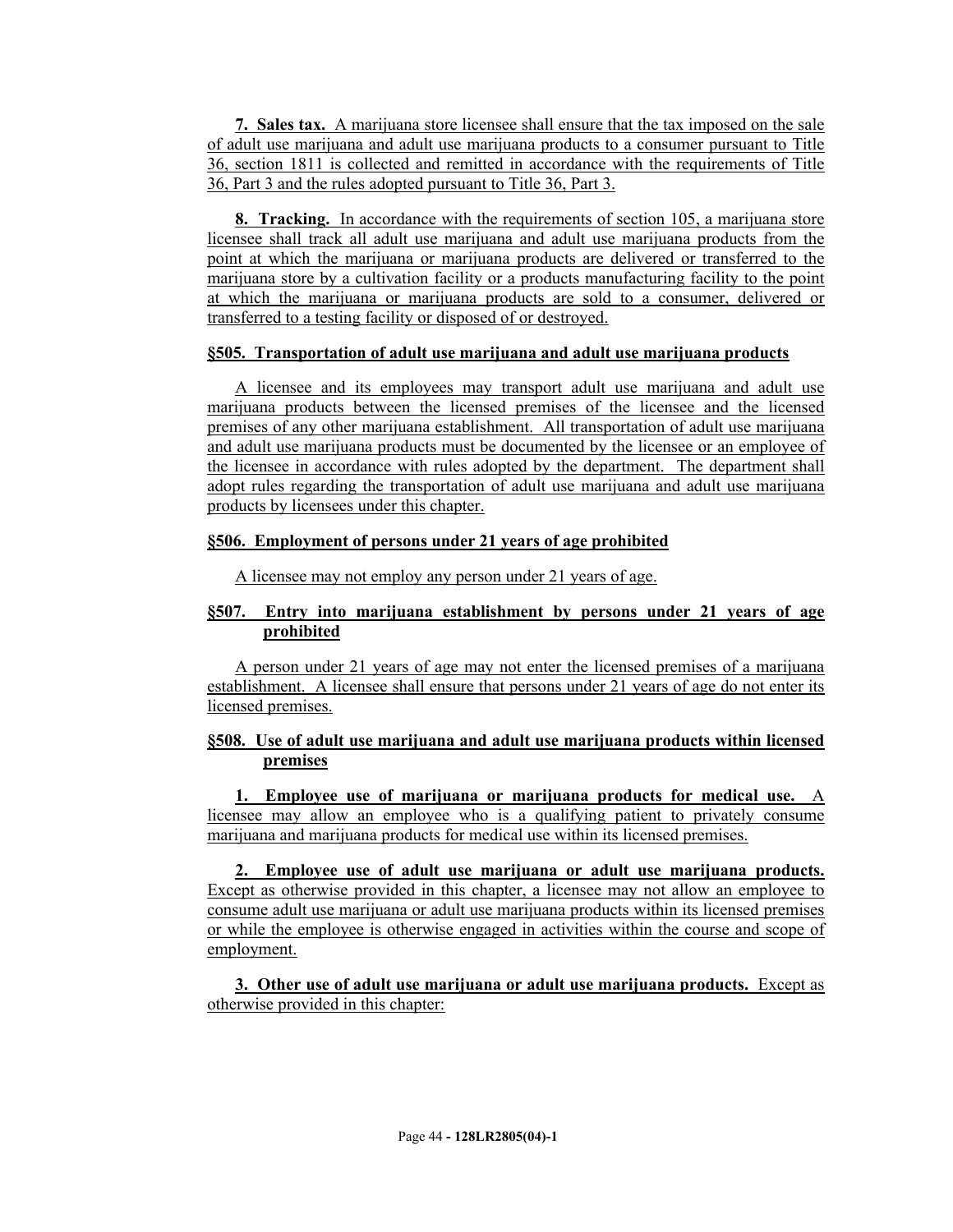A. A person may not consume adult use marijuana or adult use marijuana products within the licensed premises of a marijuana establishment; and

B. A licensee may not allow any person to consume adult use marijuana or adult use marijuana products within its licensed premises.

#### **§509. License to be conspicuously displayed**

A licensee shall ensure that the licensee's license, or a copy of that license, is at all times conspicuously displayed within its licensed premises.

### **§510. Limited access areas**

A person may not enter or remain in any limited access area unless the person displays an individual identification card issued by the department pursuant to section 106. A licensee shall ensure that all areas of ingress and egress to limited access areas within its licensed premises are conspicuously marked and that a person is not allowed to enter or remain in any limited access area without displaying the person's individual identification card issued by the department pursuant to section 106.

## **§511. Record keeping and inspection of records; audits**

**1. Record keeping; inspection of records.** A licensee shall maintain a complete set of all records of the licensee's business transactions, which must be open to inspection and examination by the department upon demand and without notice during all business hours. Records must be maintained by a licensee at a minimum for a period comprising the current tax year and the 2 immediately preceding tax years.

**2. Additional information may be required.** The department may require a licensee to furnish any additional information necessary for the proper administration of this chapter.

**3. Audit.** The department may require a licensee to submit to an audit of the licensee's business records. If the department requires a licensee to submit to an audit, the licensee shall provide the auditor selected by the department with access to all business records of the licensee and the cost of the audit must be paid by the licensee.

**4. Confidentiality.** This subsection governs the confidentiality of records under this section.

A. Documents of a licensee inspected or examined by the department pursuant to this section are confidential and may not be disclosed except as needed in a civil or criminal proceeding to enforce any provision of this chapter and the rules adopted pursuant to this chapter or any criminal law.

B. Audit working papers are confidential and may not be disclosed to any person outside the department, except that audit working papers may be disclosed to the licensee subject to the audit. A final audit report is a public record for the purposes of Title 1, chapter 13, subchapter 1. For the purposes of this paragraph, "audit working papers" means all documentation and other information acquired, prepared or maintained by the department and the auditor selected by the department during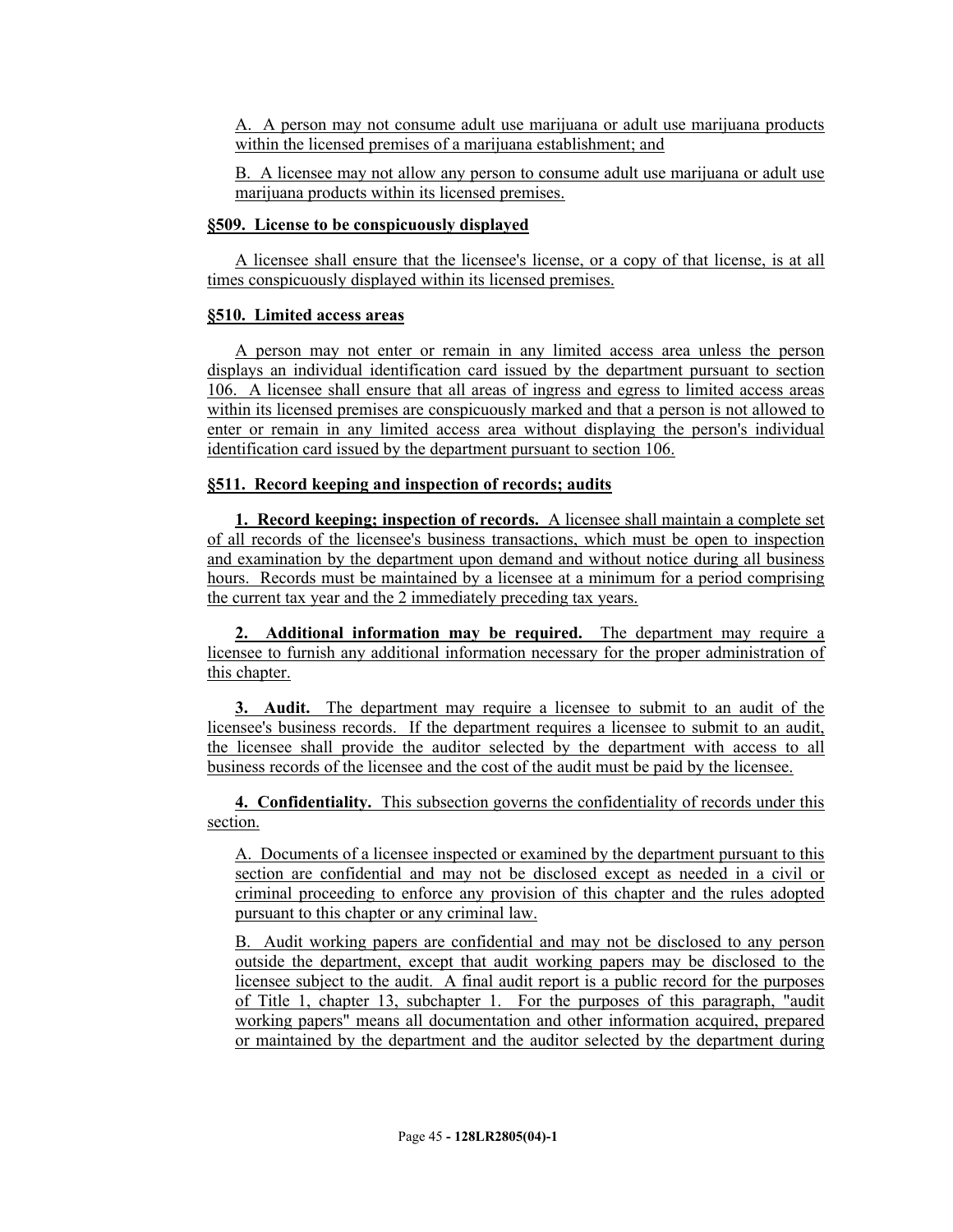the conduct of the audit, including, but not limited to, draft reports and portions of draft reports.

## **§512. Inspection of licensed premises; testing and sampling for product quality control**

**1. Inspections.** A licensee shall submit to an inspection of its licensed premises, including, but not limited to, any places of storage and any locked areas, upon demand and without notice during all business hours and other times of apparent activity by the department, a criminal justice agency or an official authorized by the municipality in which the licensed premises are located.

For the purposes of this subsection, "municipality" has the same meaning as in section 212.

**2. Testing and sampling for product quality control.** A licensee shall submit to the sampling and testing of adult use marijuana or adult use marijuana products within its possession, upon demand and without notice during all business hours by the department for the purposes of product quality control. The department shall adopt rules governing the sampling and testing of adult use marijuana and adult use marijuana products under this subsection, consistent with the requirements of subchapter 6. Rules adopted pursuant to this subsection are routine technical rules as defined in Title 5, chapter 375, subchapter 2-A.

#### **§513. Licensee compliance with regulatory requirements**

A licensee, as a condition of licensure under this chapter, shall comply with all applicable provisions of this chapter and all applicable provisions of the rules adopted pursuant to this chapter.

# **SUBCHAPTER 6**

# **TESTING OF MARIJUANA AND MARIJUANA PRODUCTS**

## **§601. Testing program established**

The department shall establish a testing program for adult use marijuana and adult use marijuana products. Except as otherwise provided in this subchapter, the program must require a licensee, prior to selling or distributing adult use marijuana or an adult use marijuana product to a consumer or to another licensee, to submit the marijuana or marijuana product to a testing facility for testing to ensure that the marijuana or marijuana product does not exceed the maximum level of allowable contamination for any contaminant that is injurious to health and for which testing is required and to ensure correct labeling. The department shall adopt rules establishing a testing program pursuant to this section, rules identifying the types of contaminants that are injurious to health for which marijuana and marijuana products must be tested under this subchapter and rules regarding the maximum level of allowable contamination for each contaminant. Rules adopted pursuant to this subchapter are routine technical rules as defined in Title 5, chapter 375, subchapter 2-A.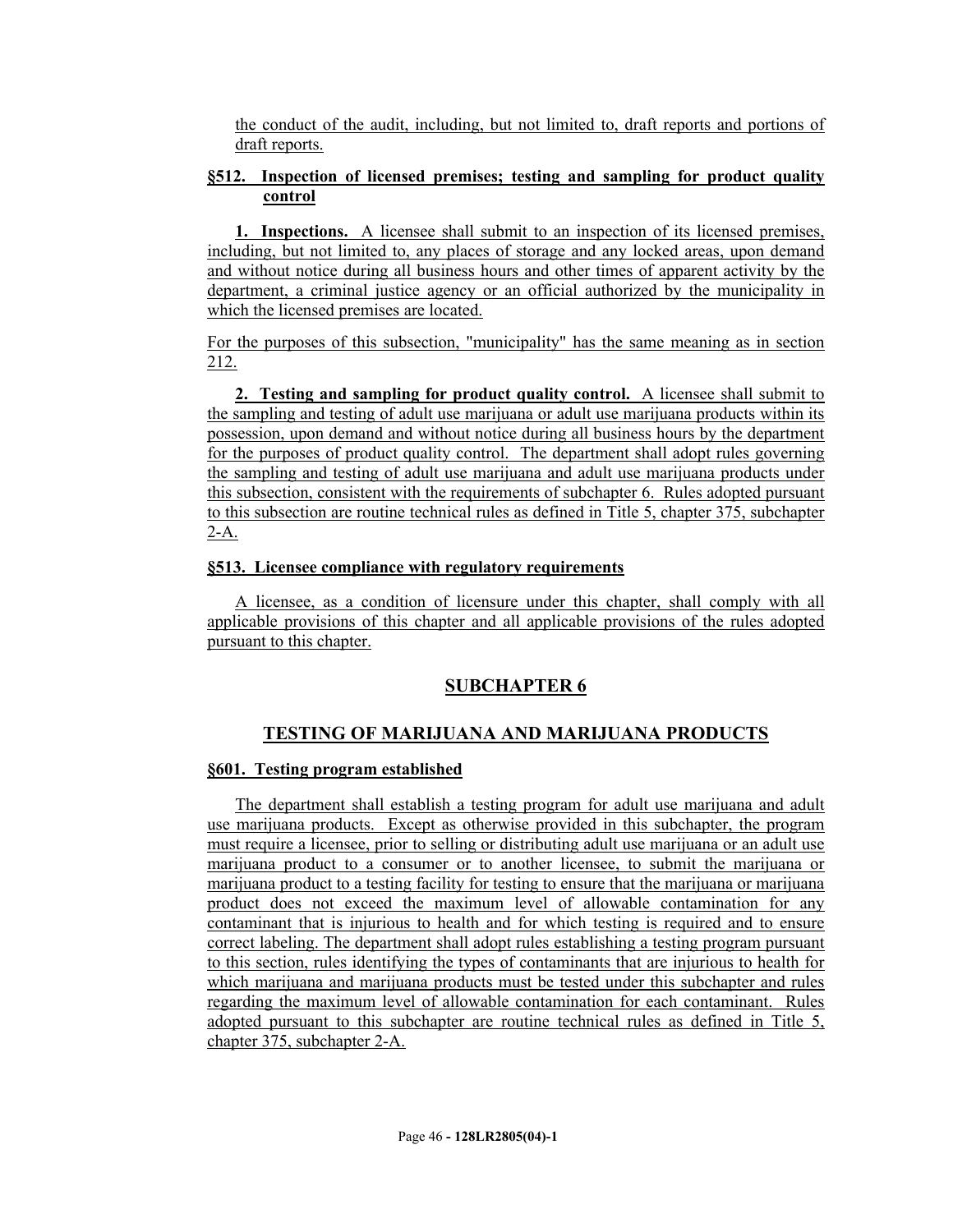## **§602. Mandatory testing**

A licensee may not sell or distribute adult use marijuana or an adult use marijuana product to a consumer or to another licensee under this chapter unless the marijuana or marijuana product has been tested pursuant to this subchapter and the rules adopted pursuant to this subchapter and that mandatory testing has demonstrated that the marijuana or marijuana product does not exceed the maximum level of allowable contamination for any contaminant that is injurious to health and for which testing is required.

**1. Scope of mandatory testing.** Mandatory testing of adult use marijuana and adult use marijuana products under this section must include, but is not limited to, testing for:

A. Residual solvents, poisons and toxins;

B. Harmful chemicals;

C. Dangerous molds and mildew;

D. Harmful microbes, including, but not limited to, Escherichia coli and salmonella;

E. Pesticides, fungicides and insecticides; and

F. THC potency, homogeneity and cannabinoid profiles to ensure correct labeling.

The department may temporarily waive mandatory testing requirements under this section for any contaminant or factor for which the department has determined that there exists no licensed testing facility in the State capable of and certified to perform such testing.

**2. Record keeping.** A licensee shall maintain a record of all mandatory testing that includes a description of the adult use marijuana or adult use marijuana product provided to the testing facility, the identity of the testing facility and the results of the mandatory test.

**3. Testing process, protocols and standards.** The department shall establish by rule processes, protocols and standards for mandatory and other testing of marijuana and marijuana products that conform with the best practices generally used within the marijuana industry.

## **§603. Notification requirements**

**1. Notification of testing results required.** If the results of a mandatory test conducted pursuant to section 602 indicate that the tested adult use marijuana or adult use marijuana product exceeds the maximum level of allowable contamination for any contaminant that is injurious to health and for which testing is required, the testing facility immediately shall quarantine, document and properly destroy the marijuana or marijuana product, except when the owner of the tested marijuana or marijuana product has successfully undertaken remediation and retesting, and within 30 days of completing the test shall notify the department of the test results.

**2. Notification of testing results not required.** A testing facility is not required to notify the department of the results of any test: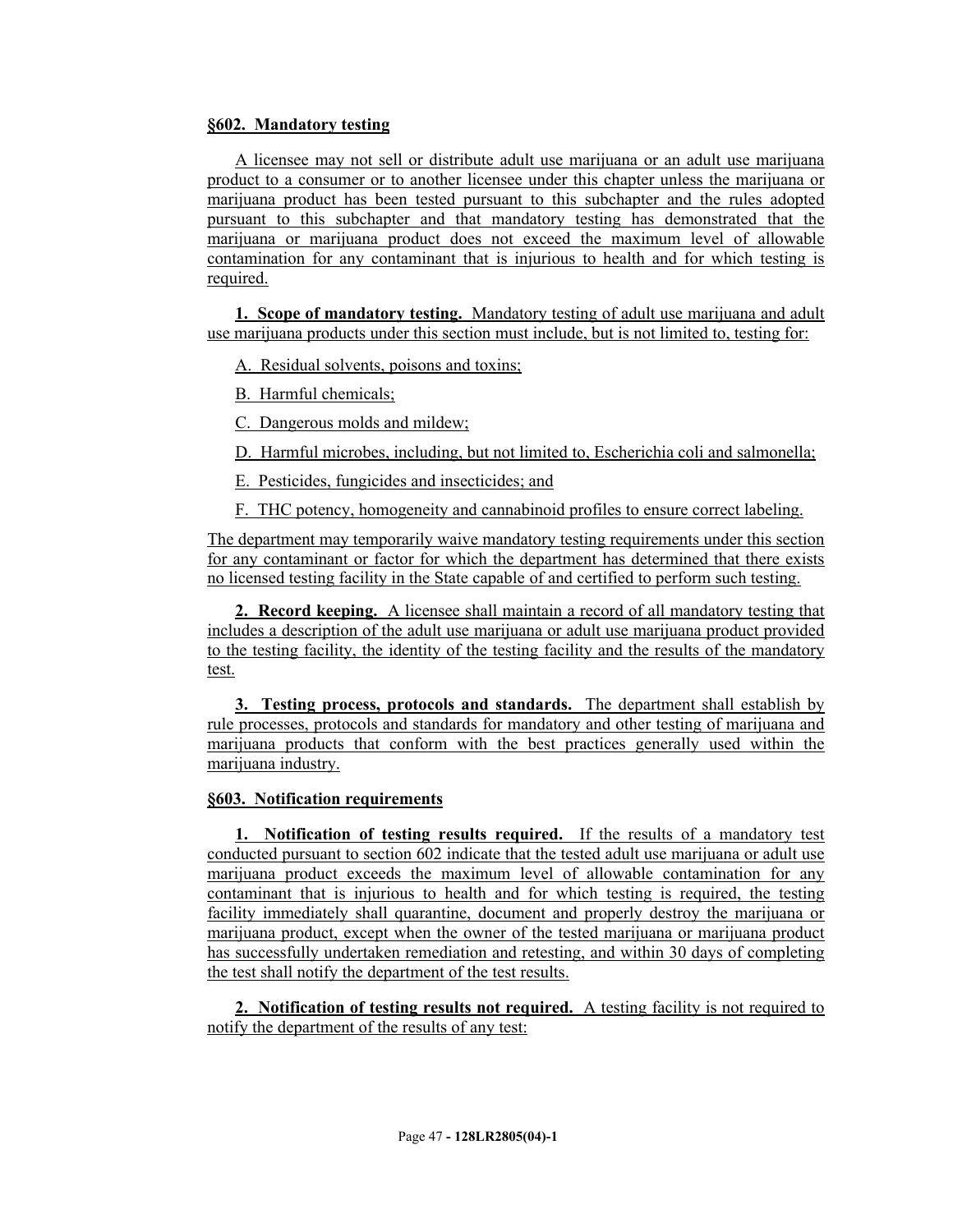A. Conducted on adult use marijuana or an adult use marijuana product at the direction of a licensee pursuant to section 602 that demonstrates that the marijuana or marijuana product does not exceed the maximum level of allowable contamination for any contaminant that is injurious to health and for which testing is required;

B. Conducted on adult use marijuana or an adult use marijuana product at the direction of a licensee for research and development purposes only, so long as the licensee notifies the testing facility prior to the performance of the test that the testing is for research and development purposes only;

C. Conducted on marijuana or a marijuana product at the direction of a person who is not a licensee; or

D. Conducted on a substance that is not marijuana or a marijuana product.

# **§604. Sampling for testing**

If a test to be performed by a testing facility is a mandatory test under section 602, an employee or designee of the testing facility must perform the sampling required for the test. If a test to be performed by a testing facility is not a mandatory test, the owner of the marijuana or marijuana product, or a designee of the owner, may perform the sampling required for the test.

# **§605. Additional testing not required**

Notwithstanding section 602, a licensee may sell or furnish to a consumer or to another licensee adult use marijuana or an adult use marijuana product that the licensee has not submitted for testing in accordance with this subchapter and rules adopted pursuant to this subchapter if:

**1. Prior testing.** The marijuana or marijuana product has previously undergone testing in accordance with this subchapter and rules adopted pursuant to this subchapter at the direction of another licensee and that testing demonstrated that the marijuana or marijuana product does not exceed the maximum level of allowable contamination for any contaminant that is injurious to health and for which testing is required;

**2. Proper documentation.** The mandatory testing process and the test results for the marijuana or marijuana product are documented in accordance with the requirements of this chapter and all applicable rules adopted pursuant to this chapter;

**3. Tracking maintained.** Tracking from immature marijuana plant to the point of retail sale has been maintained for the marijuana or marijuana product and transfers of the marijuana or marijuana product to another licensee or to a consumer can be easily identified; and

**4. No subsequent processing, manufacturing or alteration.** Since the performance of the prior testing under subsection 1, the marijuana or marijuana product has not undergone any further processing, manufacturing or alteration, other than the packaging and labeling of the marijuana or marijuana product for sale.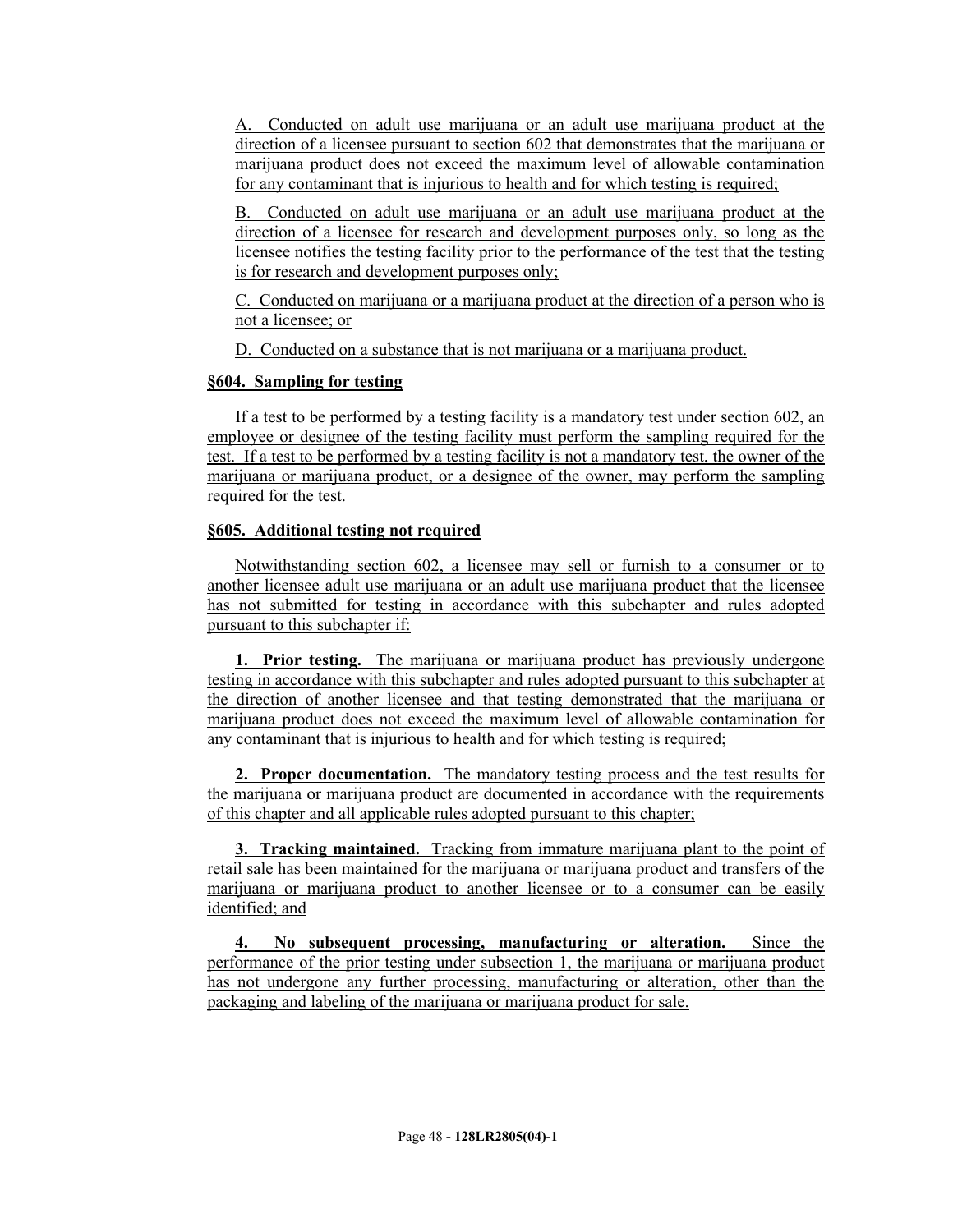## **§606. Coordination with testing program and rules for marijuana and marijuana products for medical use**

In adopting rules and regulating the testing of adult use marijuana and adult use marijuana products under this subchapter, the department shall ensure that, when necessary and practicable, the regulation of the testing of adult use marijuana and adult use marijuana products under this subchapter is consistent with the regulation of the testing of marijuana and marijuana products for medical use under the Maine Medical Use of Marijuana Act.

# **SUBCHAPTER 7**

# **LABELING AND PACKAGING; SIGNS, ADVERTISING AND MARKETING; HEALTH AND SAFETY**

#### **§701. Labeling and packaging**

**1. Labeling requirements.** Adult use marijuana and adult use marijuana products to be sold or offered for sale by a licensee to a consumer in accordance with this chapter must be labeled with the following information, as applicable based on the marijuana or marijuana product to be sold:

The license numbers of the cultivation facility, the products manufacturing facility and the marijuana store where the adult use marijuana or adult use marijuana product was cultivated, manufactured and offered for sale;

B. An identity statement and universal symbol;

C. Health and safety warning labels as required by rules adopted by the department after consultation with the Department of Health and Human Services, Maine Center for Disease Control and Prevention;

D. The batch number;

E. A net weight statement;

F. Information on the THC potency of the marijuana or marijuana product and the potency of such other cannabinoids or other chemicals in the marijuana or marijuana product, including, but not limited to, cannabidiol;

G. Information on the amount of THC and cannabidiol per serving of the marijuana or marijuana product and, for edible marijuana products, the number of servings per package;

H. Information on gases, solvents and chemicals used in marijuana extraction;

I. Instructions on usage;

J. For adult use marijuana products:

(1) The amount of marijuana concentrate per serving of the product, as measured in grams, and the amount of marijuana concentrate per package of the product, as measured in grams;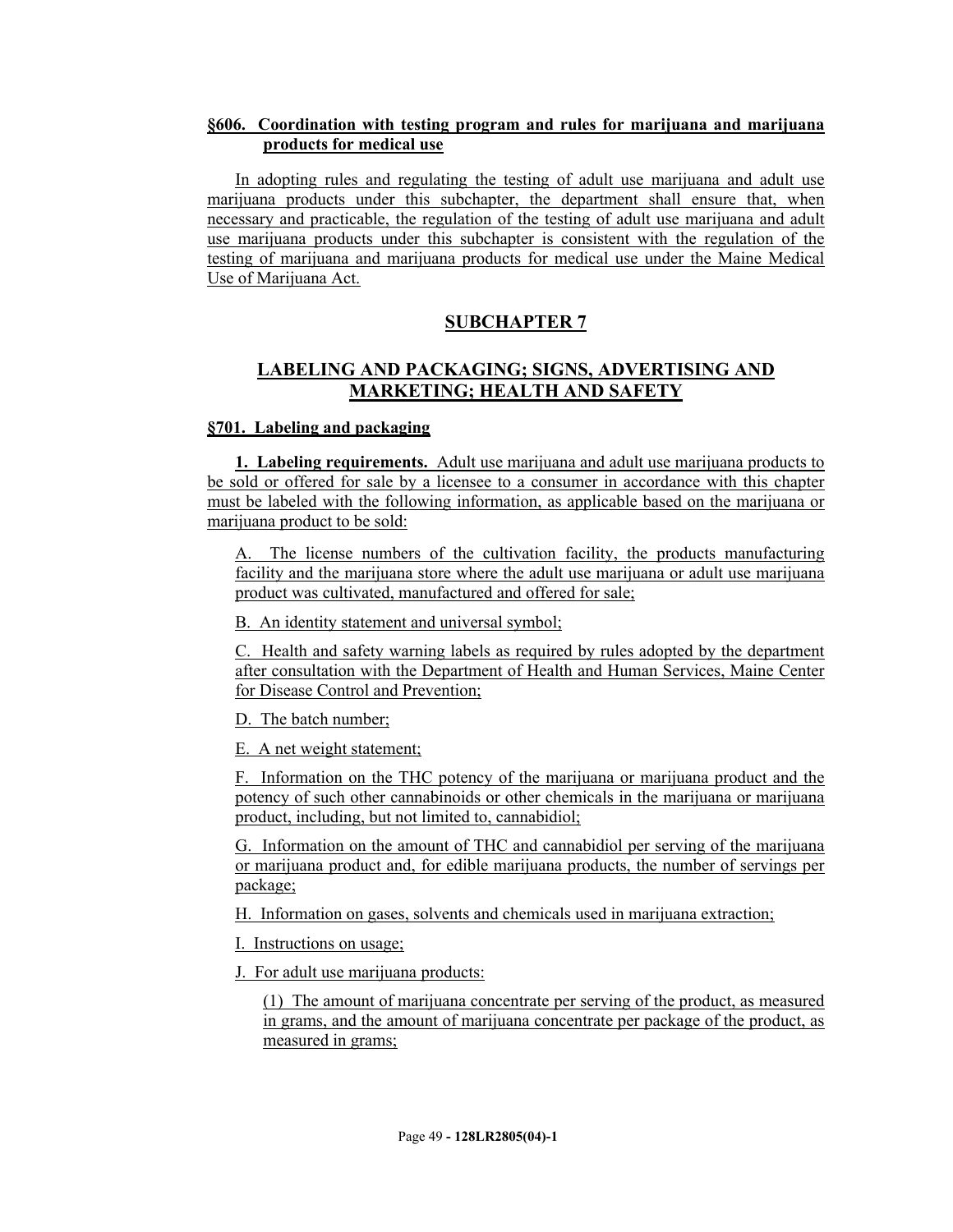(2) A list of ingredients and possible allergens; and

(3) A recommended use date or expiration date;

K. For edible marijuana products, a nutritional fact panel; and

L. Any other information required by rule by the department.

**2. Packaging requirements.** Adult use marijuana and adult use marijuana products to be sold or offered for sale by a licensee to a consumer in accordance with this chapter must be packaged in the following manner, as applicable based on the marijuana or marijuana product to be sold:

A. Adult use marijuana and adult use marijuana products must be prepackaged in child-resistant and tamper-evident packaging or must be placed in child-resistant and tamper-evident packaging at the final point of sale to a consumer;

B. Adult use marijuana and adult use marijuana products must be prepackaged in opaque packaging or an opaque container or must be placed in opaque packaging or an opaque container at the final point of sale to a consumer;

C. Packaging for multiserving liquid adult use marijuana products must include an integral measurement component and a child-resistant cap; and

D. Packaging must conform to all other applicable requirements and restrictions imposed by rule by the department.

**3. Other approved labeling and packaging.** Adult use marijuana and adult use marijuana products to be sold or offered for sale by a licensee to a consumer in accordance with this chapter may include on the label or the packaging of the marijuana or marijuana product:

A. A statement of compatibility with dietary practices;

B. Depictions of geometric shapes or marijuana leaves;

C. Use of the terms "organic," "organically cultivated" or "organically grown" in accordance with requirements regarding the use of such terms as adopted by rule by the department; and

D. Any other information that has been preapproved by the department.

**4. Labeling and packaging prohibitions.** Adult use marijuana and adult use marijuana products to be sold or offered for sale by a licensee to a consumer in accordance with this chapter:

A. May not be labeled or packaged in violation of a federal trademark law or regulation or in a manner that would cause a reasonable consumer confusion as to whether the marijuana or marijuana product was a trademarked product;

B. May not be labeled or packaged in a manner that is specifically designed to appeal particularly to a person under 21 years of age;

C. May not be labeled or packaged in a manner that obscures identifying information on the label or uses a false or deceptive label;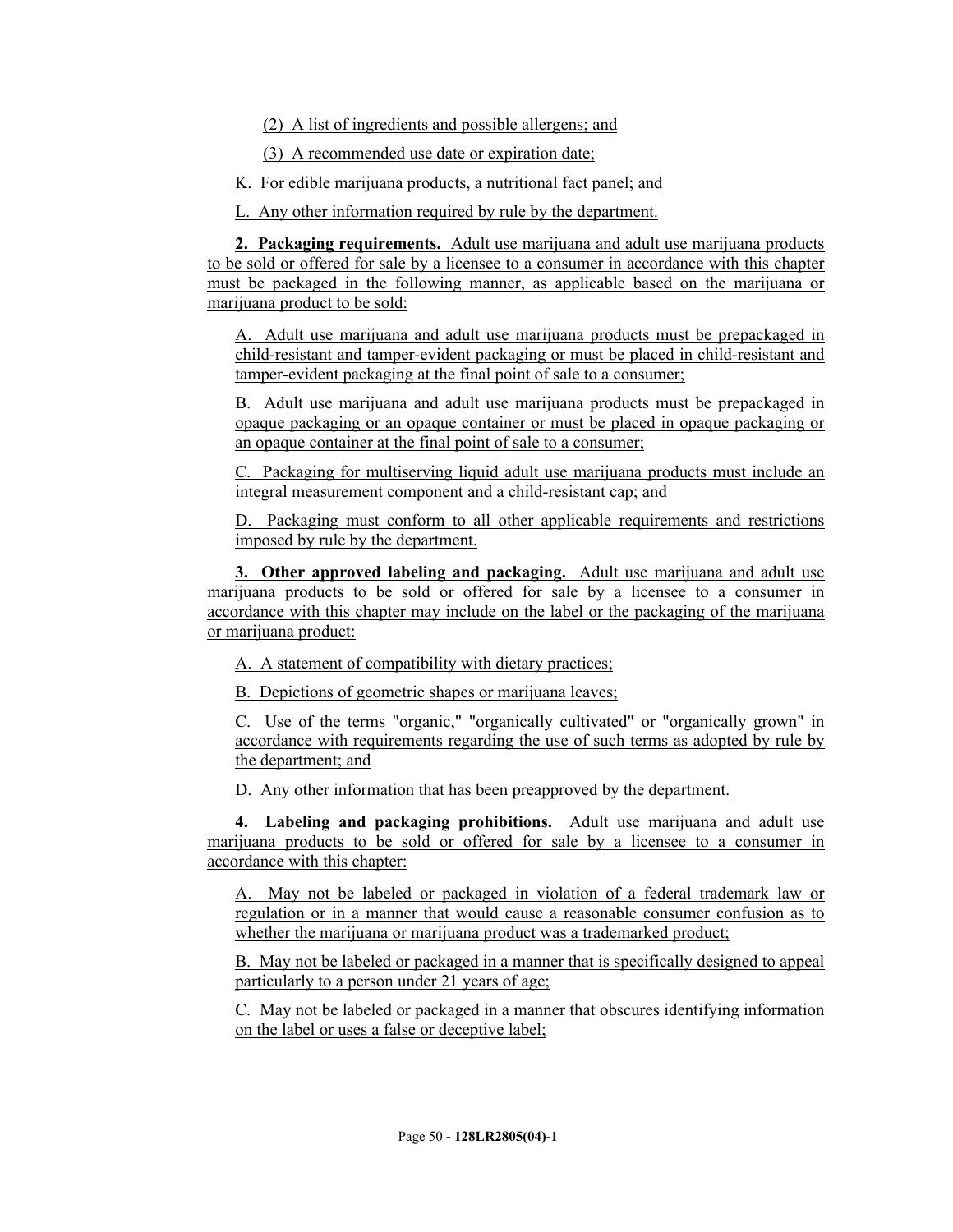D. May not be sold or offered for sale using a label or packaging that depicts a human, animal or fruit; and

E. May not be labeled or packaged in violation of any other labeling or packaging requirement or restriction imposed by rule by the department.

## **§702. Signs, advertising and marketing**

**1. Prohibitions.** Signs, advertising and marketing used by or on behalf of a licensee:

A. May not be misleading, deceptive or false;

B. May not involve advertising or marketing that has a high likelihood of reaching persons under 21 years of age or that is specifically designed to appeal particularly to persons under 21 years of age;

C. May not be placed or otherwise used within 1,000 feet of the property line of a preexisting public or private school, except that, if a municipality by ordinance or other regulation, or, in the case of a town, plantation or township located in the unorganized and deorganized areas, the Maine Land Use Planning Commission, chooses to prohibit the placement or use of signs or advertising by or on behalf of a marijuana establishment at distances greater than or less than 1,000 feet but not less than 500 feet from the property line of a preexisting public or private school, that greater or lesser distance applies. As used in this paragraph, "school" has the same meaning as in section 402, subsection 2, paragraph A; and

D. May not violate any other requirement or restriction on signs, advertising and marketing imposed by the department by rule pursuant to subsection 2.

**2. Rules on signs, advertising and marketing.** The department shall adopt rules regarding the placement and use of signs, advertising and marketing by or on behalf of a licensee, which may include, but are not limited to:

A. A prohibition on health or physical benefit claims in advertising or marketing, including, but not limited to, health or physical benefit claims on the label or packaging of adult use marijuana or an adult use marijuana product;

B. A prohibition on unsolicited advertising or marketing on the Internet, including, but not limited to, banner advertisements on mass-market websites;

C. A prohibition on opt-in advertising or marketing that does not permit an easy and permanent opt-out feature; and

D. A prohibition on advertising or marketing directed toward location-based devices, including, but not limited to, cellular telephones, unless the marketing is a mobile device application installed on the device by the owner of the device who is 21 years of age or older and includes a permanent and easy opt-out feature.

## **§703. Other health and safety requirements and restrictions; rules**

**1. Requirements and restrictions for edible marijuana products.** In addition to all other applicable provisions of this subchapter, edible marijuana products to be sold or offered for sale by a licensee to a consumer in accordance with this chapter: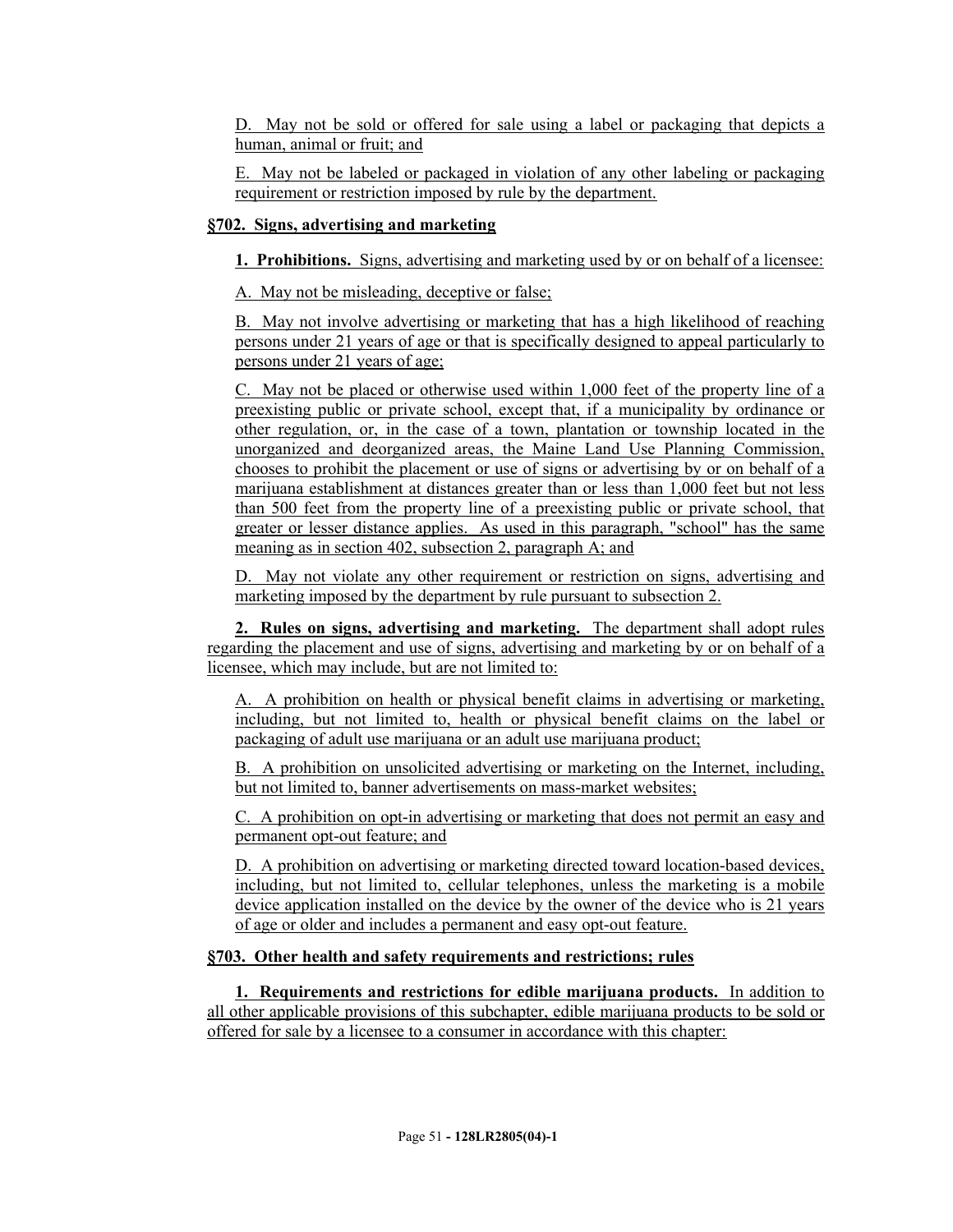A. May be manufactured in geometric shapes or in the shape of a marijuana leaf;

B. Must be manufactured in a manner that results in the cannabinoid content within the product being homogeneous throughout the product or throughout each element of the product that has a cannabinoid content;

C. Must be manufactured in a manner that results in the amount of marijuana concentrate within the product being homogeneous throughout the product or throughout each element of the product that contains marijuana concentrate;

D. Must have a universal symbol stamped or embossed on each serving of the product;

E. May not be manufactured in the distinct shape of a human, animal or fruit;

F. May not contain more than 10 milligrams of THC per serving of the product and may not contain more than 100 milligrams of THC per package of the product;

G. May not contain additives that are:

(1) Toxic or harmful to human beings;

(2) Specifically designed to make the product more addictive or that are misleading to consumers; or

(3) Specifically designed to make the product appeal particularly to a person under 21 years of age; and

H. May not involve the addition of marijuana to a trademarked food or drink product, except when the trademarked product is used as a component of or ingredient in the edible marijuana product and the edible marijuana product is not advertised or described for sale as containing the trademarked product.

**2. Health and safety rules.** The department shall adopt labeling, packaging and other necessary health and safety rules for adult use marijuana and adult use marijuana products to be sold or offered for sale by a licensee to a consumer in accordance with this chapter. Rules adopted pursuant to this subsection must establish mandatory health and safety standards applicable to the cultivation of adult use marijuana, the manufacture of adult use marijuana products and the packaging and labeling of adult use marijuana and adult use marijuana products sold by a licensee to a consumer. Such rules must address, but are not limited to:

A. Requirements for the storage, warehousing and transportation of adult use marijuana and adult use marijuana products by licensees;

B. Sanitary standards for marijuana establishments, including, but not limited to, sanitary standards for the manufacture of adult use marijuana and adult use marijuana products; and

C. Limitations on the display of adult use marijuana and adult use marijuana products at marijuana stores.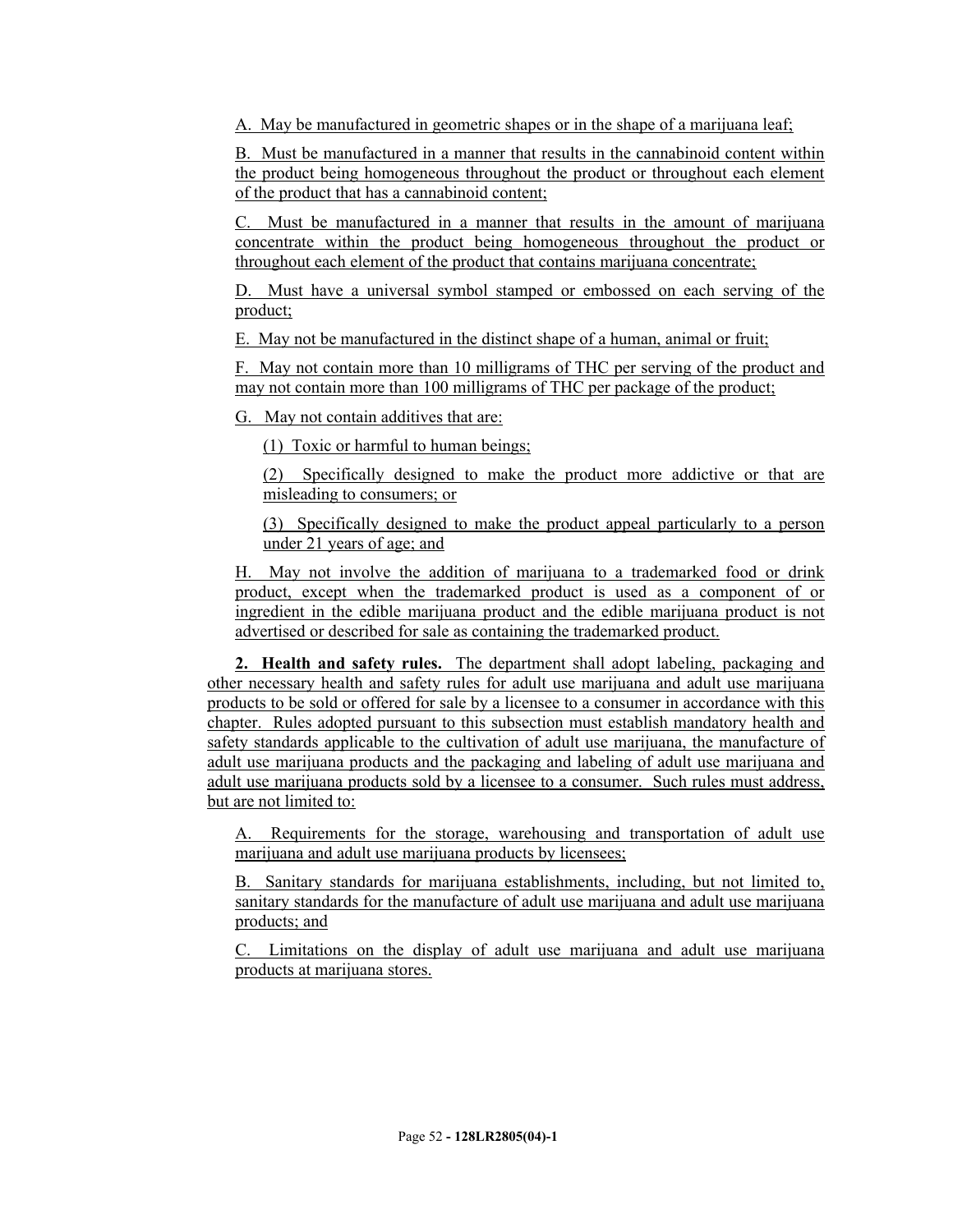## **§704. Coordination with labeling and packaging rules for marijuana and marijuana products for medical use**

In adopting rules and regulating the labeling and packaging of adult use marijuana and adult use marijuana products under this subchapter, the department shall ensure that, when necessary and practicable, the regulation of the labeling and packaging of adult use marijuana and adult use marijuana products under this subchapter is consistent with the regulation of the labeling and packaging of marijuana and marijuana products for medical use under the Maine Medical Use of Marijuana Act.

# **SUBCHAPTER 8**

## **LICENSE VIOLATIONS; PENALTIES**

## **§801. Department may impose penalty on licensee for license violation; Maine Administrative Procedure Act applies**

The department, on its own initiative or on complaint and after investigation, notice and the opportunity for a public hearing, by written order may impose a monetary penalty on a licensee or suspend or revoke the licensee's license for a violation by the licensee or by an agent or employee of the licensee of the provisions of this chapter, the rules adopted pursuant to this chapter or the terms, conditions or provisions of the licensee's license.

**1. Additional penalties may be imposed.** Any penalties imposed by the department on a licensee pursuant to this subchapter are in addition to any criminal or civil penalties that may be imposed pursuant to other applicable laws or rules.

**2. Maine Administrative Procedure Act; appeals.** Except as otherwise provided in this subchapter or in rules adopted pursuant to this subchapter, the imposition of a monetary penalty, suspension or revocation on a licensee by the department, including, but not limited to, the provision of notice and the conduct of hearings, is governed by the Maine Administrative Procedure Act. A final order of the department imposing a monetary penalty on a licensee or suspending or revoking the licensee's license is a final agency action, as defined in Title 5, section 8002, subsection 4, and the licensee may appeal that final order to the Superior Court in accordance with Rule 80C of the Maine Rules of Civil Procedure.

## **§802. Penalties**

**1. Monetary penalties.** A monetary penalty imposed by the department on a licensee pursuant to this subchapter may not exceed \$100,000 per license violation.

A. The department shall adopt rules setting forth potential amounts of monetary penalties to be imposed on a licensee based upon specific categories of unauthorized conduct by the licensee, including major and minor license violations, as follows: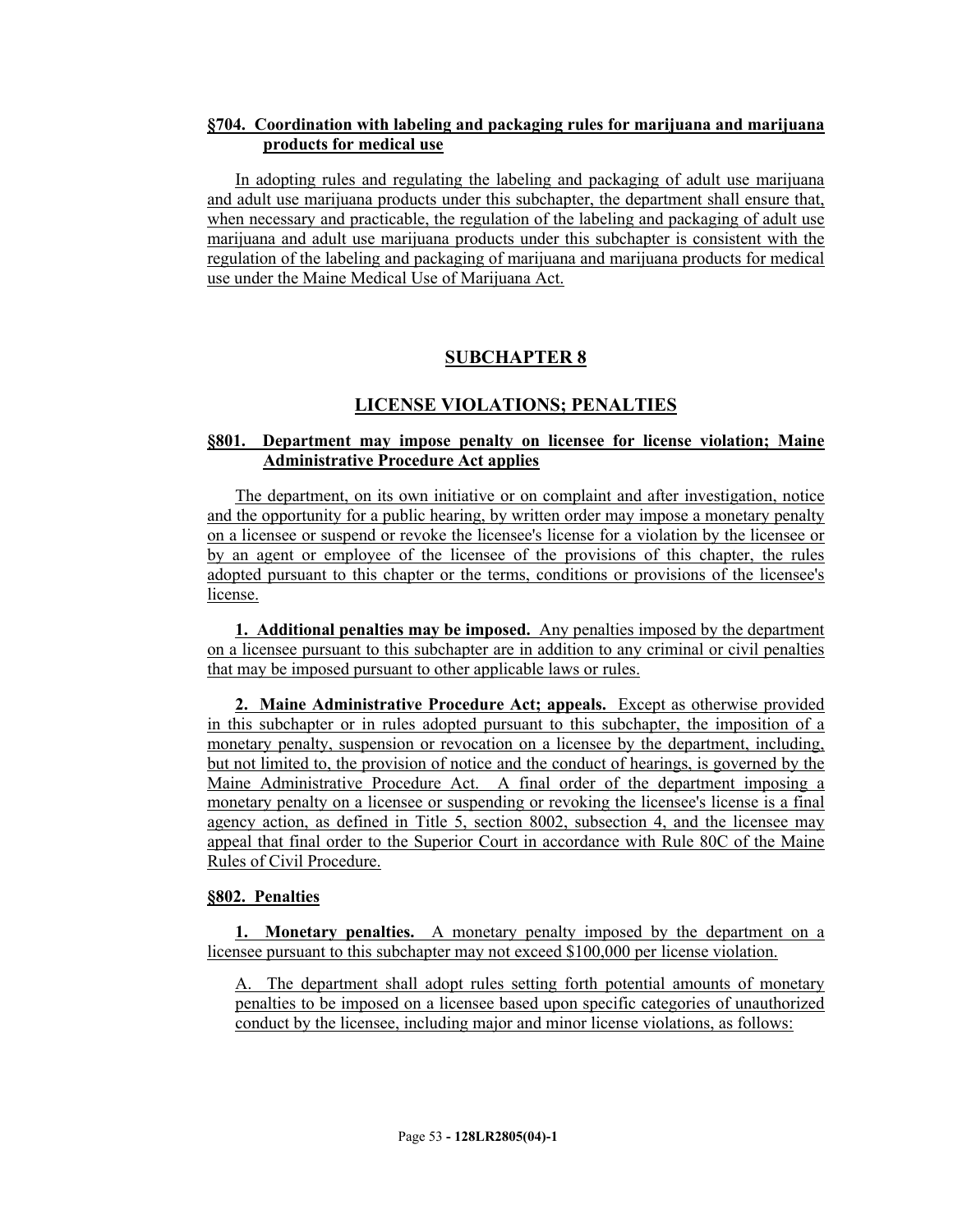(1) Not more than \$10,000 per minor license violation;

(2) Except as provided in subparagraph (3), not more than \$50,000 per major license violation; and

(3) Not more than \$100,000 per major license violation affecting public safety.

B. All monetary penalties imposed pursuant to this subchapter must be paid by the licensee to the department in the form of cash or in the form of a certified check or a cashier's check payable to the department. All monetary penalties paid to the department pursuant to this subchapter must be deposited into the Adult Use Marijuana Regulatory Coordination Fund established in section 1102.

**2. License suspension.** A licensee whose license has been suspended pursuant to this subchapter may not, for the duration of the period of suspension, engage in any activities relating to the operation of the marijuana establishment the licensee is licensed to operate.

**3. License revocation.** A licensee whose license has been revoked pursuant to this subchapter shall cease immediately all activities relating to the operation of the marijuana establishment the licensee was previously licensed to operate and shall ensure that all adult use marijuana and adult use marijuana products in the possession of the licensee are forfeited to the department for destruction in accordance with section 803.

**4. Imposition of monetary penalty upon suspension or revocation.** In addition to suspending or revoking a licensee's license, the department may impose a monetary penalty on the licensee consistent with this section.

# **§803. Disposition of unauthorized marijuana or marijuana products of licensee**

**1. Order; destruction of marijuana or marijuana products.** If the department issues a final order imposing a monetary penalty on or a license suspension or revocation against a licensee pursuant to this subchapter, the department may specify in the order, in addition to any other penalties imposed in the order, that all or a portion of the marijuana or marijuana products in the possession of the licensee are not authorized under this chapter and are subject to destruction. A licensee subject to a final order directing the destruction of marijuana or marijuana products in the possession of the licensee shall forfeit the marijuana and marijuana products described in the order to the department for destruction.

**2. Investigation.** If the department is notified by a criminal justice agency that there is a pending investigation of a licensee subject to an order imposed under subsection 1, the department may not destroy any marijuana or marijuana products of that licensee until the destruction is approved by the criminal justice agency.

## **§804. Rules**

The department shall adopt rules governing the imposition of monetary penalties, suspensions and revocations under this subchapter, which must include, but are not limited to, provisions relating to notice and conduct of hearings consistent with the Maine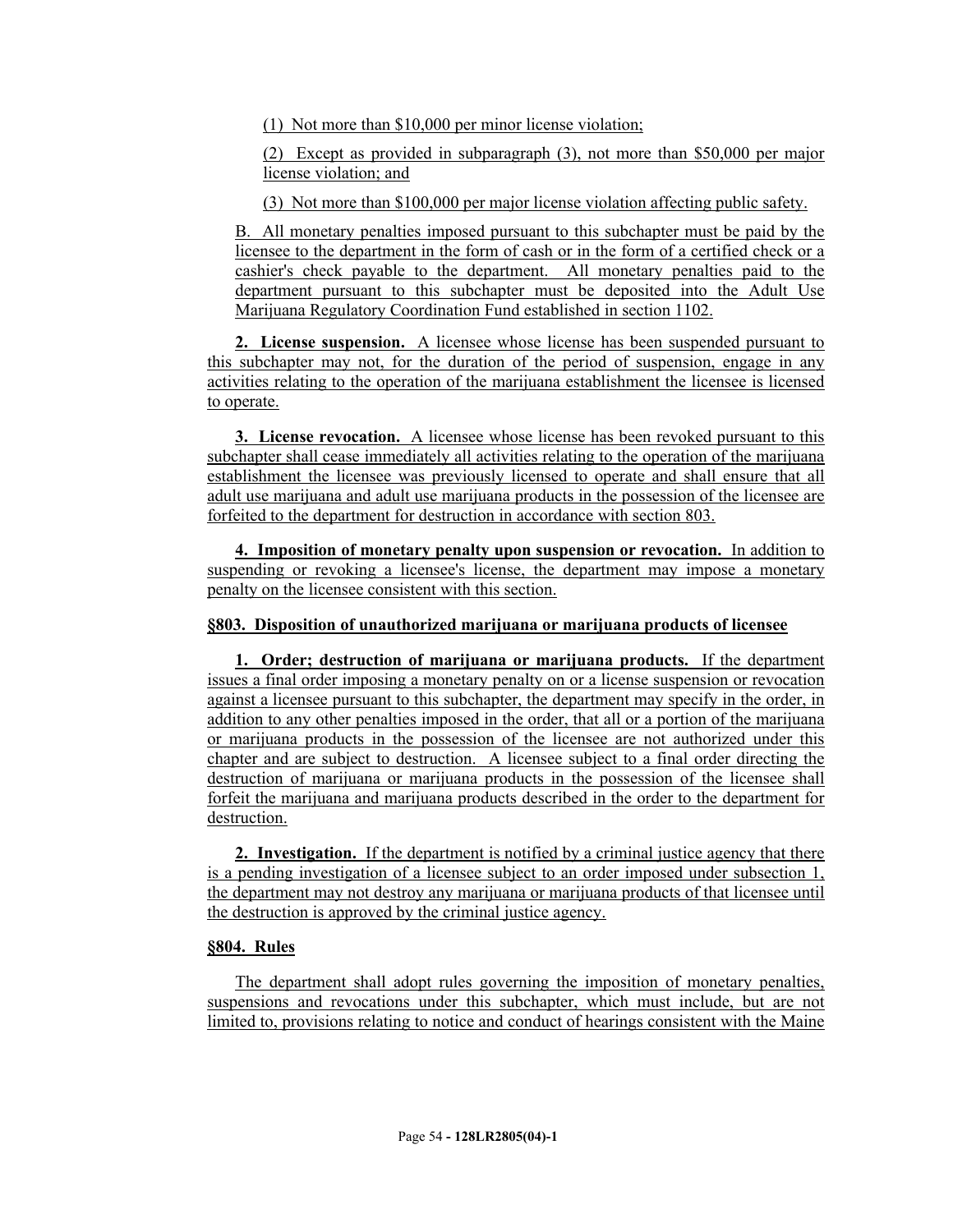Administrative Procedure Act and provisions relating to the disposition of unauthorized marijuana and marijuana products of a licensee.

## **SUBCHAPTER 9**

## **MARIJUANA ADVISORY COMMISSION**

#### **§901. Establishment**

The Marijuana Advisory Commission, established by Title 5, section 12004-I, subsection 52-C and referred to in this subchapter as "the commission," is created for the purpose of conducting a continuing study of the laws relating to marijuana and reporting to the Legislature its findings and recommendations on an annual basis.

### **§902. Membership; chairs; terms; vacancies; quorum**

**1. Membership.** The commission consists of the following 15 members:

A. Two members of the Senate, including members from each of the 2 parties holding the largest number of seats in the Legislature, appointed by the President of the Senate;

B. Two members of the House of Representatives, including members from each of the 2 parties holding the largest number of seats in the Legislature, appointed by the Speaker of the House of Representatives;

C. The Commissioner of Administrative and Financial Services or the commissioner's designee;

D. The Commissioner of Agriculture, Conservation and Forestry or the commissioner's designee;

E. The Commissioner of Health and Human Services or the commissioner's designee;

F. The Commissioner of Labor or the commissioner's designee;

G. The Commissioner of Public Safety or the commissioner's designee;

H. The following 3 members, appointed by the President of the Senate:

(1) A representative of a statewide association representing prosecutors;

(2) A representative of a statewide association representing the medical marijuana industry; and

(3) A member of the public; and

The following 3 members, appointed by the Speaker of the House of Representatives:

(1) A representative of a statewide association representing the adult use marijuana industry;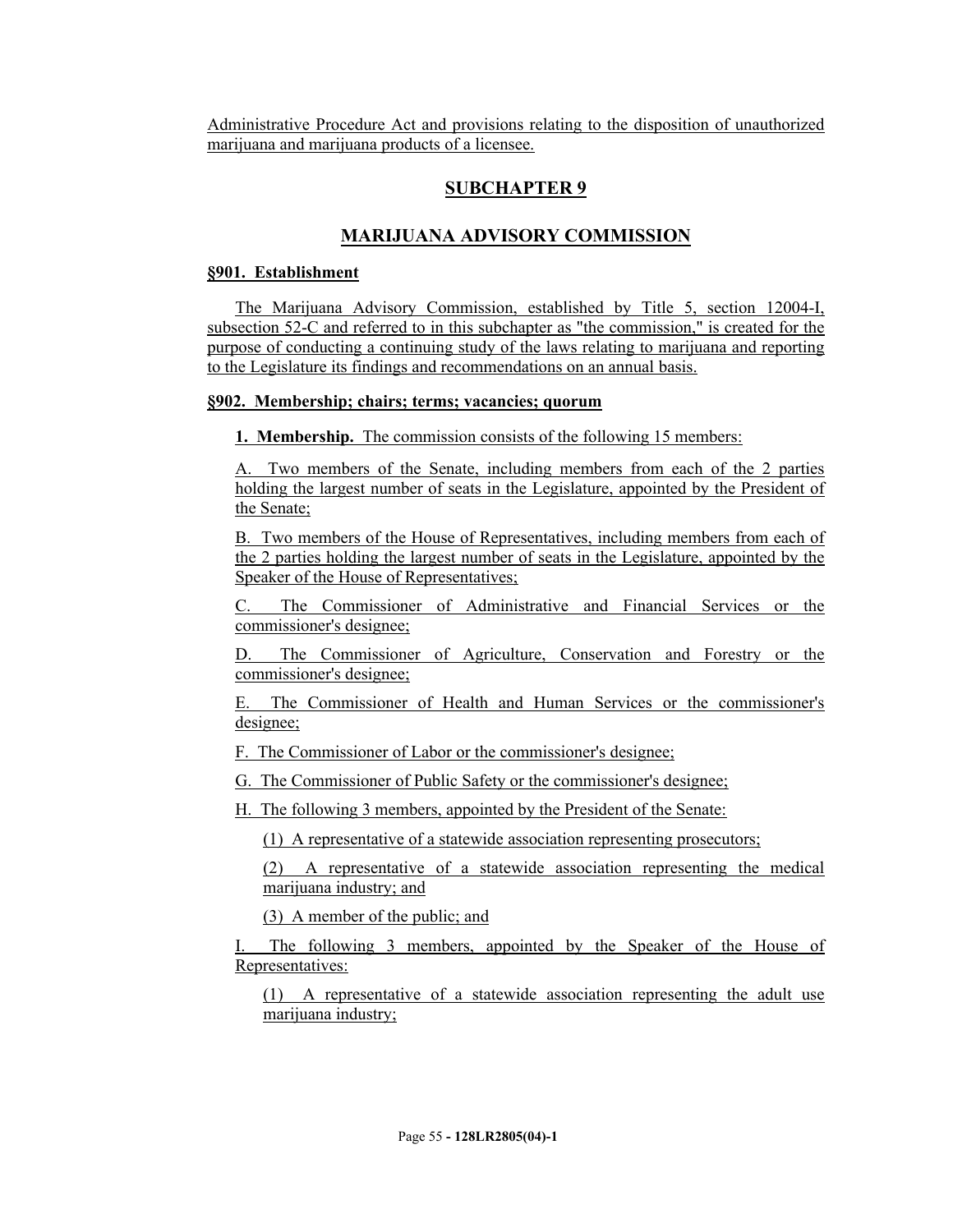(2) A member of the public with demonstrated expertise and credentials in public health policy; and

(3) A member of the public.

**2. Chairs.** The first-named Senate member is the Senate chair and the first-named House member is the House chair of the commission.

**3. Terms.** Members of the commission who are Legislators serve during the term of office for which they were elected. Other members of the commission serve for a term of 2 years and may be reappointed.

**4. Vacancies.** In the event of a vacancy on the commission, the member's unexpired term must be filled through an appointment by the appointing authority for the vacant seat.

**5. Quorum.** A quorum of the commission consists of 8 members.

#### **§903. Duties**

**1. Review of laws and rules.** The commission shall review laws and rules pertaining to the adult use marijuana and medical marijuana industries in this State and any other provision of law or rule pertaining to marijuana, including, but not limited to, laws and rules regarding public health, public safety, juvenile and adult criminal and civil offenses, workplace drug testing, workplace safety, motor vehicle safety, landlords and tenants, the personal use of marijuana and taxes and fees paid to the State by applicants and registered primary caregivers and registered dispensaries under the Maine Medical Use of Marijuana Act and applicants and licensees under this Act.

**2. Solicitation of public comment regarding law enforcement contacts with citizens.** The commission shall, on an annual basis, solicit public comment regarding contacts between law enforcement officers and citizens following the initiation of an adult use marijuana market in the State that involve the personal adult use of marijuana and marijuana products and the home cultivation of marijuana for personal adult use. The public comments solicited under this subsection and any findings or recommendations by the commission relating to those solicited comments must be included in the annual report under subsection 5.

**3. Submission of recommendations to Legislature.** The commission shall submit to the Legislature such recommended changes to the laws as it considers appropriate to:

A. Preserve the public health and safety and the well-being of the citizens of the State;

B. Preserve the intent of the citizens of the State as expressed in passage of the Marijuana Legalization Act, former Title 7, chapter 417; and

C. Standardize, coordinate or integrate the adult use marijuana and medical marijuana laws, rules and programs in the State, including, but not limited to, recommended changes regarding the standardization, coordination or integration of the laws and rules relating to the testing, labeling and packaging of adult use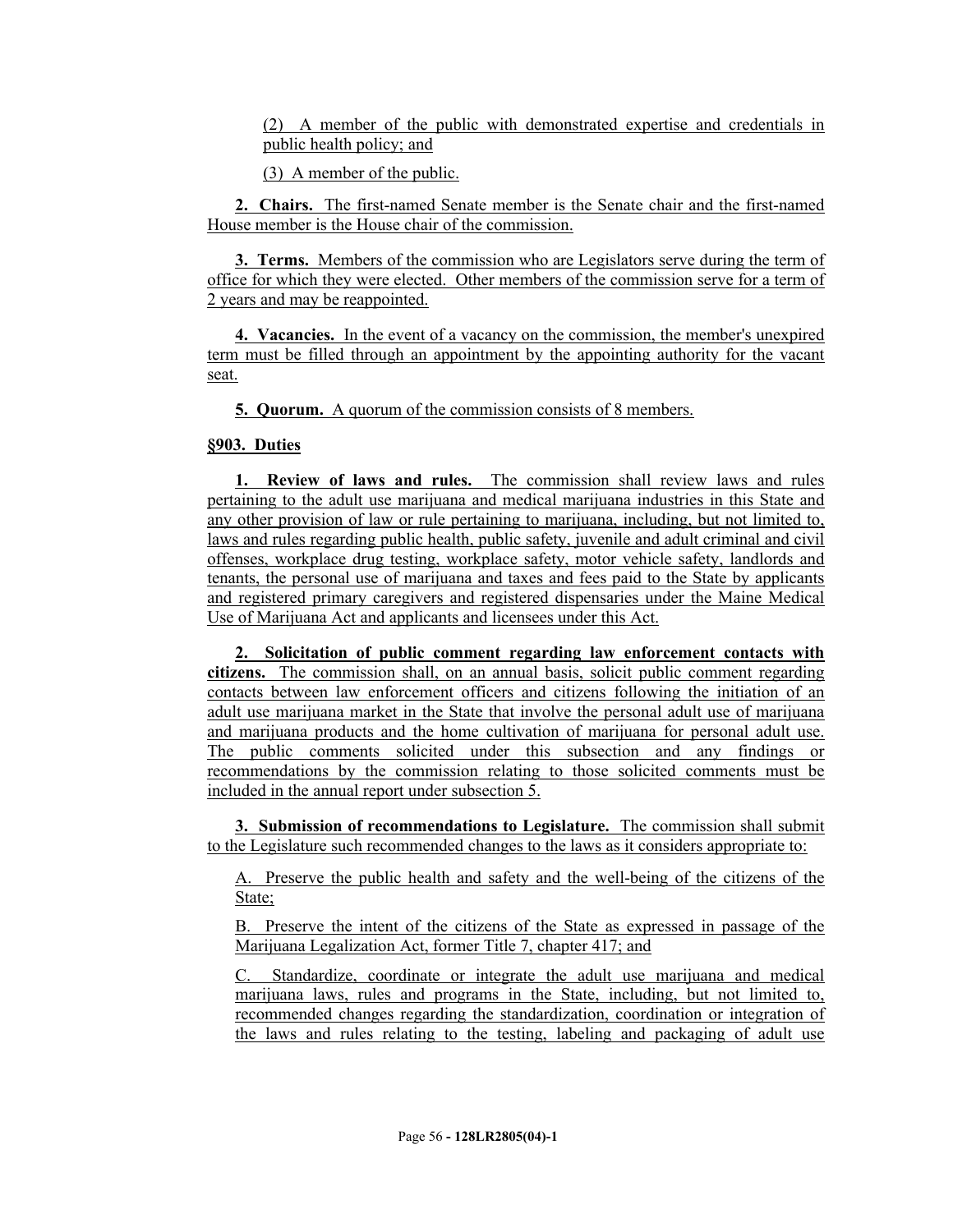marijuana and adult use marijuana products and marijuana and marijuana products for medical use.

The commission shall include any recommended changes in its annual report to the Legislature pursuant to subsection 5.

**4. Public hearings.** The commission may hold public hearings at such times and at such places as the commission considers appropriate in order to take testimony concerning the use, possession and distribution of marijuana, law enforcement contacts with citizens as described in subsection 2, the alignment of this Act with other provisions of law and any other matter relating to the duties of the commission.

**5. Report to Legislature.** Beginning January 15, 2020, and annually thereafter, the commission shall submit a report containing its findings and recommendations, together with any suggested legislation, to the joint standing committees of the Legislature having jurisdiction over health and human services matters and adult use marijuana matters.

#### **§904. Organization; staffing; consultation**

**1. Organization; staffing.** The Legislative Council shall provide staffing services to the commission, except that Legislative Council staff support is not authorized when the Legislature is in regular or special session. The Executive Director of the Legislative Council shall notify all members of the commission of the time and place of the first meeting.

**2. Consultation.** Whenever the commission considers it appropriate, it may seek the advice of consultants or experts, including representatives of the legislative and executive branches of State Government, in fields related to its duties.

#### **§905. Reimbursement of expenses**

Members of the commission must be compensated in accordance with Title 5, chapter 379.

# **SUBCHAPTER 10**

# **EXCISE TAX ON ADULT USE MARIJUANA**

## **§1001. Excise tax imposed**

Beginning on the first day of the calendar month in which adult use marijuana may be sold in the State by a cultivation facility under this chapter, an excise tax on adult use marijuana is imposed in accordance with this subchapter.

**1. Excise tax on marijuana flower and mature marijuana plants.** A cultivation facility licensee shall pay an excise tax of \$335 per pound of marijuana flower or mature marijuana plants sold to other licensees in the State.

**2. Excise tax on marijuana trim.** A cultivation facility licensee shall pay an excise tax of \$94 per pound of marijuana trim sold to other licensees in the State.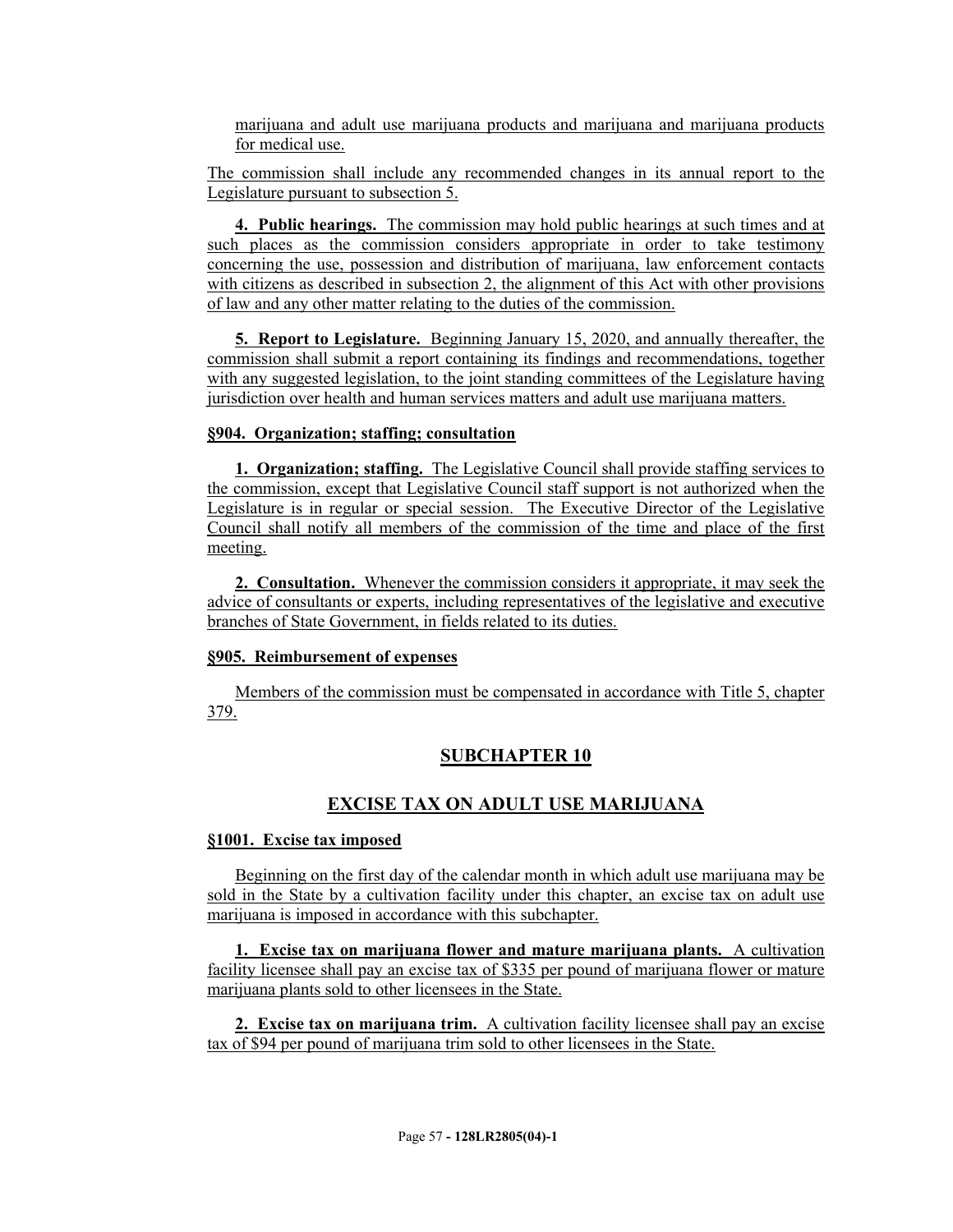**3. Excise tax on immature marijuana plants and seedlings.** A cultivation facility licensee shall pay an excise tax of \$1.50 per immature marijuana plant or seedling sold to other licensees in the State.

**4. Excise tax on marijuana seeds.** A cultivation facility licensee shall pay an excise tax of \$0.30 per marijuana seed sold to other licensees in the State.

## **§1002. Payment of excise tax**

On or before the last day of each month, a cultivation facility licensee shall pay to the department all excise taxes due under this subchapter on the adult use marijuana sold by the cultivation facility licensee to other licensees during the preceding calendar month.

## **§1003. Application of excise tax revenue**

All excise tax revenue collected by the department pursuant to this subchapter on the sale of adult use marijuana must be deposited into the General Fund, except that, on or before the last day of each month, the department shall transfer 12% of the excise tax revenue received by the department during the preceding month pursuant to this subchapter to the Adult Use Marijuana Public Health and Safety Fund established under section 1101.

# **SUBCHAPTER 11**

# **ADULT USE MARIJUANA PUBLIC HEALTH AND SAFETY FUND; ADULT USE MARIJUANA REGULATORY COORDINATION FUND**

## **§1101. Adult Use Marijuana Public Health and Safety Fund**

The Adult Use Marijuana Public Health and Safety Fund, referred to in this section as "the fund," is established as a dedicated, nonlapsing fund within the department for the purposes specified in this section.

## **1. Sources of fund.** The State Controller shall credit to the fund:

A. Money received from the excise tax imposed on the sale of adult use marijuana by a cultivation facility licensee to other licensees pursuant to subchapter 10 in the amount required under section 1003;

B. Money received from the sales tax imposed on the sale of adult use marijuana and adult use marijuana products by a marijuana store licensee to a consumer pursuant to Title 36, section 1811 in the amount required under Title 36, section 1818;

C. All money from any other source, whether public or private, designated for deposit into or credited to the fund; and

D. Interest earned or other investment income on balances in the fund.

**2. Uses of fund.** Money credited to the fund pursuant to subsection 1 may be used by the department as provided in this subsection.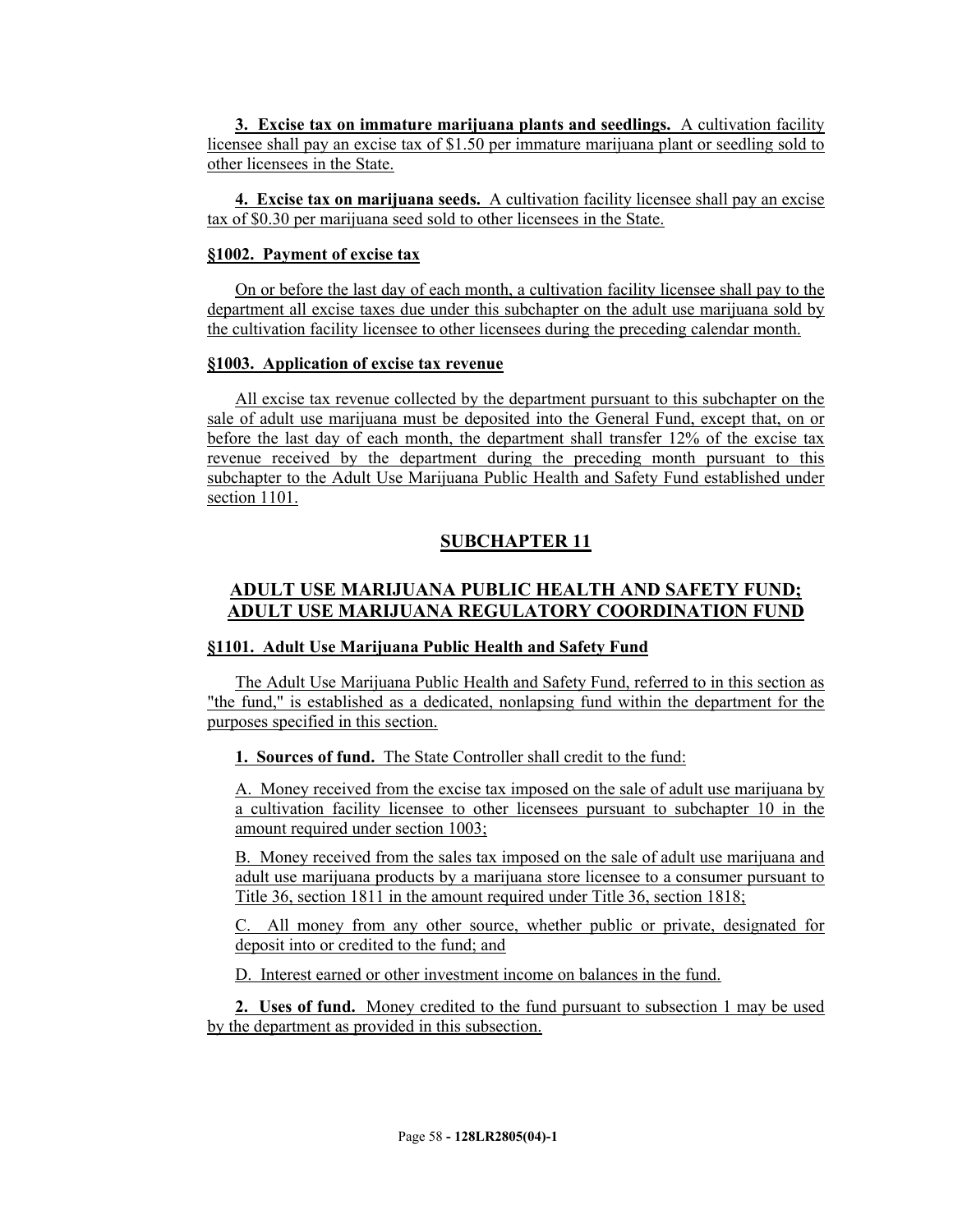A. No more than 50% of all money credited to the fund may be expended by the department to fund public health and safety awareness and education programs, initiatives, campaigns and activities relating to the sale and use of adult use marijuana and adult use marijuana products conducted in accordance with section 108 by the department, another state agency or department or any other public or private entity.

B. No more than 50% of all money credited to the fund may be expended by the department to fund enhanced law enforcement training programs relating to the sale and use of adult use marijuana and adult use marijuana products for local, county and state law enforcement officers conducted in accordance with section 109 by the department, the Maine Criminal Justice Academy, another state agency or department or any other public or private entity.

**3. Application of fund to departmental expenses prohibited.** Money in the fund may not be applied to any expenses incurred by the department in implementing, administering or enforcing this chapter.

## **§1102. Adult Use Marijuana Regulatory Coordination Fund**

The Adult Use Marijuana Regulatory Coordination Fund, referred to in this section as "the fund," is established as a dedicated, nonlapsing Other Special Revenue Funds account in the department. The fund is administered and used by the commissioner for the purposes of adopting rules under this chapter and for the purposes of implementing, administering and enforcing this chapter. The commissioner may expend money in the fund to enter into contracts with consultants and employ staff, as determined necessary by the commissioner, conduct meetings with stakeholders and conduct any other activities related to the implementation, administration and enforcement of this chapter.

# **CHAPTER 3**

# **PERSONAL ADULT USE OF MARIJUANA AND MARIJUANA PRODUCTS; HOME CULTIVATION OF MARIJUANA FOR PERSONAL ADULT USE**

## **§1501. Personal adult use of marijuana and marijuana products**

**1. Authorized conduct.** Except as otherwise authorized by this Title, a person 21 years of age or older may:

A. Use, possess or transport marijuana paraphernalia;

B. Use, possess or transport at any one time up to 2 1/2 ounces of marijuana or 2 1/2 ounces of a combination of marijuana and marijuana concentrate that includes no more than 5 grams of marijuana concentrate;

C. Transfer or furnish, without remuneration, to a person 21 years of age or older up to 2 1/2 ounces of marijuana or 2 1/2 ounces of a combination of marijuana and marijuana concentrate that includes no more than 5 grams of marijuana concentrate;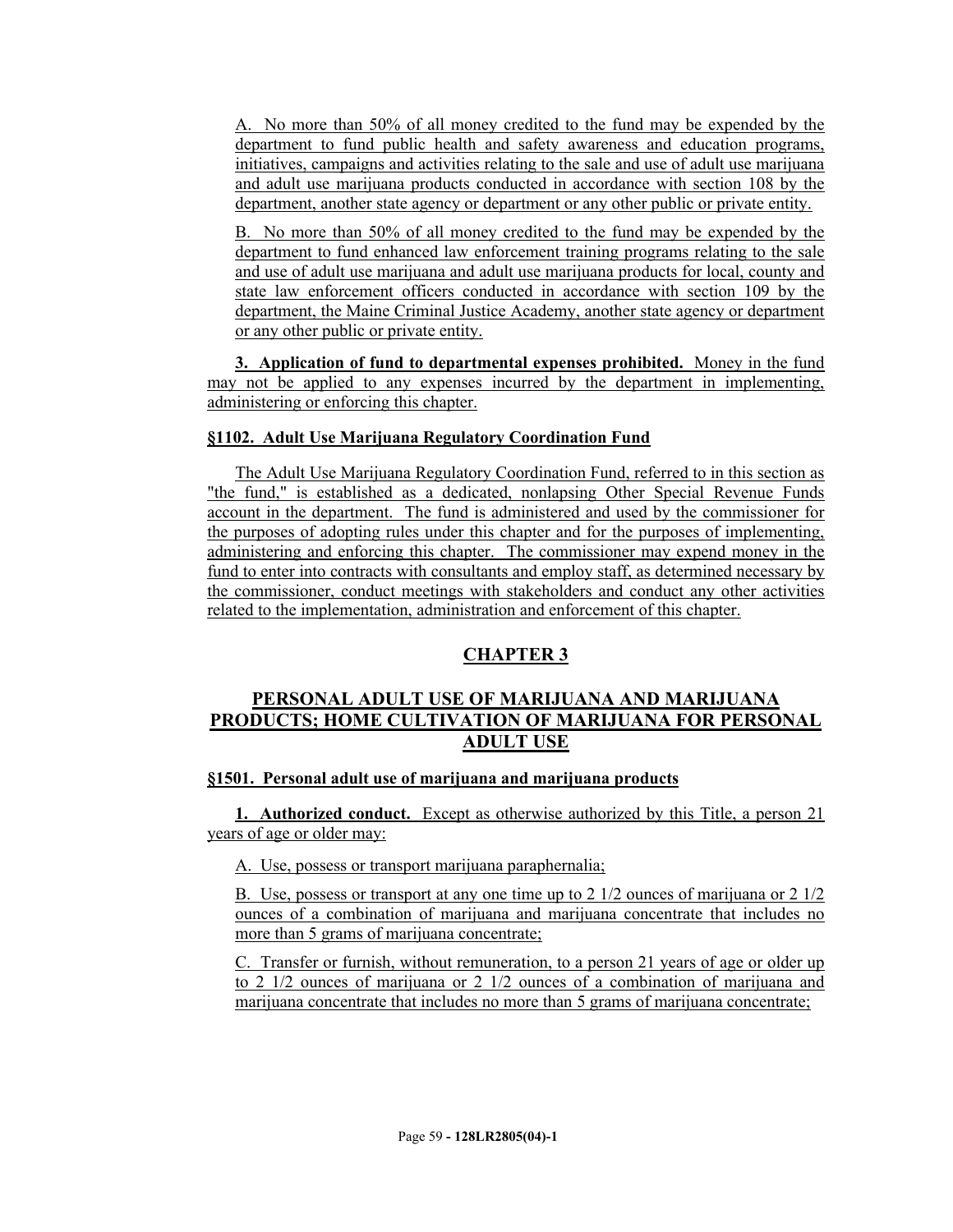D. Transfer or furnish, without remuneration, to a person 21 years of age or older up to 6 immature marijuana plants or seedlings;

E. Subject to the requirements and restrictions of section 1502, possess, cultivate or transport at any one time up to 3 mature marijuana plants, 12 immature marijuana plants and an unlimited number of seedlings and possess all the marijuana produced by such plants at the person's place of residence or at the location where the marijuana was cultivated;

F. Subject to the limitations imposed under paragraph B, purchase up to 2 1/2 ounces of adult use marijuana or 2 1/2 ounces of a combination of adult use marijuana and marijuana concentrate that includes no more than 5 grams of marijuana concentrate from a marijuana store; and

G. Subject to the limitations imposed under paragraph E, purchase up to 12 immature marijuana plants or seedlings from a nursery cultivation facility as described in section 301, subsection 5 or from a marijuana store.

For the purposes of this subsection, "remuneration" includes a donation or any other monetary payment received directly or indirectly by a person in exchange for goods or services as part of a transaction in which marijuana, marijuana products or marijuana plants are transferred or furnished by that person to another person.

**2. Consumption of marijuana and marijuana products; violation.** The provisions of this subsection apply to the consumption of marijuana or marijuana products by a person 21 years of age or older.

A. A person 21 years of age or older may consume marijuana or marijuana products only if that person is:

(1) In a private residence, including curtilage; or

(2) On private property, not generally accessible by the public, and the person is explicitly permitted to consume marijuana or marijuana products on the property by the owner of the property.

B. A person 21 years of age or older may not consume marijuana or marijuana products:

(1) If that person is the operator of a vehicle on a public way or a passenger in the vehicle. As used in this subparagraph, "vehicle" has the same meaning as in Title 29-A, section 101, subsection 91;

(2) In a private residence or on private property used as a day care or babysitting service during the hours in which the residence or property is being operated as a day care or baby-sitting service;

(3) By means of smoking the marijuana or marijuana product in a designated smoking area as provided under the Workplace Smoking Act of 1985; or

(4) By means of smoking the marijuana or marijuana product in a public place or in a public area where smoking is prohibited under Title 22, chapter 262.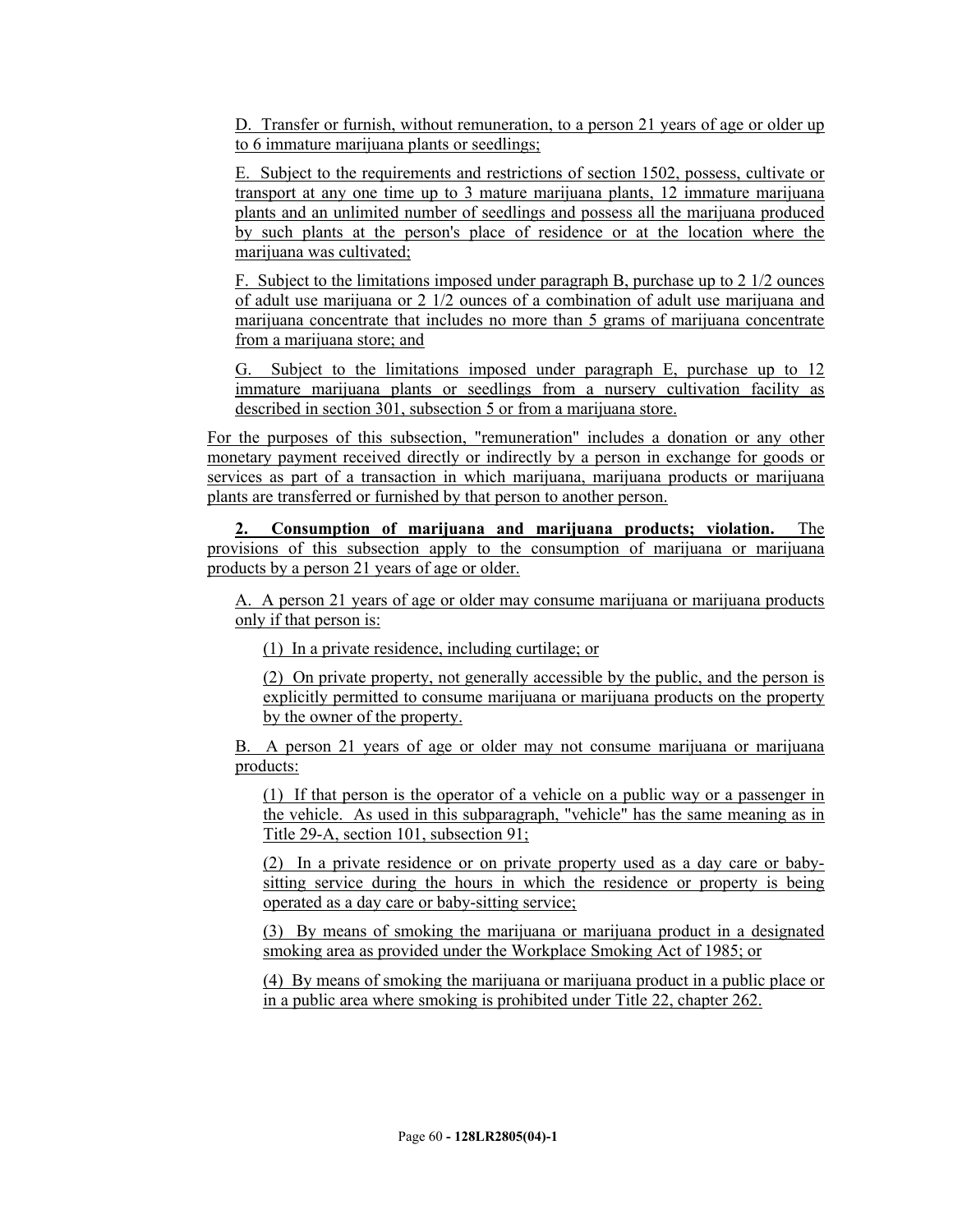C. A person who violates this subsection commits a civil violation for which a fine of not more than \$100 may be adjudged in addition to any criminal or civil penalties that may be imposed pursuant to other applicable laws or rules.

# **§1502. Home cultivation of marijuana for personal adult use**

The provisions of this section apply to the home cultivation of marijuana for personal adult use by a person 21 years of age or older, but do not apply to the cultivation of marijuana for medical use by a qualifying patient, a primary caregiver, a registered primary caregiver or a registered dispensary as authorized by the Maine Medical Use of Marijuana Act.

**1. Cultivation of up to 3 mature marijuana plants per person for personal adult use authorized.** Subject to the applicable requirements and restrictions of subsections 2, 3 and 4, a person 21 years of age or older may cultivate up to 3 mature marijuana plants, up to 12 immature marijuana plants and an unlimited number of seedlings for personal adult use:

A. On a parcel or tract of land on which the person is domiciled;

B. On a parcel or tract of land owned by the person on which the person is not domiciled; or

C. On a parcel or tract of land not owned by the person and on which the person is not domiciled so long as the owner of the parcel or tract of land by written agreement permits the cultivation and care of the marijuana plants on the parcel or tract of land by that person.

A person may cultivate the marijuana plants and seedlings authorized under this subsection at multiple locations so long as such cultivation activities otherwise meet all requirements and restrictions of this section.

**2. Cultivation requirements.** A person who cultivates marijuana for personal adult use pursuant to this section shall:

A. Ensure that the marijuana is not visible from a public way without the use of aircraft or binoculars or other optical aids;

B. Take reasonable precautions to prevent unauthorized access by a person under 21 years of age;

C. Attach to each mature marijuana plant and each immature marijuana plant a legible tag that includes the person's name, driver's license number or identification number, a notation that the marijuana plant is being grown for personal adult use as authorized under this section and, if the cultivation is on a parcel or tract of land owned by another person, the name of that owner; and

D. Comply with all applicable local regulations relating to the home cultivation of marijuana for personal adult use that have been adopted in accordance with subsection 3 or 4.

**3. Local regulation of home cultivation of marijuana for personal adult use within municipalities.** In accordance with this subchapter and pursuant to the home rule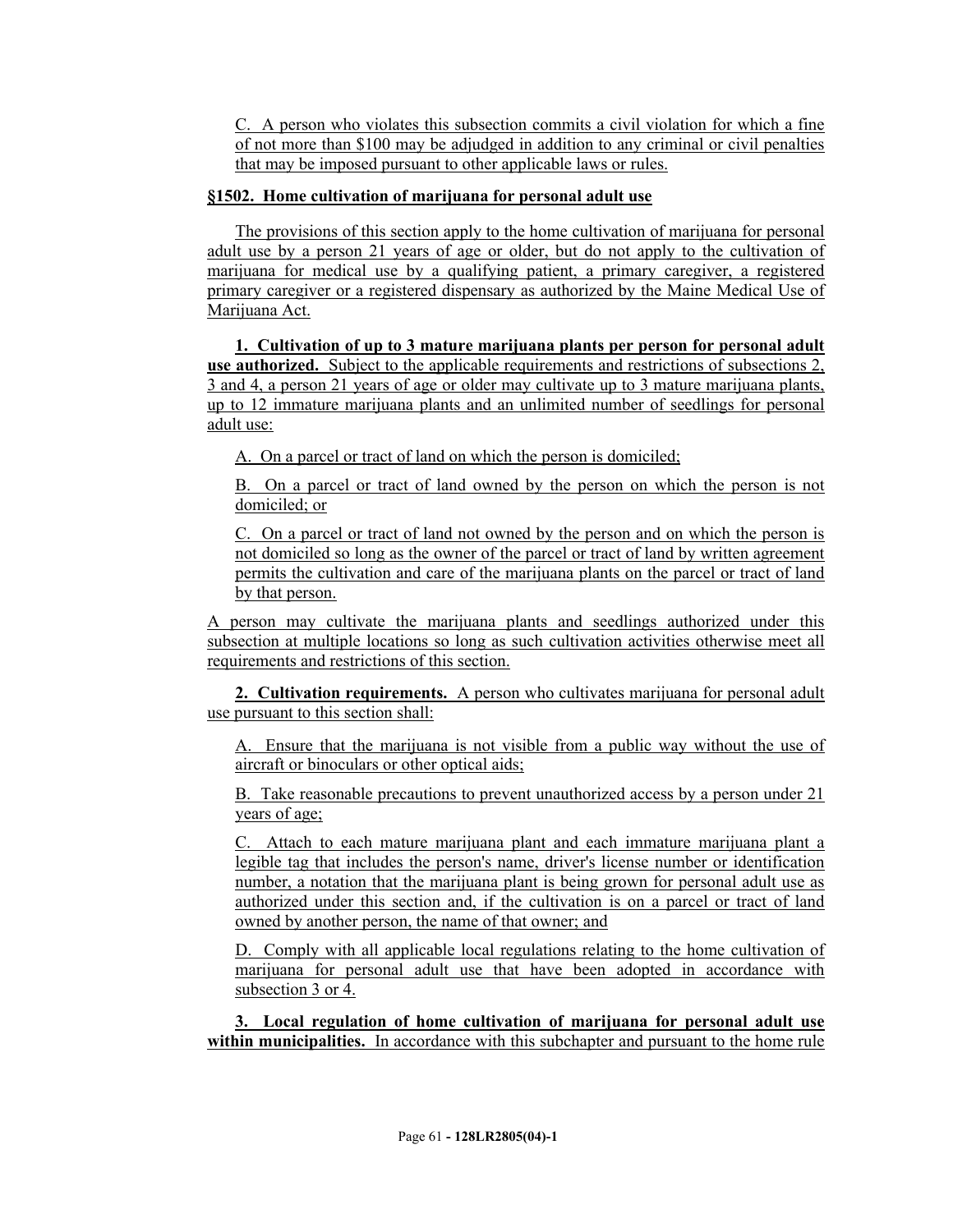authority granted under the Constitution of Maine, Article VIII, Part Second and Title 30-A, section 3001, a municipality may regulate the home cultivation of marijuana for personal adult use within the municipality.

A. A municipality may adopt an ordinance or other regulation limiting the total number of mature marijuana plants that may be cultivated on any one parcel or tract of land within the municipality so long as that ordinance or regulation allows for the cultivation of 3 mature marijuana plants, 12 immature marijuana plants and an unlimited number of seedlings by each person 21 years of age or older who is domiciled on a parcel or tract of land.

B. A municipality may not generally prohibit the home cultivation of marijuana for personal adult use within the municipality, restrict the areas within the municipality in which home cultivation of marijuana for personal adult use is allowed or charge a license or other fee to a person relating to the home cultivation of marijuana for personal adult use within the municipality.

**4. Local regulation of home cultivation of marijuana for personal adult use within town, plantation or township in unorganized and deorganized areas.** In accordance with this subchapter and pursuant to the authority granted under Title 12, chapter 206-A, the Maine Land Use Planning Commission may regulate the home cultivation of marijuana for personal adult use within a town, plantation or township in the unorganized and deorganized areas.

A. The Maine Land Use Planning Commission may limit the total number of mature marijuana plants that may be cultivated on any one parcel or tract of land within a town, plantation or township in the unorganized and deorganized areas so long as that limitation allows for the cultivation of 3 mature marijuana plants, 12 immature marijuana plants and an unlimited number of seedlings by each person 21 years of age or older who is domiciled on a parcel or tract of land.

B. The Maine Land Use Planning Commission may not generally prohibit the home cultivation of marijuana for personal adult use within a town, plantation or township in the unorganized and deorganized areas; restrict the areas within the town, plantation or township in which home cultivation of marijuana for personal adult use is allowed; or charge a license or other fee to a person relating to the home cultivation of marijuana for personal adult use within the town, plantation or township.

# **§1503. Home extraction of marijuana concentrate by use of inherently hazardous substance prohibited**

Except as authorized under section 502, subsection 7 or pursuant to the Maine Medical Use of Marijuana Act, a person may not manufacture marijuana concentrate using an inherently hazardous substance. The owner of a property or a parcel or tract of land may not intentionally or knowingly allow another person to manufacture marijuana concentrate using an inherently hazardous substance within or on that property or land.

# **§1504. Violations; penalties**

Except as provided in section 1501, subsection 2, a person who violates any provision of this chapter is subject to forfeiture or seizure of any unauthorized marijuana, marijuana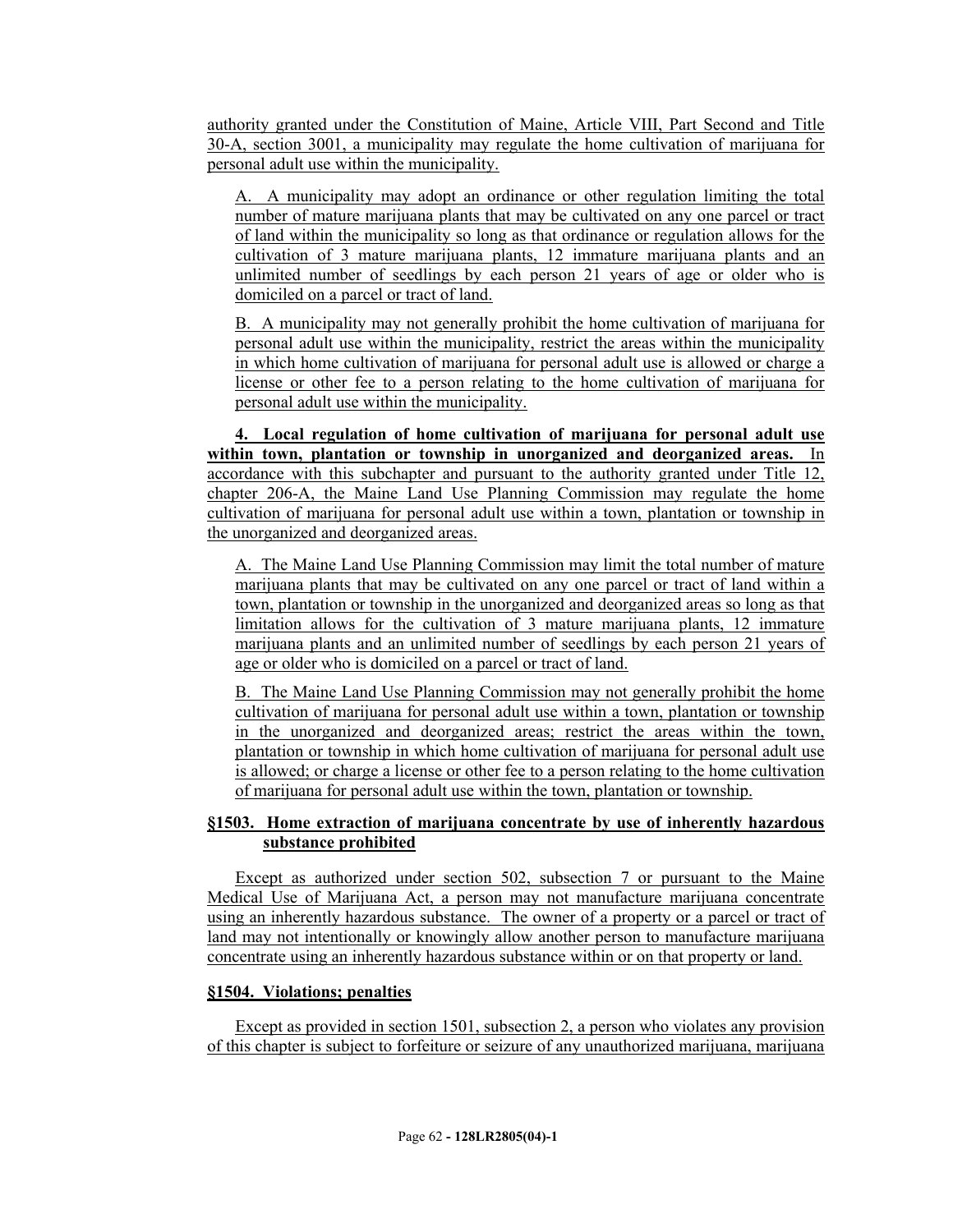products or marijuana plants pursuant to Title 15, chapter 517 and is subject to any additional criminal or civil penalties that may be imposed pursuant to other applicable laws or rules.

**Sec. A-7. Possession, cultivation and transportation of up to 6 mature marijuana plants authorized for 6-month period following effective date of Act.** Notwithstanding any provision of the Maine Revised Statutes, Title 28-B, chapter 3 to the contrary, and subject to the same cultivation restrictions and requirements of Title 28-B, section 1502, subsections 1 and 2 that are applicable to the possession, cultivation and transportation of up to 3 mature marijuana plants by a person 21 years of age or older as authorized under the Marijuana Legalization Act, for the period beginning on the effective date of this Act and ending 6 months after that date, a person 21 years of age or older may possess, cultivate and transport up to 6 mature marijuana plants.

**Sec. A-8. Transfer of funds; Adult Use Marijuana Regulatory Coordination Fund.** Notwithstanding any other provision of law to the contrary, the State Controller, no later than 5 days after the effective date of this Act, shall transfer the balance of the Retail Marijuana Regulatory Coordination Fund in the Department of Administrative and Financial Services to the Adult Use Marijuana Regulatory Coordination Fund in the Department of Administrative and Financial Services.

**Sec. A-9. Department of Administrative and Financial Services; acceptance and processing of applications.** No later than 30 days after the final adoption of rules by the Department of Administrative and Financial Services pursuant to the authority granted in the Marijuana Legalization Act established pursuant to the Maine Revised Statutes, Title 28-B, chapter 1, the department shall begin accepting and processing applications for licenses to operate marijuana establishments under the Marijuana Legalization Act.

**Sec. A-10. Department of Administrative and Financial Services; time frame for action on applications.** Notwithstanding the Maine Revised Statutes, Title 28-B, section 205, subsection 3, the Department of Administrative and Financial Services may take longer than 90 days to act on any application for a license to operate a marijuana establishment under the Marijuana Legalization Act established pursuant to Title 28-B, chapter 1 that is received by the department during the period between the date that the department first begins accepting and processing applications under the Marijuana Legalization Act and 6 months from that date.

#### **PART B**

**Sec. B-1. 15 MRSA §5821, first ¶,** as amended by IB 1999, c. 1, §2, is further amended to read:

Except as provided in section 5821-A or 5821-B, the following are subject to forfeiture to the State and no property right may exist in them:

**Sec. B-2. 15 MRSA §5821-B** is enacted to read: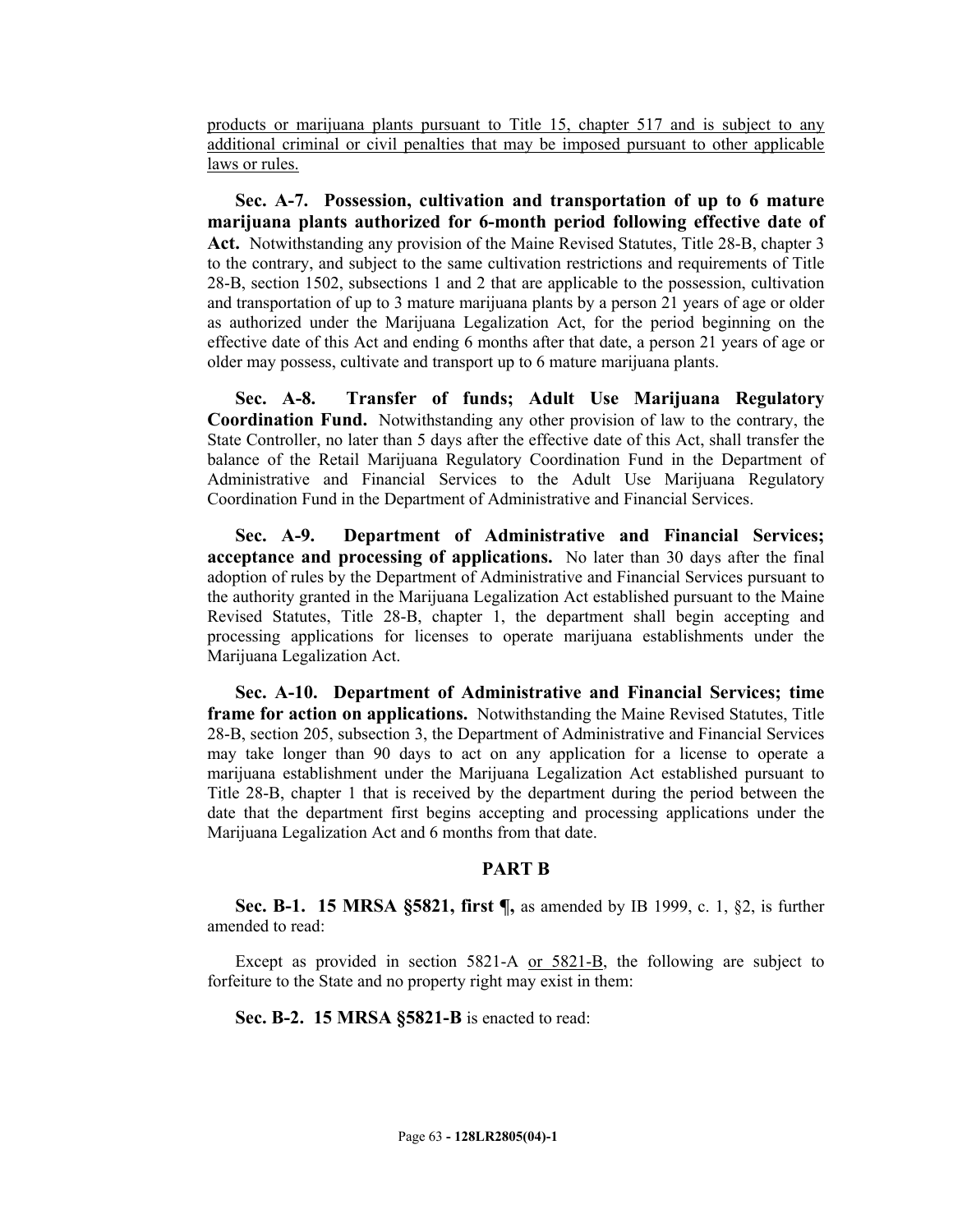#### **§5821-B. Property not subject to forfeiture based on adult use of marijuana**

Property is not subject to forfeiture under this chapter if the activity that subjects the person's property to forfeiture is the adult use of marijuana pursuant to a license issued under Title 28-B, chapter 1 or relating to the personal adult use of marijuana pursuant to Title 28-B, chapter 3 and the person meets all applicable requirements for the adult use of marijuana pursuant to Title 28-B.

**Sec. B-3. 17-A MRSA §1103, sub-§1-B,** as enacted by PL 2001, c. 383, §115 and affected by §156, is amended to read:

**1-B.** A person is not guilty of unlawful trafficking in a scheduled drug if the conduct that constitutes the trafficking is either:

A. Expressly authorized by Title 22, Title 28-B or Title 32; or

B. Expressly made a civil violation by Title 22 or Title 28-B.

**Sec. B-4. 17-A MRSA §1106, sub-§1-B,** as enacted by PL 2001, c. 383, §121 and affected by §156, is amended to read:

**1-B.** A person is not guilty of unlawful furnishing of a scheduled drug if the conduct that constitutes the furnishing is expressly:

A. Authorized by Title 22, Title 28-B or Title 32; or

B. Made a civil violation by Title 22 or Title 28-B.

**Sec. B-5. 17-A MRSA §1107-A, sub-§2,** as enacted by PL 2001, c. 383, §127 and affected by §156, is amended to read:

**2.** A person is not guilty of unlawful possession of a scheduled drug if the conduct that constitutes the possession is expressly:

A. Authorized by Title 22, Title 28-B or Title 32; or

B. Made a civil violation by Title 22 or Title 28-B.

**Sec. B-6. 17-A MRSA §1111-A, sub-§1,** as corrected by RR 2015, c. 1, §11, is amended to read:

**1.** As used in this section the term "drug paraphernalia" means all equipment, products and materials of any kind that are used or intended for use in planting, propagating, cultivating, growing, harvesting, manufacturing, compounding, converting, producing, processing, preparing, testing, analyzing, packaging, repackaging, storing, containing, concealing, injecting, ingesting, inhaling or otherwise introducing into the human body a scheduled drug in violation of this chapter or Title 22, section 2383, except that this section does not apply to a person who is authorized to possess marijuana for medical use pursuant to Title 22, chapter 558-C, to the extent the drug paraphernalia is used for that person's medical use of marijuana; to a person who is authorized to possess marijuana pursuant to Title 28-B, to the extent the drug paraphernalia is used for that person's adult use of marijuana; or to a marijuana store licensed pursuant to Title 28-B, to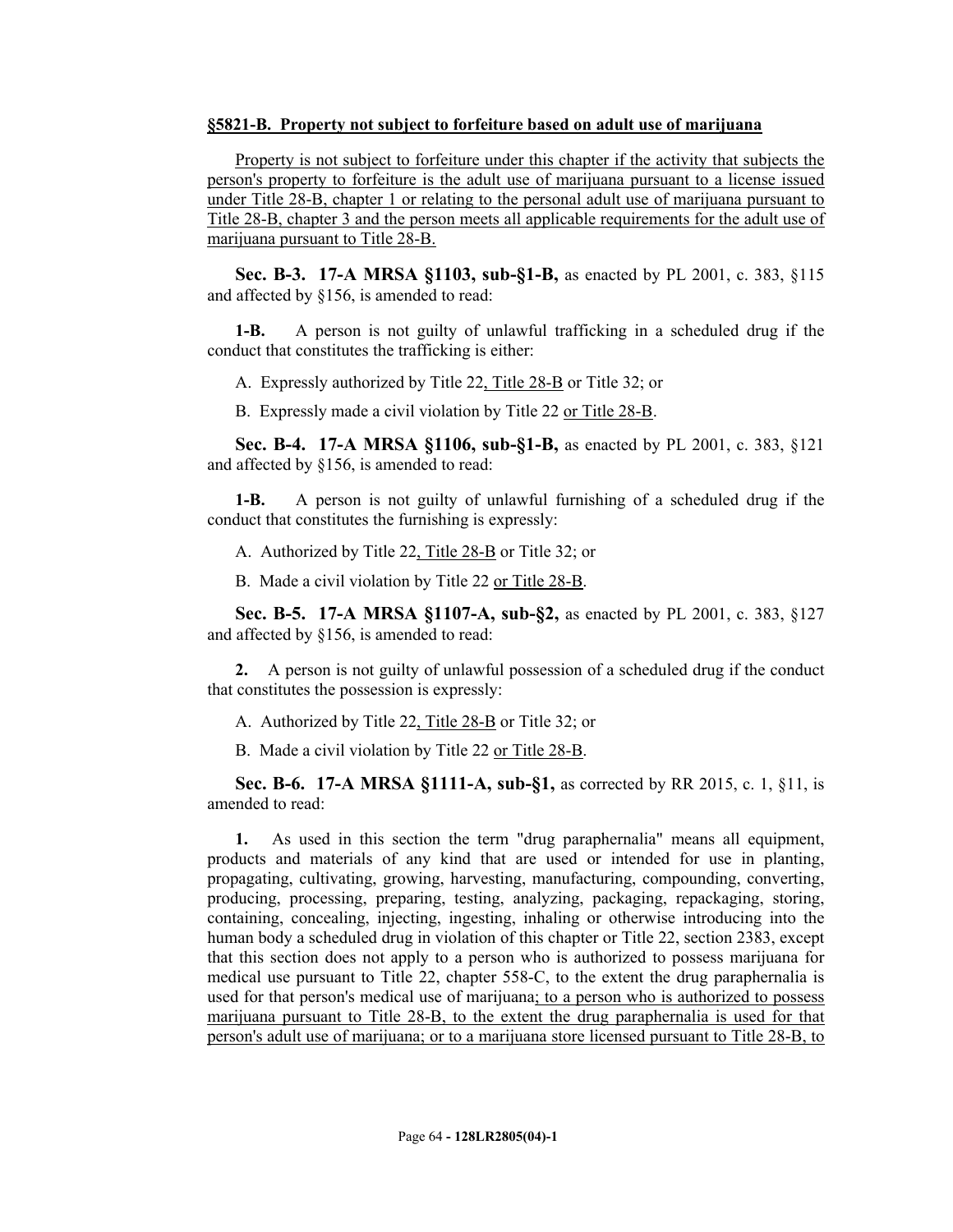the extent that the drug paraphernalia relates to the sale or offering for sale of marijuana by the marijuana store. It includes, but is not limited to:

A. Kits used or intended for use in planting, propagating, cultivating, growing or harvesting of any species of plant which is a scheduled drug or from which a scheduled drug can be derived;

B. Kits used or intended for use in manufacturing, compounding, converting, producing, processing or preparing scheduled drugs;

C. Isomerization devices used or intended for use in increasing the potency of any species of plant that is a scheduled drug;

D. Testing equipment used or intended for use in identifying or in analyzing the strength, effectiveness or purity of scheduled drugs;

E. Scales and balances used or intended for use in weighing or measuring scheduled drugs;

F. Dilutants and adulterants, such as quinine hydrochloride, mannitol, mannite, dextrose and lactose, used or intended for use in cutting scheduled drugs;

G. Separation gins and sifters, used or intended for use in removing twigs and seeds from, or in otherwise cleaning or refining, marijuana;

H. Blenders, bowls, containers, spoons and mixing devices used or intended for use in compounding scheduled drugs;

I. Capsules, balloons, envelopes and other containers used or intended for use in packaging small quantities of scheduled drugs;

J. Containers and other objects used or intended for use in storing or concealing scheduled drugs; and

K. Objects used or intended for use in ingesting, inhaling or otherwise introducing marijuana, cocaine, hashish or hashish oil into the human body, such as:

(1) Metal, wooden, acrylic, glass, stone, plastic or ceramic pipes with or without screens, permanent screens, hashish heads or punctured metal bowls;

- (2) Water pipes;
- (3) Carburetion tubes and devices;
- (4) Smoking and carburetion masks;

(5) Roach clips, meaning objects used to hold burning material, such as a marijuana cigarette that has become too small or too short to be held in the hand;

- (6) Miniature cocaine spoons and cocaine vials;
- (7) Chamber pipes;
- (8) Carburetor pipes;
- (9) Electric pipes;
- (10) Air-driven pipes;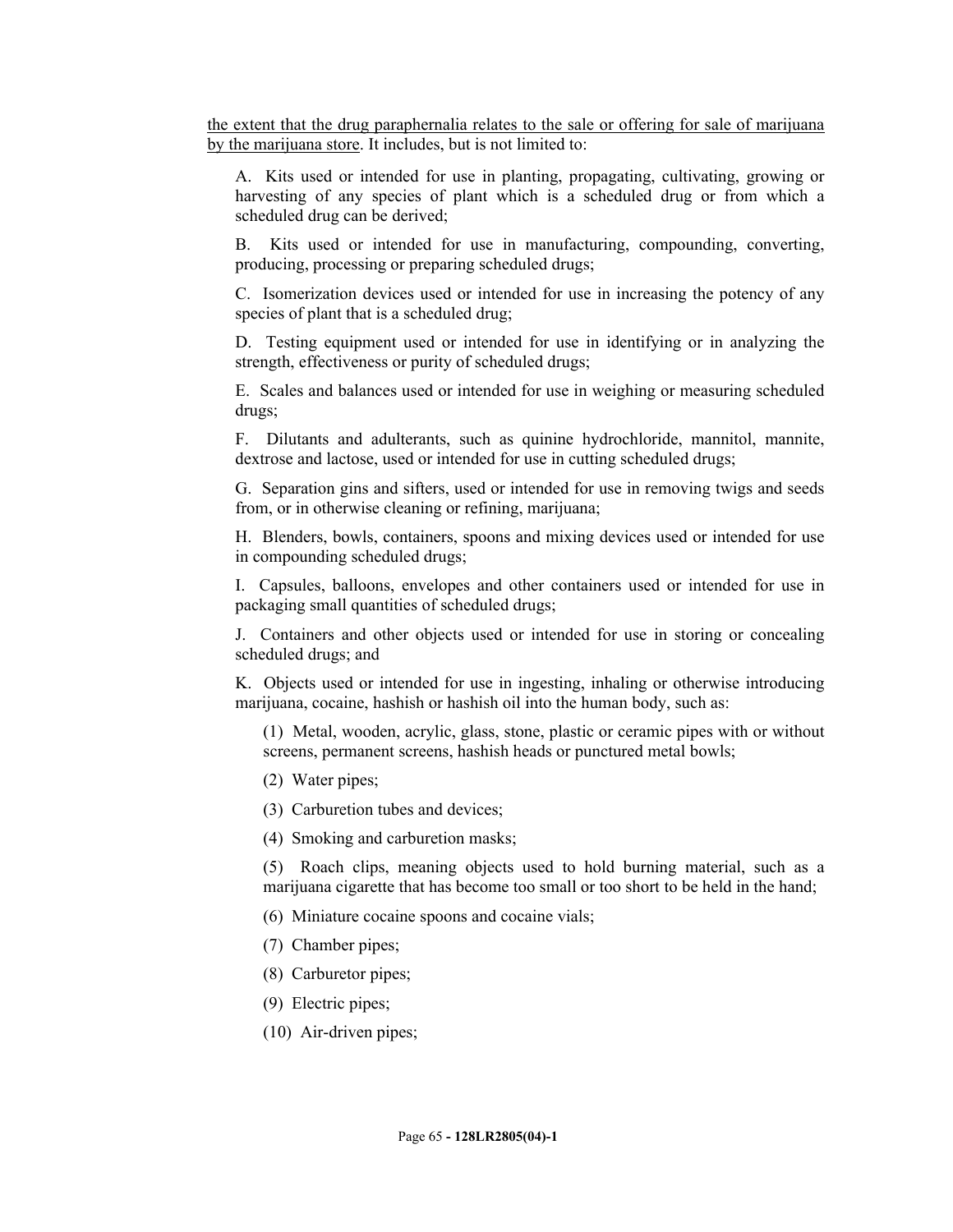- (11) Chillums;
- (12) Bongs; or
- (13) Ice pipes or chillers.

**Sec. B-7. 17-A MRSA §1111-A, sub-§§4-A and 4-B,** as enacted by PL 2011, c. 464, §20, are amended to read:

**4-A.** Except as provided in Title 22, chapter 558-C or in Title 28-B, a person is guilty of use of drug paraphernalia if:

A. The person trafficks in or furnishes drug paraphernalia knowing, or under circumstances when that person reasonably should know, that it will be used to plant, propagate, cultivate, grow, harvest, manufacture, compound, convert, produce, process, prepare, test, analyze, pack, repack, store, contain, conceal, inject, ingest, inhale or otherwise introduce into the human body a scheduled drug in violation of this chapter or Title 22, section 2383, and the person to whom that person is trafficking or furnishing drug paraphernalia is:

- (1) At least 16 years of age. Violation of this subparagraph is a Class E crime; or
- (2) Less than 16 years of age. Violation of this subparagraph is a Class D crime; or

B. The person places in a newspaper, magazine, handbill or other publication an advertisement knowing, or under circumstances when that person reasonably should know, that the purpose of the advertisement, in whole or in part, is to promote the sale of objects intended for use as drug paraphernalia. Violation of this paragraph is a Class E crime.

**4-B.** Except as provided in Title 22, chapter 558-C or in Title 28-B, a person commits a civil violation if:

A. The person in fact uses drug paraphernalia to plant, propagate, cultivate, grow, harvest, manufacture, compound, convert, produce, process, prepare, test, analyze, pack, repack, store, contain, conceal, inject, ingest, inhale or otherwise introduce into the human body a scheduled drug in violation of this chapter or Title 22, section 2383. Violation of this paragraph is a civil violation for which a fine of \$300 must be adjudged, none of which may be suspended; or

B. The person possesses with intent to use drug paraphernalia to plant, propagate, cultivate, grow, harvest, manufacture, compound, convert, produce, process, prepare, test, analyze, pack, repack, store, contain, conceal, inject, ingest, inhale or otherwise introduce into the human body a scheduled drug in violation of this chapter or Title 22, section 2383. Violation of this paragraph is a civil violation for which a fine of \$300 must be adjudged, none of which may be suspended.

**Sec. B-8. 17-A MRSA §1114,** as enacted by PL 1975, c. 499, §1, is amended to read: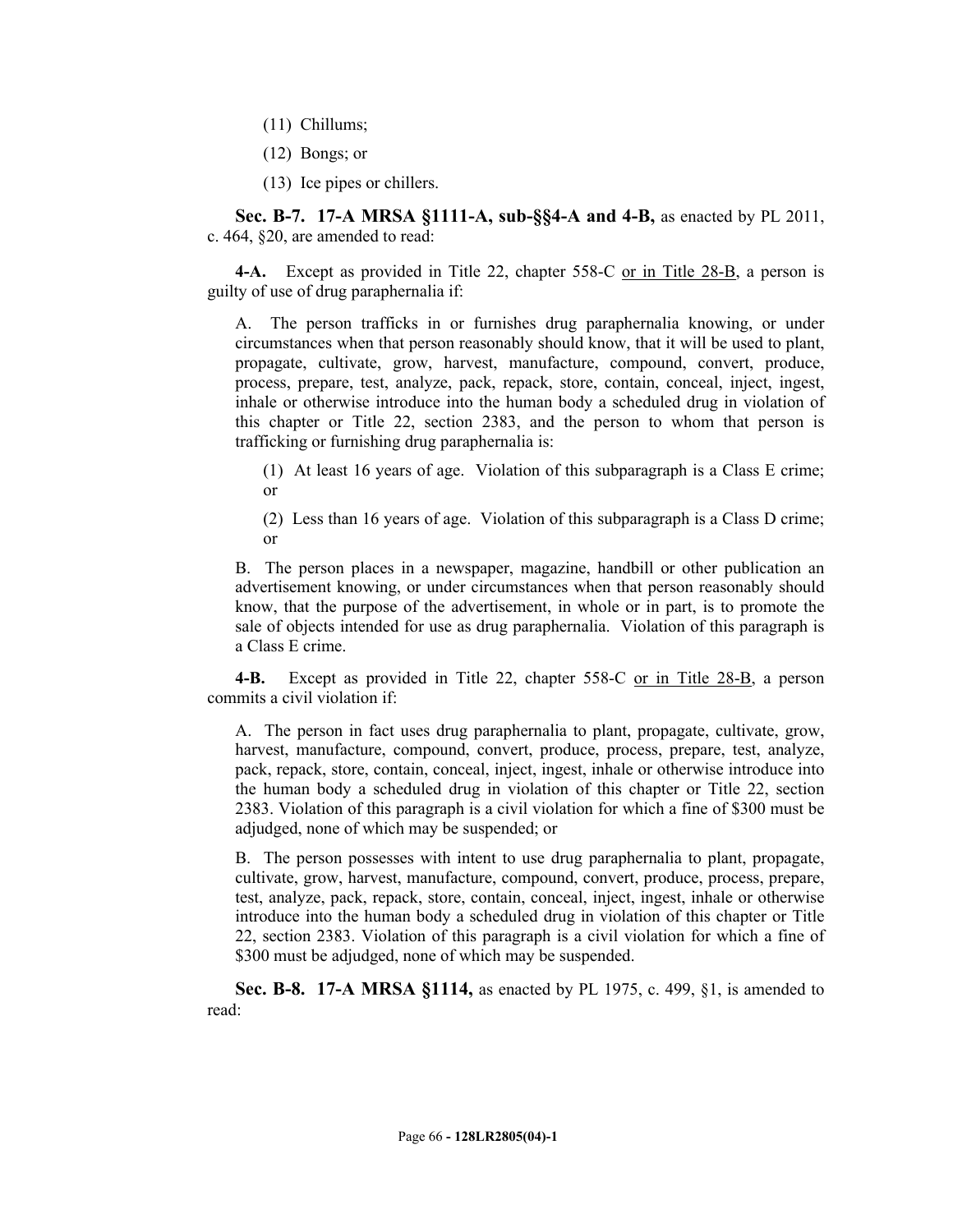#### **§1114. Schedule Z drugs; contraband subject to seizure**

All scheduled Z drugs, the unauthorized possession of which constitutes a civil violation under Title 22 or Title 28-B, are hereby declared contraband, and may be seized and confiscated by the State.

**Sec. B-9. 17-A MRSA §1115,** as enacted by PL 1975, c. 499, §1 and amended by c. 740, §106-A, is further amended to read:

#### **§1115. Notice of conviction**

On the conviction of any person of the a violation of any provision of this chapter, or on his a person's being found liable for a civil violation under Title 22 or Title 28-B, a copy of the judgment or sentence and of the opinion of the court or judge, if any opinion be is filed, shall must be sent by the clerk of court or by the judge to the board or officer, if any, by whom the person has been licensed or registered to practice his that person's profession or to carry on his that person's business if the court finds that such conviction or liability renders such that person unfit to engage in such that person's profession or business. The court may, in its discretion, may suspend or revoke the license or registration of the person to practice his that person's profession or to carry on his that person's business if the court finds that such conviction or liability renders such that person unfit to engage in such that person's profession or business. On the application of any person whose license or registration has been suspended or revoked and upon proper showing and for good cause, said a board or officer may reinstate such that person's license or registration.

**Sec. B-10. 17-A MRSA §1117, sub-§4,** as enacted by PL 2009, c. 631, §3 and affected by §51, is amended to read:

**4.** A person is not guilty of cultivating marijuana if the conduct is expressly authorized by Title 22, chapter 558-C or Title 28-B.

**Sec. B-11. 25 MRSA §1542-A, sub-§1, ¶O** is enacted to read:

O. Who is required to submit to a criminal history record check pursuant to Title 28-B, section 204.

**Sec. B-12. 25 MRSA §1542-A, sub-§3, ¶N** is enacted to read:

N. The State Police shall take or cause to be taken the fingerprints of the person named in subsection 1, paragraph O at the request of that person and upon payment of the expenses by that person as provided under Title 28-B, section 204.

**Sec. B-13. 25 MRSA §1542-A, sub-§4,** as amended by PL 2017, c. 253, §4 and c. 258, Pt. B, §4, is repealed and the following enacted in its place:

**4. Duty to submit to State Bureau of Identification.** It is the duty of the law enforcement agency taking the fingerprints as required by subsection 3, paragraphs A, B and G to transmit immediately to the State Bureau of Identification the criminal fingerprint record. Fingerprints taken pursuant to subsection 1, paragraph C, D, E or F or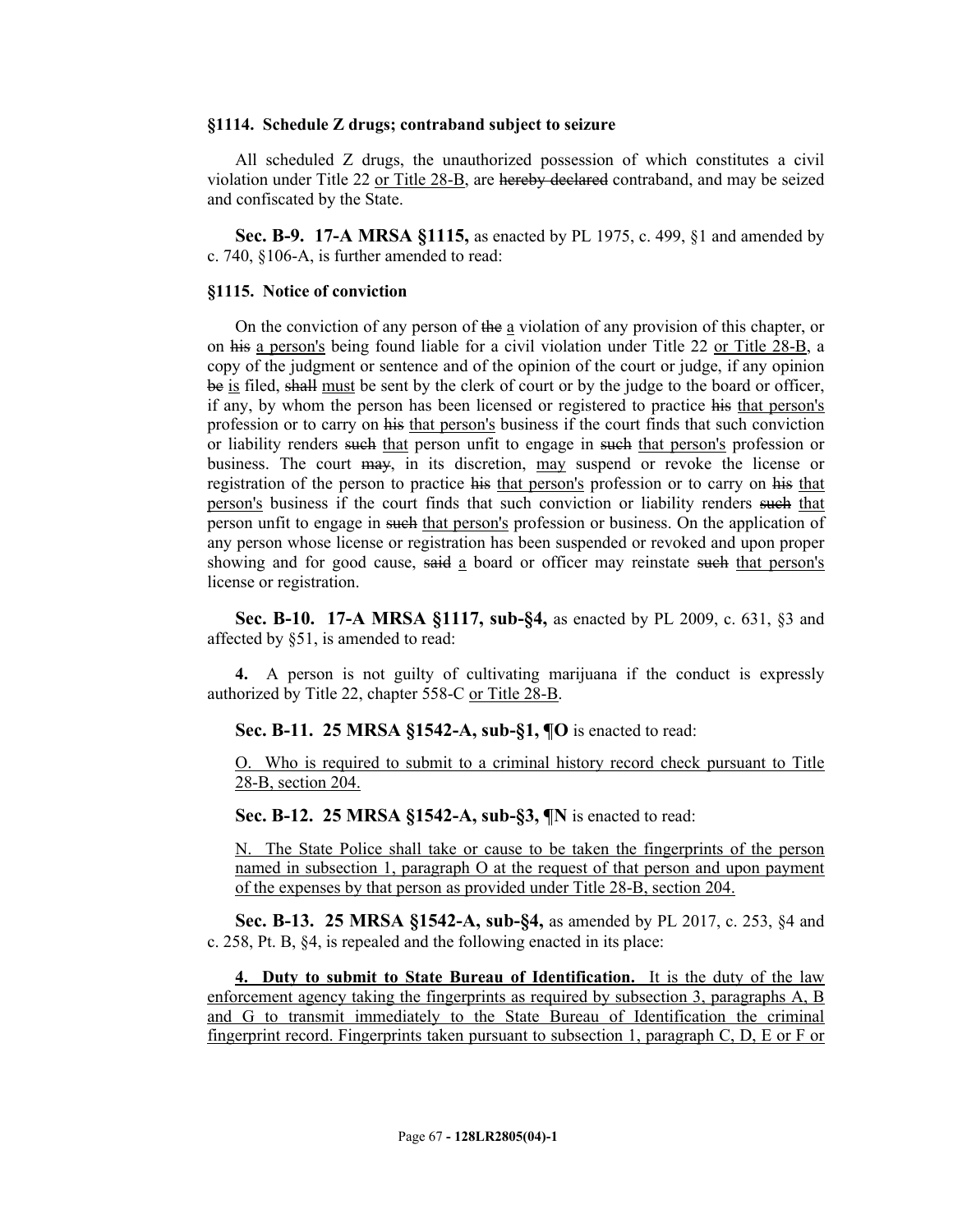pursuant to subsection 5 may not be submitted to the State Bureau of Identification unless an express request is made by the commanding officer of the State Bureau of Identification. Fingerprints taken pursuant to subsection 1, paragraph G must be transmitted immediately to the State Bureau of Identification to enable the bureau to conduct state and national criminal history record checks for the Department of Education. The bureau may not use the fingerprints for any purpose other than that provided for under Title 20-A, section 6103. The bureau shall retain the fingerprints, except as provided under Title 20-A, section 6103, subsection 9. Fingerprints taken pursuant to subsection 1, paragraph I and subsection 3, paragraph I must be transmitted immediately to the State Bureau of Identification to enable the bureau to conduct state and national criminal history record checks for the court and the Department of Public Safety, Gambling Control Board, respectively. Fingerprints taken pursuant to subsection 1, paragraph J, K or L must be transmitted immediately to the State Bureau of Identification to enable the bureau to conduct state and national criminal history record checks for the Department of Administrative and Financial Services, Bureau of Revenue Services. Fingerprints taken pursuant to subsection 1, paragraph M must be transmitted immediately to the State Bureau of Identification to enable the bureau to conduct state and national criminal history record checks for the Board of Osteopathic Licensure, established in Title 32, chapter 36. Fingerprints taken pursuant to subsection 1, paragraph N must be transmitted immediately to the State Bureau of Identification to enable the bureau to conduct state and national criminal history record checks for the Board of Licensure in Medicine, established in Title 32, chapter 48. Fingerprints taken pursuant to subsection 1, paragraph M must be transmitted immediately to the State Bureau of Identification to enable the bureau to conduct state and national criminal history record checks for the State Board of Nursing. Fingerprints taken pursuant to subsection 1, paragraph O must be transmitted immediately to the State Bureau of Identification to enable the bureau to conduct state and national criminal history record checks under Title 28-B, section 204.

## **PART C**

**Sec. C-1. 30-A MRSA §4452, sub-§5, ¶U,** as corrected by RR 2007, c. 2, §17, is amended to read:

U. Standards under a wind energy development certification issued by the Department of Environmental Protection pursuant to Title 35-A, section 3456 if the municipality chooses to enforce those standards; and

**Sec. C-2. 30-A MRSA §4452, sub-§5, ¶V,** as reallocated by RR 2007, c. 2, §18, is amended to read:

V. The Maine Uniform Building and Energy Code, adopted pursuant to Title 10, chapter 1103-; and

**Sec. C-3. 30-A MRSA §4452, sub-§5, ¶W** is enacted to read:

W. Local land use and business licensing ordinances adopted pursuant to Title 28-B, chapter 1, subchapter 4.

**Sec. C-4. 30-A MRSA §7063** is enacted to read: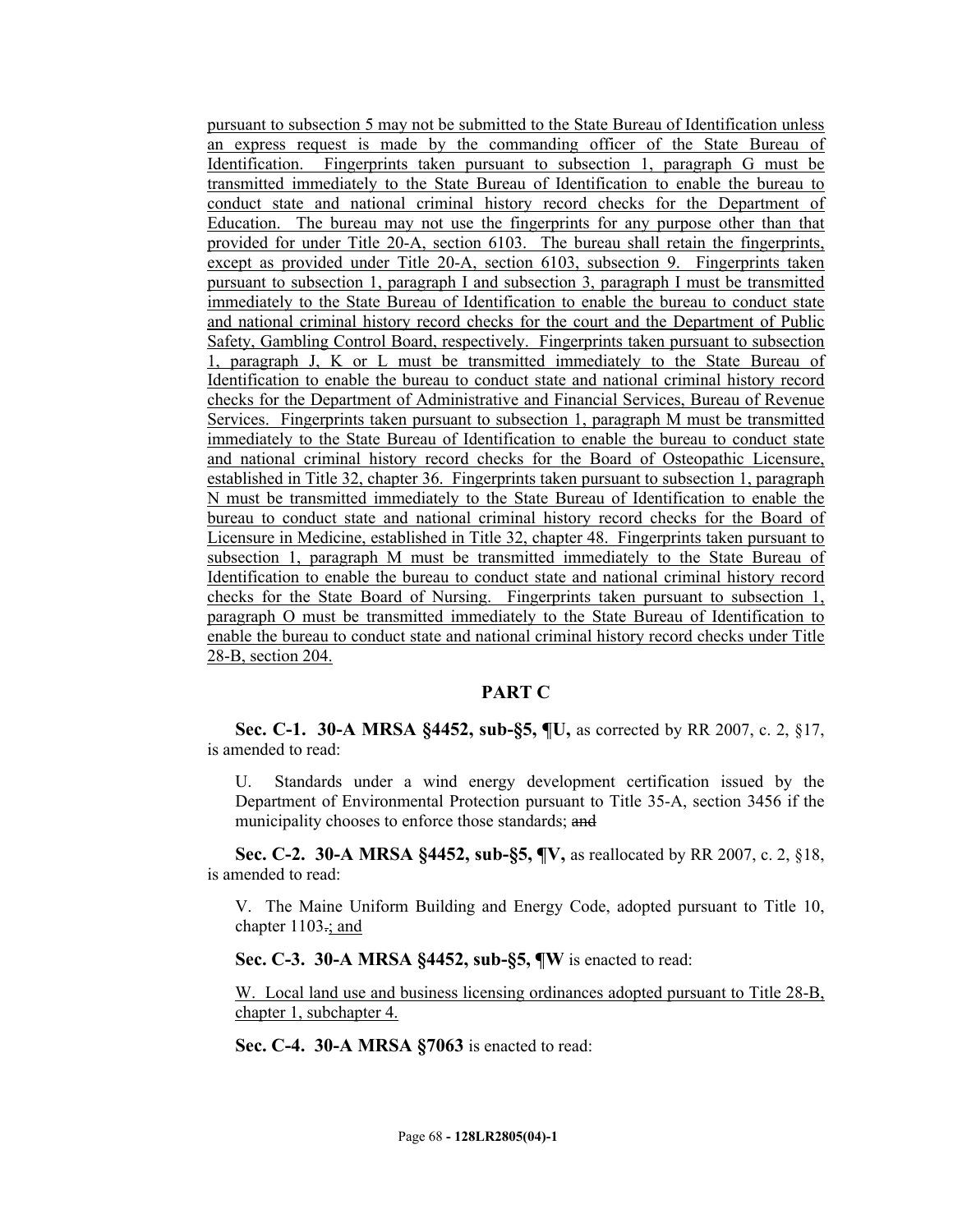#### **§7063. Adult use marijuana**

A plantation has the same powers and duties, and is subject to the same restrictions and requirements, as a municipality under section 4452, subsection 5, paragraph W and under Title 28-B, chapters 1 and 3.

## **PART D**

#### **Sec. D-1. 36 MRSA §1752, sub-§§1-I, 1-J and 6-D** are enacted to read:

**1-I. Adult use marijuana.** "Adult use marijuana" has the same meaning as in Title 28-B, section 102, subsection 1.

**1-J. Adult use marijuana product.** "Adult use marijuana product" has the same meaning as in Title 28-B, section 102, subsection 2.

**6-D. Marijuana establishment.** "Marijuana establishment" has the same meaning as in Title 28-B, section 102, subsection 29.

**Sec. D-2. 36 MRSA §1811, first ¶,** as amended by PL 2015, c. 267, Pt. OOOO, §5 and affected by §7, is further amended to read:

A tax is imposed on the value of all tangible personal property, products transferred electronically and taxable services sold at retail in this State. The rate of tax is 7% on the value of liquor sold in licensed establishments as defined in Title 28-A, section 2, subsection 15, in accordance with Title 28-A, chapter 43; 7% on the value of rental of living quarters in any hotel, rooming house or tourist or trailer camp; 10% on the value of rental for a period of less than one year of an automobile, of a pickup truck or van with a gross vehicle weight of less than 26,000 pounds rented from a person primarily engaged in the business of renting automobiles or of a loaner vehicle that is provided other than to a motor vehicle dealer's service customers pursuant to a manufacturer's or dealer's warranty; 7% on the value of prepared food; and 5% on the value of all other tangible personal property and taxable services and products transferred electronically. Notwithstanding the other provisions of this section, from October 1, 2013 to December 31, 2015, the rate of tax is 8% on the value of rental of living quarters in any hotel, rooming house or tourist or trailer camp; 8% on the value of prepared food; 8% on the value of liquor sold in licensed establishments as defined in Title 28-A, section 2, subsection 15, in accordance with Title 28-A, chapter 43; and 5.5% on the value of all other tangible personal property and taxable services and products transferred electronically. Notwithstanding the other provisions of this section, beginning January 1, 2016, the rate of tax is 9% on the value of rental of living quarters in any hotel, rooming house or tourist or trailer camp; 8% on the value of prepared food; 8% on the value of liquor sold in licensed establishments as defined in Title 28-A, section 2, subsection 15, in accordance with Title 28-A, chapter 43; and 5.5% on the value of all other tangible personal property and taxable services and products transferred electronically. Notwithstanding the other provisions of this section, beginning on the first day of the calendar month in which adult use marijuana and adult use marijuana products may be sold in the State by a marijuana establishment licensed to conduct retail sales pursuant to Title 28-B, chapter 1, the rate of tax is 10% on the value of adult use marijuana and adult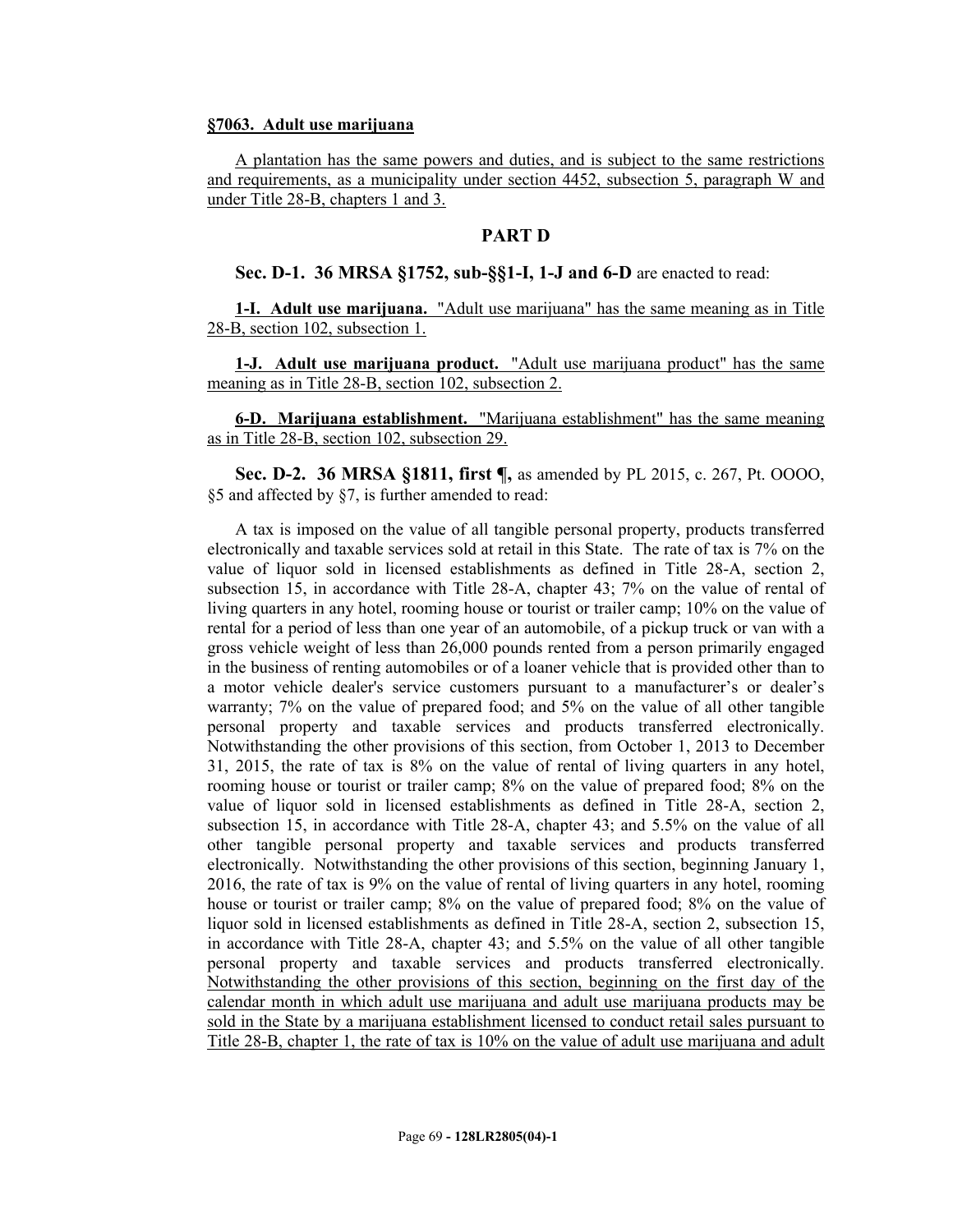use marijuana products. Value is measured by the sale price, except as otherwise provided. The value of rental for a period of less than one year of an automobile or of a pickup truck or van with a gross vehicle weight of less than 26,000 pounds rented from a person primarily engaged in the business of renting automobiles is the total rental charged to the lessee and includes, but is not limited to, maintenance and service contracts, dropoff or pick-up fees, airport surcharges, mileage fees and any separately itemized charges on the rental agreement to recover the owner's estimated costs of the charges imposed by government authority for title fees, inspection fees, local excise tax and agent fees on all vehicles in its rental fleet registered in the State. All fees must be disclosed when an estimated quote is provided to the lessee.

**Sec. D-3. 36 MRSA §1817,** as amended by PL 2017, c. 1, §21, is repealed.

**Sec. D-4. 36 MRSA §1818** is enacted to read:

#### **§1818. Tax on adult use marijuana and adult use marijuana products**

All sales tax revenue collected pursuant to section 1811 on the sale of adult use marijuana and adult use marijuana products must be deposited into the General Fund, except that, on or before the last day of each month, the State Controller shall transfer 12% of the sales tax revenue received by the assessor during the preceding month pursuant to section 1811 to the Adult Use Marijuana Public Health and Safety Fund established under Title 28-B, section 1101.

## **PART E**

**Sec. E-1. 3 MRSA §959, sub-§1, ¶¶F and M,** as amended by PL 2013, c. 505, §1, are further amended to read:

F. The joint standing committee of the Legislature having jurisdiction over health and human services matters shall use the following list as a guideline for scheduling reviews:

- (6) Department of Health and Human Services in 2017;
- (7) Board of the Maine Children's Trust Incorporated in 2019; and
- (9) Maine Developmental Disabilities Council in 2019.; and

(10) The bureau or division within the Department of Administrative and Financial Services that administers and enforces the Maine Medical Use of Marijuana Act in 2025.

M. The joint standing committee of the Legislature having jurisdiction over state and local government matters shall use the following list as a guideline for scheduling reviews:

(1) Capitol Planning Commission in 2019;

(1-A) Maine Governmental Facilities Authority in 2021;

- (2) State Civil Service Appeals Board in 2021;
- (3) State Claims Commission in 2021;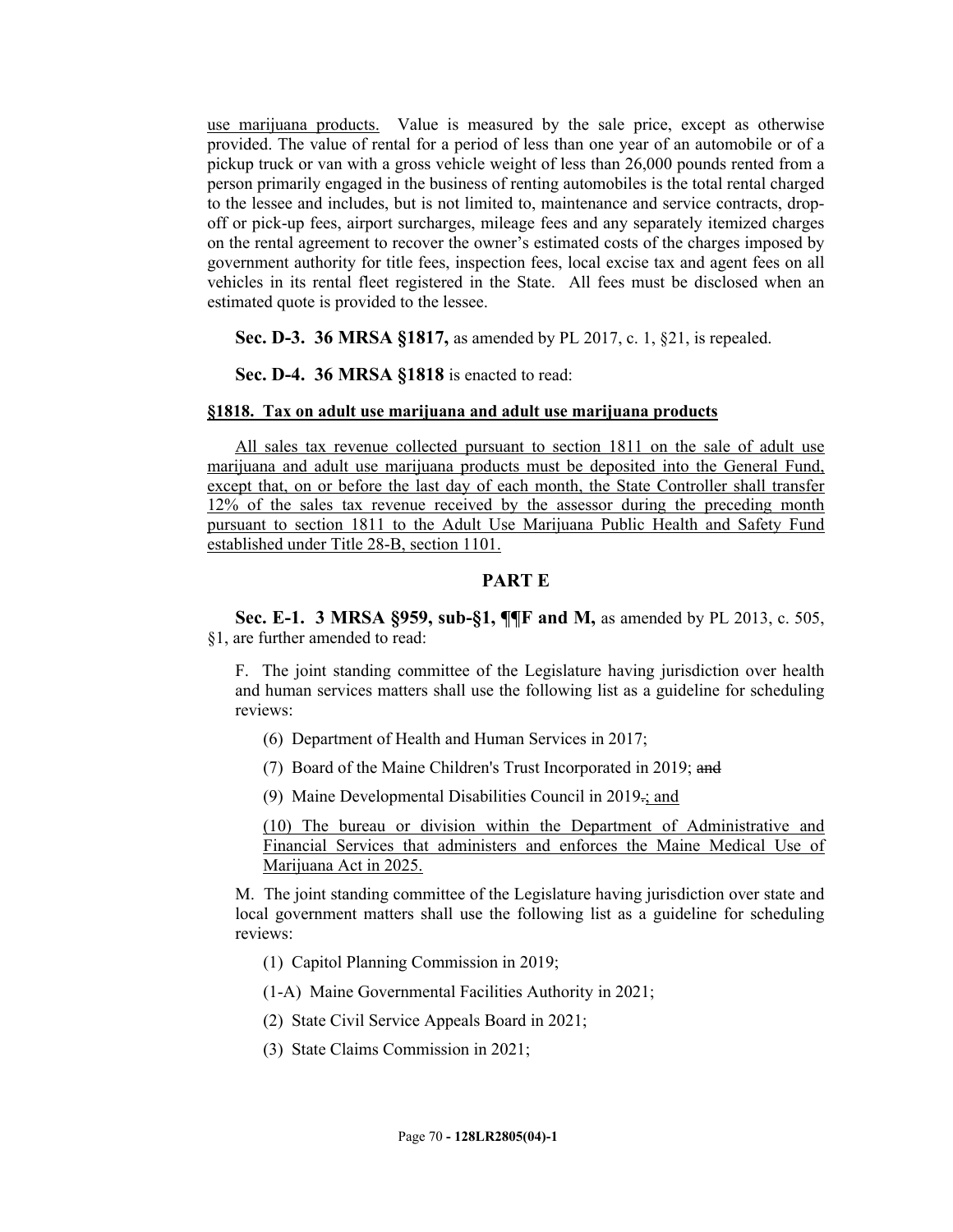(4) Maine Municipal Bond Bank in 2015;

(5) Office of Treasurer of State in 2015;

(6) Department of Administrative and Financial Services, except for the Bureau of Revenue Services and the bureau or division within the department that administers and enforces the Maine Medical Use of Marijuana Act, in 2019; and

(7) Department of the Secretary of State, except for the Bureau of Motor Vehicles, in 2019.

**Sec. E-2. 22 MRSA §2422, sub-§§1-C and 2-A** are enacted to read:

**1-C. Commissioner.** "Commissioner" means the Commissioner of Administrative and Financial Services.

**2-A. Department.** "Department" means the Department of Administrative and Financial Services.

**Sec. E-3. 22 MRSA §2422-A** is enacted to read:

## **§2422-A. Administration and enforcement; rulemaking**

**1. Administration and enforcement.** The department shall administer and enforce this chapter and the rules adopted pursuant to this chapter, except that the administration and enforcement by the department of this chapter and the rules adopted pursuant to this chapter may not be assigned to any bureau or division within the department responsible for the administration and enforcement of the laws governing the manufacture, sale and distribution of liquor.

**2. Rulemaking.** The department, after consultation with the Department of Health and Human Services, may adopt rules as necessary to administer and enforce this chapter or amend rules previously adopted pursuant to this chapter. Rules adopted pursuant to this subsection are routine technical rules as defined in Title 5, chapter 375, subchapter  $2-A$ .

**Sec. E-4. 22 MRSA §2423-B, sub-§2,** as amended by PL 2013, c. 516, §8, is further amended to read:

**2. Minor qualifying patient.** Prior to providing written certification for the medical use of marijuana by a minor qualifying patient under this section, a medical provider, referred to in this subsection as "the treating medical provider," shall inform the minor qualifying patient and the parent or legal guardian of the patient of the risks and benefits of the medical use of marijuana and that the patient may benefit from the medical use of marijuana. Except with regard to a minor qualifying patient who is eligible for hospice care, prior to providing a written certification under this section, the treating medical provider shall consult with a qualified physician, referred to in this paragraph as "the consulting physician," from a list of physicians who may be willing to act as consulting physicians maintained by the department that is compiled by the department after consultation with the Department of Health and Human Services and statewide associations representing licensed medical professionals. The consultation between the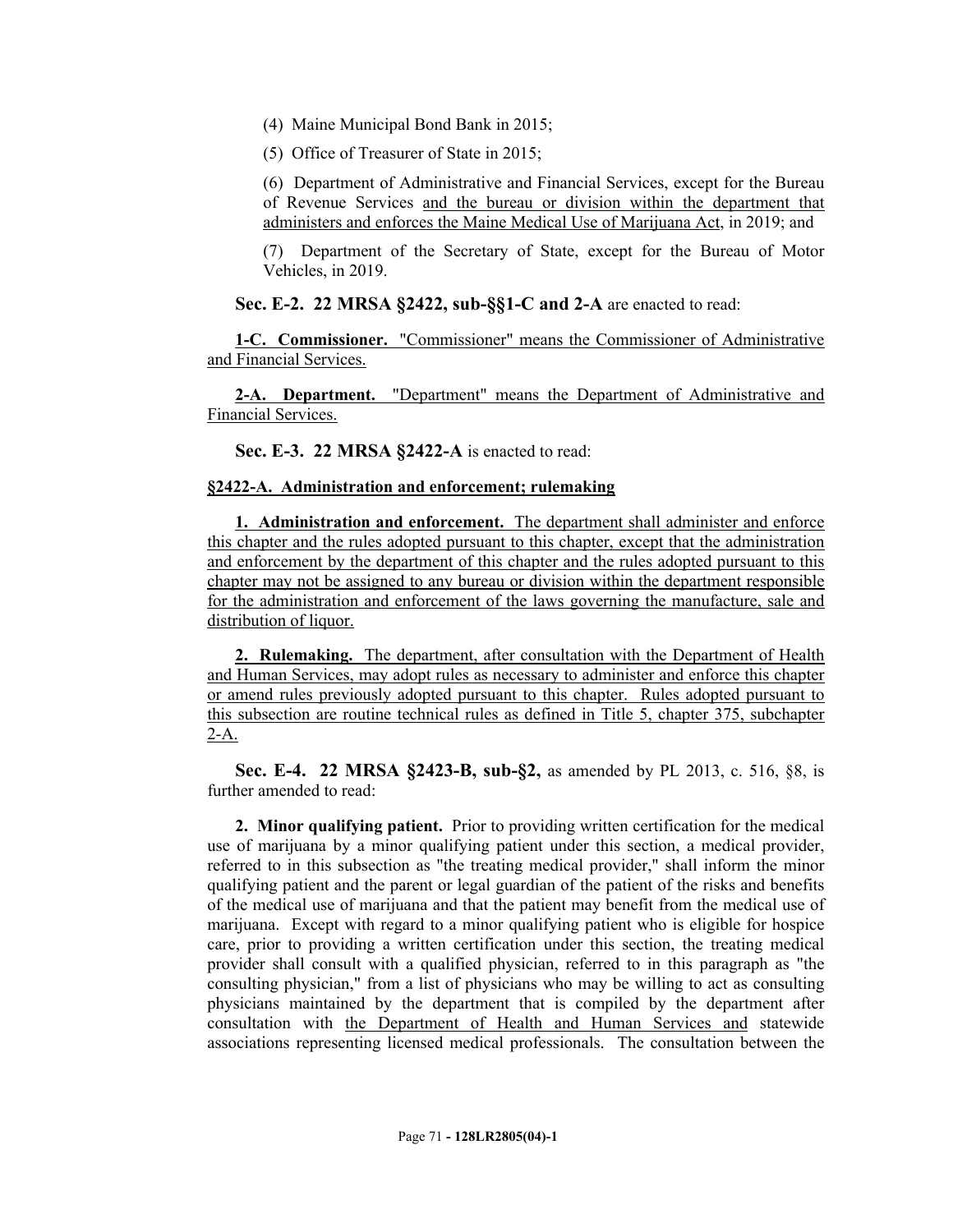treating medical provider and the consulting physician may consist of examination of the patient or review of the patient's medical file. The consulting physician shall provide an advisory opinion to the treating medical provider and the parent or legal guardian of the minor qualifying patient concerning whether the patient is likely to receive therapeutic or palliative benefit from the medical use of marijuana to treat or alleviate the patient's debilitating medical condition. If the department or the consulting physician does not respond to a request by the treating medical provider within 10 days of receipt of the request, the treating medical provider may provide written certification for treatment without consultation with a physician.

**Sec. E-5. 22 MRSA §2424, sub-§1,** as enacted by IB 2009, c. 1, §5, is repealed.

**Sec. E-6. 22 MRSA §2424, sub-§2,** as repealed and replaced by PL 2011, c. 407, Pt. B, §21, is amended to read:

**2. Adding debilitating medical conditions.** The department in accordance with section 2422, subsection 2, paragraph D shall adopt rules regarding the consideration of petitions from the public to add medical conditions or treatments to the list of debilitating medical conditions set forth in section 2422, subsection 2. In considering those petitions, the department shall consult with the Department of Health and Human Services, Maine Center for Disease Control and Prevention and provide an opportunity for public hearing of, and an opportunity to comment on those petitions. After the hearing, the commissioner shall approve or deny a petition within 180 days of its submission. The approval or denial of such a petition constitutes final agency action, subject to judicial review. Jurisdiction and venue for judicial review are vested in the Superior Court.

**Sec. E-7. 22 MRSA §2425, sub-§8, ¶L,** as corrected by RR 2013, c. 2, §33, is amended to read:

L. Notwithstanding any provision of this subsection to the contrary, the department shall comply with Title 36, section 175. Information provided by the department pursuant to this paragraph may be used by the Department of Administrative and Financial Services, Bureau of Revenue Services only for the administration and enforcement of taxes imposed under Title 36.

**Sec. E-8. 22 MRSA §2425, sub-§10,** as amended by PL 2013, c. 516, §14, is further amended to read:

**10. Annual report.** The department shall submit to the joint standing committee of the Legislature having jurisdiction over health and human services matters an annual report by April 1st each year that does not disclose any identifying information about cardholders or physicians, but does contain, at a minimum:

A. The number of applications and renewals filed for registry identification cards;

B. The number of qualifying patients and primary caregivers approved in each county;

D. The number of registry identification cards revoked;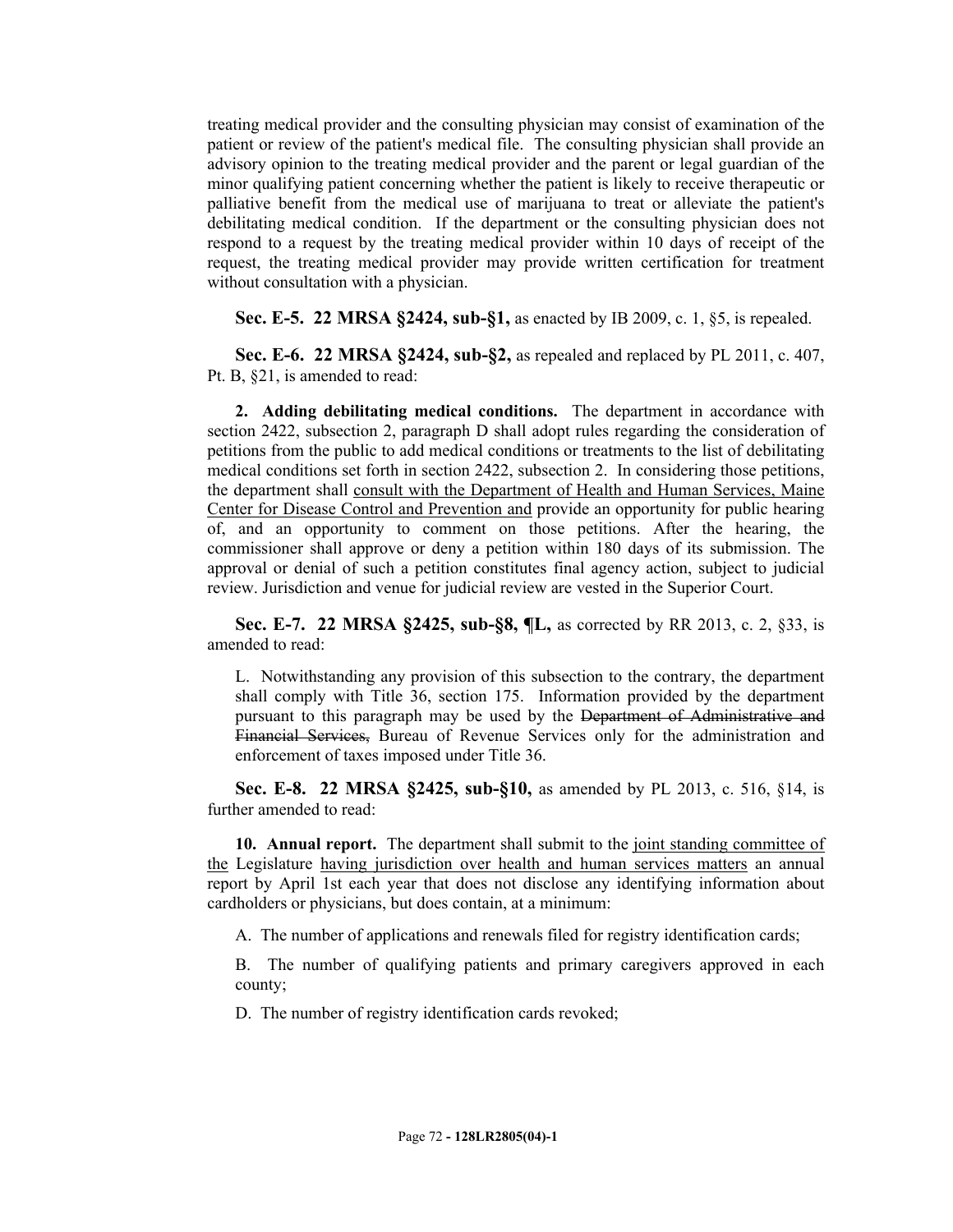E. The number of medical providers providing written certifications for qualifying patients;

- F. The number of registered dispensaries; and
- G. The number of principal officers, board members and employees of dispensaries.

**Sec. E-9. 22 MRSA §2428, sub-§11,** as amended by PL 2011, c. 407, Pt. B, §32, is further amended to read:

**11. Limitation on number of dispensaries.** The department shall adopt rules limiting the number and location of registered dispensaries. During the first year of operation of dispensaries the department may not issue more than one registration certificate for a dispensary in each of the 8 public health districts of the department Department of Health and Human Services, as defined in section 411. After review of the first full year of operation of dispensaries and periodically thereafter, the department may amend the rules on the number and location of dispensaries; however, the number of dispensaries may not be less than 8.

**Sec. E-10. 22 MRSA §2430, sub-§1,** as enacted by PL 2009, c. 631, §45 and affected by §51, is amended to read:

**1. Fund established.** The Medical Use of Marijuana Fund, referred to in this section as "the fund," is established as an Other Special Revenue Funds account in the Department of Health and Human Services department for the purposes specified in this section.

**Sec. E-11. Transfer of funds; Medical Use of Marijuana Fund.**  Notwithstanding any other provision of law to the contrary, the State Controller, no later than 5 days after the effective date of this Act, shall transfer the balance of the Medical Use of Marijuana Fund in the Department of Health and Human Services to the Medical Use of Marijuana Fund in the Department of Administrative and Financial Services.

**Sec. E-12. Transition.** The following provisions govern the transfer of the administration of the Maine Medical Use of Marijuana Act from the Department of Health and Human Services to the Department of Administrative and Financial Services.

1. The Department of Administrative and Financial Services is the successor in every way to the powers, duties and functions of the Department of Health and Human Services under the Maine Revised Statutes, Title 22, chapter 558-C. The Department of Administrative and Financial Services may enter into a memorandum of understanding with the Department of Health and Human Services to facilitate the transition of the administration of the program adopted pursuant to Title 22, chapter 558-C.

2. All existing rules, regulations and procedures in effect, in operation or adopted by the Department of Health and Human Services or any of its administrative units or officers pursuant to Title 22, chapter 558-C are hereby declared in effect and continue in effect until rescinded, revised or amended by the proper authority. All rules, regulations and procedures previously administered by the Department of Health and Human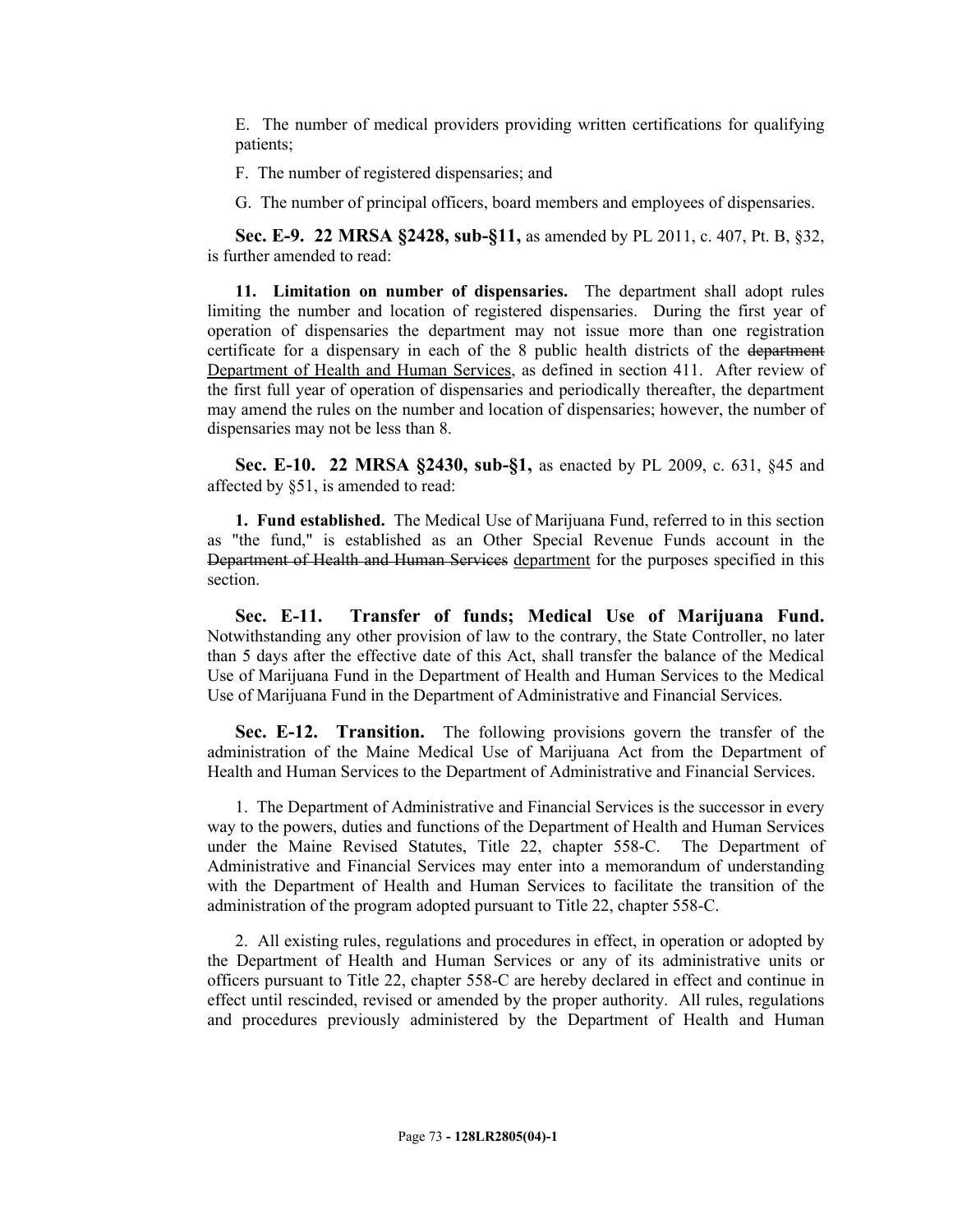Services pursuant to Title 22, chapter 558-C are administered by the Department of Administrative and Financial Services.

3. All existing contracts, agreements, compacts and registrations in effect under the authority of the Department of Health and Human Services under Title 22, chapter 558-C continue in effect until they expire by their own terms or are altered by the parties involved.

4. Notwithstanding any provision of law to the contrary, all accrued expenditures, assets, liabilities, balances of appropriations, allocations, transfers, revenues or other available funds in an account or subdivision of an account in the Department of Health and Human Services relating to the administration of Title 22, chapter 558-C must be transferred to proper accounts in the Department of Administrative and Financial Services by the State Controller or by financial order upon the request of the State Budget Officer and with the approval of the Governor.

5. All employees of the Department of Health and Human Services who were assigned to duties related to the administration of Title 22, chapter 558-C immediately prior to the effective date of this Act become employees of the Department of Administrative and Financial Services on the effective date of this Act and retain all employee rights, privileges and benefits, including, but not limited to, accrued sick leave, vacation and seniority as provided under the Civil Service Law or collective bargaining agreements. The Department of Administrative and Financial Services shall consult with the Department of Health and Human Services to ensure orderly implementation of this subsection.

6. All records, property and equipment belonging to or allocated for the use of the Department of Health and Human Services for the purposes of Title 22, chapter 558-C become, on the effective date of this Act, part of the property of the Department of Administrative and Financial Services and must, where applicable and in a timely manner, be transferred to the Department of Administrative and Financial Services.

7. All existing forms, licenses, letterheads and similar items bearing the name of or referring to the Department of Health and Human Services as used for the purposes of Title 22, chapter 558-C may be used by the Department of Administrative and Financial Services until existing supplies of those items are exhausted.

8. On or before January 31, 2019, the Commissioner of Administrative and Financial Services, after consultation with the Commissioner of Health and Human Services, shall submit to the joint standing committee of the Legislature having jurisdiction over health and human services matters a report regarding the transition of the administration of Title 22, chapter 558-C from the Department of Health and Human Services to the Department of Administrative and Financial Services, including any recommendations for legislation necessary to complete the transition. After reviewing the report, the joint standing committee may report out legislation relating to the matters raised in the report to the First Regular Session of the 129th Legislature.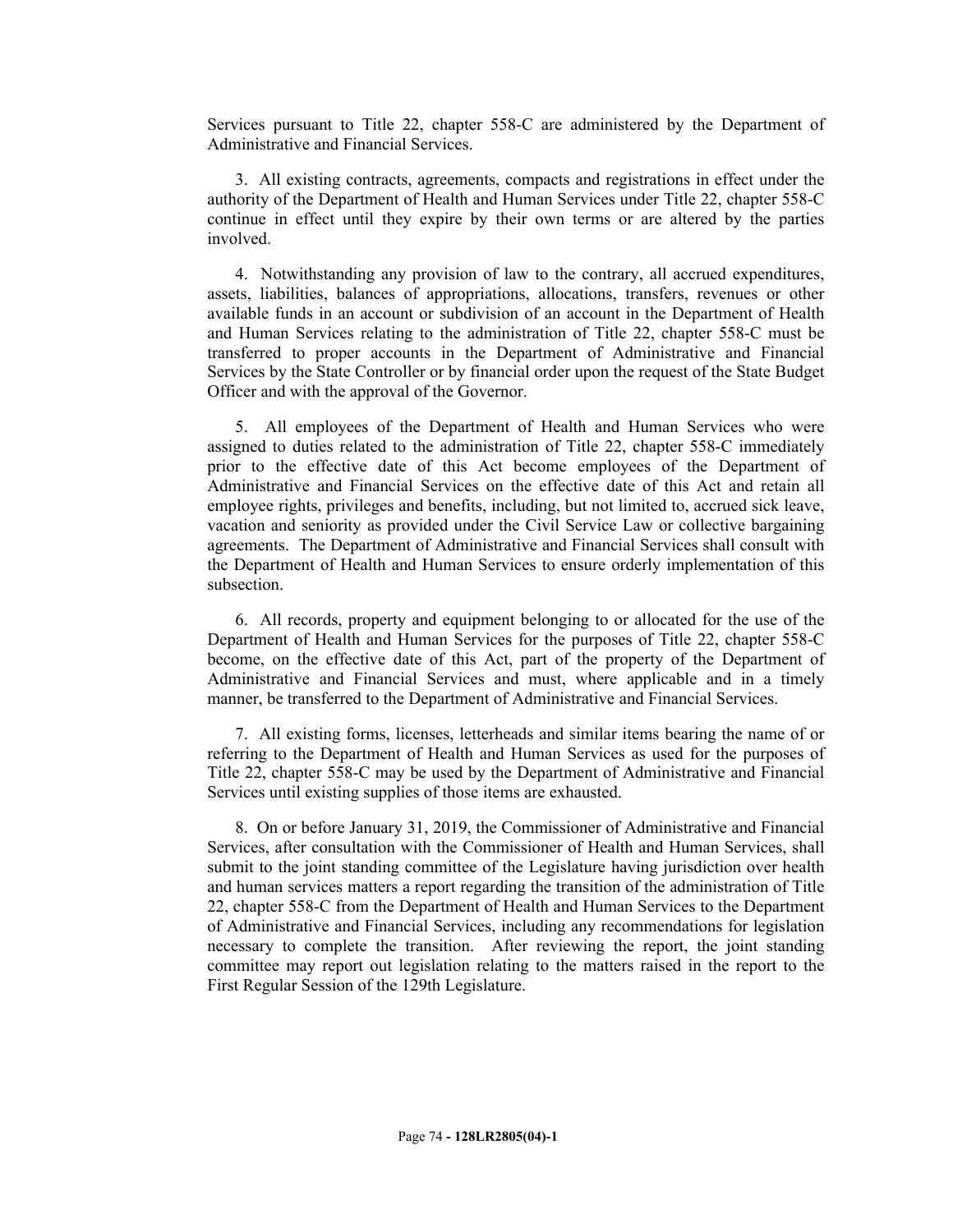#### **PART F**

**Sec. F-1. Appropriations and allocations.** The following appropriations and allocations are made.

#### **ADMINISTRATIVE AND FINANCIAL SERVICES, DEPARTMENT OF**

#### **Adult Use Marijuana Public Health and Safety Fund N270**

Initiative: Provides an ongoing allocation to allow 12% of marijuana sales tax revenue and 12% of marijuana excise tax revenue to be used to facilitate public health and safety awareness and education programs and for enhanced law enforcement training programs for local, county and state law enforcement officers.

| <b>OTHER SPECIAL REVENUE FUNDS</b> | 2017-18 | 2018-19   |
|------------------------------------|---------|-----------|
| All Other                          |         | \$358,416 |
| OTHER SPECIAL REVENUE FUNDS TOTAL  | \$0     | \$358,416 |

#### **Adult Use Marijuana Regulatory Coordination Fund N271**

Initiative: Provides funding for 6 Consumer Protection Inspector positions.

| <b>GENERAL FUND</b>           | 2017-18 | 2018-19   |
|-------------------------------|---------|-----------|
| POSITIONS - LEGISLATIVE COUNT | 0.000   | 6.000     |
| Personal Services             | \$0     | \$478,806 |
| <b>GENERAL FUND TOTAL</b>     | \$0     | \$478,806 |

## **Adult Use Marijuana Regulatory Coordination Fund N271**

Initiative: Provides allocations for one Public Service Coordinator I position, one Planning and Research Associate II position, one Chemist II position and related All Other costs.

| <b>OTHER SPECIAL REVENUE FUNDS</b> | 2017-18 | 2018-19   |
|------------------------------------|---------|-----------|
| POSITIONS - LEGISLATIVE COUNT      | 0.000   | 3.000     |
| <b>Personal Services</b>           | S0      | \$278,017 |
| All Other                          | \$0     | \$100,000 |
| OTHER SPECIAL REVENUE FUNDS TOTAL  | \$0     | \$378,017 |

# **Adult Use Marijuana Regulatory Coordination Fund N271**

Initiative: Provides funding for one Public Service Manager II position, one Secretary Specialist position, 4 Public Service Coordinator I positions, 4 Marijuana Enforcement Officer positions, one Marijuana Tax Auditor position and 3 Office Associate positions.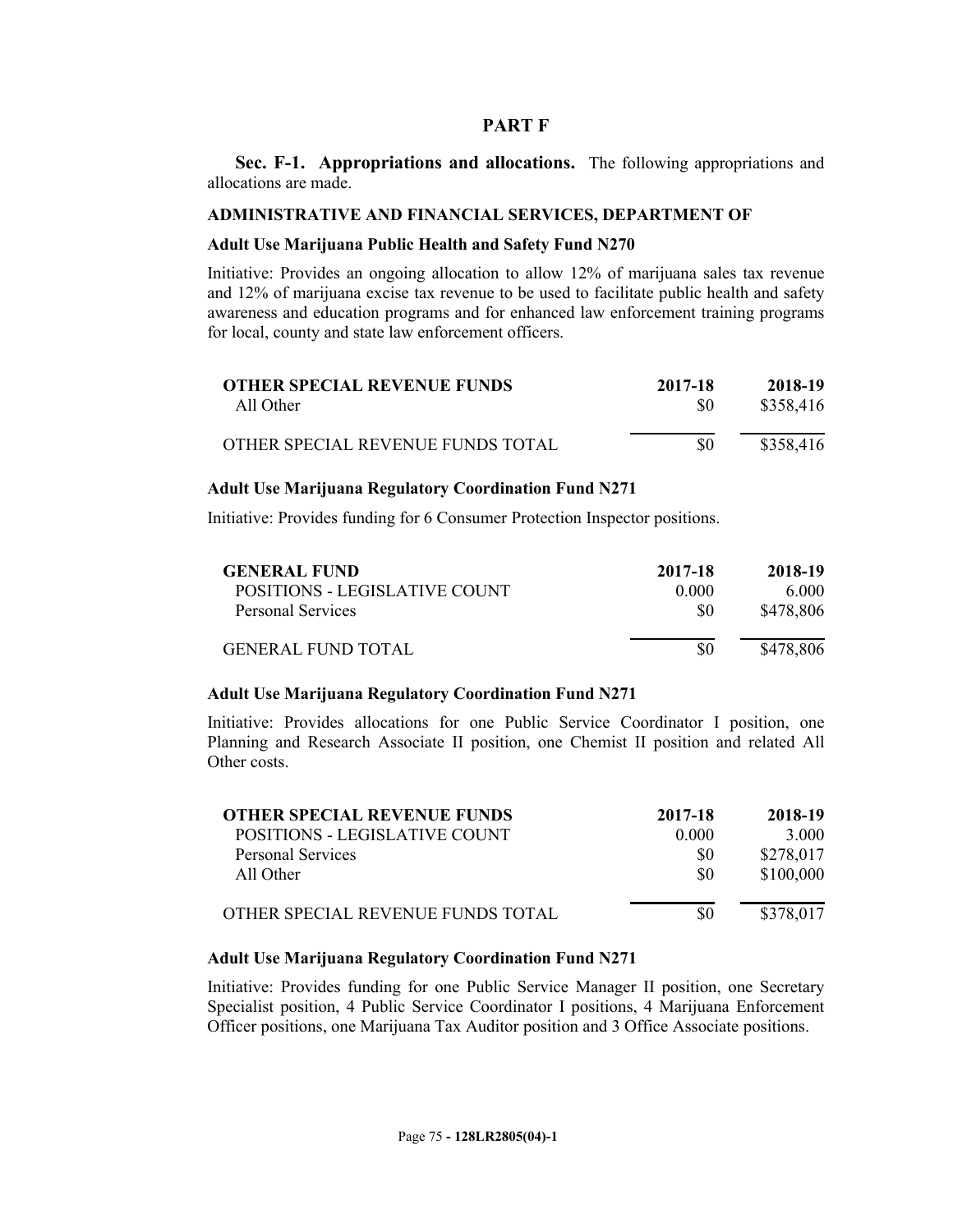| <b>GENERAL FUND</b>           | 2017-18 | 2018-19   |
|-------------------------------|---------|-----------|
| POSITIONS - LEGISLATIVE COUNT | 0.000   | 14 000    |
| Personal Services             | 80      | \$850,000 |
| <b>GENERAL FUND TOTAL</b>     | 80      | \$850,000 |

#### **Adult Use Marijuana Regulatory Coordination Fund N271**

Initiative: Provides funding for 2 Planning and Research Associate I positions, 6 Marijuana Enforcement Officer positions, 2 Marijuana Tax Auditor positions and 2 Office Associate II positions.

| <b>GENERAL FUND</b>           | 2017-18 | 2018-19   |
|-------------------------------|---------|-----------|
| POSITIONS - LEGISLATIVE COUNT | 0.000   | 12 000    |
| Personal Services             | \$0     | \$700,000 |
| <b>GENERAL FUND TOTAL</b>     |         | \$700,000 |

## **Adult Use Marijuana Regulatory Coordination Fund N271**

Initiative: Provides an allocation for All Other costs.

| <b>OTHER SPECIAL REVENUE FUNDS</b> | 2017-18 | 2018-19   |
|------------------------------------|---------|-----------|
| All Other                          | \$0     | \$450,000 |
| OTHER SPECIAL REVENUE FUNDS TOTAL  | \$0     | \$450,000 |

## **Adult Use Marijuana Regulatory Coordination Fund N271**

Initiative: Provides funding for a tracking/traceability system and licensing system software.

| <b>GENERAL FUND</b>       | 2017-18 | 2018-19   |
|---------------------------|---------|-----------|
| All Other                 | \$0     | \$550,000 |
| <b>GENERAL FUND TOTAL</b> | \$0     | \$550,000 |

## **Medical Use of Marijuana Fund N280**

Initiative: Provides an allocation for 1.2 Public Service Coordinator II positions being moved from the Medical Use of Marijuana Fund within the Department of Health and Human Services to the Medical Use of Marijuana Fund within the Department of Administrative and Financial Services.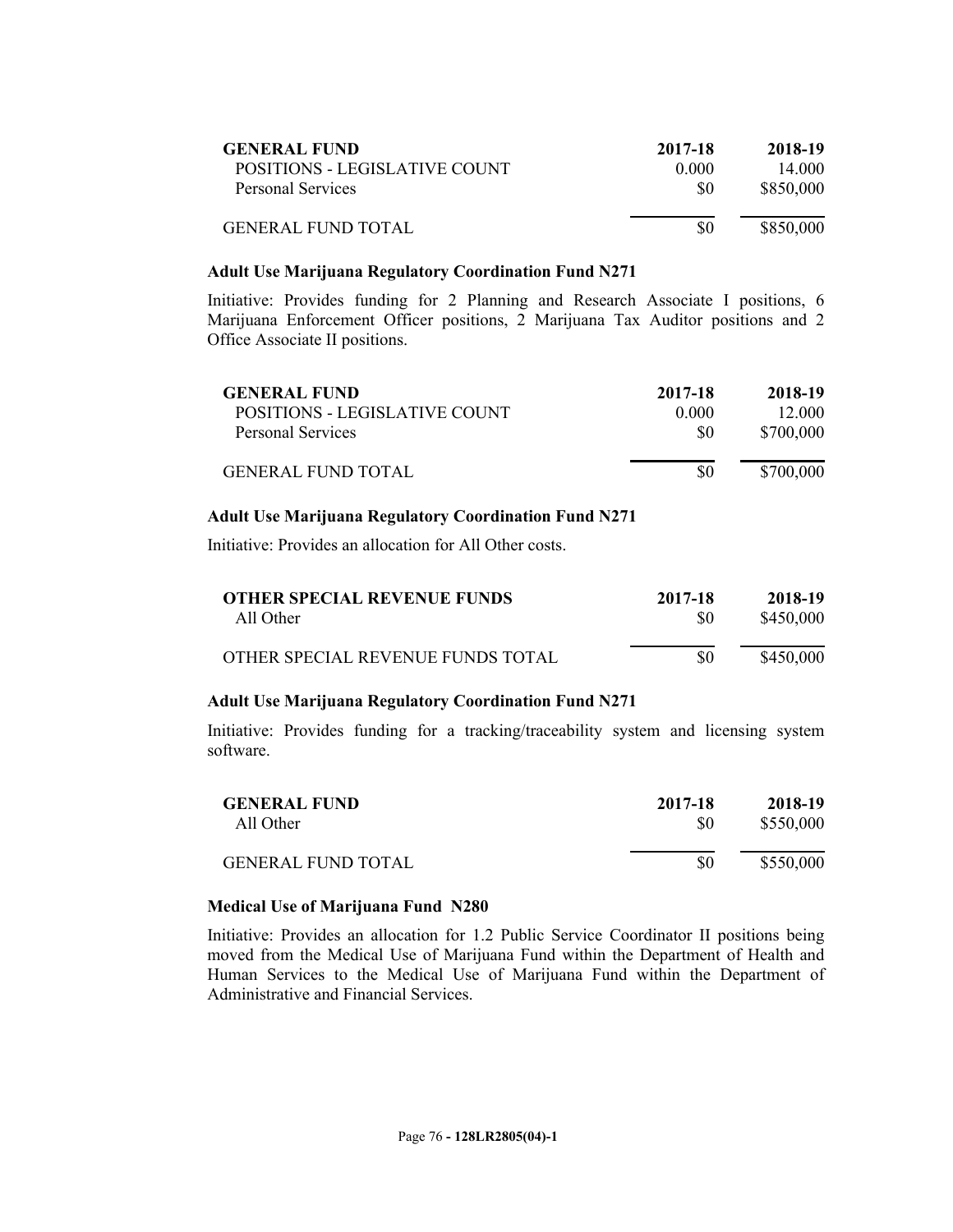| <b>OTHER SPECIAL REVENUE FUNDS</b> | 2017-18 | 2018-19   |
|------------------------------------|---------|-----------|
| Personal Services                  | -80     | \$140.751 |
| OTHER SPECIAL REVENUE FUNDS TOTAL  | \$0     | \$140,751 |

## **Medical Use of Marijuana Fund N280**

Initiative: Provides an allocation for 0.5 Office Assistant II positions being moved from the Medical Use of Marijuana Fund within the Department of Health and Human Services to the Medical Use of Marijuana Fund within the Department of Administrative and Financial Services.

| <b>OTHER SPECIAL REVENUE FUNDS</b> | 2017-18 | 2018-19  |
|------------------------------------|---------|----------|
| Personal Services                  | 80      | \$29,636 |
| OTHER SPECIAL REVENUE FUNDS TOTAL  | \$0     | \$29,636 |

## **Medical Use of Marijuana Fund N280**

Initiative: Provides allocations for one Office Associate II position, one Social Services Manager I position, one Office Specialist I position and 2 Field Investigator positions being moved from the Medical Use of Marijuana Fund within the Department of Health and Human Services to the Medical Use of Marijuana Fund within the Department of Administrative and Financial Services.

| <b>OTHER SPECIAL REVENUE FUNDS</b> | 2017-18 | 2018-19   |
|------------------------------------|---------|-----------|
| POSITIONS - LEGISLATIVE COUNT      | 0.000   | 5.000     |
| Personal Services                  | \$0     | \$375,123 |
| All Other                          | \$0     | \$540,421 |
| OTHER SPECIAL REVENUE FUNDS TOTAL  | \$0     | \$915,544 |

## **Revenue Services, Bureau of 0002**

Initiative: Provides funding for 2 Tax Examiner positions and related programming and All Other costs to process and audit income tax filings.

| <b>GENERAL FUND</b>           | 2017-18 | 2018-19   |
|-------------------------------|---------|-----------|
| POSITIONS - LEGISLATIVE COUNT | 0.000   | 2.000     |
| <b>Personal Services</b>      | \$0     | \$151,272 |
| All Other                     | \$0     | \$443,261 |
| <b>GENERAL FUND TOTAL</b>     | 80      | \$594.533 |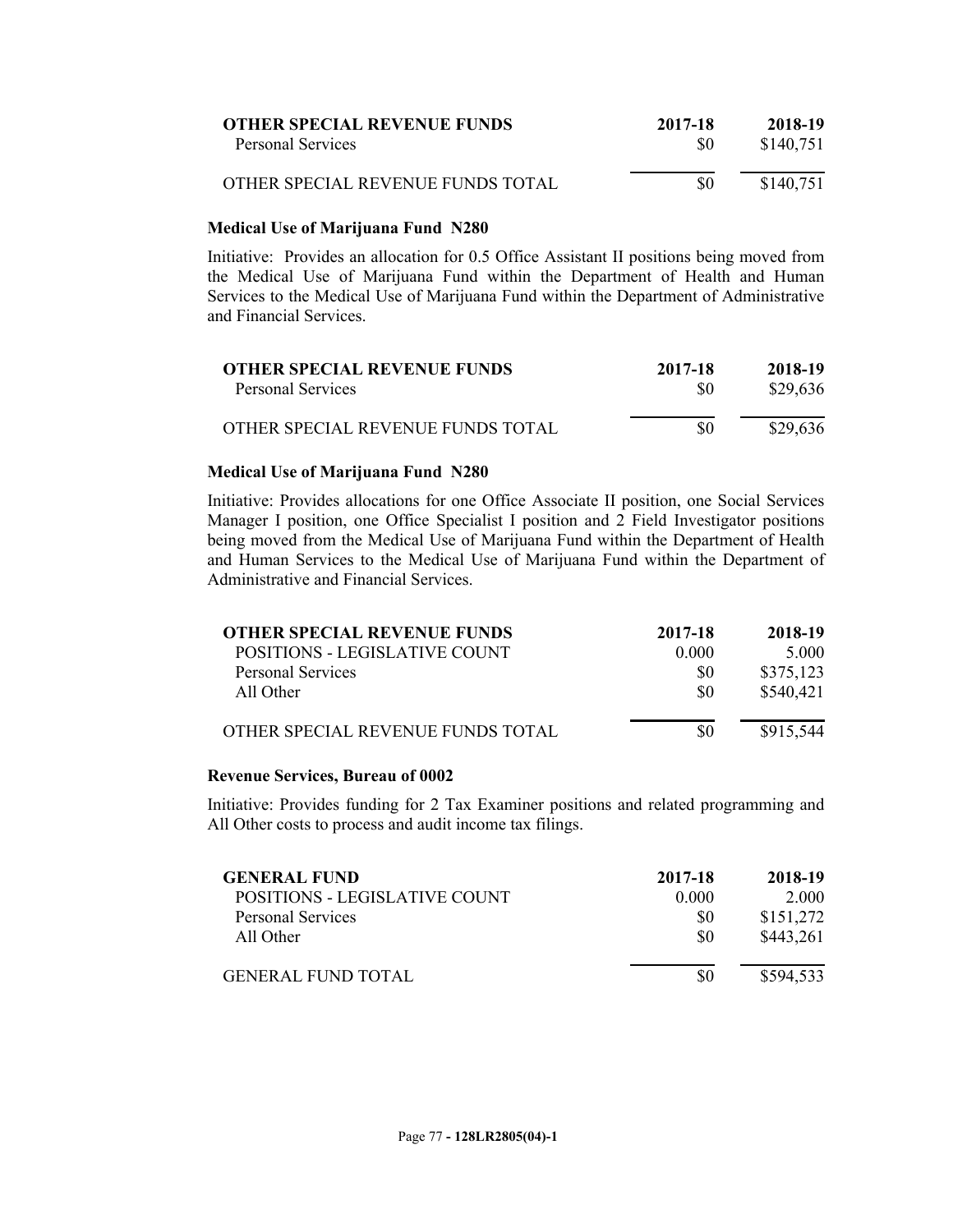| <b>ADMINISTRATIVE AND FINANCIAL</b> |         |             |
|-------------------------------------|---------|-------------|
| <b>SERVICES, DEPARTMENT OF</b>      |         |             |
| <b>DEPARTMENT TOTALS</b>            | 2017-18 | 2018-19     |
| <b>GENERAL FUND</b>                 | \$0     | \$3,173,339 |
| <b>OTHER SPECIAL REVENUE FUNDS</b>  | \$0     | \$2,272,364 |
| DEPARTMENT TOTAL - ALL FUNDS        | \$0     | \$5,445,703 |

#### **AGRICULTURE, CONSERVATION AND FORESTRY, DEPARTMENT OF**

## **Marijuana Regulation and Licensing Fund Z262**

Initiative: Removes allocations for one Consumer Protection Inspector position, one pool vehicle and position technology costs for the transfer of regulatory authority from the Department of Agriculture, Conservation and Forestry to the Department of Administrative and Financial Services.

| <b>OTHER SPECIAL REVENUE FUNDS</b><br><b>POSITIONS - LEGISLATIVE COUNT</b><br><b>Personal Services</b> | 2017-18<br>(1.000)<br>$(\$76,032)$ | 2018-19<br>(1.000)<br>$(\$79,801)$ |
|--------------------------------------------------------------------------------------------------------|------------------------------------|------------------------------------|
| All Other                                                                                              | (\$15,000)                         | (\$12,500)                         |
| OTHER SPECIAL REVENUE FUNDS TOTAL                                                                      | $(\$91,032)$                       | $(\$92,301)$                       |
| <b>AGRICULTURE, CONSERVATION AND</b><br><b>FORESTRY, DEPARTMENT OF</b>                                 |                                    |                                    |
| <b>DEPARTMENT TOTALS</b>                                                                               | 2017-18                            | 2018-19                            |
| <b>OTHER SPECIAL REVENUE FUNDS</b>                                                                     | (S91, 032)                         | (S92, 301)                         |
| <b>DEPARTMENT TOTAL - ALL FUNDS</b>                                                                    | (S91, 032)                         | (S92, 301)                         |

## **HEALTH AND HUMAN SERVICES, DEPARTMENT OF**

#### **Maine Center for Disease Control and Prevention 0143**

Initiative: Provides an ongoing allocation to restore to the Department of Health and Human Services the 0.5 Office Assistant II positions that are moving with the Medical Use of Marijuana Fund as it is transferred from the Department of Health and Human Services to the Department of Administrative and Financial Services.

| <b>OTHER SPECIAL REVENUE FUNDS</b> | 2017-18 | 2018-19  |
|------------------------------------|---------|----------|
| Personal Services                  | \$0     | \$29,636 |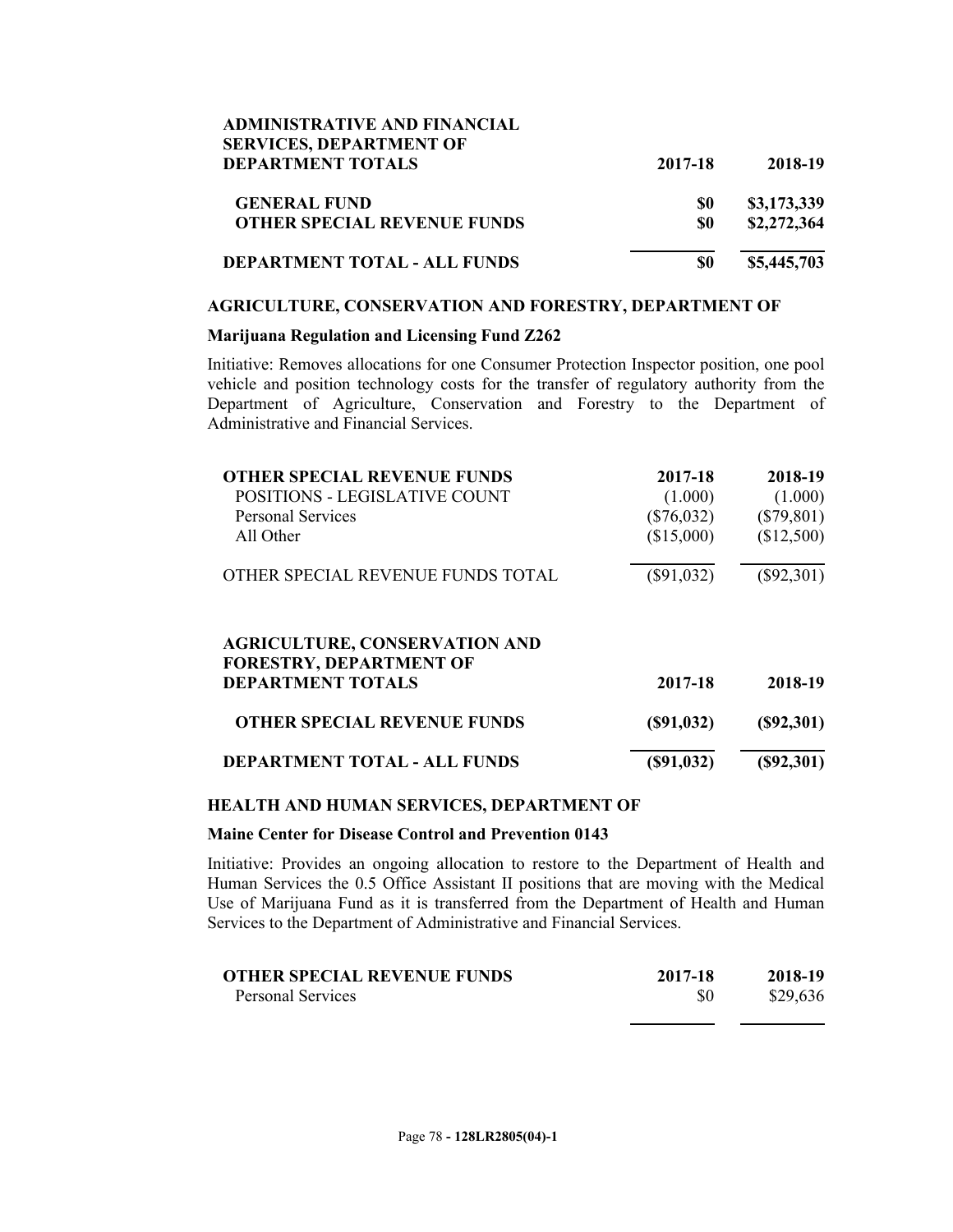| OTHER SPECIAL REVENUE FUNDS TOTAL | \$0 | \$29,636 |
|-----------------------------------|-----|----------|
|-----------------------------------|-----|----------|

## **Maternal and Child Health Block Grant Match Z008**

Initiative: Provides an ongoing appropriation to restore to the Department of Health and Human Services the 1.2 Public Service Coordinator II positions that are moving with the Medical Use of Marijuana Fund as it is transferred from the Department of Health and Human Services to the Department of Administrative and Financial Services.

| <b>GENERAL FUND</b>       | 2017-18 | 2018-19   |
|---------------------------|---------|-----------|
| Personal Services         | \$0     | \$140,751 |
| <b>GENERAL FUND TOTAL</b> | \$0     | \$140,751 |

#### **Medical Use of Marijuana Fund Z118**

Initiative: Removes the allocation for 0.5 Office Assistant II positions that are moving with the Medical Use of Marijuana Fund as it is transferred from the Department of Human Services to the Department of Administrative and Financial Services.

| <b>OTHER SPECIAL REVENUE FUNDS</b> | 2017-18 | 2018-19      |
|------------------------------------|---------|--------------|
| Personal Services                  | -80     | $(\$29,636)$ |
| OTHER SPECIAL REVENUE FUNDS TOTAL  | \$0     | $(\$29,636)$ |

## **Medical Use of Marijuana Fund Z118**

Initiative: Removes the allocation for 1.2 Public Service Coordinator II positions that are moving with the Medical Use of Marijuana Fund as it is transferred from the Department of Health and Human Services to the Department of Administrative and Financial Services.

| <b>OTHER SPECIAL REVENUE FUNDS</b> | 2017-18 | 2018-19     |
|------------------------------------|---------|-------------|
| Personal Services                  | -SO     | (\$140,751) |
| OTHER SPECIAL REVENUE FUNDS TOTAL  | \$0     | (\$140,751) |

## **Medical Use of Marijuana Fund Z118**

Initiative: Deallocates for one Office Associate II position, one Social Services Manager I position, one Office Specialist I position and 2 Field Investigator positions being moved from the Medical Use of Marijuana Fund within the Department of Health and Human Services to the Medical Use of Marijuana Fund within the Department of Administrative and Financial Services.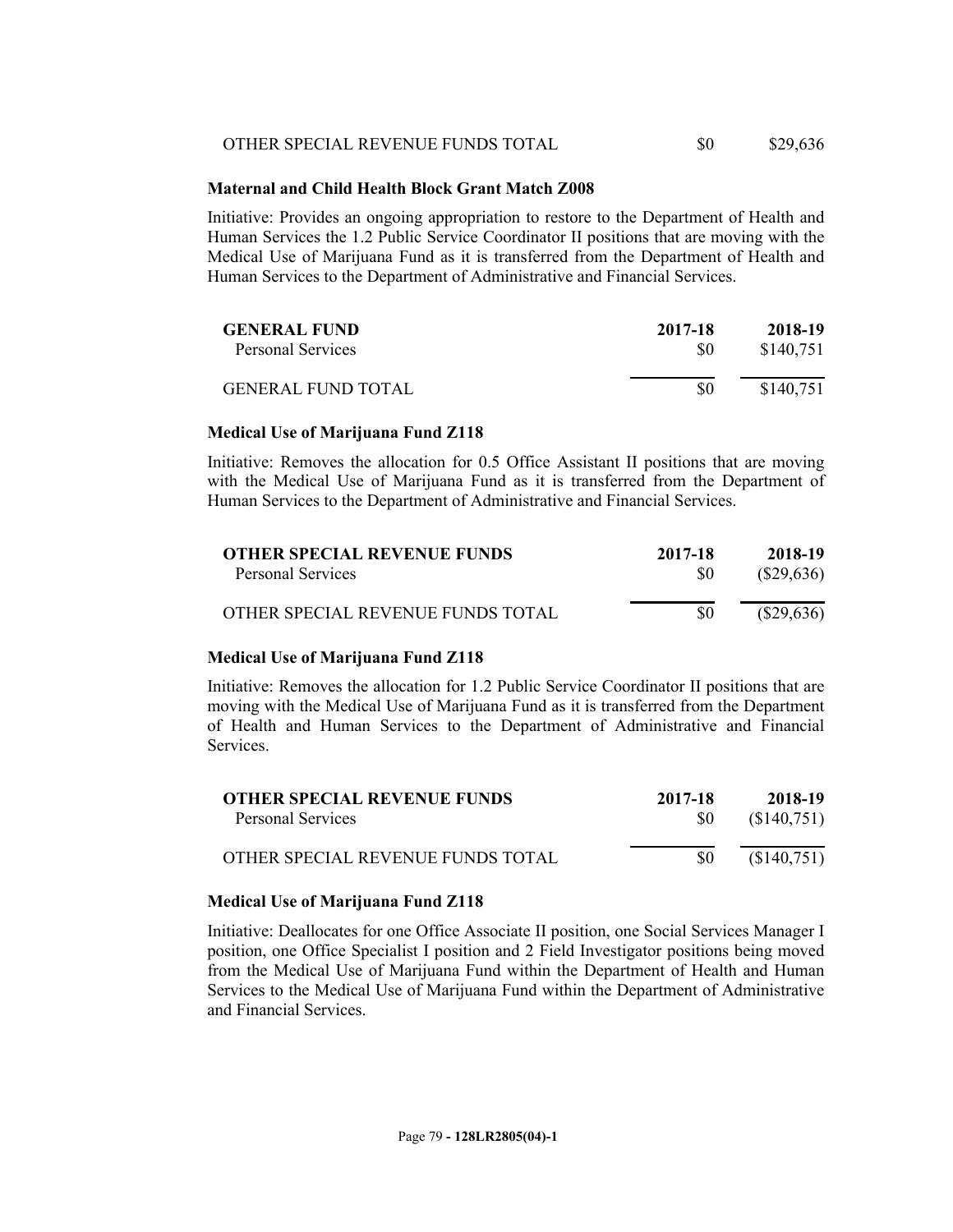| <b>OTHER SPECIAL REVENUE FUNDS</b>                        | 2017-18 | 2018-19         |
|-----------------------------------------------------------|---------|-----------------|
| <b>POSITIONS - LEGISLATIVE COUNT</b>                      | 0.000   | (5.000)         |
| <b>Personal Services</b>                                  | \$0     | $(\$375,123)$   |
| All Other                                                 | \$0     | $(\$540,421)$   |
| OTHER SPECIAL REVENUE FUNDS TOTAL                         | \$0     | $(\$915,544)$   |
| <b>HEALTH AND HUMAN SERVICES,</b><br><b>DEPARTMENT OF</b> |         |                 |
| <b>DEPARTMENT TOTALS</b>                                  | 2017-18 | 2018-19         |
| <b>GENERAL FUND</b>                                       | \$0     | \$140,751       |
| <b>OTHER SPECIAL REVENUE FUNDS</b>                        | \$0     | $(\$1,056,295)$ |
| <b>DEPARTMENT TOTAL - ALL FUNDS</b>                       | \$0     | (S915, 544)     |

## **INDIGENT LEGAL SERVICES, MAINE COMMISSION ON**

#### **Maine Commission on Indigent Legal Services Z112**

Initiative: Adjusts funding to reflect an estimated decrease of \$75,000 annually to reflect fewer cases of assigned counsel related to marijuana offenses.

| <b>GENERAL FUND</b><br>All Other<br><b>GENERAL FUND TOTAL</b> | 2017-18<br>\$0 | 2018-19<br>$(\$75,000)$<br>$(\$75,000)$ |
|---------------------------------------------------------------|----------------|-----------------------------------------|
|                                                               | \$0            |                                         |
| <b>INDIGENT LEGAL SERVICES, MAINE</b><br><b>COMMISSION ON</b> |                |                                         |
| <b>DEPARTMENT TOTALS</b>                                      | 2017-18        | 2018-19                                 |
| <b>GENERAL FUND</b>                                           | \$0            | (S75,000)                               |
| <b>DEPARTMENT TOTAL - ALL FUNDS</b>                           | \$0            | (S75,000)                               |

# **LEGISLATURE**

## **Legislature 0081**

Initiative: Appropriates funds for the ongoing costs of Legislators serving on the Marijuana Advisory Commission.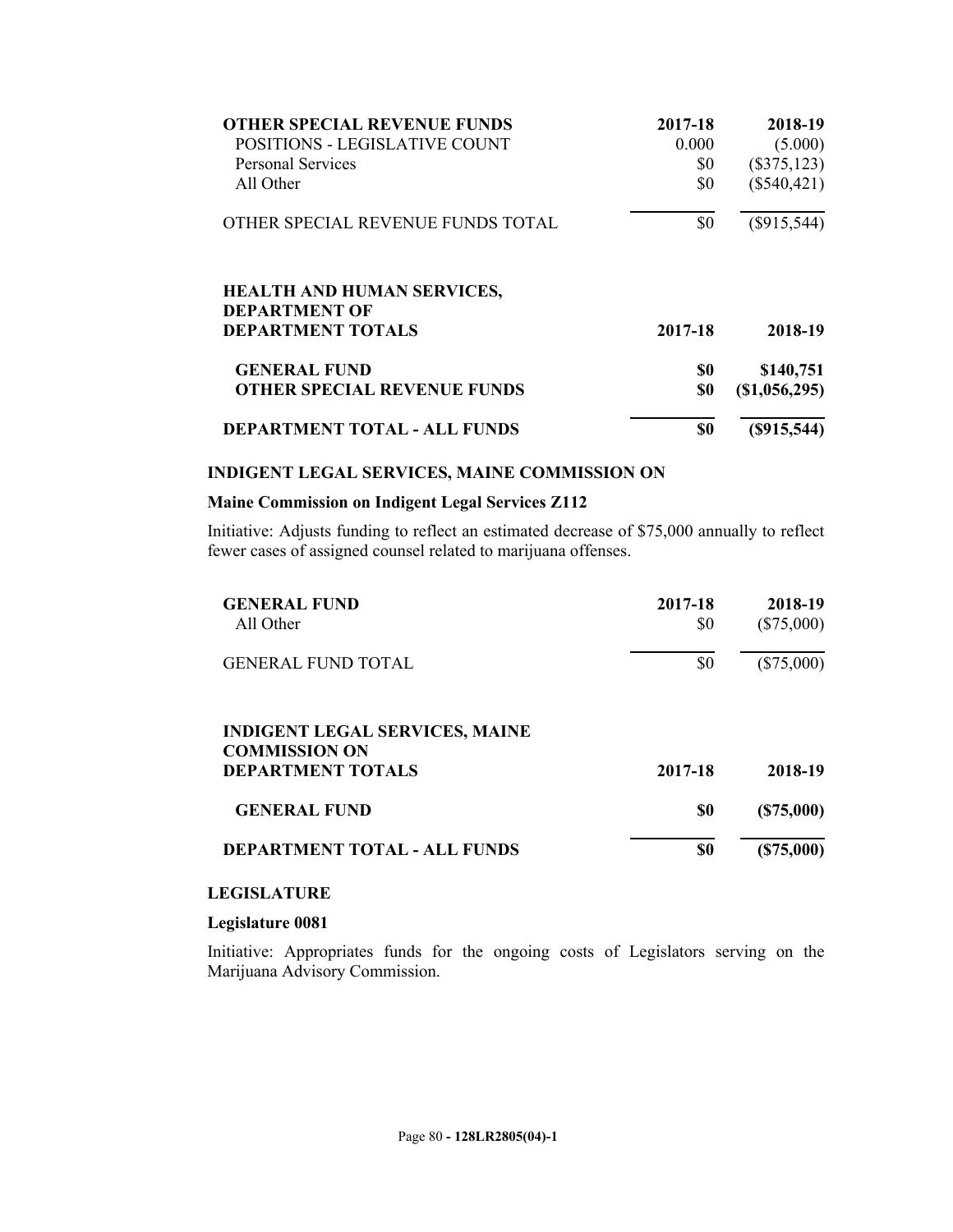| <b>GENERAL FUND</b>                            | 2017-18 | 2018-19 |
|------------------------------------------------|---------|---------|
| <b>Personal Services</b>                       | \$0     | \$880   |
| All Other                                      | \$0     | \$1,370 |
| <b>GENERAL FUND TOTAL</b>                      | \$0     | \$2,250 |
| <b>LEGISLATURE</b><br><b>DEPARTMENT TOTALS</b> | 2017-18 | 2018-19 |
| <b>GENERAL FUND</b>                            | \$0     | \$2,250 |
| <b>DEPARTMENT TOTAL - ALL FUNDS</b>            | \$0     | \$2,250 |

# **PUBLIC SAFETY, DEPARTMENT OF**

# **State Police 0291**

Initiative: Provides funding for one Identification Specialist II position and related costs to process criminal history background checks for marijuana establishment operators.

| <b>GENERAL FUND</b>                 | 2017-18 | 2018-19  |
|-------------------------------------|---------|----------|
| POSITIONS - LEGISLATIVE COUNT       | 0.000   | 1.000    |
| <b>Personal Services</b>            | \$0     | \$42,135 |
| All Other                           | \$0     | \$1,566  |
| <b>GENERAL FUND TOTAL</b>           | \$0     | \$43,701 |
| <b>HIGHWAY FUND</b>                 | 2017-18 | 2018-19  |
| <b>Personal Services</b>            | \$0     | \$22,688 |
| All Other                           | \$0     | \$1,274  |
| <b>HIGHWAY FUND TOTAL</b>           | \$0     | \$23,962 |
| PUBLIC SAFETY, DEPARTMENT OF        |         |          |
| <b>DEPARTMENT TOTALS</b>            | 2017-18 | 2018-19  |
| <b>GENERAL FUND</b>                 | \$0     | \$43,701 |
| <b>HIGHWAY FUND</b>                 | \$0     | \$23,962 |
| <b>DEPARTMENT TOTAL - ALL FUNDS</b> | \$0     | \$67,663 |